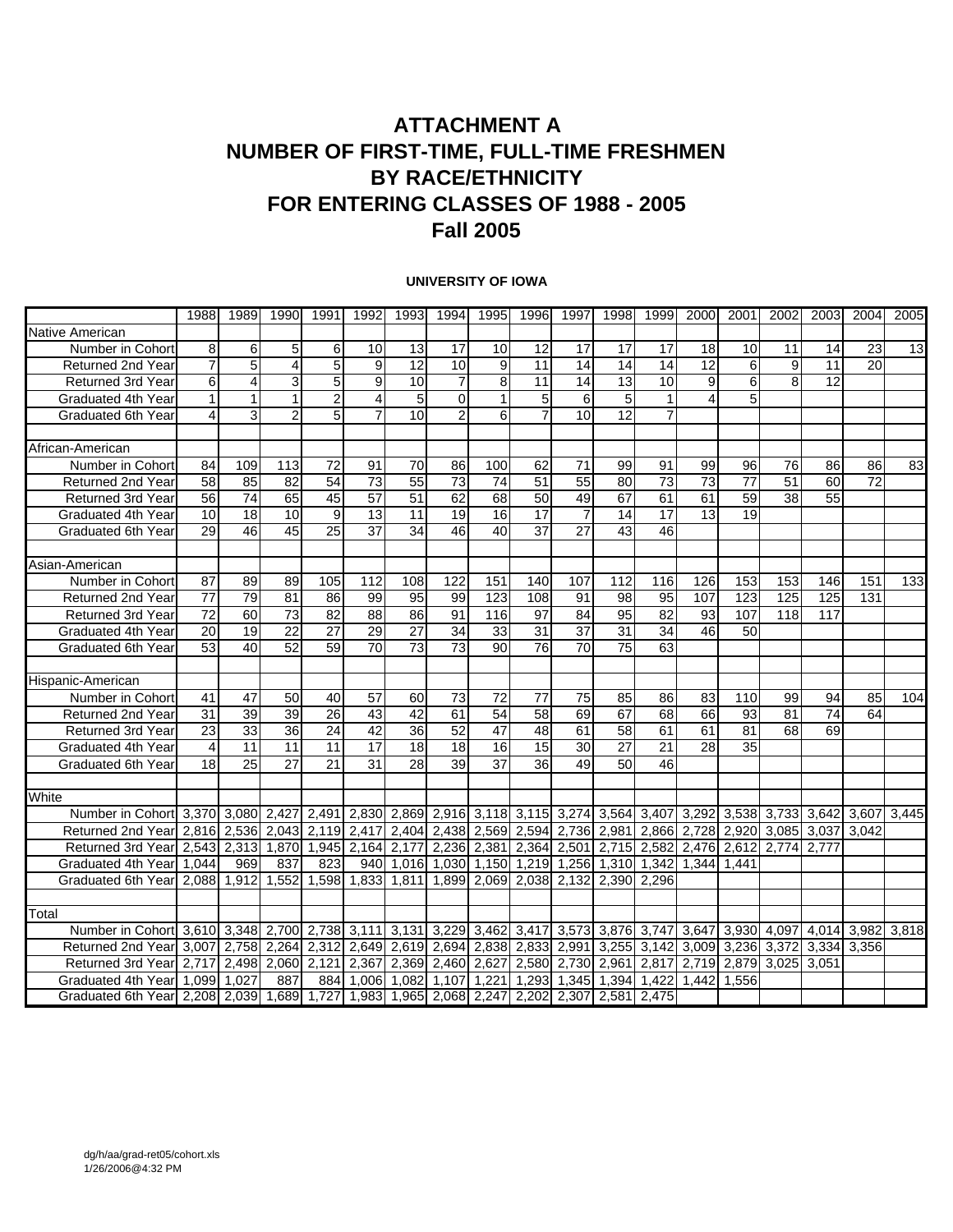### **ATTACHMENT A NUMBER OF FIRST-TIME, FULL-TIME FRESHMEN BY RACE/ETHNICITY FOR ENTERING CLASSES OF 1988 - 2005 Fall 2005**

#### **IOWA STATE UNIVERSITY**

| 1995<br>1999<br>2003<br>1988<br>1989<br>1990<br>1991<br>1992<br>1993<br>1994<br>1996<br>1997<br>1998<br>2000<br>2001<br>2002<br>2004<br>2005<br>Native American<br>$\overline{7}$<br>$5\overline{)}$<br>5<br>$\overline{7}$<br>8<br>Number in Cohort<br>4<br>$\overline{7}$<br>$\overline{7}$<br>$\overline{7}$<br>14<br>11<br>10<br>16<br>10<br>12<br>12<br>11<br>16<br>5<br>$\overline{3}$<br>3<br>$\overline{7}$<br>9<br>6<br>8<br>12<br>10<br>12<br>Returned 2nd Year<br>4<br>7<br>4<br>$\overline{4}$<br>10<br>5<br>4<br>$\overline{7}$<br>$\overline{7}$<br>3<br>5<br>$\overline{7}$<br>5 <sup>1</sup><br>$\Omega$<br>$\overline{2}$<br>6<br>9<br>3<br>8<br><b>Returned 3rd Year</b><br>3<br>4<br>9<br>4<br>$\overline{c}$<br>3<br>3<br>0<br>3<br>$\overline{2}$<br>Graduated 4th Year<br>3<br>$\Omega$<br>$\Omega$<br>1<br>$\mathbf{1}$<br>3<br>0<br>$\Omega$<br>$\overline{2}$<br>5<br>6<br>6<br>6<br>$\overline{7}$<br>$\mathfrak{p}$<br>$\overline{4}$<br>Graduated 6th Year<br>$\overline{2}$<br>4<br>African-American<br>135<br>181<br>109<br>122<br>139<br>233<br>97<br>62<br>95<br>117<br>104<br>145<br>104<br>146<br>134<br>105<br>107<br>Number in Cohort<br>102<br>69<br>65<br>93<br>97<br>116<br>89<br>96<br>161<br>49<br>86<br>117<br>89<br>124<br>105<br>87<br>83<br><b>Returned 2nd Year</b><br>104<br>$\overline{73}$<br>52<br>74<br>72<br>72<br>98<br>77<br>125<br>55<br>39<br>68<br>68<br><b>Returned 3rd Year</b><br>82<br>99<br>94<br>91<br>$\overline{12}$<br>10<br>$\overline{12}$<br>$\overline{22}$<br>$\overline{15}$<br>23<br>$\overline{17}$<br>Graduated 4th Year<br>7<br>$\overline{7}$<br>$\overline{7}$<br>6<br>16<br>16<br>24<br>51<br>67<br>38<br>78<br>33<br>27<br>38<br>51<br>$\overline{38}$<br>74<br>41<br>44<br>Graduated 6th Year<br>Asian-American<br>$\overline{72}$<br>58<br>73<br>75<br>$\overline{82}$<br>99<br>113<br>129<br>137<br>56<br>74<br>94<br>64<br>81<br>86<br>146<br>132<br>139<br>Number in Cohort<br>45<br>62<br>48<br>74<br>59<br>68<br>89<br>71<br>77<br>104<br>118<br>Returned 2nd Year<br>53<br>66<br>58<br>124<br>105<br>118<br>55<br>$\overline{51}$<br>$\overline{58}$<br>$\overline{58}$<br>$\overline{82}$<br>41<br>44<br>54<br>69<br>49<br>65<br>62<br>85<br>107<br>$\overline{111}$<br><b>Returned 3rd Year</b><br>92<br>$\overline{12}$<br>15<br>11<br>5<br>10<br>11<br>13<br>15<br>15<br>22<br>18<br>32<br>43<br>Graduated 4th Year<br>6<br>53<br>29<br>37<br>39<br>54<br>50<br>67<br>51<br>33<br>43<br>41<br>46<br>Graduated 6th Year<br>Hispanic-American<br>45<br>55<br>28<br>52<br>52<br>56<br>55<br>45<br>60<br>51<br>53<br>75<br>103<br>99<br>103<br>84<br>93<br>84<br>Number in Cohort<br>79<br>$\overline{39}$<br>$\overline{44}$<br>$\overline{23}$<br>$\overline{35}$<br>$\overline{42}$<br>$\overline{43}$<br>$\overline{31}$<br>$\overline{45}$<br>41<br>43<br>85<br>$\overline{73}$<br>$\overline{82}$<br>$\overline{70}$<br>40<br>64<br>Returned 2nd Year<br>$\overline{74}$<br>34<br>17<br>31<br>37<br>37<br>38<br>39<br>72<br>74<br><b>Returned 3rd Year</b><br>28<br>27<br>35<br>25<br>55<br>61<br>5<br>$\overline{12}$<br>$\overline{12}$<br>9<br>5<br>10<br>$\overline{2}$<br>8<br>18<br>28<br>25<br>Graduated 4th Year<br>5<br>6<br>$\overline{4}$<br>$\overline{27}$<br>21<br>30<br>10 <sup>1</sup><br>21<br>19<br>31<br>28<br>30<br>29<br>50<br>16<br>Graduated 6th Year<br>White<br>2,893<br>Number in Cohort 3,388 3,296 2,979 2,787 2,833<br>2,965 2,937<br>3,170 3,500 3,348<br>3,494<br>3,703<br>3,915 3,557<br>3,289 3,142<br>3,229<br>2,440 2,287 2,342 2,378<br>2,424 2,391<br>2,641<br>2,937<br>3,275<br>Returned 2nd Year 2,881<br>2,779<br>2,834<br>2,977<br>3,094<br>3,007<br>2,790 2,695<br>2,153 2,019<br>2,070 2,092<br>2,142<br>2,167<br>2,389<br>2,702<br>2,781<br>2,927<br>2.722<br>Returned 3rd Year<br>2,556<br>2,459<br>2,644<br>2,584<br>2.569<br>749<br>Graduated 4th Year<br>760<br>701<br>583<br>576<br>613<br>661<br>720<br>904<br>963<br>1,125<br>1.293<br>1,015<br>1,185<br>2,208 2,096<br>1,847<br>1,720 1,777<br>1,815<br>1,872<br>1,901<br>2,109 2,340<br>$\overline{2,278}$<br>Graduated 6th Yearl<br>2,409<br>Total<br>Number in Cohort 3,744 3,751<br>3,310 3,228 3,333 3,416<br>3,325 3,274 3,599<br>3,800<br>4,020<br>4,289<br>4,007<br>4,598 4,167<br>3,863 3,674<br>3,746<br>Returned 2nd Year 3.153 3.119<br>2,700<br>2.627<br>2.726<br>2.769<br>2,711<br>2,668<br>2,979<br>3.351<br>3.207<br>3.421<br>3.837<br>3,510 3,270 3,151<br>3.591<br>2,781<br>2,745<br>2,373<br>2,309 2,403 2,417<br>2,387<br>2,399<br>2,677<br>3,008<br>2,907<br>3,086<br>3,203<br>3,401<br>Returned 3rd Year<br>3,156<br>3,004<br>723<br>806<br>763<br>629<br>664<br>763<br>799<br>822<br>1,022<br>1,081<br>1,111<br>1,261<br>1,339<br>1.463<br>Graduated 4th Year<br>Graduated 6th Year 2,381 2,312 1,985 1,939 2,035 2,062 2,075 2,086 2,349 2,634 2,526<br>2.734 |  |  |  |  |  |  |  |  |  |  |
|-----------------------------------------------------------------------------------------------------------------------------------------------------------------------------------------------------------------------------------------------------------------------------------------------------------------------------------------------------------------------------------------------------------------------------------------------------------------------------------------------------------------------------------------------------------------------------------------------------------------------------------------------------------------------------------------------------------------------------------------------------------------------------------------------------------------------------------------------------------------------------------------------------------------------------------------------------------------------------------------------------------------------------------------------------------------------------------------------------------------------------------------------------------------------------------------------------------------------------------------------------------------------------------------------------------------------------------------------------------------------------------------------------------------------------------------------------------------------------------------------------------------------------------------------------------------------------------------------------------------------------------------------------------------------------------------------------------------------------------------------------------------------------------------------------------------------------------------------------------------------------------------------------------------------------------------------------------------------------------------------------------------------------------------------------------------------------------------------------------------------------------------------------------------------------------------------------------------------------------------------------------------------------------------------------------------------------------------------------------------------------------------------------------------------------------------------------------------------------------------------------------------------------------------------------------------------------------------------------------------------------------------------------------------------------------------------------------------------------------------------------------------------------------------------------------------------------------------------------------------------------------------------------------------------------------------------------------------------------------------------------------------------------------------------------------------------------------------------------------------------------------------------------------------------------------------------------------------------------------------------------------------------------------------------------------------------------------------------------------------------------------------------------------------------------------------------------------------------------------------------------------------------------------------------------------------------------------------------------------------------------------------------------------------------------------------------------------------------------------------------------------------------------------------------------------------------------------------------------------------------------------------------------------------------------------------------------------------------------------------------------------------------------------------------------------------------------------------------------------------------------------------------------------------------------------------------------------------------------------------------------------------------------------------------------------------------------------------------------------------------------------------------------------------------------------------------------------------------------------------------------------------------------------------------------------------------------------------------------------------------------------------------------------------------------------------------------------------------------------------------------------------------------------------------------------------------------------------------------------------------------------------|--|--|--|--|--|--|--|--|--|--|
|                                                                                                                                                                                                                                                                                                                                                                                                                                                                                                                                                                                                                                                                                                                                                                                                                                                                                                                                                                                                                                                                                                                                                                                                                                                                                                                                                                                                                                                                                                                                                                                                                                                                                                                                                                                                                                                                                                                                                                                                                                                                                                                                                                                                                                                                                                                                                                                                                                                                                                                                                                                                                                                                                                                                                                                                                                                                                                                                                                                                                                                                                                                                                                                                                                                                                                                                                                                                                                                                                                                                                                                                                                                                                                                                                                                                                                                                                                                                                                                                                                                                                                                                                                                                                                                                                                                                                                                                                                                                                                                                                                                                                                                                                                                                                                                                                                                                                         |  |  |  |  |  |  |  |  |  |  |
|                                                                                                                                                                                                                                                                                                                                                                                                                                                                                                                                                                                                                                                                                                                                                                                                                                                                                                                                                                                                                                                                                                                                                                                                                                                                                                                                                                                                                                                                                                                                                                                                                                                                                                                                                                                                                                                                                                                                                                                                                                                                                                                                                                                                                                                                                                                                                                                                                                                                                                                                                                                                                                                                                                                                                                                                                                                                                                                                                                                                                                                                                                                                                                                                                                                                                                                                                                                                                                                                                                                                                                                                                                                                                                                                                                                                                                                                                                                                                                                                                                                                                                                                                                                                                                                                                                                                                                                                                                                                                                                                                                                                                                                                                                                                                                                                                                                                                         |  |  |  |  |  |  |  |  |  |  |
|                                                                                                                                                                                                                                                                                                                                                                                                                                                                                                                                                                                                                                                                                                                                                                                                                                                                                                                                                                                                                                                                                                                                                                                                                                                                                                                                                                                                                                                                                                                                                                                                                                                                                                                                                                                                                                                                                                                                                                                                                                                                                                                                                                                                                                                                                                                                                                                                                                                                                                                                                                                                                                                                                                                                                                                                                                                                                                                                                                                                                                                                                                                                                                                                                                                                                                                                                                                                                                                                                                                                                                                                                                                                                                                                                                                                                                                                                                                                                                                                                                                                                                                                                                                                                                                                                                                                                                                                                                                                                                                                                                                                                                                                                                                                                                                                                                                                                         |  |  |  |  |  |  |  |  |  |  |
|                                                                                                                                                                                                                                                                                                                                                                                                                                                                                                                                                                                                                                                                                                                                                                                                                                                                                                                                                                                                                                                                                                                                                                                                                                                                                                                                                                                                                                                                                                                                                                                                                                                                                                                                                                                                                                                                                                                                                                                                                                                                                                                                                                                                                                                                                                                                                                                                                                                                                                                                                                                                                                                                                                                                                                                                                                                                                                                                                                                                                                                                                                                                                                                                                                                                                                                                                                                                                                                                                                                                                                                                                                                                                                                                                                                                                                                                                                                                                                                                                                                                                                                                                                                                                                                                                                                                                                                                                                                                                                                                                                                                                                                                                                                                                                                                                                                                                         |  |  |  |  |  |  |  |  |  |  |
|                                                                                                                                                                                                                                                                                                                                                                                                                                                                                                                                                                                                                                                                                                                                                                                                                                                                                                                                                                                                                                                                                                                                                                                                                                                                                                                                                                                                                                                                                                                                                                                                                                                                                                                                                                                                                                                                                                                                                                                                                                                                                                                                                                                                                                                                                                                                                                                                                                                                                                                                                                                                                                                                                                                                                                                                                                                                                                                                                                                                                                                                                                                                                                                                                                                                                                                                                                                                                                                                                                                                                                                                                                                                                                                                                                                                                                                                                                                                                                                                                                                                                                                                                                                                                                                                                                                                                                                                                                                                                                                                                                                                                                                                                                                                                                                                                                                                                         |  |  |  |  |  |  |  |  |  |  |
|                                                                                                                                                                                                                                                                                                                                                                                                                                                                                                                                                                                                                                                                                                                                                                                                                                                                                                                                                                                                                                                                                                                                                                                                                                                                                                                                                                                                                                                                                                                                                                                                                                                                                                                                                                                                                                                                                                                                                                                                                                                                                                                                                                                                                                                                                                                                                                                                                                                                                                                                                                                                                                                                                                                                                                                                                                                                                                                                                                                                                                                                                                                                                                                                                                                                                                                                                                                                                                                                                                                                                                                                                                                                                                                                                                                                                                                                                                                                                                                                                                                                                                                                                                                                                                                                                                                                                                                                                                                                                                                                                                                                                                                                                                                                                                                                                                                                                         |  |  |  |  |  |  |  |  |  |  |
|                                                                                                                                                                                                                                                                                                                                                                                                                                                                                                                                                                                                                                                                                                                                                                                                                                                                                                                                                                                                                                                                                                                                                                                                                                                                                                                                                                                                                                                                                                                                                                                                                                                                                                                                                                                                                                                                                                                                                                                                                                                                                                                                                                                                                                                                                                                                                                                                                                                                                                                                                                                                                                                                                                                                                                                                                                                                                                                                                                                                                                                                                                                                                                                                                                                                                                                                                                                                                                                                                                                                                                                                                                                                                                                                                                                                                                                                                                                                                                                                                                                                                                                                                                                                                                                                                                                                                                                                                                                                                                                                                                                                                                                                                                                                                                                                                                                                                         |  |  |  |  |  |  |  |  |  |  |
|                                                                                                                                                                                                                                                                                                                                                                                                                                                                                                                                                                                                                                                                                                                                                                                                                                                                                                                                                                                                                                                                                                                                                                                                                                                                                                                                                                                                                                                                                                                                                                                                                                                                                                                                                                                                                                                                                                                                                                                                                                                                                                                                                                                                                                                                                                                                                                                                                                                                                                                                                                                                                                                                                                                                                                                                                                                                                                                                                                                                                                                                                                                                                                                                                                                                                                                                                                                                                                                                                                                                                                                                                                                                                                                                                                                                                                                                                                                                                                                                                                                                                                                                                                                                                                                                                                                                                                                                                                                                                                                                                                                                                                                                                                                                                                                                                                                                                         |  |  |  |  |  |  |  |  |  |  |
|                                                                                                                                                                                                                                                                                                                                                                                                                                                                                                                                                                                                                                                                                                                                                                                                                                                                                                                                                                                                                                                                                                                                                                                                                                                                                                                                                                                                                                                                                                                                                                                                                                                                                                                                                                                                                                                                                                                                                                                                                                                                                                                                                                                                                                                                                                                                                                                                                                                                                                                                                                                                                                                                                                                                                                                                                                                                                                                                                                                                                                                                                                                                                                                                                                                                                                                                                                                                                                                                                                                                                                                                                                                                                                                                                                                                                                                                                                                                                                                                                                                                                                                                                                                                                                                                                                                                                                                                                                                                                                                                                                                                                                                                                                                                                                                                                                                                                         |  |  |  |  |  |  |  |  |  |  |
|                                                                                                                                                                                                                                                                                                                                                                                                                                                                                                                                                                                                                                                                                                                                                                                                                                                                                                                                                                                                                                                                                                                                                                                                                                                                                                                                                                                                                                                                                                                                                                                                                                                                                                                                                                                                                                                                                                                                                                                                                                                                                                                                                                                                                                                                                                                                                                                                                                                                                                                                                                                                                                                                                                                                                                                                                                                                                                                                                                                                                                                                                                                                                                                                                                                                                                                                                                                                                                                                                                                                                                                                                                                                                                                                                                                                                                                                                                                                                                                                                                                                                                                                                                                                                                                                                                                                                                                                                                                                                                                                                                                                                                                                                                                                                                                                                                                                                         |  |  |  |  |  |  |  |  |  |  |
|                                                                                                                                                                                                                                                                                                                                                                                                                                                                                                                                                                                                                                                                                                                                                                                                                                                                                                                                                                                                                                                                                                                                                                                                                                                                                                                                                                                                                                                                                                                                                                                                                                                                                                                                                                                                                                                                                                                                                                                                                                                                                                                                                                                                                                                                                                                                                                                                                                                                                                                                                                                                                                                                                                                                                                                                                                                                                                                                                                                                                                                                                                                                                                                                                                                                                                                                                                                                                                                                                                                                                                                                                                                                                                                                                                                                                                                                                                                                                                                                                                                                                                                                                                                                                                                                                                                                                                                                                                                                                                                                                                                                                                                                                                                                                                                                                                                                                         |  |  |  |  |  |  |  |  |  |  |
|                                                                                                                                                                                                                                                                                                                                                                                                                                                                                                                                                                                                                                                                                                                                                                                                                                                                                                                                                                                                                                                                                                                                                                                                                                                                                                                                                                                                                                                                                                                                                                                                                                                                                                                                                                                                                                                                                                                                                                                                                                                                                                                                                                                                                                                                                                                                                                                                                                                                                                                                                                                                                                                                                                                                                                                                                                                                                                                                                                                                                                                                                                                                                                                                                                                                                                                                                                                                                                                                                                                                                                                                                                                                                                                                                                                                                                                                                                                                                                                                                                                                                                                                                                                                                                                                                                                                                                                                                                                                                                                                                                                                                                                                                                                                                                                                                                                                                         |  |  |  |  |  |  |  |  |  |  |
|                                                                                                                                                                                                                                                                                                                                                                                                                                                                                                                                                                                                                                                                                                                                                                                                                                                                                                                                                                                                                                                                                                                                                                                                                                                                                                                                                                                                                                                                                                                                                                                                                                                                                                                                                                                                                                                                                                                                                                                                                                                                                                                                                                                                                                                                                                                                                                                                                                                                                                                                                                                                                                                                                                                                                                                                                                                                                                                                                                                                                                                                                                                                                                                                                                                                                                                                                                                                                                                                                                                                                                                                                                                                                                                                                                                                                                                                                                                                                                                                                                                                                                                                                                                                                                                                                                                                                                                                                                                                                                                                                                                                                                                                                                                                                                                                                                                                                         |  |  |  |  |  |  |  |  |  |  |
|                                                                                                                                                                                                                                                                                                                                                                                                                                                                                                                                                                                                                                                                                                                                                                                                                                                                                                                                                                                                                                                                                                                                                                                                                                                                                                                                                                                                                                                                                                                                                                                                                                                                                                                                                                                                                                                                                                                                                                                                                                                                                                                                                                                                                                                                                                                                                                                                                                                                                                                                                                                                                                                                                                                                                                                                                                                                                                                                                                                                                                                                                                                                                                                                                                                                                                                                                                                                                                                                                                                                                                                                                                                                                                                                                                                                                                                                                                                                                                                                                                                                                                                                                                                                                                                                                                                                                                                                                                                                                                                                                                                                                                                                                                                                                                                                                                                                                         |  |  |  |  |  |  |  |  |  |  |
|                                                                                                                                                                                                                                                                                                                                                                                                                                                                                                                                                                                                                                                                                                                                                                                                                                                                                                                                                                                                                                                                                                                                                                                                                                                                                                                                                                                                                                                                                                                                                                                                                                                                                                                                                                                                                                                                                                                                                                                                                                                                                                                                                                                                                                                                                                                                                                                                                                                                                                                                                                                                                                                                                                                                                                                                                                                                                                                                                                                                                                                                                                                                                                                                                                                                                                                                                                                                                                                                                                                                                                                                                                                                                                                                                                                                                                                                                                                                                                                                                                                                                                                                                                                                                                                                                                                                                                                                                                                                                                                                                                                                                                                                                                                                                                                                                                                                                         |  |  |  |  |  |  |  |  |  |  |
|                                                                                                                                                                                                                                                                                                                                                                                                                                                                                                                                                                                                                                                                                                                                                                                                                                                                                                                                                                                                                                                                                                                                                                                                                                                                                                                                                                                                                                                                                                                                                                                                                                                                                                                                                                                                                                                                                                                                                                                                                                                                                                                                                                                                                                                                                                                                                                                                                                                                                                                                                                                                                                                                                                                                                                                                                                                                                                                                                                                                                                                                                                                                                                                                                                                                                                                                                                                                                                                                                                                                                                                                                                                                                                                                                                                                                                                                                                                                                                                                                                                                                                                                                                                                                                                                                                                                                                                                                                                                                                                                                                                                                                                                                                                                                                                                                                                                                         |  |  |  |  |  |  |  |  |  |  |
|                                                                                                                                                                                                                                                                                                                                                                                                                                                                                                                                                                                                                                                                                                                                                                                                                                                                                                                                                                                                                                                                                                                                                                                                                                                                                                                                                                                                                                                                                                                                                                                                                                                                                                                                                                                                                                                                                                                                                                                                                                                                                                                                                                                                                                                                                                                                                                                                                                                                                                                                                                                                                                                                                                                                                                                                                                                                                                                                                                                                                                                                                                                                                                                                                                                                                                                                                                                                                                                                                                                                                                                                                                                                                                                                                                                                                                                                                                                                                                                                                                                                                                                                                                                                                                                                                                                                                                                                                                                                                                                                                                                                                                                                                                                                                                                                                                                                                         |  |  |  |  |  |  |  |  |  |  |
|                                                                                                                                                                                                                                                                                                                                                                                                                                                                                                                                                                                                                                                                                                                                                                                                                                                                                                                                                                                                                                                                                                                                                                                                                                                                                                                                                                                                                                                                                                                                                                                                                                                                                                                                                                                                                                                                                                                                                                                                                                                                                                                                                                                                                                                                                                                                                                                                                                                                                                                                                                                                                                                                                                                                                                                                                                                                                                                                                                                                                                                                                                                                                                                                                                                                                                                                                                                                                                                                                                                                                                                                                                                                                                                                                                                                                                                                                                                                                                                                                                                                                                                                                                                                                                                                                                                                                                                                                                                                                                                                                                                                                                                                                                                                                                                                                                                                                         |  |  |  |  |  |  |  |  |  |  |
|                                                                                                                                                                                                                                                                                                                                                                                                                                                                                                                                                                                                                                                                                                                                                                                                                                                                                                                                                                                                                                                                                                                                                                                                                                                                                                                                                                                                                                                                                                                                                                                                                                                                                                                                                                                                                                                                                                                                                                                                                                                                                                                                                                                                                                                                                                                                                                                                                                                                                                                                                                                                                                                                                                                                                                                                                                                                                                                                                                                                                                                                                                                                                                                                                                                                                                                                                                                                                                                                                                                                                                                                                                                                                                                                                                                                                                                                                                                                                                                                                                                                                                                                                                                                                                                                                                                                                                                                                                                                                                                                                                                                                                                                                                                                                                                                                                                                                         |  |  |  |  |  |  |  |  |  |  |
|                                                                                                                                                                                                                                                                                                                                                                                                                                                                                                                                                                                                                                                                                                                                                                                                                                                                                                                                                                                                                                                                                                                                                                                                                                                                                                                                                                                                                                                                                                                                                                                                                                                                                                                                                                                                                                                                                                                                                                                                                                                                                                                                                                                                                                                                                                                                                                                                                                                                                                                                                                                                                                                                                                                                                                                                                                                                                                                                                                                                                                                                                                                                                                                                                                                                                                                                                                                                                                                                                                                                                                                                                                                                                                                                                                                                                                                                                                                                                                                                                                                                                                                                                                                                                                                                                                                                                                                                                                                                                                                                                                                                                                                                                                                                                                                                                                                                                         |  |  |  |  |  |  |  |  |  |  |
|                                                                                                                                                                                                                                                                                                                                                                                                                                                                                                                                                                                                                                                                                                                                                                                                                                                                                                                                                                                                                                                                                                                                                                                                                                                                                                                                                                                                                                                                                                                                                                                                                                                                                                                                                                                                                                                                                                                                                                                                                                                                                                                                                                                                                                                                                                                                                                                                                                                                                                                                                                                                                                                                                                                                                                                                                                                                                                                                                                                                                                                                                                                                                                                                                                                                                                                                                                                                                                                                                                                                                                                                                                                                                                                                                                                                                                                                                                                                                                                                                                                                                                                                                                                                                                                                                                                                                                                                                                                                                                                                                                                                                                                                                                                                                                                                                                                                                         |  |  |  |  |  |  |  |  |  |  |
|                                                                                                                                                                                                                                                                                                                                                                                                                                                                                                                                                                                                                                                                                                                                                                                                                                                                                                                                                                                                                                                                                                                                                                                                                                                                                                                                                                                                                                                                                                                                                                                                                                                                                                                                                                                                                                                                                                                                                                                                                                                                                                                                                                                                                                                                                                                                                                                                                                                                                                                                                                                                                                                                                                                                                                                                                                                                                                                                                                                                                                                                                                                                                                                                                                                                                                                                                                                                                                                                                                                                                                                                                                                                                                                                                                                                                                                                                                                                                                                                                                                                                                                                                                                                                                                                                                                                                                                                                                                                                                                                                                                                                                                                                                                                                                                                                                                                                         |  |  |  |  |  |  |  |  |  |  |
|                                                                                                                                                                                                                                                                                                                                                                                                                                                                                                                                                                                                                                                                                                                                                                                                                                                                                                                                                                                                                                                                                                                                                                                                                                                                                                                                                                                                                                                                                                                                                                                                                                                                                                                                                                                                                                                                                                                                                                                                                                                                                                                                                                                                                                                                                                                                                                                                                                                                                                                                                                                                                                                                                                                                                                                                                                                                                                                                                                                                                                                                                                                                                                                                                                                                                                                                                                                                                                                                                                                                                                                                                                                                                                                                                                                                                                                                                                                                                                                                                                                                                                                                                                                                                                                                                                                                                                                                                                                                                                                                                                                                                                                                                                                                                                                                                                                                                         |  |  |  |  |  |  |  |  |  |  |
|                                                                                                                                                                                                                                                                                                                                                                                                                                                                                                                                                                                                                                                                                                                                                                                                                                                                                                                                                                                                                                                                                                                                                                                                                                                                                                                                                                                                                                                                                                                                                                                                                                                                                                                                                                                                                                                                                                                                                                                                                                                                                                                                                                                                                                                                                                                                                                                                                                                                                                                                                                                                                                                                                                                                                                                                                                                                                                                                                                                                                                                                                                                                                                                                                                                                                                                                                                                                                                                                                                                                                                                                                                                                                                                                                                                                                                                                                                                                                                                                                                                                                                                                                                                                                                                                                                                                                                                                                                                                                                                                                                                                                                                                                                                                                                                                                                                                                         |  |  |  |  |  |  |  |  |  |  |
|                                                                                                                                                                                                                                                                                                                                                                                                                                                                                                                                                                                                                                                                                                                                                                                                                                                                                                                                                                                                                                                                                                                                                                                                                                                                                                                                                                                                                                                                                                                                                                                                                                                                                                                                                                                                                                                                                                                                                                                                                                                                                                                                                                                                                                                                                                                                                                                                                                                                                                                                                                                                                                                                                                                                                                                                                                                                                                                                                                                                                                                                                                                                                                                                                                                                                                                                                                                                                                                                                                                                                                                                                                                                                                                                                                                                                                                                                                                                                                                                                                                                                                                                                                                                                                                                                                                                                                                                                                                                                                                                                                                                                                                                                                                                                                                                                                                                                         |  |  |  |  |  |  |  |  |  |  |
|                                                                                                                                                                                                                                                                                                                                                                                                                                                                                                                                                                                                                                                                                                                                                                                                                                                                                                                                                                                                                                                                                                                                                                                                                                                                                                                                                                                                                                                                                                                                                                                                                                                                                                                                                                                                                                                                                                                                                                                                                                                                                                                                                                                                                                                                                                                                                                                                                                                                                                                                                                                                                                                                                                                                                                                                                                                                                                                                                                                                                                                                                                                                                                                                                                                                                                                                                                                                                                                                                                                                                                                                                                                                                                                                                                                                                                                                                                                                                                                                                                                                                                                                                                                                                                                                                                                                                                                                                                                                                                                                                                                                                                                                                                                                                                                                                                                                                         |  |  |  |  |  |  |  |  |  |  |
|                                                                                                                                                                                                                                                                                                                                                                                                                                                                                                                                                                                                                                                                                                                                                                                                                                                                                                                                                                                                                                                                                                                                                                                                                                                                                                                                                                                                                                                                                                                                                                                                                                                                                                                                                                                                                                                                                                                                                                                                                                                                                                                                                                                                                                                                                                                                                                                                                                                                                                                                                                                                                                                                                                                                                                                                                                                                                                                                                                                                                                                                                                                                                                                                                                                                                                                                                                                                                                                                                                                                                                                                                                                                                                                                                                                                                                                                                                                                                                                                                                                                                                                                                                                                                                                                                                                                                                                                                                                                                                                                                                                                                                                                                                                                                                                                                                                                                         |  |  |  |  |  |  |  |  |  |  |
|                                                                                                                                                                                                                                                                                                                                                                                                                                                                                                                                                                                                                                                                                                                                                                                                                                                                                                                                                                                                                                                                                                                                                                                                                                                                                                                                                                                                                                                                                                                                                                                                                                                                                                                                                                                                                                                                                                                                                                                                                                                                                                                                                                                                                                                                                                                                                                                                                                                                                                                                                                                                                                                                                                                                                                                                                                                                                                                                                                                                                                                                                                                                                                                                                                                                                                                                                                                                                                                                                                                                                                                                                                                                                                                                                                                                                                                                                                                                                                                                                                                                                                                                                                                                                                                                                                                                                                                                                                                                                                                                                                                                                                                                                                                                                                                                                                                                                         |  |  |  |  |  |  |  |  |  |  |
|                                                                                                                                                                                                                                                                                                                                                                                                                                                                                                                                                                                                                                                                                                                                                                                                                                                                                                                                                                                                                                                                                                                                                                                                                                                                                                                                                                                                                                                                                                                                                                                                                                                                                                                                                                                                                                                                                                                                                                                                                                                                                                                                                                                                                                                                                                                                                                                                                                                                                                                                                                                                                                                                                                                                                                                                                                                                                                                                                                                                                                                                                                                                                                                                                                                                                                                                                                                                                                                                                                                                                                                                                                                                                                                                                                                                                                                                                                                                                                                                                                                                                                                                                                                                                                                                                                                                                                                                                                                                                                                                                                                                                                                                                                                                                                                                                                                                                         |  |  |  |  |  |  |  |  |  |  |
|                                                                                                                                                                                                                                                                                                                                                                                                                                                                                                                                                                                                                                                                                                                                                                                                                                                                                                                                                                                                                                                                                                                                                                                                                                                                                                                                                                                                                                                                                                                                                                                                                                                                                                                                                                                                                                                                                                                                                                                                                                                                                                                                                                                                                                                                                                                                                                                                                                                                                                                                                                                                                                                                                                                                                                                                                                                                                                                                                                                                                                                                                                                                                                                                                                                                                                                                                                                                                                                                                                                                                                                                                                                                                                                                                                                                                                                                                                                                                                                                                                                                                                                                                                                                                                                                                                                                                                                                                                                                                                                                                                                                                                                                                                                                                                                                                                                                                         |  |  |  |  |  |  |  |  |  |  |
|                                                                                                                                                                                                                                                                                                                                                                                                                                                                                                                                                                                                                                                                                                                                                                                                                                                                                                                                                                                                                                                                                                                                                                                                                                                                                                                                                                                                                                                                                                                                                                                                                                                                                                                                                                                                                                                                                                                                                                                                                                                                                                                                                                                                                                                                                                                                                                                                                                                                                                                                                                                                                                                                                                                                                                                                                                                                                                                                                                                                                                                                                                                                                                                                                                                                                                                                                                                                                                                                                                                                                                                                                                                                                                                                                                                                                                                                                                                                                                                                                                                                                                                                                                                                                                                                                                                                                                                                                                                                                                                                                                                                                                                                                                                                                                                                                                                                                         |  |  |  |  |  |  |  |  |  |  |
|                                                                                                                                                                                                                                                                                                                                                                                                                                                                                                                                                                                                                                                                                                                                                                                                                                                                                                                                                                                                                                                                                                                                                                                                                                                                                                                                                                                                                                                                                                                                                                                                                                                                                                                                                                                                                                                                                                                                                                                                                                                                                                                                                                                                                                                                                                                                                                                                                                                                                                                                                                                                                                                                                                                                                                                                                                                                                                                                                                                                                                                                                                                                                                                                                                                                                                                                                                                                                                                                                                                                                                                                                                                                                                                                                                                                                                                                                                                                                                                                                                                                                                                                                                                                                                                                                                                                                                                                                                                                                                                                                                                                                                                                                                                                                                                                                                                                                         |  |  |  |  |  |  |  |  |  |  |
|                                                                                                                                                                                                                                                                                                                                                                                                                                                                                                                                                                                                                                                                                                                                                                                                                                                                                                                                                                                                                                                                                                                                                                                                                                                                                                                                                                                                                                                                                                                                                                                                                                                                                                                                                                                                                                                                                                                                                                                                                                                                                                                                                                                                                                                                                                                                                                                                                                                                                                                                                                                                                                                                                                                                                                                                                                                                                                                                                                                                                                                                                                                                                                                                                                                                                                                                                                                                                                                                                                                                                                                                                                                                                                                                                                                                                                                                                                                                                                                                                                                                                                                                                                                                                                                                                                                                                                                                                                                                                                                                                                                                                                                                                                                                                                                                                                                                                         |  |  |  |  |  |  |  |  |  |  |
|                                                                                                                                                                                                                                                                                                                                                                                                                                                                                                                                                                                                                                                                                                                                                                                                                                                                                                                                                                                                                                                                                                                                                                                                                                                                                                                                                                                                                                                                                                                                                                                                                                                                                                                                                                                                                                                                                                                                                                                                                                                                                                                                                                                                                                                                                                                                                                                                                                                                                                                                                                                                                                                                                                                                                                                                                                                                                                                                                                                                                                                                                                                                                                                                                                                                                                                                                                                                                                                                                                                                                                                                                                                                                                                                                                                                                                                                                                                                                                                                                                                                                                                                                                                                                                                                                                                                                                                                                                                                                                                                                                                                                                                                                                                                                                                                                                                                                         |  |  |  |  |  |  |  |  |  |  |
|                                                                                                                                                                                                                                                                                                                                                                                                                                                                                                                                                                                                                                                                                                                                                                                                                                                                                                                                                                                                                                                                                                                                                                                                                                                                                                                                                                                                                                                                                                                                                                                                                                                                                                                                                                                                                                                                                                                                                                                                                                                                                                                                                                                                                                                                                                                                                                                                                                                                                                                                                                                                                                                                                                                                                                                                                                                                                                                                                                                                                                                                                                                                                                                                                                                                                                                                                                                                                                                                                                                                                                                                                                                                                                                                                                                                                                                                                                                                                                                                                                                                                                                                                                                                                                                                                                                                                                                                                                                                                                                                                                                                                                                                                                                                                                                                                                                                                         |  |  |  |  |  |  |  |  |  |  |
|                                                                                                                                                                                                                                                                                                                                                                                                                                                                                                                                                                                                                                                                                                                                                                                                                                                                                                                                                                                                                                                                                                                                                                                                                                                                                                                                                                                                                                                                                                                                                                                                                                                                                                                                                                                                                                                                                                                                                                                                                                                                                                                                                                                                                                                                                                                                                                                                                                                                                                                                                                                                                                                                                                                                                                                                                                                                                                                                                                                                                                                                                                                                                                                                                                                                                                                                                                                                                                                                                                                                                                                                                                                                                                                                                                                                                                                                                                                                                                                                                                                                                                                                                                                                                                                                                                                                                                                                                                                                                                                                                                                                                                                                                                                                                                                                                                                                                         |  |  |  |  |  |  |  |  |  |  |
|                                                                                                                                                                                                                                                                                                                                                                                                                                                                                                                                                                                                                                                                                                                                                                                                                                                                                                                                                                                                                                                                                                                                                                                                                                                                                                                                                                                                                                                                                                                                                                                                                                                                                                                                                                                                                                                                                                                                                                                                                                                                                                                                                                                                                                                                                                                                                                                                                                                                                                                                                                                                                                                                                                                                                                                                                                                                                                                                                                                                                                                                                                                                                                                                                                                                                                                                                                                                                                                                                                                                                                                                                                                                                                                                                                                                                                                                                                                                                                                                                                                                                                                                                                                                                                                                                                                                                                                                                                                                                                                                                                                                                                                                                                                                                                                                                                                                                         |  |  |  |  |  |  |  |  |  |  |
|                                                                                                                                                                                                                                                                                                                                                                                                                                                                                                                                                                                                                                                                                                                                                                                                                                                                                                                                                                                                                                                                                                                                                                                                                                                                                                                                                                                                                                                                                                                                                                                                                                                                                                                                                                                                                                                                                                                                                                                                                                                                                                                                                                                                                                                                                                                                                                                                                                                                                                                                                                                                                                                                                                                                                                                                                                                                                                                                                                                                                                                                                                                                                                                                                                                                                                                                                                                                                                                                                                                                                                                                                                                                                                                                                                                                                                                                                                                                                                                                                                                                                                                                                                                                                                                                                                                                                                                                                                                                                                                                                                                                                                                                                                                                                                                                                                                                                         |  |  |  |  |  |  |  |  |  |  |
|                                                                                                                                                                                                                                                                                                                                                                                                                                                                                                                                                                                                                                                                                                                                                                                                                                                                                                                                                                                                                                                                                                                                                                                                                                                                                                                                                                                                                                                                                                                                                                                                                                                                                                                                                                                                                                                                                                                                                                                                                                                                                                                                                                                                                                                                                                                                                                                                                                                                                                                                                                                                                                                                                                                                                                                                                                                                                                                                                                                                                                                                                                                                                                                                                                                                                                                                                                                                                                                                                                                                                                                                                                                                                                                                                                                                                                                                                                                                                                                                                                                                                                                                                                                                                                                                                                                                                                                                                                                                                                                                                                                                                                                                                                                                                                                                                                                                                         |  |  |  |  |  |  |  |  |  |  |
|                                                                                                                                                                                                                                                                                                                                                                                                                                                                                                                                                                                                                                                                                                                                                                                                                                                                                                                                                                                                                                                                                                                                                                                                                                                                                                                                                                                                                                                                                                                                                                                                                                                                                                                                                                                                                                                                                                                                                                                                                                                                                                                                                                                                                                                                                                                                                                                                                                                                                                                                                                                                                                                                                                                                                                                                                                                                                                                                                                                                                                                                                                                                                                                                                                                                                                                                                                                                                                                                                                                                                                                                                                                                                                                                                                                                                                                                                                                                                                                                                                                                                                                                                                                                                                                                                                                                                                                                                                                                                                                                                                                                                                                                                                                                                                                                                                                                                         |  |  |  |  |  |  |  |  |  |  |
|                                                                                                                                                                                                                                                                                                                                                                                                                                                                                                                                                                                                                                                                                                                                                                                                                                                                                                                                                                                                                                                                                                                                                                                                                                                                                                                                                                                                                                                                                                                                                                                                                                                                                                                                                                                                                                                                                                                                                                                                                                                                                                                                                                                                                                                                                                                                                                                                                                                                                                                                                                                                                                                                                                                                                                                                                                                                                                                                                                                                                                                                                                                                                                                                                                                                                                                                                                                                                                                                                                                                                                                                                                                                                                                                                                                                                                                                                                                                                                                                                                                                                                                                                                                                                                                                                                                                                                                                                                                                                                                                                                                                                                                                                                                                                                                                                                                                                         |  |  |  |  |  |  |  |  |  |  |
|                                                                                                                                                                                                                                                                                                                                                                                                                                                                                                                                                                                                                                                                                                                                                                                                                                                                                                                                                                                                                                                                                                                                                                                                                                                                                                                                                                                                                                                                                                                                                                                                                                                                                                                                                                                                                                                                                                                                                                                                                                                                                                                                                                                                                                                                                                                                                                                                                                                                                                                                                                                                                                                                                                                                                                                                                                                                                                                                                                                                                                                                                                                                                                                                                                                                                                                                                                                                                                                                                                                                                                                                                                                                                                                                                                                                                                                                                                                                                                                                                                                                                                                                                                                                                                                                                                                                                                                                                                                                                                                                                                                                                                                                                                                                                                                                                                                                                         |  |  |  |  |  |  |  |  |  |  |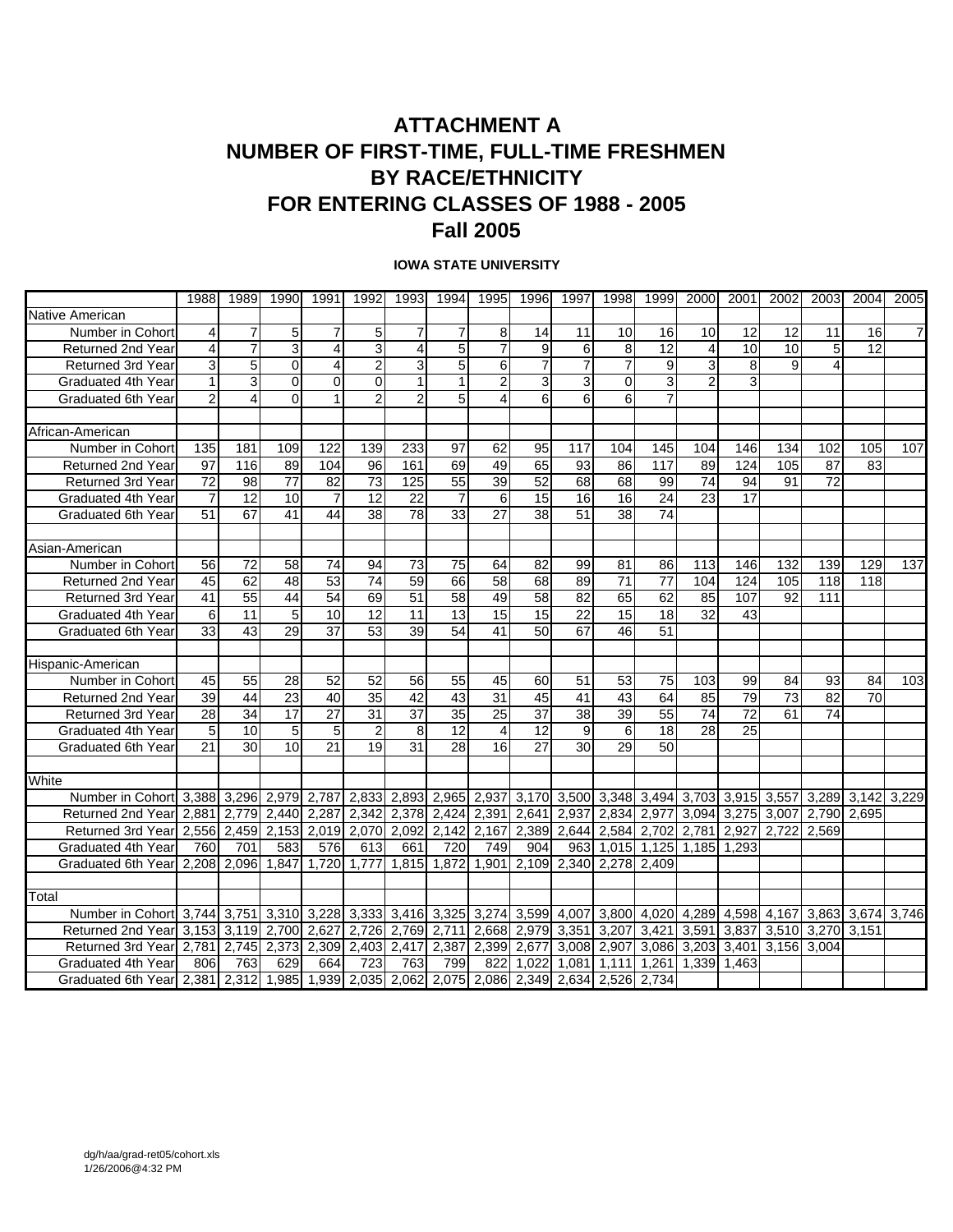### **ATTACHMENT A NUMBER OF FIRST-TIME, FULL-TIME FRESHMEN BY RACE/ETHNICITY FOR ENTERING CLASSES OF 1988 - 2005 Fall 2005**

#### **UNIVERSITY OF NORTHERN IOWA**

|                                                                                | 1988            | 1989             | 1990            | 1991            | 1992            | 1993            | 1994                    | 1995            | 1996            | 1997            | 1998        | 1999            | 2000           | 2001            | 2002            | 2003              | 2004  | 2005            |
|--------------------------------------------------------------------------------|-----------------|------------------|-----------------|-----------------|-----------------|-----------------|-------------------------|-----------------|-----------------|-----------------|-------------|-----------------|----------------|-----------------|-----------------|-------------------|-------|-----------------|
| Native American                                                                |                 |                  |                 |                 |                 |                 |                         |                 |                 |                 |             |                 |                |                 |                 |                   |       |                 |
| Number in Cohort                                                               | $\overline{4}$  | $\overline{c}$   | $\overline{c}$  | 5               | 4               | 4               | 4                       | 5               | 4               | $\overline{c}$  | 6           | 5               | 6              | $\overline{c}$  | 3               | 4                 |       | $\overline{4}$  |
| <b>Returned 2nd Year</b>                                                       | 1               | $\Omega$         | 1               | 4               | $\mathbf{1}$    | 3               | $\mathbf{1}$            | 3               | 3               | $\Omega$        | 4           | 3               | 6              | 1               | 3               | 3                 |       |                 |
| <b>Returned 3rd Year</b>                                                       | 1               | $\Omega$         | 1               | $\overline{2}$  | 1               | 3               | $\Omega$                | 3               | $\overline{2}$  | $\mathbf{0}$    | 3           | $\overline{2}$  | 4              | $\Omega$        | 3               | 2                 |       |                 |
| Graduated 4th Year                                                             | $\Omega$        | $\Omega$         | $\Omega$        | $\Omega$        | $\Omega$        | 0               | $\Omega$                | $\Omega$        | 1               | $\mathbf{0}$    | $\mathbf 0$ | 1               | $\overline{2}$ | $\Omega$        |                 |                   |       |                 |
| Graduated 6th Year                                                             | $\Omega$        | $\Omega$         |                 | $\overline{2}$  |                 | $\overline{2}$  | $\Omega$                | $\overline{2}$  | $\overline{2}$  | $\Omega$        | 3           | $\overline{2}$  |                |                 |                 |                   |       |                 |
|                                                                                |                 |                  |                 |                 |                 |                 |                         |                 |                 |                 |             |                 |                |                 |                 |                   |       |                 |
| African-American                                                               |                 |                  |                 |                 |                 |                 |                         |                 |                 |                 |             |                 |                |                 |                 |                   |       |                 |
| Number in Cohort                                                               | 36              | 45               | 49              | 43              | 35              | 33              | 40                      | 29              | 28              | 38              | 42          | 50              | 67             | 59              | 64              | 49                | 51    | 49              |
| Returned 2nd Year                                                              | $\overline{27}$ | 29               | $\overline{32}$ | $\overline{31}$ | $\overline{22}$ | $\overline{21}$ | $\overline{24}$         | 19              | $\overline{19}$ | $\overline{25}$ | 29          | $\overline{34}$ | 53             | 40              | $\overline{50}$ | $\overline{37}$   | 42    |                 |
| <b>Returned 3rd Year</b>                                                       | 18              | 28               | 29              | 25              | 17              | 18              | 20                      | 16              | 15              | 17              | 25          | 30              | 41             | $\overline{32}$ | 40              | 28                |       |                 |
| Graduated 4th Year                                                             | $\Omega$        | $\mathbf{1}$     | $\overline{2}$  | $\overline{2}$  | 3               | 3               | 1                       | $\mathbf 1$     | 1               | 3               | 6           | 4               | 5              | 5               |                 |                   |       |                 |
| Graduated 6th Year                                                             | 6               | 14               | 19              | 15              | 14              | 14              | 17                      | 13              | 9               | 12              | 17          | 21              |                |                 |                 |                   |       |                 |
|                                                                                |                 |                  |                 |                 |                 |                 |                         |                 |                 |                 |             |                 |                |                 |                 |                   |       |                 |
| Asian-American                                                                 |                 |                  |                 |                 |                 |                 |                         |                 |                 |                 |             |                 |                |                 |                 |                   |       |                 |
| Number in Cohort                                                               | 11              | 15               | 16              | 19              | 14              | 26              | $\overline{31}$         | 19              | 25              | 19              | 17          | 19              | 27             | 30              | 12              | 20                | 14    | 25              |
| <b>Returned 2nd Year</b>                                                       | 6               | 10               | 14              | 17              | 12              | 16              | 21                      | 15              | 18              | 15              | 12          | 14              | 21             | 23              | 10              | 17                | 11    |                 |
| <b>Returned 3rd Year</b>                                                       | 5               | $\overline{12}$  | 10              | 15              | 11              | 13              | 19                      | 15              | $\overline{15}$ | 13              | 10          | 13              | 21             | 24              | 8               | 14                |       |                 |
| Graduated 4th Year                                                             | 1               | $\overline{2}$   | $\overline{2}$  | $\overline{4}$  | 3               | $\mathbf{1}$    | $\overline{9}$          | 6               | 6               | $\overline{3}$  | 4           | 5               | 6              | 9               |                 |                   |       |                 |
| Graduated 6th Year                                                             | 4               | 8                |                 | 14              | 9               | 11              | 13                      | 15              | $\overline{10}$ | 10              | 7           | 11              |                |                 |                 |                   |       |                 |
|                                                                                |                 |                  |                 |                 |                 |                 |                         |                 |                 |                 |             |                 |                |                 |                 |                   |       |                 |
| Hispanic-American                                                              |                 |                  |                 |                 |                 |                 |                         |                 |                 |                 |             |                 |                |                 |                 |                   |       |                 |
| Number in Cohort                                                               | 10              | 12               | 8               | 14              | 15              | 15              | 11                      | 22              | 14              | 10              | 16          | 14              | 27             | 26              | 16              | 21                | 21    | $\overline{23}$ |
| <b>Returned 2nd Year</b>                                                       | 6               | 8                | $\overline{7}$  | 11              | $\overline{12}$ | 11              | 5                       | 15              | $\overline{13}$ | $\overline{4}$  | 9           | 9               | 19             | 19              | 8               | 18                | 13    |                 |
| <b>Returned 3rd Year</b>                                                       | 5               | $6 \overline{6}$ | $\overline{7}$  | 9               | 7               | 9               | 4                       | $\overline{13}$ | $\overline{11}$ | 4               | 8           | 6               | 18             | 13              | 7               | 15                |       |                 |
| Graduated 4th Year                                                             | $\Omega$        | $\mathbf{1}$     | 3               | $\Omega$        | $\overline{2}$  | 1               | 0                       | $\overline{2}$  | 2               | $\mathbf 0$     | 3           | 0               | 3              | 4               |                 |                   |       |                 |
| Graduated 6th Year                                                             | 4               | 5                | 6               | 5               | 6               | 5               | $\overline{\mathbf{4}}$ | 10              | $\overline{7}$  | 1               | 6           | 5               |                |                 |                 |                   |       |                 |
|                                                                                |                 |                  |                 |                 |                 |                 |                         |                 |                 |                 |             |                 |                |                 |                 |                   |       |                 |
| White                                                                          |                 |                  |                 |                 |                 |                 |                         |                 |                 |                 |             |                 |                |                 |                 |                   |       |                 |
| Number in Cohort 1.765 1.842                                                   |                 |                  | 1,955           | 1.842           | 1,558 1,691     |                 |                         | 1.746 1.912     | 1,899           | 1.790           | 1.864       | 1,979 2,009     |                | 1.885           |                 | 1.675 1.559 1.508 |       | 1.549           |
| Returned 2nd Year 1.420                                                        |                 | 1,522            | 1,619           | 1,509           | 1,277           | 1,373           | 1,428                   | 1,575           | 1,560 1,487     |                 | 1.519       | 1.624           | 1.692          |                 | 1,548 1,359     | 1,305             | 1.231 |                 |
| Returned 3rd Year                                                              | 1.295           | 1,371            | 1.455           | 1,337           | 1.132           | 1.258           | 1,279                   | 1.415           | 1.426           | 1,336           | 1.388       | 1,461           | 1.540          | 1.399           | 1.234           | 1.203             |       |                 |
| Graduated 4th Year                                                             | 514             | 475              | 487             | 458             | 418             | 476             | 521                     | 592             | 650             | 529             | 558         | 681             | 706            | 624             |                 |                   |       |                 |
| Graduated 6th Year 1,097 1,165                                                 |                 |                  | 1,175           | 1,128           | 985             | 1.088           |                         | 1,105 1,240     | 1,280 1,192     |                 | 1,218       | 1.306           |                |                 |                 |                   |       |                 |
|                                                                                |                 |                  |                 |                 |                 |                 |                         |                 |                 |                 |             |                 |                |                 |                 |                   |       |                 |
| Total                                                                          |                 |                  |                 |                 |                 |                 |                         |                 |                 |                 |             |                 |                |                 |                 |                   |       |                 |
| Number in Cohort                                                               | 1.898           | 1,967            | 2,075           | 1,951           | 1.659           | 1.807           |                         | 1,856 2,007     | 2,012           | 1.919           | 1.982       | 2,124           | 2.218          | 2,064           | 1.822           | 1,740             | 1.652 | 1.694           |
| Returned 2nd Yearl 1.514                                                       |                 | 1.611            | 1.711           | 1,594           | 1.350           | 1.449           |                         | 1.498 1.641     | 1.649           | 1,582           | 1.605       | 1.729           | 1.863          | 1.681           | 1.468           | 1.417             | 1.337 |                 |
| Returned 3rd Year 1,372                                                        |                 | 1,451            | 1,533           | 1,404           | 1,193           | 1,322           |                         | 1,339 1,474     | 1,500 1,417     |                 | 1,462       | 1,548           | 1,685          |                 | 1,515 1,330     | 1,297             |       |                 |
| Graduated 4th Year                                                             | 527             | 489              | 505             | 470             | 435             | 489             | 539                     | 604             | 673             | 552             | 585         | 712             | 751            | 666             |                 |                   |       |                 |
| Graduated 6th Year 1,146 1,217 1,233 1,178 1,032 1,136 1,155 1,289 1,338 1,252 |                 |                  |                 |                 |                 |                 |                         |                 |                 |                 |             | 1.274 1.380     |                |                 |                 |                   |       |                 |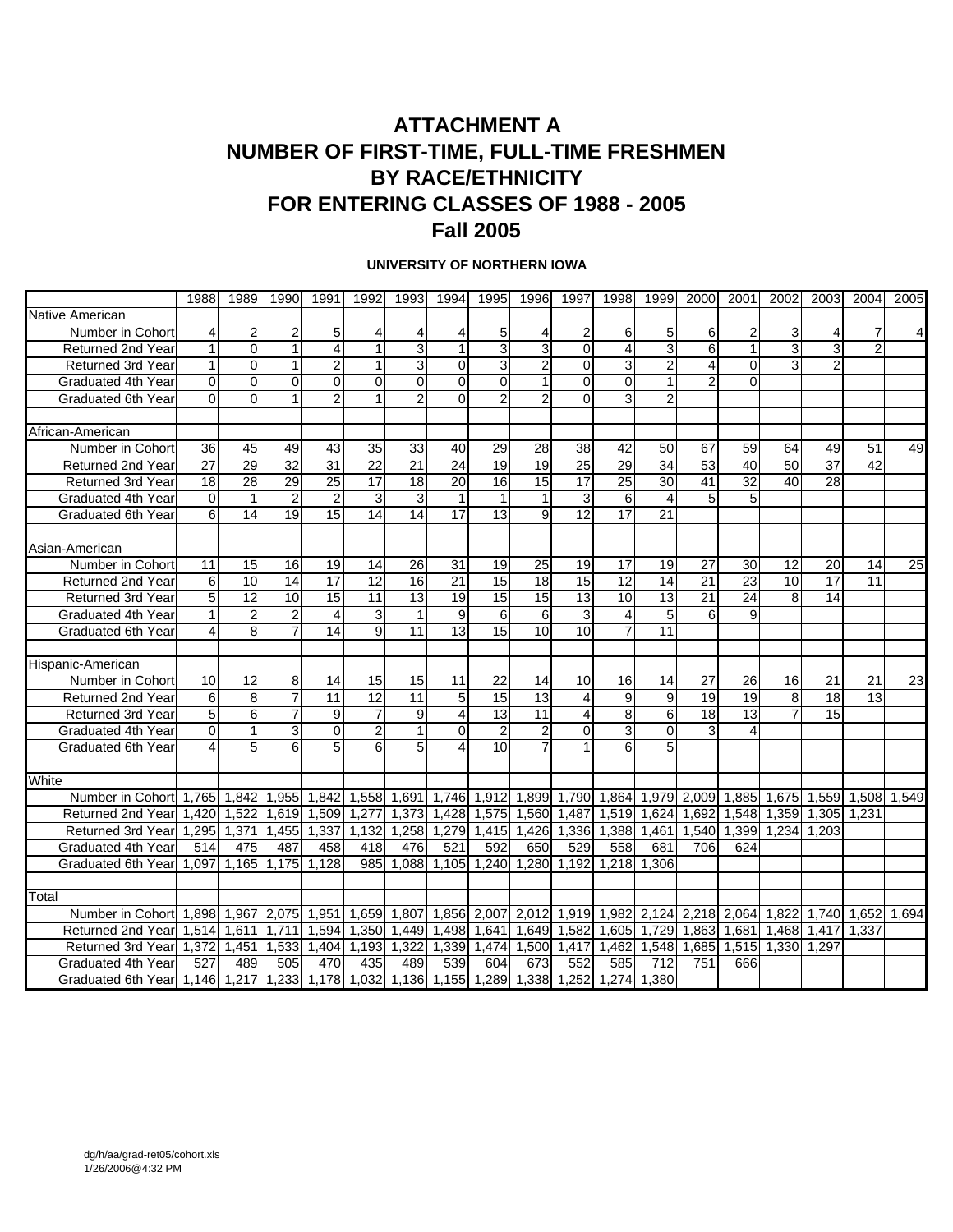## **TABLE 1ONE-YEAR RETENTION RATES BY RACE/ETHNICITY FOR ENTERING CLASSES OF 1988 - 2004 FALL 2005**

|                     | 1988  | 1989  | 1990 | 1991 | 1992 | 1993 | 1994 | 1995 | 1996 | 1997 | 1998          | 1999 | 2000  | 2001 | 2002  | 2003          | 2004 |
|---------------------|-------|-------|------|------|------|------|------|------|------|------|---------------|------|-------|------|-------|---------------|------|
|                     | $\%$  | $\%$  | $\%$ | $\%$ | $\%$ | $\%$ | $\%$ | $\%$ | $\%$ | $\%$ | $\frac{0}{0}$ | $\%$ | $\%$  | $\%$ | %     | $\frac{0}{0}$ | $\%$ |
| Native Am.          |       |       |      |      |      |      |      |      |      |      |               |      |       |      |       |               |      |
| SUI                 | 87.5  | 83.3  | 80.0 | 83.3 | 90.0 | 92.3 | 58.8 | 90.0 | 91.7 | 82.4 | 82.4          | 82.4 | 66.7  | 60.0 | 81.8  | 78.6          | 87.0 |
| <b>ISU</b>          | 100.0 | 100.0 | 60.0 | 57.1 | 60.0 | 57.1 | 71.4 | 87.5 | 64.3 | 54.5 | 80.0          | 75.0 | 40.0  | 83.3 | 83.3  | 45.5          | 75.0 |
| <b>UNI</b>          | 25.0  | 0.0   | 50.0 | 80.0 | 25.0 | 75.0 | 25.0 | 60.0 | 75.0 | 0.0  | 66.7          | 60.0 | 100.0 | 50.0 | 100.0 | 75.0          | 28.6 |
| African-Am.         |       |       |      |      |      |      |      |      |      |      |               |      |       |      |       |               |      |
| SUI                 | 69.0  | 78.0  | 72.6 | 75.0 | 80.2 | 78.6 | 84.9 | 74.0 | 82.3 | 77.5 | 80.8          | 80.2 | 73.7  | 80.2 | 68.4  | 69.8          | 83.7 |
| <b>ISU</b>          | 71.9  | 64.1  | 81.7 | 85.2 | 69.1 | 69.1 | 71.1 | 79.0 | 68.4 | 79.5 | 82.7          | 80.7 | 85.6  | 84.9 | 78.4  | 85.3          | 79.0 |
| <b>UNI</b>          | 75.0  | 64.4  | 65.3 | 72.1 | 62.9 | 63.6 | 60.0 | 65.5 | 67.9 | 65.8 | 69.0          | 68.0 | 79.1  | 67.8 | 78.1  | 75.5          | 82.4 |
| Asian-Am.           |       |       |      |      |      |      |      |      |      |      |               |      |       |      |       |               |      |
| SUI                 | 88.5  | 88.8  | 91.0 | 81.9 | 88.4 | 88.0 | 81.1 | 81.5 | 77.1 | 85.0 | 87.5          | 82.1 | 85.0  | 80.8 | 82.5  | 85.9          | 86.8 |
| <b>ISU</b>          | 80.4  | 86.1  | 82.8 | 71.6 | 78.7 | 80.8 | 88.0 | 90.6 | 82.9 | 89.9 | 87.7          | 89.5 | 92.0  | 84.9 | 79.5  | 84.9          | 91.5 |
| <b>UNI</b>          | 54.5  | 66.7  | 87.5 | 89.5 | 85.7 | 61.5 | 67.7 | 78.9 | 72.0 | 78.9 | 70.6          | 73.7 | 77.8  | 76.7 | 83.3  | 85.0          | 78.6 |
| Hispanic-Am.        |       |       |      |      |      |      |      |      |      |      |               |      |       |      |       |               |      |
| SUI                 | 75.6  | 83.0  | 78.0 | 65.0 | 75.4 | 70.0 | 83.6 | 75.0 | 75.3 | 92.0 | 78.8          | 79.1 | 79.5  | 84.5 | 81.8  | 78.7          | 75.3 |
| <b>ISU</b>          | 86.7  | 80.0  | 82.1 | 76.9 | 67.3 | 75.0 | 78.2 | 68.9 | 75.0 | 80.4 | 81.1          | 85.3 | 82.5  | 79.8 | 86.9  | 88.2          | 83.3 |
| <b>UNI</b>          | 60.0  | 66.7  | 87.5 | 78.6 | 80.0 | 73.3 | 45.5 | 68.2 | 92.9 | 40.0 | 56.3          | 64.3 | 70.4  | 73.1 | 50.0  | 85.7          | 61.9 |
| Subtotal            |       |       |      |      |      |      |      |      |      |      |               |      |       |      |       |               |      |
| SUI                 | 78.6  | 82.9  | 80.2 | 76.7 | 83.0 | 81.3 | 81.5 | 78.1 | 78.4 | 84.8 | 82.7          | 80.7 | 79.2  | 81.2 | 79.1  | 79.6          | 83.2 |
| <b>ISU</b>          | 77.1  | 72.7  | 81.5 | 78.8 | 71.7 | 72.1 | 78.2 | 81.0 | 74.5 | 82.4 | 83.9          | 83.9 | 85.5  | 83.6 | 80.9  | 84.6          | 84.7 |
| <b>UNI</b>          | 65.6  | 63.5  | 72.0 | 77.8 | 69.1 | 65.4 | 59.3 | 69.3 | 74.6 | 63.8 | 66.7          | 68.2 | 78.0  | 70.9 | 74.7  | 79.8          | 73.1 |
| White               |       |       |      |      |      |      |      |      |      |      |               |      |       |      |       |               |      |
| SUI                 | 83.6  | 82.3  | 84.2 | 85.1 | 85.4 | 83.8 | 83.6 | 82.4 | 83.3 | 83.6 | 83.6          | 84.2 | 83.0  | 82.7 | 82.8  | 83.5          | 84.3 |
| <b>ISU</b>          | 85.0  | 84.3  | 81.9 | 82.1 | 82.7 | 82.2 | 81.8 | 81.4 | 83.3 | 83.9 | 84.6          | 85.2 | 83.6  | 83.7 | 84.5  | 84.8          | 85.8 |
| <b>UNI</b>          | 80.5  | 82.6  | 82.8 | 81.9 | 82.0 | 81.2 | 81.8 | 82.4 | 82.1 | 83.1 | 81.5          | 82.1 | 84.2  | 82.1 | 81.1  | 81.6          | 81.6 |
| <b>Regent Total</b> |       |       |      |      |      |      |      |      |      |      |               |      |       |      |       |               |      |
| SUI                 | 83.3  | 82.4  | 83.9 | 84.4 | 85.1 | 83.6 | 83.4 | 82.0 | 82.9 | 83.7 | 83.5          | 83.9 | 82.6  | 82.5 | 82.5  | 83.2          | 84.3 |
| <b>ISU</b>          | 84.2  | 83.2  | 81.6 | 81.4 | 81.8 | 81.1 | 81.5 | 81.5 | 82.8 | 83.6 | 84.4          | 85.1 | 83.7  | 83.4 | 84.2  | 84.6          | 85.8 |
| <b>UNI</b>          | 79.8  | 81.9  | 82.5 | 81.7 | 81.4 | 80.2 | 80.7 | 81.8 | 82.0 | 82.4 | 81.0          | 81.4 | 84.0  | 81.4 | 80.6  | 81.4          | 80.9 |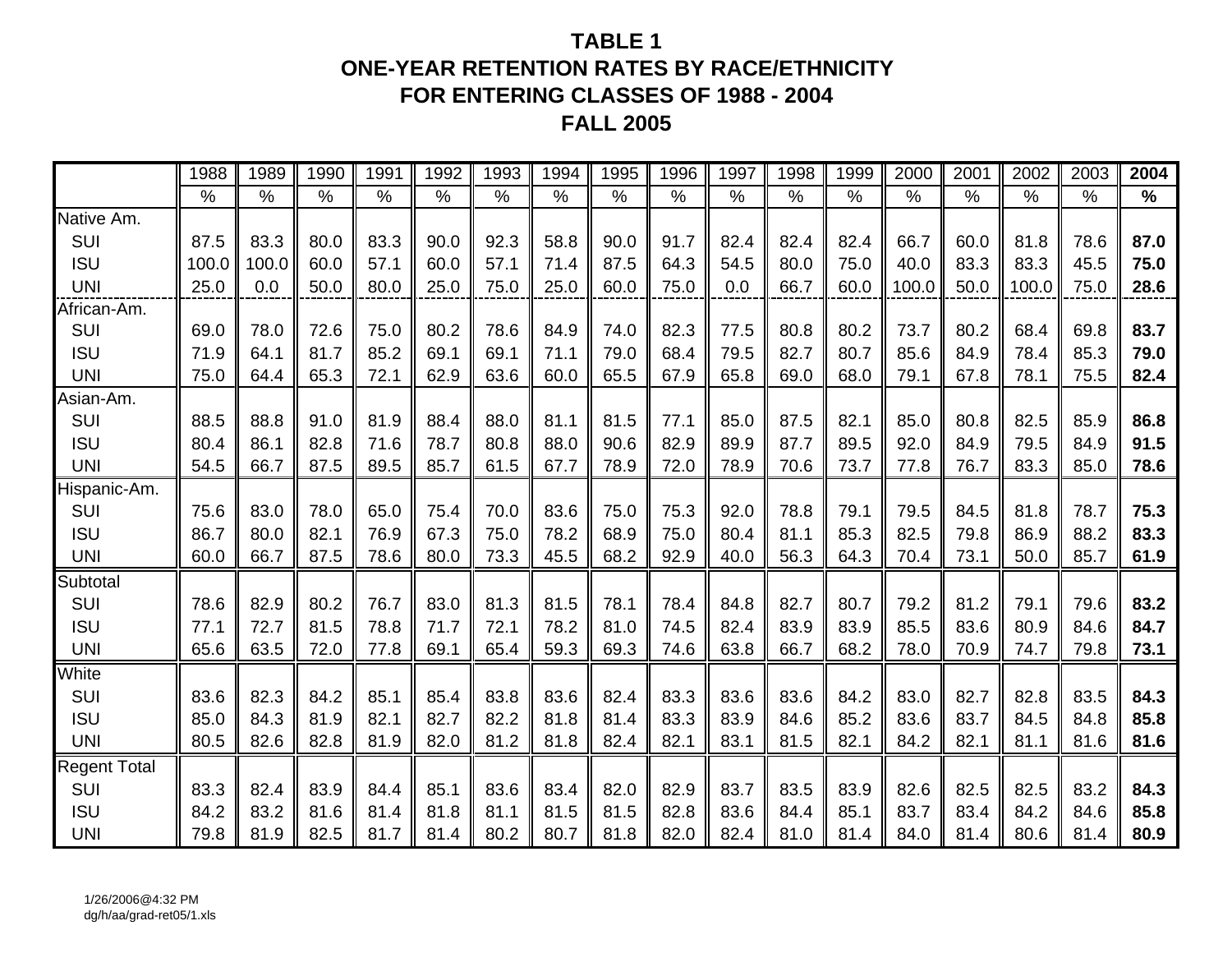# **TABLE 2ONE-YEAR RETENTION RATES BY HIGH SCHOOL RANK FOR ENTERING CLASSES OF 1988 - 2004 FALL 2005**

|             | 1988 | 1989 | 1990 | 1991 | 1992 | 1993 | 1994 | 1995 | 1996 | 1997 | 1998 | 1999 | 2000 | 2001 | 2002 | 2003 | 2004 |
|-------------|------|------|------|------|------|------|------|------|------|------|------|------|------|------|------|------|------|
|             | %    | $\%$ | %    | $\%$ | $\%$ | %    | $\%$ | %    | %    | %    | $\%$ | %    | %    | %    | %    | %    | $\%$ |
| 90 - 99%ile |      |      |      |      |      |      |      |      |      |      |      |      |      |      |      |      |      |
| SUI         | 91.0 | 89.4 | 91.1 | 91.3 | 90.9 | 89.2 | 90.4 | 90.1 | 91.3 | 92.6 | 91.7 | 91.6 | 92.3 | 92.0 | 91.1 | 92.3 | 92.8 |
| <b>ISUI</b> | 92.0 | 89.5 | 90.3 | 90.6 | 90.3 | 88.9 | 90.2 | 91.4 | 92.3 | 92.5 | 93.3 | 93.8 | 91.5 | 93.5 | 92.4 | 93.6 | 93.5 |
| UNI         | 90.7 | 90.2 | 92.9 | 90.6 | 93.1 | 91.4 | 93.0 | 92.8 | 92.5 | 91.7 | 89.5 | 90.9 | 92.1 | 93.0 | 93.0 | 90.4 | 91.6 |
| 80 - 89%ile |      |      |      |      |      |      |      |      |      |      |      |      |      |      |      |      |      |
| <b>SUI</b>  | 86.0 | 84.7 | 86.5 | 89.3 | 89.1 | 85.6 | 85.6 | 86.1 | 87.4 | 87.5 | 86.9 | 91.2 | 86.8 | 89.4 | 84.3 | 86.2 | 85.0 |
| <b>ISUI</b> | 88.5 | 86.3 | 84.5 | 85.8 | 86.9 | 85.1 | 86.7 | 80.7 | 86.8 | 87.5 | 86.9 | 90.2 | 87.1 | 88.3 | 87.1 | 90.4 | 90.5 |
| UNII        | 84.9 | 88.0 | 87.8 | 87.4 | 83.7 | 87.0 | 87.8 | 88.2 | 87.2 | 87.5 | 85.2 | 85.1 | 87.9 | 85.7 | 88.5 | 88.8 | 88.5 |
| 70 - 79%ile |      |      |      |      |      |      |      |      |      |      |      |      |      |      |      |      |      |
| <b>SUI</b>  | 83.6 | 83.4 | 84.9 | 87.3 | 81.5 | 81.8 | 83.1 | 80.2 | 83.7 | 83.3 | 85.5 | 84.4 | 83.4 | 81.0 | 81.5 | 83.4 | 83.6 |
| <b>ISUI</b> | 83.8 | 82.8 | 81.3 | 82.1 | 84.6 | 80.9 | 80.4 | 80.6 | 81.9 | 82.0 | 86.0 | 82.1 | 84.4 | 83.2 | 83.7 | 83.1 | 88.5 |
| UNI         | 80.7 | 82.2 | 81.3 | 79.4 | 86.0 | 80.2 | 84.3 | 83.2 | 81.4 | 84.3 | 85.6 | 80.8 | 87.8 | 82.7 | 79.1 | 79.3 | 82.3 |
| 60 - 69%ile |      |      |      |      |      |      |      |      |      |      |      |      |      |      |      |      |      |
| SUI         | 82.0 | 78.5 | 83.3 | 80.2 | 82.2 | 84.9 | 79.3 | 81.2 | 80.1 | 79.8 | 80.2 | 79.6 | 81.1 | 78.3 | 80.6 | 81.2 | 81.8 |
| <b>ISUI</b> | 79.4 | 78.2 | 77.0 | 75.7 | 76.3 | 75.8 | 77.0 | 79.6 | 80.2 | 79.2 | 83.1 | 82.0 | 79.6 | 77.7 | 79.8 | 81.5 | 81.8 |
| UNII        | 77.3 | 76.1 | 76.7 | 79.9 | 74.5 | 72.2 | 76.5 | 74.7 | 76.8 | 78.8 | 78.8 | 80.4 | 81.3 | 79.0 | 77.5 | 79.0 | 77.2 |
| 50 - 59%ile |      |      |      |      |      |      |      |      |      |      |      |      |      |      |      |      |      |
| <b>SUI</b>  | 76.8 | 74.7 | 75.5 | 77.4 | 80.6 | 77.6 | 80.6 | 78.8 | 75.5 | 79.1 | 78.3 | 78.5 | 75.6 | 74.0 | 78.5 | 76.5 | 78.3 |
| <b>ISUI</b> | 75.4 | 76.6 | 72.3 | 70.2 | 73.7 | 72.2 | 69.1 | 71.8 | 71.8 | 76.2 | 72.0 | 76.5 | 77.3 | 73.5 | 79.6 | 76.2 | 78.0 |
| UNI         | 75.0 | 78.1 | 77.8 | 70.8 | 77.0 | 70.9 | 70.4 | 75.9 | 75.0 | 73.9 | 73.1 | 74.0 | 71.7 | 69.0 | 71.7 | 74.3 | 66.5 |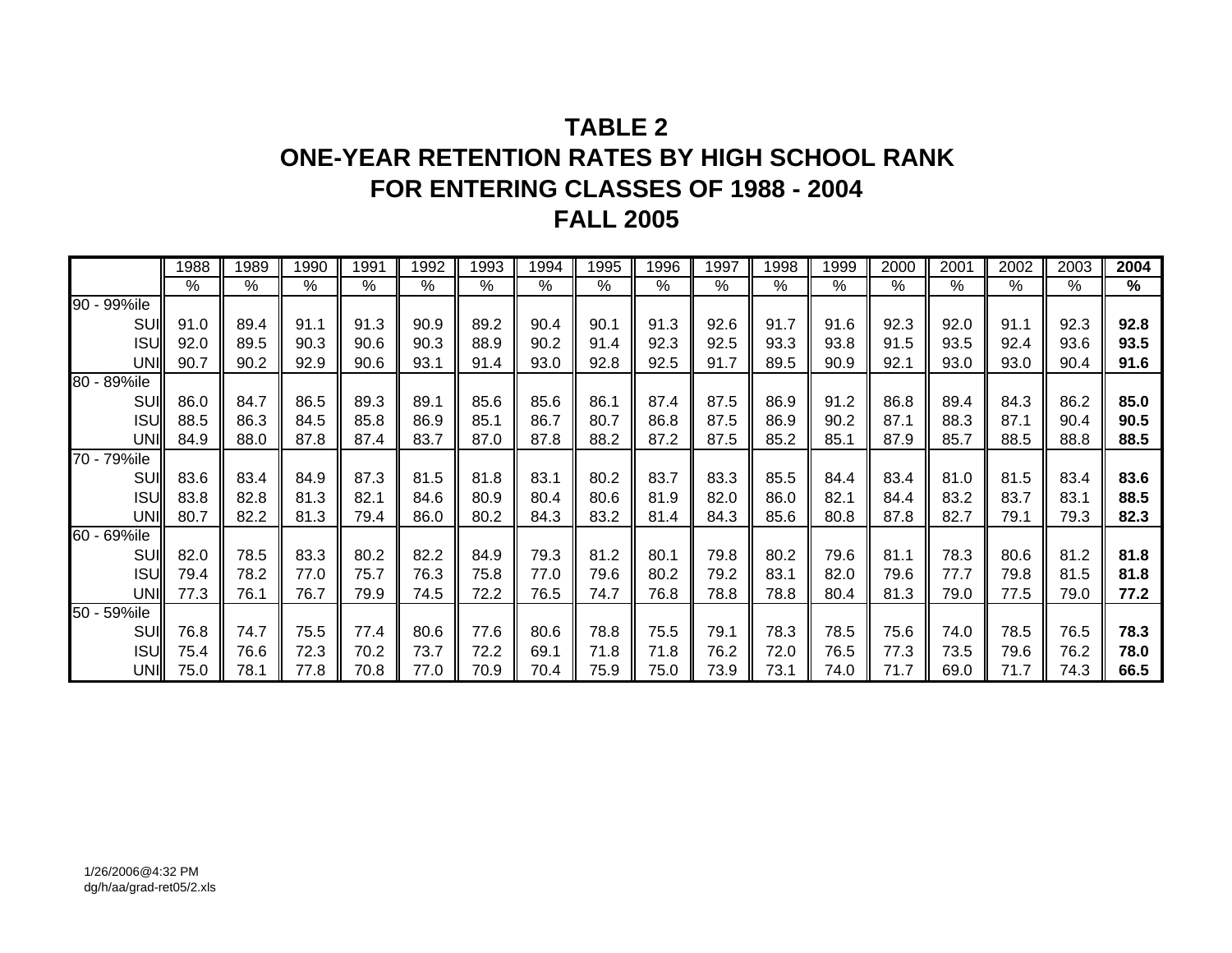# **TABLE 2ONE-YEAR RETENTION RATES BY HIGH SCHOOL RANK FOR ENTERING CLASSES OF 1988 - 2004 FALL 2005**

|              | 1988 | 1989          | 1990          | 1991          | 1992          | 1993          | 1994          | 1995          | 1996          | 1997          | 1998          | 1999          | 2000  | 2001          | 2002          | 2003 | 2004          |
|--------------|------|---------------|---------------|---------------|---------------|---------------|---------------|---------------|---------------|---------------|---------------|---------------|-------|---------------|---------------|------|---------------|
|              | $\%$ | $\frac{8}{6}$ | $\frac{8}{6}$ | $\frac{9}{6}$ | $\frac{8}{6}$ | $\frac{9}{6}$ | $\frac{8}{6}$ | $\frac{9}{6}$ | $\frac{9}{6}$ | $\frac{9}{6}$ | $\frac{9}{6}$ | $\frac{9}{6}$ | $\%$  | $\frac{1}{6}$ | $\frac{9}{6}$ | $\%$ | $\frac{9}{6}$ |
| 40 - 49%ile  |      |               |               |               |               |               |               |               |               |               |               |               |       |               |               |      |               |
| SUI          | 70.8 | 74.1          | 72.7          | 74.5          | 80.0          | 79.1          | 78.3          | 70.8          | 74.9          | 76.0          | 76.1          | 73.6          | 67.7  | 74.2          | 72.8          | 71.4 | 77.7          |
| <b>ISUI</b>  | 80.0 | 78.0          | 69.9          | 68.5          | 63.6          | 69.2          | 69.5          | 74.7          | 70.3          | 74.0          | 71.4          | 74.7          | 74.3  | 72.8          | 75.4          | 73.1 | 71.1          |
| UNI          | 68.6 | 71.3          | 69.4          | 74.2          | 64.7          | 67.9          | 68.8          | 73.8          | 78.0          | 73.8          | 66.7          | 72.2          | 80.0  | 73.5          | 67.8          | 70.6 | 69.5          |
| 30 - 39%ile  |      |               |               |               |               |               |               |               |               |               |               |               |       |               |               |      |               |
| SUII         | 66.7 | 59.4          | 64.1          | 66.2          | 85.1          | 68.7          | 76.3          | 74.0          | 62.5          | 69.2          | 67.9          | 74.4          | 68.2  | 69.0          | 68.8          | 69.6 | 68.5          |
| <b>ISUI</b>  | 66.7 | 68.4          | 77.5          | 69.0          | 65.9          | 68.0          | 81.9          | 65.4          | 63.4          | 72.7          | 62.9          | 74.7          | 66.3  | 68.8          | 70.0          | 68.7 | 67.4          |
| UNI          | 52.5 | 63.9          | 82.4          | 85.2          | 64.3          | 70.6          | 56.7          | 62.2          | 70.3          | 65.7          | 65.2          | 61.5          | 62.5  | 74.5          | 75.6          | 82.1 | 69.8          |
| 20 - 29%ile  |      |               |               |               |               |               |               |               |               |               |               |               |       |               |               |      |               |
| SUII         | 59.0 | 55.8          | 60.0          | 73.1          | 70.0          | 81.3          | 62.5          | 65.7          | 77.8          | 75.0          | 85.2          | 72.4          | 69.6  | 77.8          | 72.7          | 64.7 | 91.7          |
| <b>ISU</b>   | 75.0 | 77.1          | 55.6          | 67.3          | 48.9          | 72.5          | 70.2          | 57.6          | 60.4          | 59.7          | 61.1          | 68.9          | 66.1  | 68.0          | 60.3          | 60.7 | 65.9          |
| UNI          | 47.1 | 61.5          | 46.7          | 83.3          | 16.7          | 71.4          | 40.0          | 80.0          | 50.0          | 55.6          | 50.0          | 72.7          | 62.5  | 71.4          | 66.7          | 78.6 | 83.3          |
| 00 - 19%ile  |      |               |               |               |               |               |               |               |               |               |               |               |       |               |               |      |               |
| SUI          | 66.7 | 70.4          | 76.5          | 50.0          | 55.6          | 70.0          | 81.3          | 55.6          | 75.0          | 83.3          | 100.0         | 50.0          | 55.6  | 0.0           | 100.0         | 75.0 | 100.0         |
| <b>ISU</b>   | 50.0 | 73.7          | 61.5          | 58.8          | 58.3          | 57.1          | 38.5          | 70.6          | 76.9          | 52.9          | 50.0          | 40.0          | 63.6  | 35.7          | 100.0         | 57.1 | 57.1          |
| UNI          | 37.5 | 40.0          | 71.4          | 50.0          | 0.0           | 50.0          | 0.0           | 50.0          | 75.0          | 50.0          | 100.0         | 33.3          | 83.3  | 75.0          | 66.7          | 72.7 | 66.7          |
| <b>NA</b>    |      |               |               |               |               |               |               |               |               |               |               |               |       |               |               |      |               |
| SUI          | 84.7 | 88.1          | 81.4          | 85.7          | 89.9          | 85.9          | 78.3          | 75.9          | 76.8          | 77.0          | 74.8          | 74.5          | 78.8  | 81.5          | 83.5          | 78.0 | 83.5          |
| <b>ISUI</b>  | 0.0  | 0.0           | 0.0           | 0.0           | 0.0           | 0.0           | 0.0           | 0.0           | 100.0         | 100.0         | 40.0          | 66.7          | 100.0 | 50.0          | 0.0           | 0.0  | 0.0           |
| UNI          | 58.3 | 63.6          | 66.7          | 61.9          | 76.9          | 71.1          | 63.9          | 70.5          | 73.9          | 78.8          | 70.2          | 80.2          | 84.5  | 77.7          | 73.7          | 73.8 | 83.0          |
| <b>TOTAL</b> |      |               |               |               |               |               |               |               |               |               |               |               |       |               |               |      |               |
| SUI          | 83.3 | 82.4          | 83.9          | 84.4          | 85.1          | 83.6          | 83.4          | 82.0          | 82.9          | 83.7          | 83.5          | 83.9          | 82.6  | 82.5          | 82.5          | 83.2 | 84.3          |
| <b>ISUI</b>  | 84.2 | 83.1          | 81.6          | 81.4          | 81.7          | 81.0          | 81.5          | 81.5          | 82.8          | 83.6          | 84.4          | 85.1          | 83.7  | 83.4          | 84.2          | 84.5 | 85.8          |
| UNI          | 79.8 | 81.9          | 82.5          | 81.7          | 81.4          | 80.2          | 80.7          | 81.8          | 82.0          | 82.4          | 81.0          | 81.4          | 84.C  | 81.4          | 80.6          | 81.4 | 80.9          |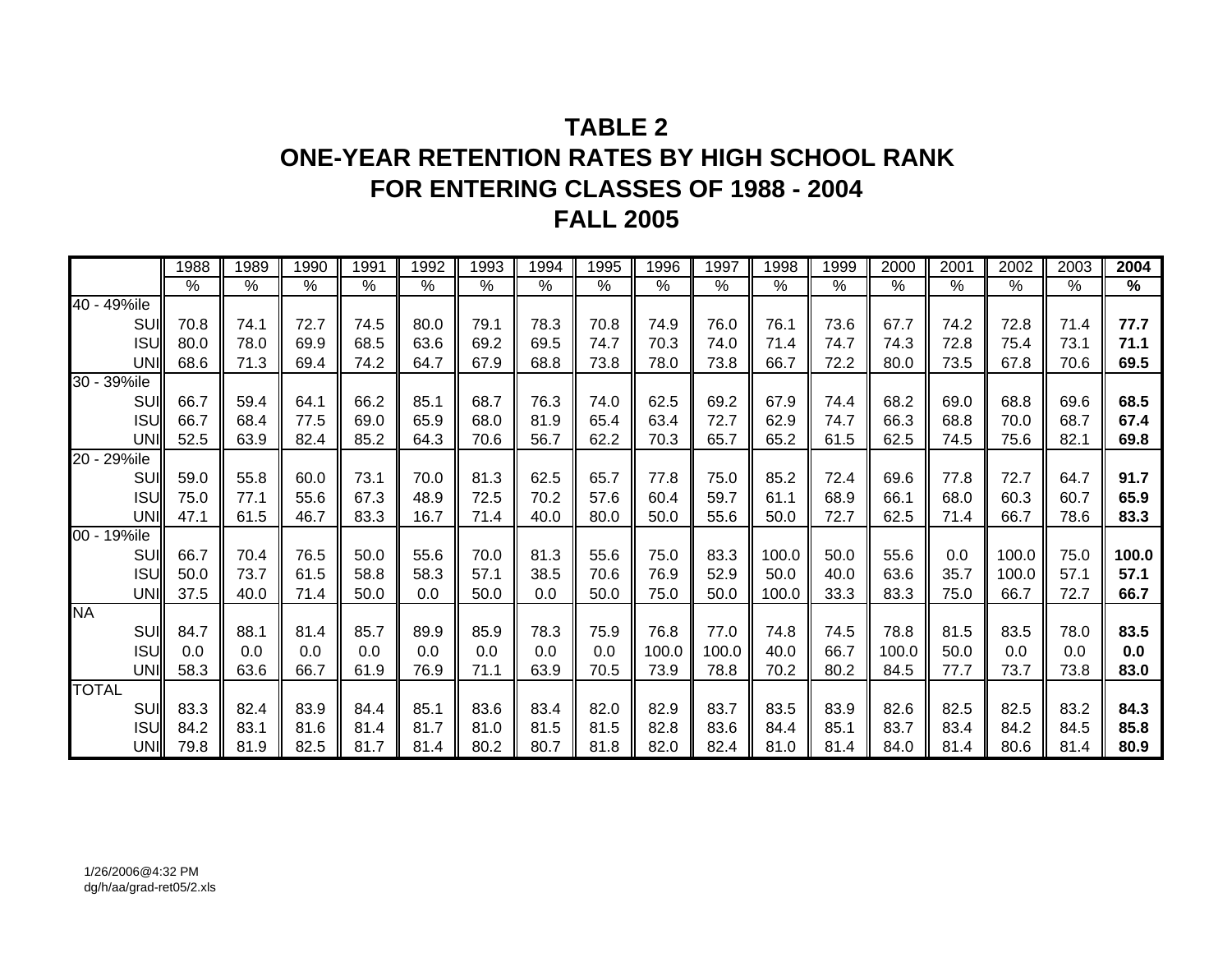## **TABLE 3**

## **ONE-YEAR RETENTION RATES BY ACT SCORE FOR ENTERING CLASSES OF 1988 - 2004**

### **FALL 2005**

|              | 1988      | 1989          | 1990  | 1991 | 1992  | 1993  | 1994 | 1995 | 1996  | 1997  | 1998 | 1999          | 2000 | 2001 | 2002 | 2003 | 2004  |
|--------------|-----------|---------------|-------|------|-------|-------|------|------|-------|-------|------|---------------|------|------|------|------|-------|
|              | $\%$      | $\frac{0}{0}$ | $\%$  | $\%$ | $\%$  | $\%$  | $\%$ | $\%$ | $\%$  | $\%$  | $\%$ | $\frac{0}{0}$ | $\%$ | $\%$ | $\%$ | $\%$ | $\%$  |
| $32 - 36$    |           |               |       |      |       |       |      |      |       |       |      |               |      |      |      |      |       |
| SUI          | 81.8      | 91.3          | 90.0  | 89.7 | 92.2  | 92.9  | 89.3 | 91.4 | 92.8  | 92.6  | 88.4 | 88.6          | 90.9 | 93.7 | 93.0 | 92.9 | 94.3  |
| <b>ISUI</b>  | 97.3      | 93.3          | 96.8  | 92.1 | 94.2  | 82.9  | 91.4 | 95.7 | 94.1  | 95.8  | 92.9 | 92.7          | 90.3 | 91.5 | 94.9 | 95.0 | 95.6  |
|              | UNI 100.0 | 100.0         | 100.0 | 92.9 | 100.0 | 100.0 | 88.2 | 91.7 | 100.0 | 100.0 | 95.2 | 83.3          | 93.3 | 92.9 | 93.3 | 87.5 | 100.0 |
| $27 - 31$    |           |               |       |      |       |       |      |      |       |       |      |               |      |      |      |      |       |
| SUI          | 85.7      | 87.5          | 85.4  | 88.3 | 90.2  | 84.2  | 86.9 | 86.5 | 87.0  | 87.6  | 85.7 | 88.0          | 86.1 | 86.4 | 83.6 | 87.6 | 88.7  |
| <b>ISUI</b>  | 88.2      | 87.3          | 87.1  | 88.2 | 86.5  | 86.1  | 92.6 | 87.1 | 88.9  | 89.4  | 90.1 | 88.3          | 87.2 | 88.4 | 89.6 | 86.4 | 87.7  |
| UNI          | 88.4      | 89.1          | 88.5  | 88.8 | 88.9  | 85.2  | 88.7 | 89.7 | 84.8  | 89.3  | 87.3 | 87.0          | 92.4 | 87.7 | 88.0 | 87.2 | 88.8  |
| $22 - 26$    |           |               |       |      |       |       |      |      |       |       |      |               |      |      |      |      |       |
| SUI          | 83.9      | 82.8          | 84.8  | 85.2 | 85.1  | 83.4  | 83.4 | 82.1 | 82.3  | 83.6  | 83.9 | 84.1          | 82.7 | 83.3 | 84.2 | 83.3 | 84.2  |
| <b>ISUI</b>  | 84.8      | 83.4          | 81.2  | 80.8 | 82.4  | 81.6  | 82.4 | 80.5 | 81.7  | 82.6  | 83.5 | 85.0          | 82.9 | 83.5 | 83.0 | 85.0 | 86.1  |
| UNI          | 80.2      | 85.2          | 84.3  | 83.7 | 83.3  | 82.4  | 82.9 | 82.8 | 84.6  | 83.4  | 80.2 | 81.4          | 84.4 | 83.9 | 81.1 | 82.6 | 83.8  |
| $19 - 21$    |           |               |       |      |       |       |      |      |       |       |      |               |      |      |      |      |       |
| SUII         | 83.0      | 79.1          | 83.3  | 81.6 | 81.1  | 84.3  | 82.3 | 77.9 | 80.1  | 80.0  | 80.7 | 81.4          | 80.4 | 77.0 | 77.2 | 77.2 | 78.8  |
| <b>ISU</b>   | 80.7      | 80.6          | 77.7  | 78.5 | 77.6  | 77.1  | 78.9 | 77.9 | 77.7  | 79.7  | 79.7 | 81.7          | 81.3 | 78.8 | 79.0 | 79.0 | 82.5  |
| UNI          | 76.4      | 76.5          | 78.1  | 78.1 | 77.3  | 77.5  | 76.0 | 80.2 | 78.2  | 79.8  | 79.7 | 80.9          | 81.8 | 77.9 | 81.0 | 78.9 | 75.1  |
| $1 - 18$     |           |               |       |      |       |       |      |      |       |       |      |               |      |      |      |      |       |
| SUII         | 77.2      | 76.0          | 77.7  | 72.2 | 76.9  | 76.2  | 73.3 | 71.3 | 71.4  | 75.7  | 74.8 | 74.7          | 73.4 | 72.6 | 68.2 | 67.6 | 68.7  |
| <b>ISUI</b>  | 74.6      | 73.9          | 69.1  | 72.3 | 72.8  | 75.6  | 70.8 | 75.6 | 72.4  | 75.9  | 75.8 | 76.9          | 79.1 | 72.4 | 78.3 | 80.7 | 75.7  |
| UNII         | 71.1      | 68.3          | 74.4  | 72.2 | 72.9  | 68.6  | 66.2 | 68.8 | 69.3  | 69.5  | 73.8 | 74.2          | 72.4 | 70.2 | 67.7 | 73.9 | 69.7  |
| <b>NA</b>    |           |               |       |      |       |       |      |      |       |       |      |               |      |      |      |      |       |
| SUI          | 80.8      | 80.7          | 80.4  | 79.7 | 83.2  | 83.2  | 76.5 | 80.6 | 81.8  | 77.9  | 81.8 | 74.5          | 73.9 | 75.1 | 81.8 | 78.5 | 82.7  |
| <b>ISU</b>   | 72.3      | 71.7          | 73.2  | 71.2 | 77.7  | 71.8  | 70.5 | 73.3 | 77.4  | 71.3  | 72.9 | 84.0          | 78.4 | 75.6 | 77.6 | 88.6 | 78.9  |
| UNI          | 62.5      | 73.7          | 70.6  | 66.7 | 50.0  | 46.7  | 75.0 | 33.3 | 78.6  | 70.0  | 85.7 | 78.6          | 89.7 | 66.7 | 66.7 | 69.2 | 72.2  |
| <b>TOTAL</b> |           |               |       |      |       |       |      |      |       |       |      |               |      |      |      |      |       |
| SUII         | 83.3      | 82.4          | 83.9  | 84.4 | 85.1  | 83.6  | 83.4 | 82.0 | 82.9  | 83.7  | 83.5 | 83.9          | 82.6 | 82.5 | 82.5 | 83.2 | 84.3  |
| <b>ISU</b>   | 84.2      | 83.1          | 81.6  | 81.3 | 81.8  | 81.1  | 83.0 | 81.5 | 82.7  | 83.6  | 84.4 | 85.1          | 83.7 | 83.4 | 84.2 | 84.6 | 85.8  |
| UNI          | 79.8      | 81.9          | 82.5  | 81.7 | 81.4  | 80.2  | 80.7 | 81.8 | 82.0  | 82.4  | 81.0 | 81.4          | 84.0 | 81.4 | 80.6 | 81.4 | 80.9  |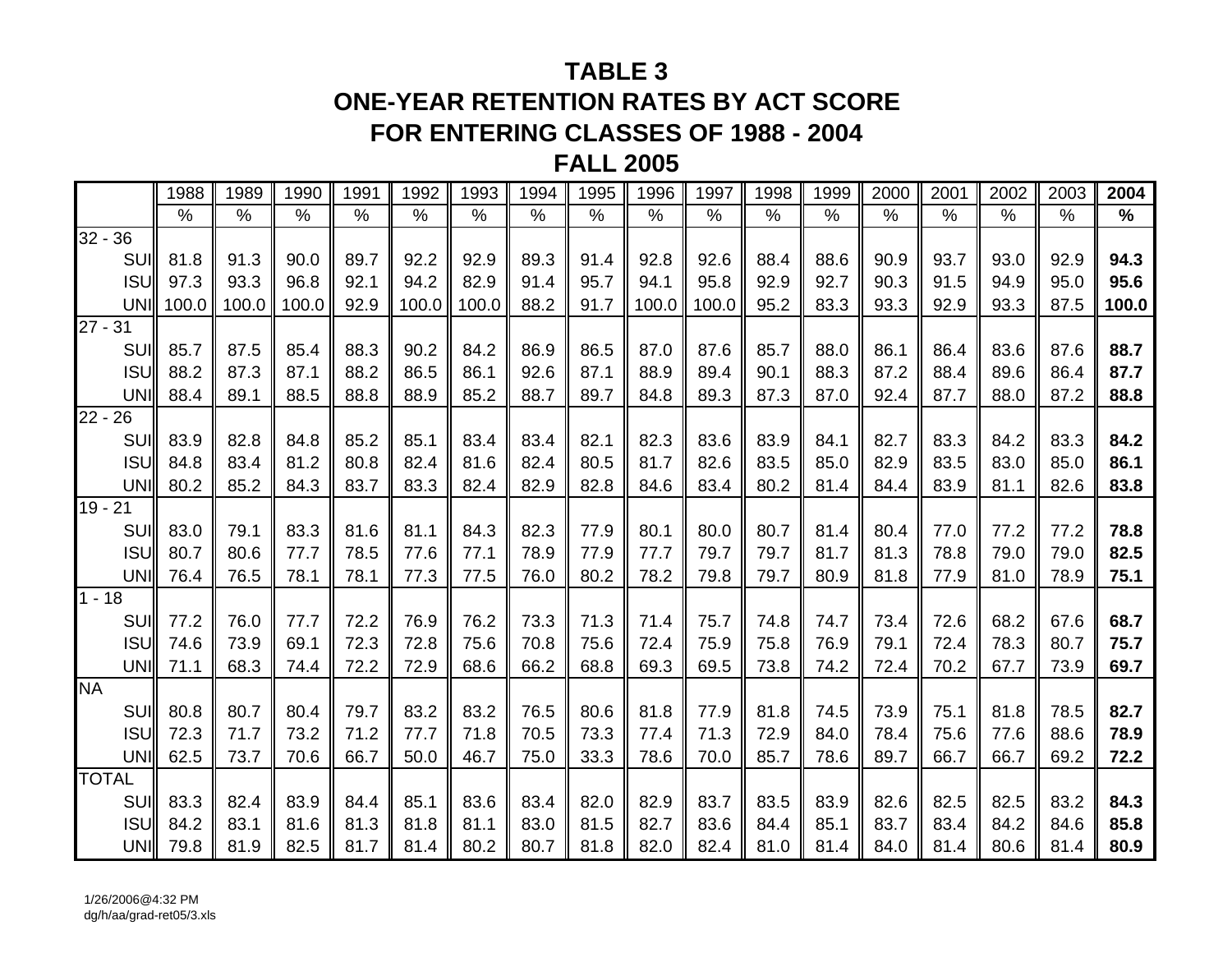# **TABLE 4ONE-YEAR RETENTION RATES BY FIRST-TERM GPAFOR ENTERING CLASSES OF 1988 - 2004 FALL 2005**

|                  | 1988          | 1989 | 1990 | 1991 | 1992 | 1993 | 1994          | 1995       | 1996 | 1997          | 1998 | 1999          | 2000          | 2001          | 2002 | 2003 | 2004 |
|------------------|---------------|------|------|------|------|------|---------------|------------|------|---------------|------|---------------|---------------|---------------|------|------|------|
|                  | $\frac{0}{0}$ | %    | $\%$ | $\%$ | $\%$ | %    | $\frac{0}{0}$ | $\sqrt{6}$ | $\%$ | $\frac{0}{0}$ | $\%$ | $\frac{0}{0}$ | $\frac{0}{0}$ | $\frac{0}{0}$ | %    | %    |      |
| $3.50 -$<br>4.00 |               |      |      |      |      |      |               |            |      |               |      |               |               |               |      |      |      |
| SUI              | 93.8          | 90.8 | 93.5 | 92.7 | 94.0 | 94.8 | 90.9          | 94.4       | 96.5 | 94.7          | 93.4 | 94.4          | 94.6          | 92.1          | 92.4 | 92.4 | 94.0 |
| <b>ISUI</b>      | 93.6          | 94.3 | 91.0 | 91.8 | 93.7 | 90.8 | 93.3          | 94.6       | 96.2 | 92.9          | 94.8 | 93.9          | 95.3          | 94.4          | 92.7 | 92.7 | 93.9 |
| UNI              | 88.6          | 93.0 | 92.7 | 94.3 | 94.8 | 91.4 | 94.5          | 95.0       | 92.5 | 93.8          | 93.3 | 92.8          | 93.7          | 93.8          | 92.9 | 93.3 | 94.4 |
| $3.25 -$<br>3.49 |               |      |      |      |      |      |               |            |      |               |      |               |               |               |      |      |      |
| SUI              | 90.9          | 92.4 | 89.6 | 91.1 | 92.1 | 92.1 | 94.0          | 91.1       | 92.1 | 92.2          | 93.2 | 93.6          | 93.9          | 91.5          | 91.6 | 91.5 | 93.4 |
| <b>ISUI</b>      | 93.2          | 91.8 | 89.5 | 91.4 | 94.8 | 91.2 | 93.4          | 92.0       | 92.8 | 93.3          | 92.5 | 93.2          | 90.6          | 91.8          | 92.3 | 91.1 | 92.6 |
| UNI              | 92.9          | 91.1 | 90.6 | 87.7 | 92.2 | 93.6 | 90.7          | 88.0       | 93.4 | 91.9          | 90.1 | 88.6          | 91.9          | 89.7          | 90.3 | 90.4 | 89.4 |
| $3.00 -$<br>3.24 |               |      |      |      |      |      |               |            |      |               |      |               |               |               |      |      |      |
| SUI              | 91.0          | 91.4 | 91.2 | 89.5 | 92.4 | 92.5 | 92.0          | 89.7       | 90.5 | 91.8          | 91.2 | 91.4          | 93.3          | 90.1          | 89.8 | 90.6 | 89.8 |
| <b>ISUI</b>      | 92.7          | 91.7 | 92.8 | 91.7 | 90.6 | 89.9 | 92.0          | 92.0       | 90.8 | 91.8          | 91.9 | 92.5          | 88.6          | 88.9          | 90.9 | 92.2 | 94.8 |
| UNI              | 89.2          | 91.2 | 92.3 | 89.1 | 88.5 | 88.2 | 89.8          | 88.6       | 89.7 | 89.5          | 90.4 | 89.7          | 93.4          | 87.6          | 89.4 | 89.8 | 88.7 |
| $2.75 -$<br>2.99 |               |      |      |      |      |      |               |            |      |               |      |               |               |               |      |      |      |
| <b>SUI</b>       | 92.4          | 87.7 | 89.5 | 91.1 | 91.3 | 88.8 | 91.6          | 91.4       | 91.7 | 90.9          | 91.8 | 90.0          | 90.7          | 87.7          | 88.7 | 89.6 | 89.4 |
| <b>ISUI</b>      | 92.4          | 90.4 | 89.2 | 88.5 | 89.1 | 90.8 | 89.5          | 89.3       | 90.2 | 91.7          | 90.9 | 92.9          | 91.6          | 89.6          | 91.6 | 89.6 | 92.4 |
| UNI              | 92.7          | 91.1 | 89.6 | 87.5 | 91.7 | 85.1 | 90.2          | 90.9       | 88.5 | 87.4          | 83.1 | 90.8          | 91.3          | 91.6          | 88.2 | 88.1 | 89.4 |
| $2.50 -$<br>2.74 |               |      |      |      |      |      |               |            |      |               |      |               |               |               |      |      |      |
| SUI              | 91.0          | 88.5 | 91.5 | 91.3 | 90.6 | 89.6 | 88.9          | 87.9       | 89.2 | 89.0          | 89.8 | 90.4          | 88.0          | 87.0          | 87.8 | 85.8 | 87.9 |
| <b>ISUI</b>      | 89.3          | 88.8 | 85.5 | 86.9 | 89.5 | 87.6 | 88.3          | 86.8       | 88.8 | 86.6          | 90.8 | 88.4          | 90.6          | 90.2          | 89.8 | 84.8 | 91.2 |
| <b>UNI</b>       | 88.0          | 89.4 | 87.3 | 88.0 | 88.8 | 88.0 | 89.5          | 87.5       | 88.9 | 88.6          | 87.9 | 90.0          | 90.7          | 89.2          | 85.8 | 86.2 | 88.8 |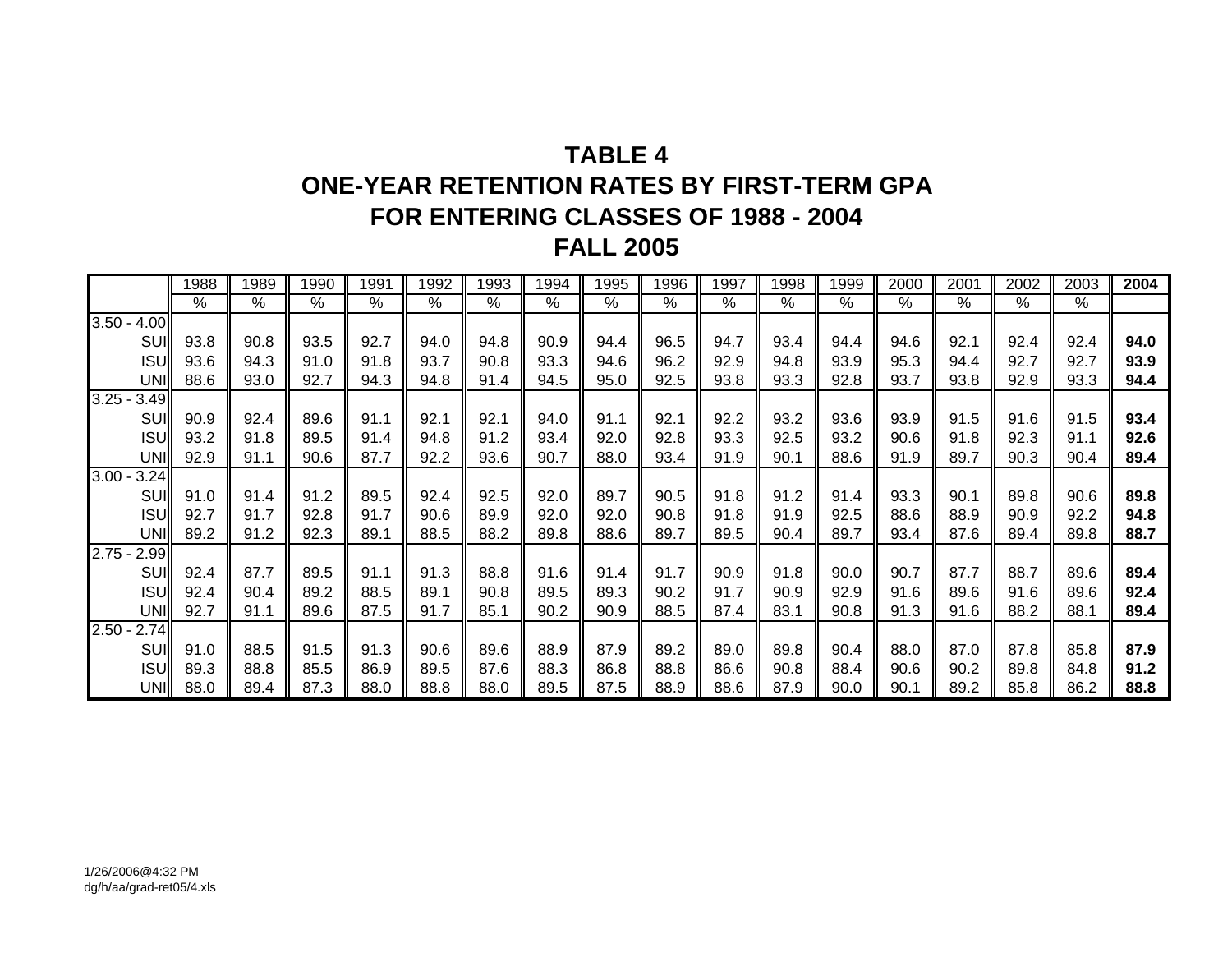# **TABLE 4ONE-YEAR RETENTION RATES BY FIRST-TERM GPAFOR ENTERING CLASSES OF 1988 - 2004 FALL 2005**

|              |                  | 1988          | 1989          | 1990          | 1991 | 1992          | 1993          | 1994          | 1995                     | 1996          | 1997          | 1998          | 1999          | 2000                     | 2001          | 2002 | 2003      | 2004 |
|--------------|------------------|---------------|---------------|---------------|------|---------------|---------------|---------------|--------------------------|---------------|---------------|---------------|---------------|--------------------------|---------------|------|-----------|------|
|              |                  | $\frac{9}{6}$ | $\frac{9}{6}$ | $\frac{9}{6}$ | $\%$ | $\frac{8}{6}$ | $\frac{8}{6}$ | $\frac{8}{6}$ | $\overline{\frac{9}{6}}$ | $\frac{1}{6}$ | $\frac{9}{6}$ | $\frac{9}{6}$ | $\frac{9}{6}$ | $\overline{\frac{9}{6}}$ | $\frac{1}{2}$ |      |           |      |
| $2.25 -$     | 2.49             |               |               |               |      |               |               |               |                          |               |               |               |               |                          |               |      |           |      |
|              | SUI              | 87.8          | 85.1          | 88.8          | 88.5 | 85.3          | 85.3          | 87.2          | 88.7                     | 86.8          | 87.6          | 87.2          | 85.2          | 86.7                     | 84.5          | 82.4 | 81.5      | 84.7 |
|              | <b>ISUI</b>      | 87.1          | 90.8          | 87.9          | 87.3 | 87.9          | 88.0          | 84.4          | 86.7                     | 85.8          | 87.4          | 88.1          | 87.8          | 89.7                     | 88.4          | 84.0 | 88.7      | 88.6 |
|              | UNI              | 87.0          | 85.5          | 89.1          | 89.3 | 87.0          | 83.5          | 88.3          | 87.8                     | 83.7          | 89.6          | 85.4          | 81.6          | 84.3                     | 84.6          | 75.4 | 82.5      | 82.2 |
| 2.00         | 2.24             |               |               |               |      |               |               |               |                          |               |               |               |               |                          |               |      |           |      |
|              | SUI              | 85.3          | 86.0          | 86.3          | 83.1 | 86.0          | 85.9          | 84.4          | 83.3                     | 80.6          | 84.0          | 81.3          | 85.3          | 80.4                     | 81.1          | 78.2 | 79.3      | 81.3 |
|              | <b>ISU</b>       | 84.3          | 84.4          | 82.0          | 83.8 | 83.8          | 83.0          | 83.2          | 82.9                     | 83.1          | 83.7          | 86.7          | 85.9          | 84.4                     | 81.9          | 86.2 | 85.1      | 87.6 |
|              | UNI              | 79.1          | 78.7          | 83.0          | 87.0 | 82.6          | 79.8          | 81.0          | 85.0                     | 87.9          | 84.3          | 79.4          | 80.1          | 85.7                     | 78.6          | 71.4 | 82.5      | 79.4 |
| $1.00 -$     | .99 <sub>l</sub> |               |               |               |      |               |               |               |                          |               |               |               |               |                          |               |      |           |      |
|              | SUI              | 63.0          | 54.3          | 55.7          | 61.8 | 64.4          | 56.1          | 56.2          | 51.2                     | 58.2          | 55.5          | 56.3          | 51.4          | 53.0                     | 50.9          | 51.3 | 52.6      | 52.9 |
|              | <b>ISU</b>       | 76.1          | 75.4          | 75.5          | 72.5 | 69.2          | 72.3          | 71.9          | 73.3                     | 70.4          | 74.9          | 71.0          | 73.0          | 70.3                     | 70.0          | 69.7 | 73.7      | 75.4 |
|              | UNI              | 66.6          | 65.4          | 70.3          | 52.2 | 58.9          | 63.7          | 58.0          | 65.3                     | 64.7          | 63.8          | 66.0          | 62.5          | 67.7                     | 56.8          | 64.1 | 63.2      | 61.2 |
| $0.00 -$     | 0.99             |               |               |               |      |               |               |               |                          |               |               |               |               |                          |               |      |           |      |
|              | SUI              | 6.7           | 12.1          | 15.1          | 14.6 | 19.0          | 6.8           | 8.9           | 9.8                      | 10.6          | 12.3          | 10.0          | 11.1          | 20.8                     | 14.8          | 6.5  | 5.6       | 54.5 |
|              | <b>ISUI</b>      | 34.1          | 21.4          | 27.7          | 29.5 | 28.3          | 23.9          | 26.0          | 19.6                     | 20.6          | 29.5          | 25.0          | 27.1          | 21.1                     | 28.3          | 27.8 | 31.7      | 21.5 |
|              | UNI              | 15.4          | 17.5          | 11.0          | 4.3  | 11.1          | 5.8           | 2.4           | 8.4                      | 9.8           | 5.1           | 4.2           | 11.9          | 9.8                      | 12.0          | 16.4 | 11.6      | 9.4  |
| <b>NA</b>    |                  |               |               |               |      |               |               |               |                          |               |               |               |               |                          |               |      |           |      |
|              | SUI              | 4.1           | 13.0          | 13.0          | 5.6  | 26.0          | 28.1          | 23.8          | 18.4                     | 17.7          | 18.2          | 16.2          | 15.9          | 13.8                     | 66.7          | 62.0 | 26.0      | 19.1 |
|              | <b>ISUI</b>      | 67.9          | 61.9          | 14.0          | 17.0 | 12.8          | 13.5          | 11.5          | 18.0                     | 15.8          | 10.6          | 22.4          | 17.9          | 26.1                     | 57.8          | 59.2 | 25.0      | 73.1 |
|              | UNI              | 0.0           | 0.0           | 0.0           | 0.0  | 0.0           | 0.0           | 0.0           | 0.0                      | 0.0           | 0.0           | 0.0           | 0.0           | 0.0                      | 0.0           | 0.0  | <b>NA</b> | 0.0  |
| <b>TOTAL</b> |                  |               |               |               |      |               |               |               |                          |               |               |               |               |                          |               |      |           |      |
|              | SUI              | 83.3          | 82.4          | 83.9          | 84.4 | 85.1          | 83.6          | 83.4          | 82.0                     | 82.9          | 83.7          | 83.5          | 83.9          | 82.6                     | 82.5          | 82.5 | 83.2      | 84.3 |
|              | <b>ISU</b>       | 84.2          | 83.1          | 81.6          | 81.3 | 81.8          | 81.1          | 81.5          | 81.5                     | 82.7          | 83.6          | 84.4          | 85.1          | 83.7                     | 83.4          | 84.2 | 84.7      | 85.8 |
|              | UNI              | 79.8          | 81.9          | 82.5          | 81.7 | 81.4          | 80.2          | 80.7          | 81.8                     | 82.0          | 82.4          | 81.0          | 81.4          | 84.0                     | 81.4          | 80.6 | 81.4      | 80.9 |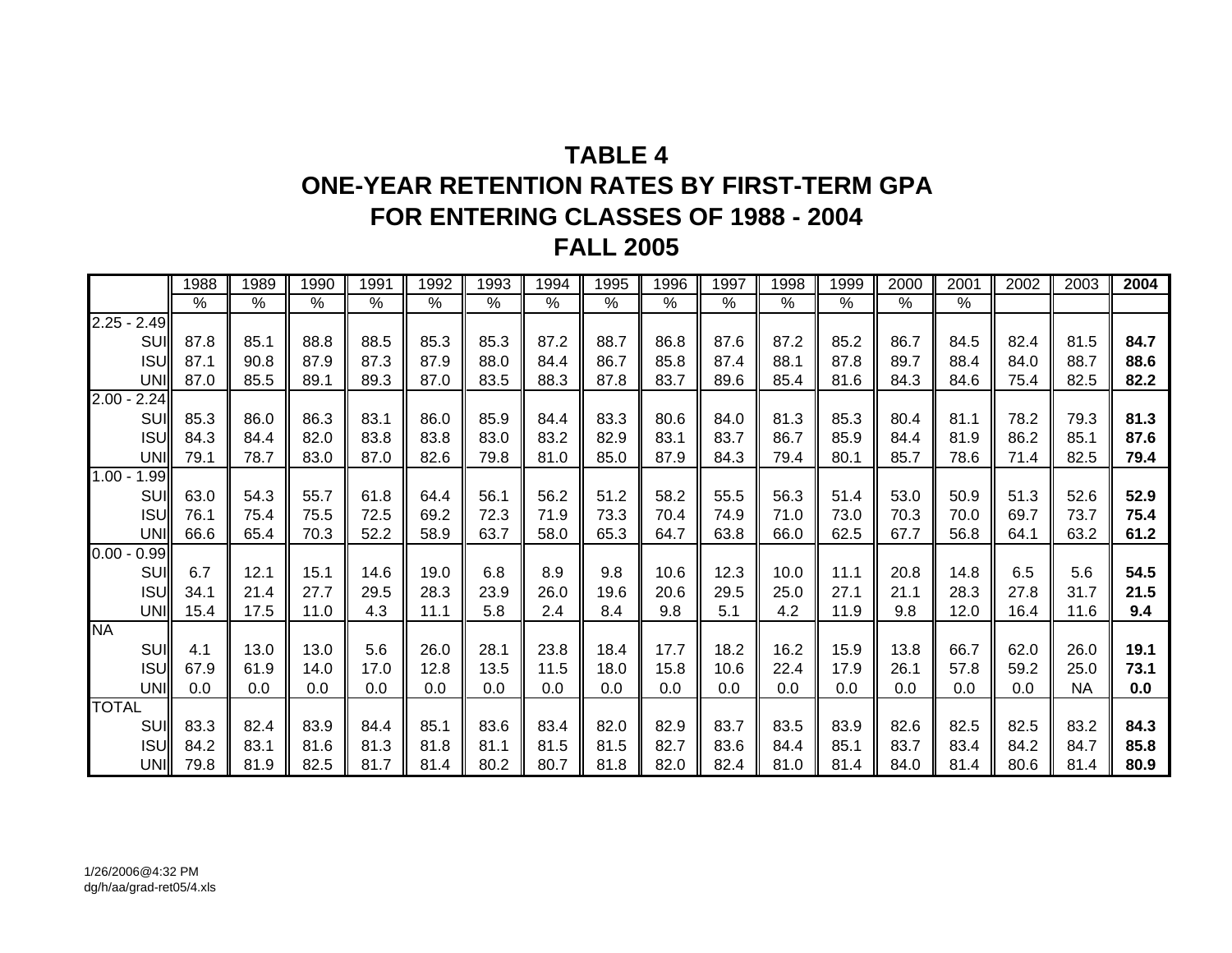# **TABLE 5ONE-YEAR RETENTION RATES BY GENDER FOR ENTERING CLASSES OF 1988 - 2004 FALL 2005**

|              | 1988 | 1989          | 1990 | 1991          | 1992          | 1993 | 1994 | 1995 | 1996          | 1997 | 1998 | 1999 | 2000 | 2001 | 2002          | 2003 | 2004          |
|--------------|------|---------------|------|---------------|---------------|------|------|------|---------------|------|------|------|------|------|---------------|------|---------------|
|              | %    | $\frac{0}{0}$ | $\%$ | $\frac{0}{0}$ | $\frac{0}{0}$ | %    | $\%$ | %    | $\frac{0}{0}$ | $\%$ | %    | %    | %    | %    | $\frac{0}{0}$ | %    | $\frac{9}{6}$ |
| <b>WOMEN</b> |      |               |      |               |               |      |      |      |               |      |      |      |      |      |               |      |               |
| SUI          | 83.6 | 83.6          | 84.6 | 84.4          | 85.4          | 83.8 | 83.4 | 81.8 | 81.8          | 83.7 | 84.2 | 85.4 | 82.8 | 83.6 | 82.9          | 82.3 | 83.1          |
| <b>ISUI</b>  | 84.9 | 82.4          | 83.1 | 83.6          | 82.5          | 82.0 | 82.5 | 82.1 | 83.4          | 83.9 | 85.5 | 85.5 | 84.6 | 84.7 | 83.9          | 86.2 | 87.8          |
| UNI          | 79.3 | 81.3          | 81.5 | 81.5          | 81.5          | 80.3 | 81.8 | 81.3 | 81.0          | 82.0 | 81.8 | 80.8 | 83.5 | 83.2 | 81.2          | 82.7 | 82.4          |
|              |      |               |      |               |               |      |      |      |               |      |      |      |      |      |               |      |               |
| <b>MEN</b>   |      |               |      |               |               |      |      |      |               |      |      |      |      |      |               |      |               |
| SUI          | 83.0 | 81.1          | 83.0 | 84.5          | 84.8          | 83.4 | 83.5 | 82.2 | 84.4          | 83.7 | 82.7 | 81.9 | 82.4 | 81.1 | 82.1          | 84.3 | 85.8          |
| <b>ISUI</b>  | 83.7 | 83.7          | 80.4 | 79.8          | 81.2          | 80.4 | 80.8 | 81.0 | 82.3          | 83.4 | 83.5 | 84.7 | 83.0 | 82.4 | 84.5          | 83.5 | 84.1          |
| UNI          | 80.5 | 82.9          | 83.9 | 82.1          | 81.2          | 80.0 | 78.9 | 82.6 | 83.5          | 83.1 | 79.6 | 82.3 | 84.8 | 78.5 | 79.5          | 79.3 | 78.7          |
|              |      |               |      |               |               |      |      |      |               |      |      |      |      |      |               |      |               |
| <b>TOTAL</b> |      |               |      |               |               |      |      |      |               |      |      |      |      |      |               |      |               |
| <b>SUII</b>  | 83.3 | 82.4          | 83.9 | 84.4          | 85.1          | 83.6 | 83.4 | 82.0 | 82.9          | 83.7 | 83.5 | 83.9 | 82.6 | 82.5 | 82.5          | 83.2 | 84.3          |
| <b>ISUI</b>  | 84.2 | 83.2          | 81.6 | 81.4          | 81.8          | 81.1 | 81.5 | 81.5 | 82.8          | 83.6 | 84.4 | 85.1 | 83.7 | 83.4 | 84.2          | 84.6 | 85.8          |
| UNI          | 79.8 | 81.9          | 82.5 | 81.7          | 81.4          | 80.2 | 80.7 | 81.8 | 82.0          | 82.4 | 81.0 | 81.4 | 84.0 | 81.4 | 80.6          | 81.4 | 80.9          |
|              |      |               |      |               |               |      |      |      |               |      |      |      |      |      |               |      |               |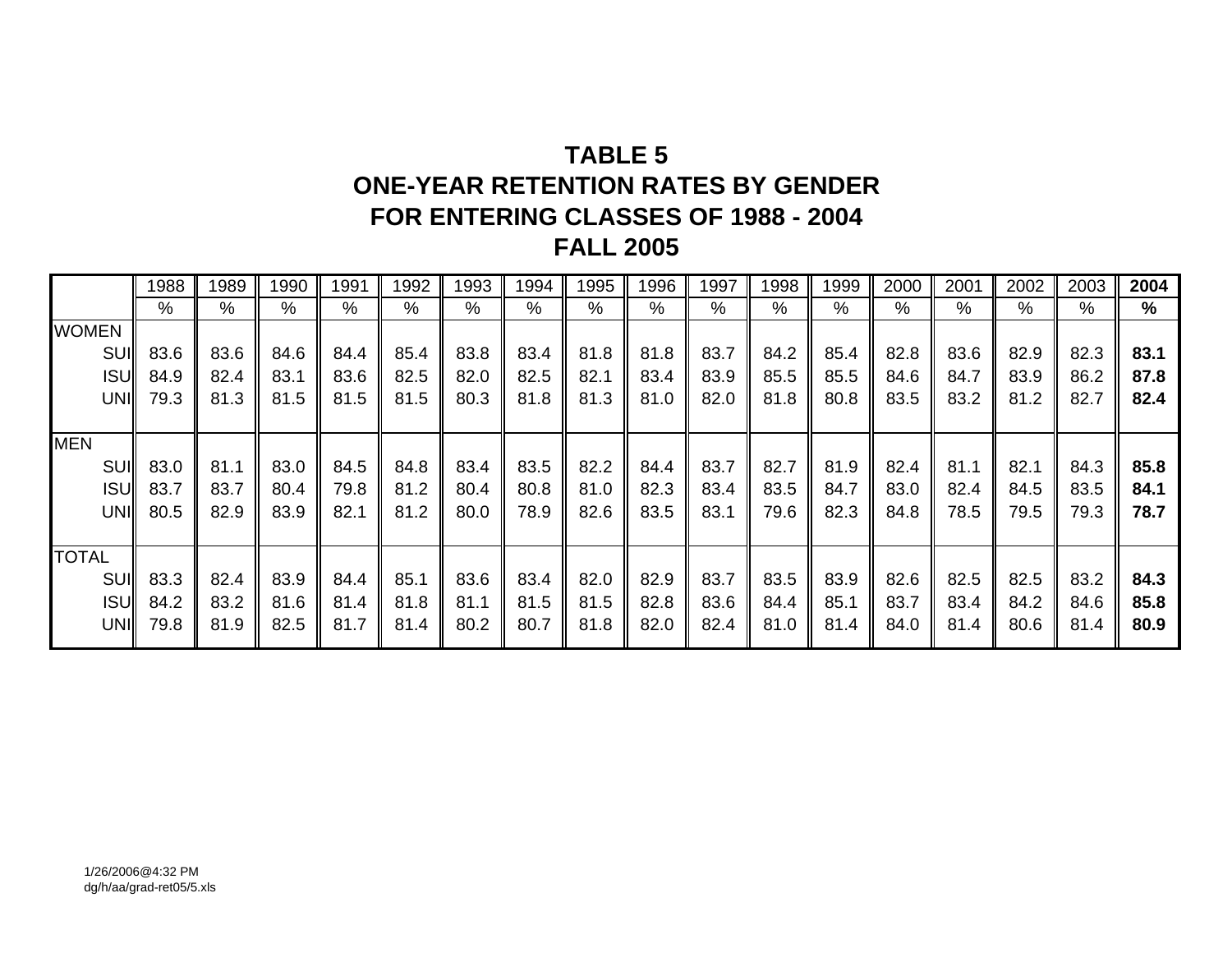# **TABLE 6ONE-YEAR RETENTION RATES BY RESIDENCE FOR ENTERING CLASSES OF 1988 - 2004 FALL 2005**

|                    | 1988 | 1989 | 1990 | 1991 | 1992 | 1993 | 1994 | 1995          | 1996          | 1997 | 1998 | 1999 | 2000          | 2001          | 2002 | 2003 | 2004 |
|--------------------|------|------|------|------|------|------|------|---------------|---------------|------|------|------|---------------|---------------|------|------|------|
|                    | %    | %    | $\%$ | %    | %    | $\%$ | %    | $\frac{0}{0}$ | $\frac{0}{0}$ | %    | $\%$ | %    | $\frac{0}{0}$ | $\frac{0}{0}$ | %    | %    | %    |
| <b>RESIDENT</b>    |      |      |      |      |      |      |      |               |               |      |      |      |               |               |      |      |      |
| SUII               | 83.2 | 82.2 | 83.5 | 83.4 | 84.1 | 83.8 | 83.6 | 80.7          | 83.3          | 83.8 | 83.0 | 77.3 | 82.2          | 83.0          | 83.5 | 83.4 | 83.9 |
| <b>ISU</b>         | 85.7 | 84.7 | 82.4 | 82.0 | 83.6 | 82.3 | 82.1 | 81.9          | 83.4          | 83.6 | 85.1 | 85.4 | 84.3          | 84.0          | 84.9 | 85.2 | 86.7 |
| UNII               | 79.7 | 82.3 | 82.9 | 82.0 | 81.8 | 80.4 | 81.1 | 82.0          | 82.1          | 82.7 | 81.7 | 81.8 | 84.3          | 82.4          | 81.7 | 81.5 | 80.9 |
|                    |      |      |      |      |      |      |      |               |               |      |      |      |               |               |      |      |      |
| <b>NONRESIDENT</b> |      |      |      |      |      |      |      |               |               |      |      |      |               |               |      |      |      |
| SUI                | 83.4 | 82.8 | 84.6 | 86.3 | 86.9 | 83.3 | 83.2 | 84.2          | 82.2          | 83.6 | 84.6 | 88.4 | 83.3          | 81.8          | 81.1 | 82.7 | 85.0 |
| <b>ISU</b>         | 79.2 | 78.3 | 78.7 | 79.8 | 77.6 | 78.4 | 80.0 | 80.3          | 81.0          | 83.6 | 82.2 | 84.3 | 82.0          | 82.1          | 82.6 | 83.2 | 83.4 |
| UNII               | 81.8 | 65.2 | 66.7 | 72.9 | 71.0 | 75.0 | 72.8 | 77.7          | 80.0          | 76.3 | 65.2 | 73.2 | 78.5          | 66.4          | 64.4 | 79.6 | 81.0 |
|                    |      |      |      |      |      |      |      |               |               |      |      |      |               |               |      |      |      |
| <b>TOTAL</b>       |      |      |      |      |      |      |      |               |               |      |      |      |               |               |      |      |      |
| SUII               | 83.3 | 82.4 | 83.9 | 84.4 | 85.1 | 83.6 | 83.4 | 82.0          | 82.9          | 83.7 | 83.5 | 83.9 | 82.6          | 82.5          | 82.5 | 83.2 | 84.3 |
| <b>ISUI</b>        | 84.2 | 83.2 | 81.6 | 81.4 | 81.8 | 81.1 | 81.5 | 81.5          | 82.8          | 83.6 | 84.4 | 85.1 | 83.7          | 83.4          | 84.2 | 84.6 | 85.8 |
| UNII               | 79.8 | 81.9 | 82.5 | 81.7 | 81.4 | 80.2 | 80.7 | 81.8          | 82.0          | 82.4 | 81.0 | 81.4 | 84.0          | 81.4          | 80.6 | 81.4 | 80.9 |
|                    |      |      |      |      |      |      |      |               |               |      |      |      |               |               |      |      |      |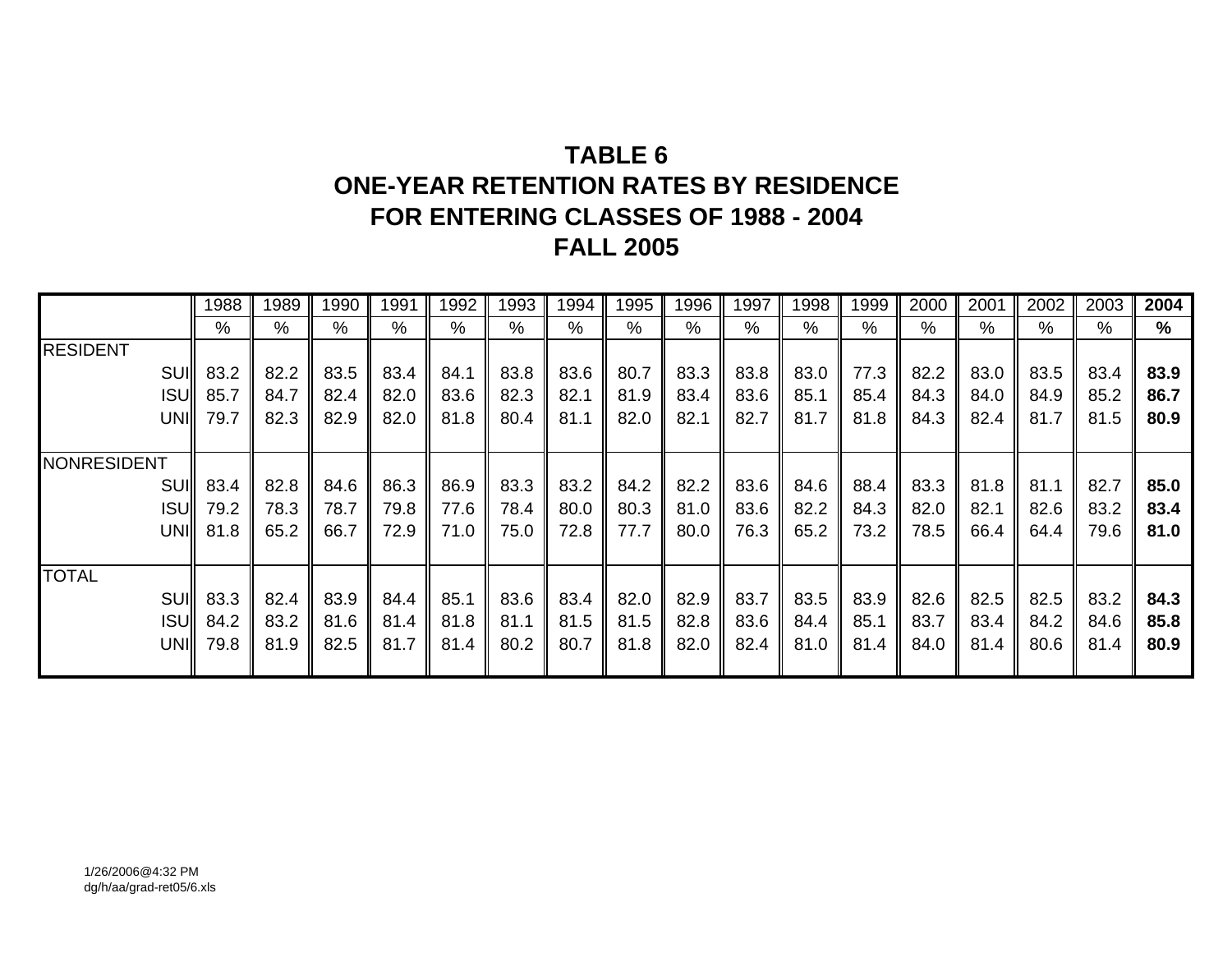## **TABLE 7TWO-YEAR RETENTION RATES BY RACE/ETHNICITYFOR ENTERING CLASSES OF 1988 - 2003 FALL 2005**

|                        | 1988 | 1989 | 1990          | 1991          | 1992 | 1993 | 1994 | 1995          | 1996          | 1997          | 1998          | 1999          | 2000          | 2001          | $200\overline{2}$ | 2003          |
|------------------------|------|------|---------------|---------------|------|------|------|---------------|---------------|---------------|---------------|---------------|---------------|---------------|-------------------|---------------|
|                        | $\%$ | $\%$ | $\frac{0}{0}$ | $\frac{0}{0}$ | $\%$ | $\%$ | $\%$ | $\frac{0}{0}$ | $\frac{0}{0}$ | $\frac{0}{0}$ | $\frac{0}{0}$ | $\frac{9}{6}$ | $\frac{1}{2}$ | $\frac{0}{0}$ | $\frac{0}{0}$     | $\frac{0}{0}$ |
| <b>Native American</b> |      |      |               |               |      |      |      |               |               |               |               |               |               |               |                   |               |
| SUI                    | 75.0 | 66.7 | 60.0          | 83.3          | 90.0 | 76.9 | 41.2 | 80.0          | 91.7          | 82.4          | 76.5          | 58.8          | 50.0          | 60.0          | 72.7              | 85.7          |
| <b>ISU</b>             | 75.0 | 71.4 | 0.0           | 57.1          | 40.0 | 42.9 | 71.4 | 75.0          | 50.0          | 63.6          | 70.0          | 56.3          | 30.0          | 66.7          | 75.0              | 36.4          |
| <b>UNI</b>             | 25.0 | 0.0  | 50.0          | 40.0          | 25.0 | 75.0 | 0.0  | 60.0          | 50.0          | 0.0           | 50.0          | 40.0          | 66.7          | 0.0           | 100.0             | 50.0          |
| African-American       |      |      |               |               |      |      |      |               |               |               |               |               |               |               |                   |               |
| SUI                    | 66.7 | 67.9 | 57.5          | 62.5          | 62.6 | 72.9 | 72.1 | 68.0          | 80.6          | 69.0          | 67.7          | 67.0          | 61.6          | 61.5          | 50.6              | 64.0          |
| <b>ISU</b>             | 53.3 | 54.1 | 70.6          | 67.2          | 52.5 | 53.6 | 56.7 | 62.9          | 54.7          | 58.1          | 65.4          | 68.3          | 71.2          | 64.4          | 67.9              | 70.6          |
| <b>UNI</b>             | 50.0 | 62.2 | 59.2          | 58.1          | 48.6 | 54.5 | 50.0 | 55.2          | 53.6          | 44.7          | 59.5          | 60.0          | 61.2          | 54.2          | 62.5              | 57.1          |
| Asian-American         |      |      |               |               |      |      |      |               |               |               |               |               |               |               |                   |               |
| SUI                    | 82.8 | 67.4 | 82.0          | 78.1          | 78.6 | 79.6 | 74.6 | 76.8          | 69.3          | 78.5          | 84.8          | 70.9          | 74.0          | 69.2          | 77.1              | 80.1          |
| <b>ISU</b>             | 73.2 | 76.4 | 75.9          | 73.0          | 73.4 | 69.9 | 77.3 | 76.6          | 70.7          | 82.8          | 80.2          | 72.1          | 75.2          | 73.3          | 69.7              | 79.9          |
| <b>UNI</b>             | 45.5 | 80.0 | 62.5          | 78.9          | 78.6 | 50.0 | 61.3 | 78.9          | 60.0          | 68.4          | 58.8          | 68.4          | 77.8          | 80.0          | 66.7              | 70.0          |
| Hispanic-American      |      |      |               |               |      |      |      |               |               |               |               |               |               |               |                   |               |
| SUI                    | 56.1 | 70.2 | 72.0          | 60.0          | 73.7 | 60.0 | 71.2 | 65.3          | 62.3          | 81.3          | 68.2          | 70.9          | 73.5          | 73.6          | 68.7              | 73.4          |
| <b>ISU</b>             | 62.2 | 61.8 | 60.7          | 51.9          | 59.6 | 66.1 | 63.6 | 55.6          | 61.7          | 74.5          | 73.6          | 73.3          | 71.8          | 72.7          | 72.6              | 79.6          |
| <b>UNI</b>             | 50.0 | 50.0 | 87.5          | 64.3          | 46.7 | 60.0 | 36.4 | 59.1          | 78.6          | 40.0          | 50.0          | 42.9          | 66.7          | 50.0          | 43.8              | 71.4          |
| Subtotal               |      |      |               |               |      |      |      |               |               |               |               |               |               |               |                   |               |
| SUI                    | 71.4 | 68.1 | 68.9          | 70.0          | 72.6 | 72.9 | 71.1 | 71.8          | 70.8          | 77.0          | 74.4          | 69.1          | 68.8          | 68.3          | 68.5              | 74.4          |
| <b>ISU</b>             | 60.0 | 61.0 | 69.0          | 65.5          | 60.3 | 58.5 | 65.4 | 66.5          | 61.4          | 70.1          | 72.2          | 69.9          | 71.5          | 69.7          | 69.9              | 75.7          |
| <b>UNI</b>             | 47.5 | 62.2 | 62.7          | 63.0          | 52.9 | 55.1 | 50.0 | 62.7          | 60.6          | 49.3          | 56.8          | 58.0          | 66.1          | 59.0          | 61.1              | 62.8          |
| White                  |      |      |               |               |      |      |      |               |               |               |               |               |               |               |                   |               |
| SUI                    | 75.5 | 75.1 | 77.0          | 78.1          | 76.5 | 75.9 | 76.7 | 76.4          | 75.9          | 76.4          | 76.2          | 75.9          | 75.5          | 73.3          | 74.4              | 76.2          |
| <b>ISU</b>             | 75.4 | 74.6 | 72.3          | 72.4          | 73.1 | 72.3 | 72.2 | 73.8          | 75.4          | 75.5          | 77.2          | 77.3          | 75.1          | 74.8          | 76.5              | 78.1          |
| <b>UNI</b>             | 73.4 | 74.4 | 74.4          | 72.6          | 72.7 | 74.4 | 73.3 | 74.0          | 75.1          | 74.6          | 74.5          | 73.8          | 76.7          | 74.2          | 73.7              | 75.2          |
| <b>Regent Total</b>    |      |      |               |               |      |      |      |               |               |               |               |               |               |               |                   |               |
| SUI                    | 75.3 | 74.6 | 76.3          | 77.5          | 76.1 | 75.7 | 76.2 | 75.9          | 75.5          | 76.4          | 76.0          | 75.3          | 74.8          | 72.6          | 72.0              | 76.0          |
| <b>ISU</b>             | 74.3 | 73.2 | 71.7          | 71.5          | 72.1 | 70.8 | 71.8 | 73.3          | 74.4          | 75.1          | 76.5          | 76.8          | 74.7          | 74.0          | 75.7              | 77.8          |
| <b>UNI</b>             | 72.3 | 73.8 | 73.9          | 72.0          | 71.9 | 73.2 | 72.1 | 73.4          | 74.6          | 73.8          | 73.8          | 72.9          | 76.0          | 73.4          | 73.0              | 74.5          |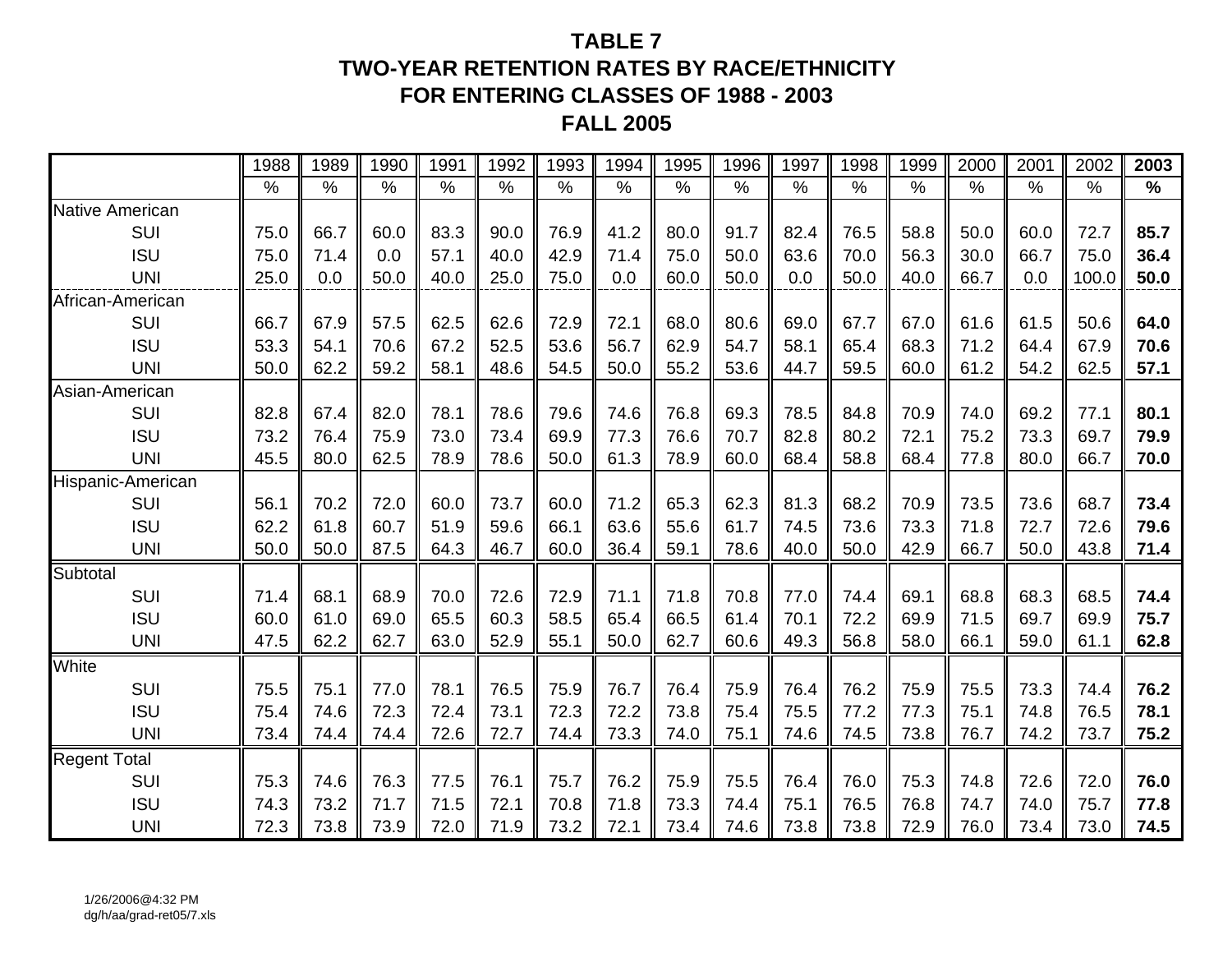## **TABLE 8 FOUR-YEAR GRADUATION RATES BY RACE/ETHNICITY FOR ENTERING CLASSES OF 1988 - 2001 FALL 2005**

|                     | 1988       | 1989 | 1990 | 1991 | 1992   | 1993 | 1994 |      | 1995   1996 | 1997 |        | 1998   1999          | 2000             | 2001 |
|---------------------|------------|------|------|------|--------|------|------|------|-------------|------|--------|----------------------|------------------|------|
|                     | %          | %    | %    | %    | %      | %    | %    | %    | %           | $\%$ | $\%$   | $\%$                 | %                | $\%$ |
| Native Am.          |            |      |      |      |        |      |      |      |             |      |        |                      |                  |      |
| SUII                | 12.5       | 16.7 | 20.0 | 33.3 | 40.0   | 38.5 | 0.0  | 10.0 | 41.7        | 35.3 | 29.4   | 5.9                  | 22.2             | 50.0 |
| <b>ISUI</b>         | 25.0       | 42.9 | 0.0  | 0.0  | 0.0    | 14.3 | 14.3 | 25.0 | 21.4        | 27.3 | 0.0    | 18.8                 | 20.0             | 25.0 |
| UNI                 | 0.0        | 0.0  | 0.0  | 0.0  | 0.0    | 0.0  | 0.0  | 0.0  | 25.0        | 0.0  | 0.0    | 20.0                 | 33.3             | 0.0  |
| African-Am.         |            |      |      |      |        |      |      |      |             |      |        |                      |                  |      |
| <b>SUI</b>          | 11.9       | 16.5 | 8.8  | 12.5 | 14.3   | 15.7 | 22.1 | 16.0 | 27.4        | 9.9  | 14.1   | 18.7                 | 13.1             | 19.8 |
| <b>ISUI</b>         | 5.2        | 6.6  | 9.2  | 5.7  | 8.6    | 9.4  | 7.2  | 9.7  | 15.8        | 13.7 | 15.4   | 16.6                 | 22.1             | 11.6 |
| UNI                 | 0.0        | 2.2  | 4.1  | 4.7  | 8.6    | 9.1  | 2.5  | 3.4  | 3.6         | 7.9  | 14.3   | 8.0                  | 7.5              | 8.5  |
| Asian-Am.           |            |      |      |      |        |      |      |      |             |      |        |                      |                  |      |
| SUII                | 23.0       | 21.3 | 24.7 | 25.7 | 25.9   | 25.0 | 27.9 | 21.9 | 22.1        | 34.6 | 27.7   | 29.1                 | 36.5             | 32.7 |
| <b>ISUI</b>         | 10.7       | 15.3 | 8.6  | 13.5 | 12.8   | 15.1 | 17.3 | 23.4 | 18.3        | 22.2 | 18.5   | 20.9                 | 28.3             | 29.5 |
| UNI                 | 9.1        | 13.3 | 12.5 | 21.1 | 21.4   | 3.8  | 29.0 | 31.6 | 24.0        | 15.8 | 23.5   | 26.3                 | 22.2             | 30.0 |
|                     |            |      |      |      |        |      |      |      |             |      |        |                      |                  |      |
| Hispanic-Am.        |            |      |      |      |        |      |      |      |             |      |        |                      |                  |      |
| <b>SUI</b>          | 9.8        | 23.4 | 22.0 | 27.5 | 29.8   | 30.0 | 24.7 | 22.2 | 19.5        | 40.0 | 31.8   | 24.4                 | 33.7             | 31.8 |
| <b>ISUI</b>         | 11.1       | 18.2 | 17.9 | 9.6  | 3.8    | 14.3 | 21.8 | 8.9  | 20.0        | 17.6 | 11.3   | 24.0                 | 27.2             | 25.3 |
| UNI                 | 0.0        | 8.3  | 37.5 | 0.0  | 13.3   | 6.7  | 0.0  | 9.1  | 14.3        | 0.0  | 18.8   | 0.0                  | 11.1             | 15.4 |
| Subtotal            |            |      |      |      |        |      |      |      |             |      |        |                      |                  |      |
| SUII                | 15.9       | 19.5 | 17.1 | 22.0 | 23.3   | 24.3 | 23.8 | 19.8 | 23.4        | 29.6 | 24.6   | 23.5                 | 27.9             | 29.5 |
| <b>ISUI</b>         | 7.9        | 11.4 | 10.0 | 8.6  | 9.0    | 11.4 | 14.1 | 15.1 | 17.9        | 18.0 | 14.9   | 19.6                 | 25.8             | 21.8 |
| UNI                 | 1.6        | 5.4  | 9.3  | 7.4  | 11.8   | 6.4  | 11.6 | 12.0 | 14.1        | 8.7  | 16.0   | 11.4                 | 12.6             | 15.4 |
| White               |            |      |      |      |        |      |      |      |             |      |        |                      |                  |      |
|                     | SUI   31.0 | 31.5 | 34.5 | 33.0 | $33.2$ | 35.4 | 35.3 | 36.9 | 39.1        | 38.4 | $36.8$ | $39.2$               | 40.8             | 40.7 |
|                     | $ISU$ 22.4 | 21.3 | 19.6 | 20.7 | 21.6   | 22.8 | 24.3 | 25.5 | 28.5        | 27.5 | 30.3   | 32.2                 | 32.0             | 33.0 |
|                     | UNI 29.1   | 25.8 | 24.9 | 24.9 | 26.8   | 28.1 | 29.8 | 31.0 | 34.2        | 29.6 | 29.9   | 34.4                 | 35.1             | 33.1 |
|                     |            |      |      |      |        |      |      |      |             |      |        |                      |                  |      |
| <b>Regent Total</b> |            |      |      |      |        |      |      |      |             |      |        |                      |                  |      |
|                     | SUI 30.4   | 30.7 | 32.9 | 32.3 | 32.3   | 34.6 | 34.3 | 35.3 | 37.8        | 37.6 |        | $35.8$ 37.7          | $\parallel$ 39.5 | 39.6 |
| <b>ISUI</b>         | 21.5       | 20.3 | 19.0 | 20.6 | 21.7   | 22.3 | 24.0 | 25.1 | 28.4        | 27.0 | 29.2   | $31.4$ 31.2          |                  | 31.8 |
|                     | UNI 27.8   | 24.9 | 24.3 | 24.1 | 26.2   | 27.1 | 29.0 | 30.1 | 33.4        | 28.8 |        | $29.5$   33.5   33.9 |                  | 32.3 |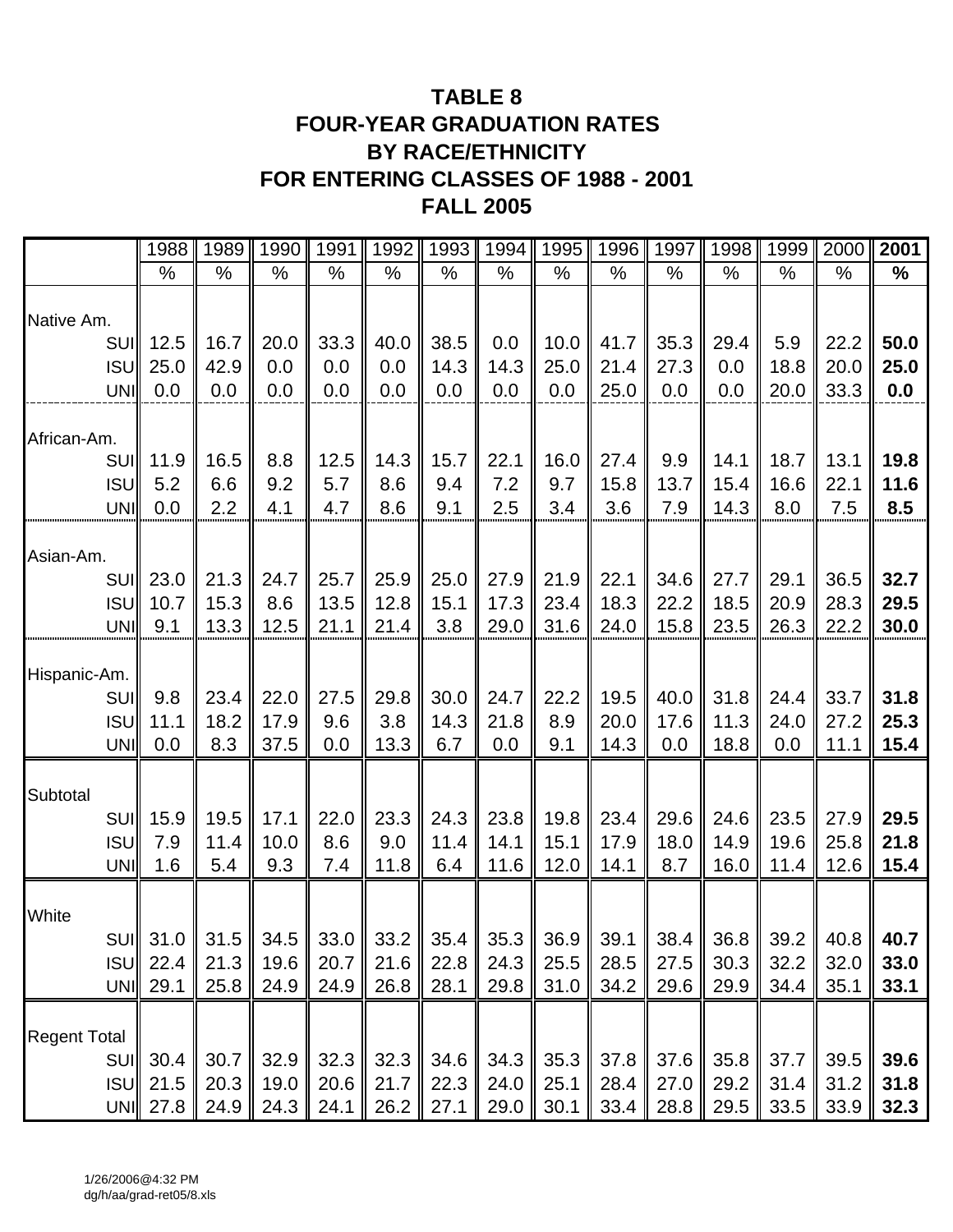## **TABLE 9 SIX-YEAR GRADUATION RATES BY RACE/ETHNICITY FOR ENTERING CLASSES OF 1988 - 1999 FALL 2005**

|                                                        | 1988                 | 1989                 | 1990                 | 1991                 | 1992                 | 1993                 | 1994                 | 1995                 | 1996                 | 1997                 | 1998                 | 1999                 |
|--------------------------------------------------------|----------------------|----------------------|----------------------|----------------------|----------------------|----------------------|----------------------|----------------------|----------------------|----------------------|----------------------|----------------------|
|                                                        | %                    | %                    | $\%$                 | $\%$                 | %                    | %                    | %                    | %                    | $\%$                 | %                    | $\%$                 | $\frac{0}{0}$        |
| Native Am.<br>SUI                                      | 50.0                 | 50.0                 | 40.0                 | 83.3                 | 70.0                 | 76.9                 | 11.8                 | 60.0                 | 58.3                 | 58.8                 | 70.6                 | 41.2                 |
| <b>ISU</b>                                             | 50.0                 | 57.1                 | 0.0                  | 14.3                 | 40.0                 | 28.6                 | 71.4                 | 50.0                 | 42.9                 | 54.5                 | 60.0                 | 43.8                 |
| <b>UNI</b>                                             | 0.0                  | 0.0                  | 50.0                 | 40.0                 | 25.0                 | 50.0                 | 0.0                  | 40.0                 | 50.0                 | 0.0                  | 50.0                 | 40.0                 |
| African-Am.<br>SUI                                     | 34.5                 | 42.2                 | 39.8                 | 34.7                 | 40.7                 | 48.6                 | 53.5                 | 40.0                 | 59.7                 | 38.0                 | 43.4                 | 50.5                 |
| <b>ISU</b>                                             | 37.8                 | 37.0                 | 37.6                 | 36.1                 | 27.3                 | 33.5                 | 34.0                 | 43.5                 | 40.0                 | 43.6                 | 36.5                 | 51.0                 |
| <b>UNI</b>                                             | 16.7                 | 31.1                 | 38.8                 | 34.9                 | 40.0                 | 42.4                 | 42.5                 | 44.8                 | 32.1                 | 31.6                 | 40.5                 | 42.0                 |
| Asian-Am.<br>SUI<br><b>ISU</b><br><b>UNI</b>           | 60.9<br>58.9<br>36.4 | 44.9<br>59.7<br>53.3 | 58.4<br>50.0<br>43.8 | 56.2<br>50.0<br>73.7 | 62.5<br>56.4<br>64.3 | 67.6<br>53.4<br>42.3 | 59.8<br>72.0<br>41.9 | 59.6<br>64.1<br>78.9 | 54.3<br>61.0<br>40.0 | 65.4<br>67.7<br>52.6 | 67.0<br>56.8<br>41.2 | 54.3<br>59.3<br>57.9 |
| Hispanic-Am.<br>SUI<br><b>ISU</b><br><b>UNI</b>        | 43.9<br>46.7<br>40.0 | 53.2<br>54.5<br>41.7 | 54.0<br>35.7<br>75.0 | 52.5<br>40.4<br>35.7 | 54.4<br>36.5<br>40.0 | 46.7<br>55.4<br>33.3 | 53.4<br>50.9<br>36.4 | 51.4<br>35.6<br>45.5 | 46.8<br>45.0<br>50.0 | 65.3<br>58.8<br>10.0 | 58.8<br>54.7<br>37.5 | 53.5<br>66.7<br>35.7 |
| Subtotal<br>SUI<br><b>ISU</b><br><b>UNI</b>            | 47.3<br>44.6<br>23.0 | 45.4<br>45.7<br>36.5 | 49.0<br>40.0<br>44.0 | 49.3<br>40.4<br>44.4 | 53.7<br>38.6<br>44.1 | 57.8<br>40.7<br>41.0 | 53.7<br>51.3<br>39.5 | 52.0<br>49.2<br>53.3 | 53.6<br>48.2<br>39.4 | 57.8<br>55.4<br>33.3 | 57.5<br>48.0<br>40.7 | 52.3<br>56.5<br>44.3 |
| White<br>SUI<br><b>ISU</b><br><b>UNI</b>               | 62.0<br>65.2<br>62.2 | 62.1<br>63.6<br>63.2 | 63.9<br>62.0<br>60.1 | 64.2<br>61.7<br>61.2 | 64.8<br>62.7<br>63.2 | 63.1<br>62.7<br>64.3 | 65.1<br>63.1<br>63.3 | 66.4<br>64.7<br>64.9 | 65.4<br>66.5<br>67.4 | 65.1<br>66.9<br>66.6 | 6/.1<br>68.0<br>65.3 | 67.4<br>68.9<br>66.0 |
| <b>Regent Total</b><br>SUI<br><b>ISU</b><br><b>UNI</b> | 61.2<br>63.6<br>60.4 | 60.9<br>61.6<br>61.9 | 62.6<br>60.0<br>59.4 | 63.1<br>60.1<br>60.4 | 63.7<br>61.1<br>62.2 | 62.8<br>60.4<br>62.9 | 64.0<br>62.4<br>62.2 | 64.9<br>63.7<br>64.2 | 64.4<br>65.3<br>66.5 | 64.6<br>65.7<br>65.2 | 66.2<br>66.5<br>64.3 | 66.1<br>68.0<br>65.0 |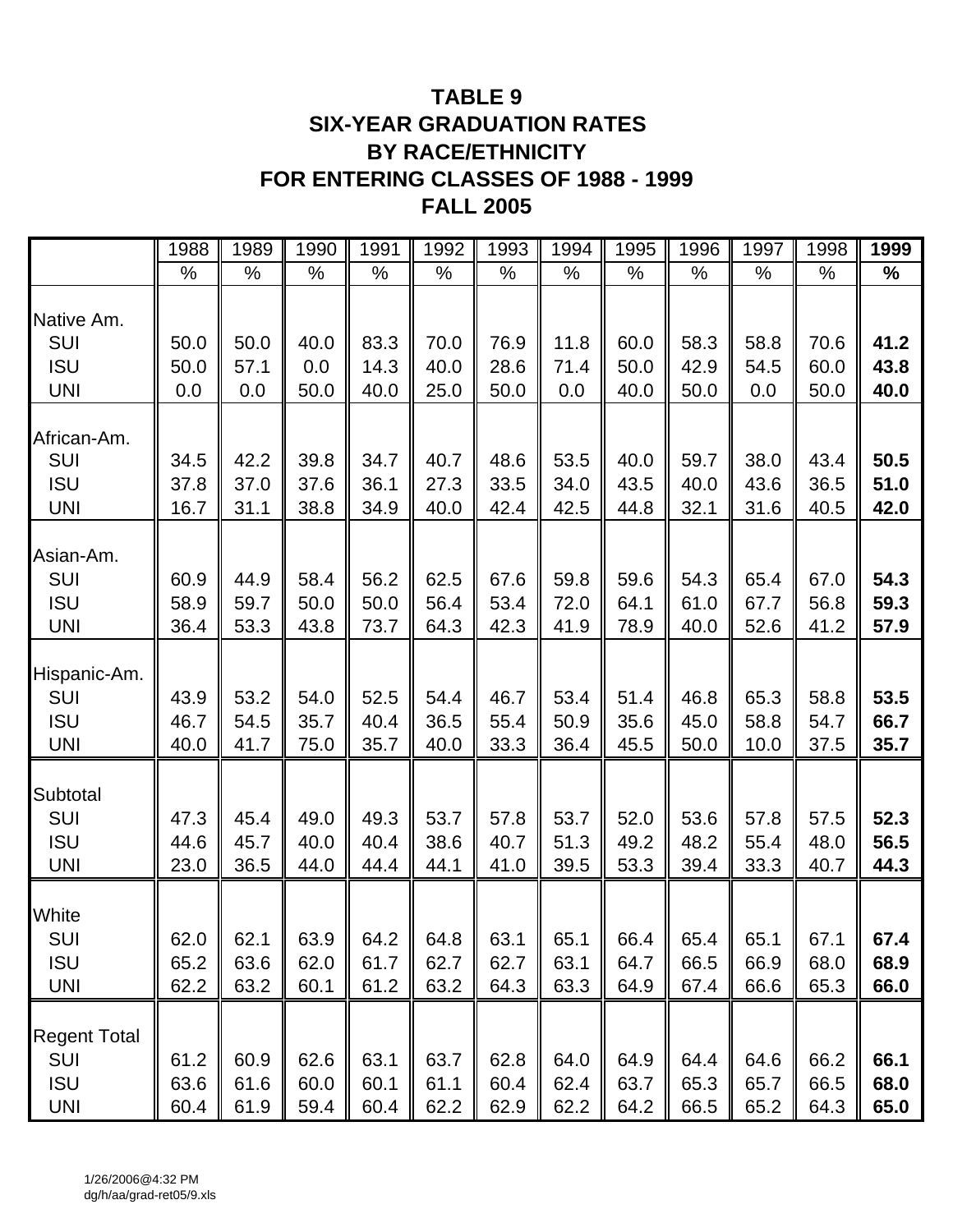# **TABLE 10**

# **AVERAGE NUMBER OF YEARS TO COMLETE UNDERGRADUATE DEGREE FOR ENTERING CLASSES OF 1988 - 1999 Fall 2005**

|                                                                                                                 | 1988 |           | 1989   1990   1991   1992   1993   1994   1995   1996   1997   1998   1999 |  |  |             |  |
|-----------------------------------------------------------------------------------------------------------------|------|-----------|----------------------------------------------------------------------------|--|--|-------------|--|
| University of Iowa                                                                                              | 4.58 | 4.56 4.53 | 4.56 4.55 4.52 4.51 4.49 4.45 4.44 4.52 4.47                               |  |  |             |  |
| <b>Iowa State University</b>                                                                                    | 4.78 | 4.80 4.83 | 4.79 4.77 4.75 4.73 4.72 4.66 4.69                                         |  |  | $4.65$ 4.62 |  |
| University of Northern Iowa   4.63   4.69   4.69   4.70   4.66   4.65   4.61   4.62   4.57   4.63   4.60   4.55 |      |           |                                                                            |  |  |             |  |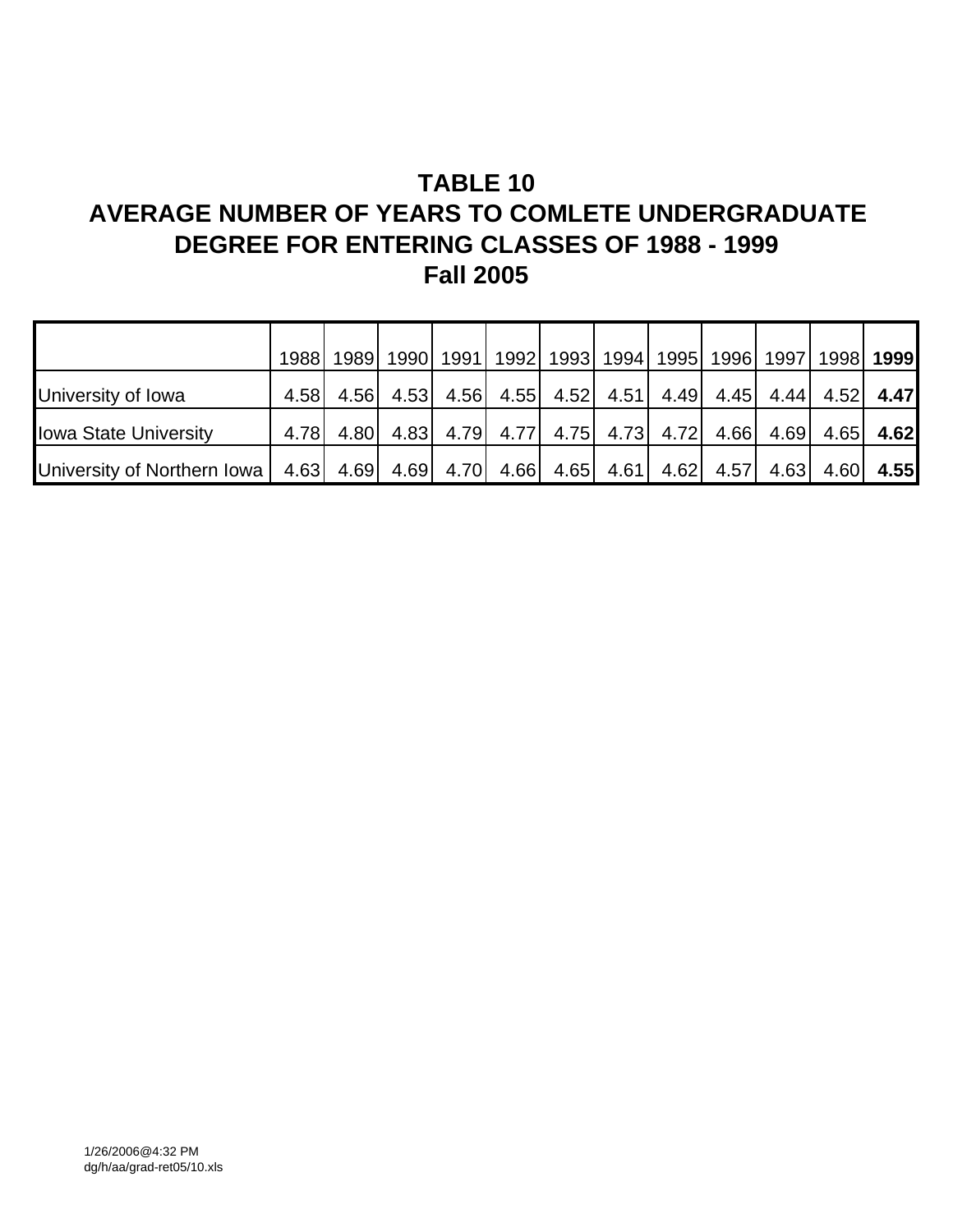# **TABLE 11PERCENT OF STUDENTS WHO GRADUATED WITHIN SIX YEARS BY YEAR FOR ENTERING CLASSES OF 1988 - 1999 FALL 2005**

|                             |       |       |       |       |       |       | <b>Entering Class of Fall</b> |       |       |       |       |       |
|-----------------------------|-------|-------|-------|-------|-------|-------|-------------------------------|-------|-------|-------|-------|-------|
| UNIVERSITY OF IOWA          | 1988  | 1989  | 1990  | 1991  | 1992  | 1993  | 1994                          | 1995  | 1996  | 1997  | 1998  | 1999  |
|                             |       |       |       |       |       |       |                               |       |       |       |       |       |
| Males                       |       |       |       |       |       |       |                               |       |       |       |       |       |
| # graduated within 6 years  | 997   | 936   | 767   | 781   | 870   | 814   | 901                           | 916   | 921   | 968   | 1,073 | 1,017 |
| % graduated within 4 years  | 45.6% | 45.4% | 48.0% | 43.7% | 43.9% | 48.5% | 47.4%                         | 46.9% | 47.9% | 48.7% | 45.3% | 50.2% |
| % graduated during 5th year | 44.0% | 45.7% | 43.3% | 46.4% | 47.0% | 43.1% | 43.0%                         | 44.7% | 45.8% | 45.2% | 44.5% | 42.4% |
| % graduated during 6th year | 10.4% | 8.9%  | 8.7%  | 9.9%  | 9.1%  | 8.4%  | 9.6%                          | 8.4%  | 6.3%  | 6.1%  | 10.2% | 7.5%  |
|                             |       |       |       |       |       |       |                               |       |       |       |       |       |
| Females                     |       |       |       |       |       |       |                               |       |       |       |       |       |
| # graduated within 6 years  | 1,210 | 1,103 | 922   | 946   | 1,113 | 1,151 | 1,167                         | 1,331 | 1,281 | ,339  | 1,508 | 1,458 |
| % graduated within 4 years  | 53.3% | 54.6% | 56.3% | 57.4% | 56.1% | 59.7% | 58.3%                         | 59.4% | 66.5% | 65.3% | 60.2% | 62.6% |
| % graduated during 5th year | 39.5% | 37.6% | 37.1% | 36.8% | 37.6% | 33.2% | 37.0%                         | 36.4% | 29.6% | 30.0% | 33.3% | 32.5% |
| % graduated during 6th year | 7.2%  | 7.8%  | 6.6%  | 5.8%  | 6.3%  | 7.1%  | 4.7%                          | 4.2%  | 3.9%  | 4.7%  | 65.0% | 4.9%  |
|                             |       |       |       |       |       |       |                               |       |       |       |       |       |
| Total                       |       |       |       |       |       |       |                               |       |       |       |       |       |
| # graduated within 6 years  | 2,207 | 2,039 | 1,689 | 1,727 | 1,983 | 1,965 | 2,068                         | 2,247 | 2,202 | 2,307 | 2,581 | 2,475 |
| % graduated within 4 years  | 49.8% | 50.4% | 52.5% | 51.2% | 50.7% | 55.1% | 53.5%                         | 54.3% | 58.7% | 58.3% | 54.0% | 57.5% |
| % graduated during 5th year | 41.5% | 41.3% | 39.9% | 41.1% | 41.8% | 37.3% | 39.6%                         | 39.8% | 36.4% | 36.4% | 37.9% | 36.6% |
| % graduated during 6th year | 8.7%  | 8.3%  | 7.6%  | 7.7%  | 7.5%  | 7.6%  | 6.9%                          | 5.9%  | 4.9%  | 5.3%  | 8.1%  | 6.0%  |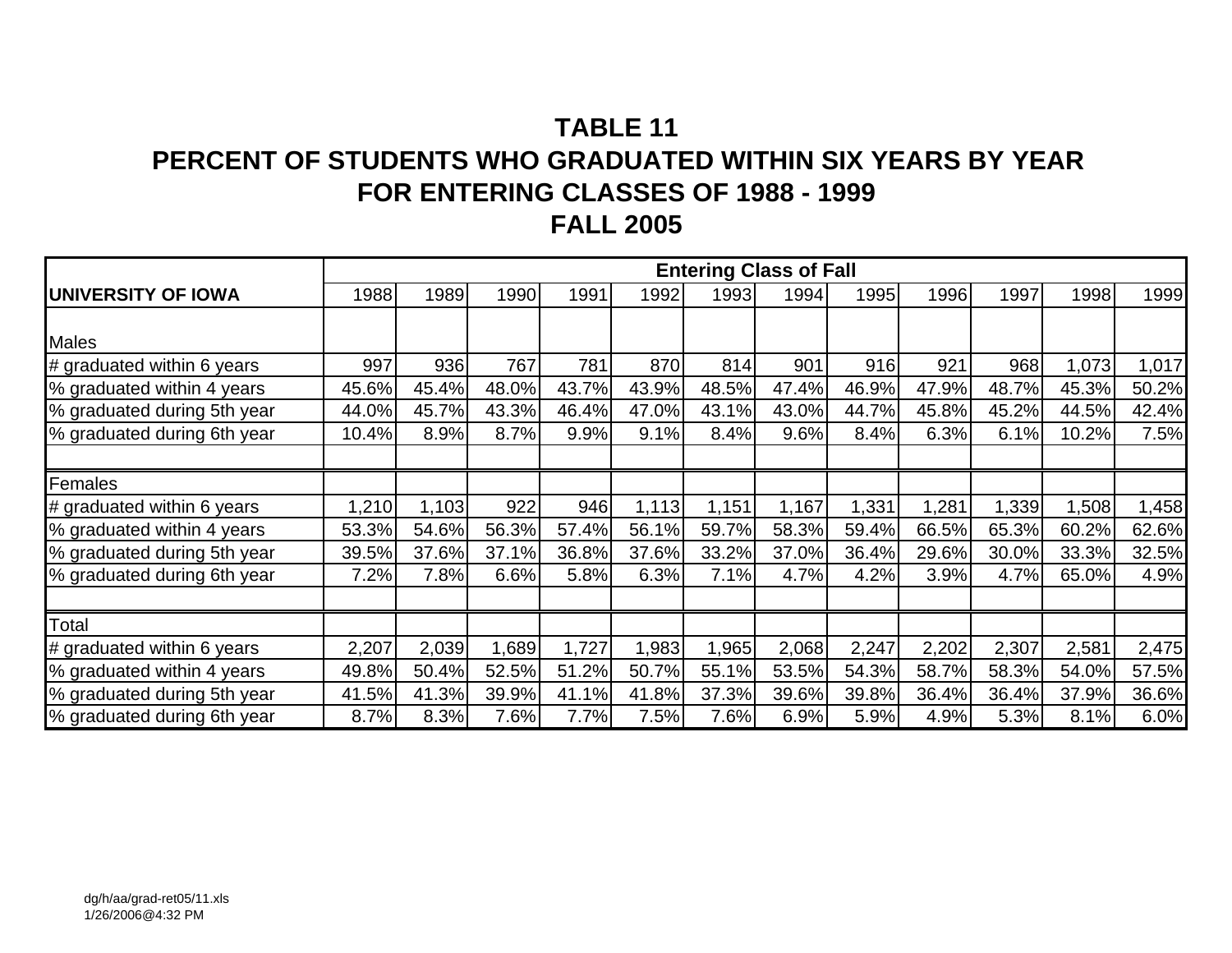# **TABLE 11PERCENT OF STUDENTS WHO GRADUATED WITHIN SIX YEARS BY YEAR FOR ENTERING CLASSES OF 1988 - 1999 FALL 2005**

|                              |       |       |       |       |       |       | <b>Entering Class of Fall</b> |       |       |       |       |       |
|------------------------------|-------|-------|-------|-------|-------|-------|-------------------------------|-------|-------|-------|-------|-------|
| <b>IOWA STATE UNIVERSITY</b> | 1988  | 1989  | 1990  | 1991  | 1992  | 1993  | 1994                          | 1995  | 1996  | 1997  | 1998  | 1999  |
|                              |       |       |       |       |       |       |                               |       |       |       |       |       |
| <b>Males</b>                 |       |       |       |       |       |       |                               |       |       |       |       |       |
| # graduated within 6 years   | 1,298 | 1,285 | 1,088 | ,050  | 1,107 | 1,143 | 1,096                         | 1,103 | 1,265 | ,410  | 1,309 | 1,442 |
| % graduated within 4 years   | 23.7% | 24.6% | 23.0% | 26.7% | 27.9% | 28.6% | 27.8%                         | 30.9% | 36.0% | 31.0% | 33.5% | 36.1% |
| % graduated during 5th year  | 60.2% | 57.7% | 58.0% | 55.3% | 56.8% | 54.2% | 56.4%                         | 54.6% | 52.0% | 56.0% | 54.1% | 53.8% |
| % graduated during 6th year  | 16.1% | 17.7% | 19.0% | 18.0% | 15.3% | 17.1% | 15.8%                         | 14.5% | 12.0% | 13.0% | 12.4% | 10.1% |
|                              |       |       |       |       |       |       |                               |       |       |       |       |       |
| Females                      |       |       |       |       |       |       |                               |       |       |       |       |       |
| # graduated within 6 years   | 1,083 | 1,027 | 897   | 889   | 928   | 919   | 979                           | 983   | 1,084 | ,224  | 1,217 | 1,292 |
| % graduated within 4 years   | 46.0% | 43.5% | 42.3% | 43.2% | 44.6% | 47.4% | 50.5%                         | 48.9% | 52.3% | 52.6% | 55.3% | 57.4% |
| % graduated during 5th year  | 46.6% | 49.2% | 47.7% | 48.3% | 47.2% | 46.1% | 43.3%                         | 44.0% | 40.9% | 41.2% | 38.5% | 37.5% |
| % graduated during 6th year  | 7.4%  | 7.3%  | 10.0% | 8.5%  | 8.2%  | 6.4%  | 6.2%                          | 7.0%  | 6.8%  | 6.2%  | 6.2%  | 5.2%  |
|                              |       |       |       |       |       |       |                               |       |       |       |       |       |
| Total                        |       |       |       |       |       |       |                               |       |       |       |       |       |
| # graduated within 6 years   | 2,381 | 2,312 | 1,985 | 1,939 | 2,035 | 2,062 | 2,075                         | 2,086 | 2,349 | 2,634 | 2,526 | 2,734 |
| % graduated within 4 years   | 33.9% | 33.0% | 31.7% | 34.2% | 35.5% | 37.0% | 38.5%                         | 39.4% | 43.5% | 41.0% | 44.0% | 46.1% |
| % graduated during 5th year  | 54.0% | 53.9% | 53.4% | 52.1% | 52.4% | 50.6% | 50.2%                         | 49.6% | 46.9% | 49.1% | 46.6% | 46.1% |
| % graduated during 6th year  | 12.1% | 13.1% | 15.0% | 13.7% | 12.0% | 12.4% | 11.3%                         | 11.0% | 9.6%  | 9.9%  | 9.4%  | 7.8%  |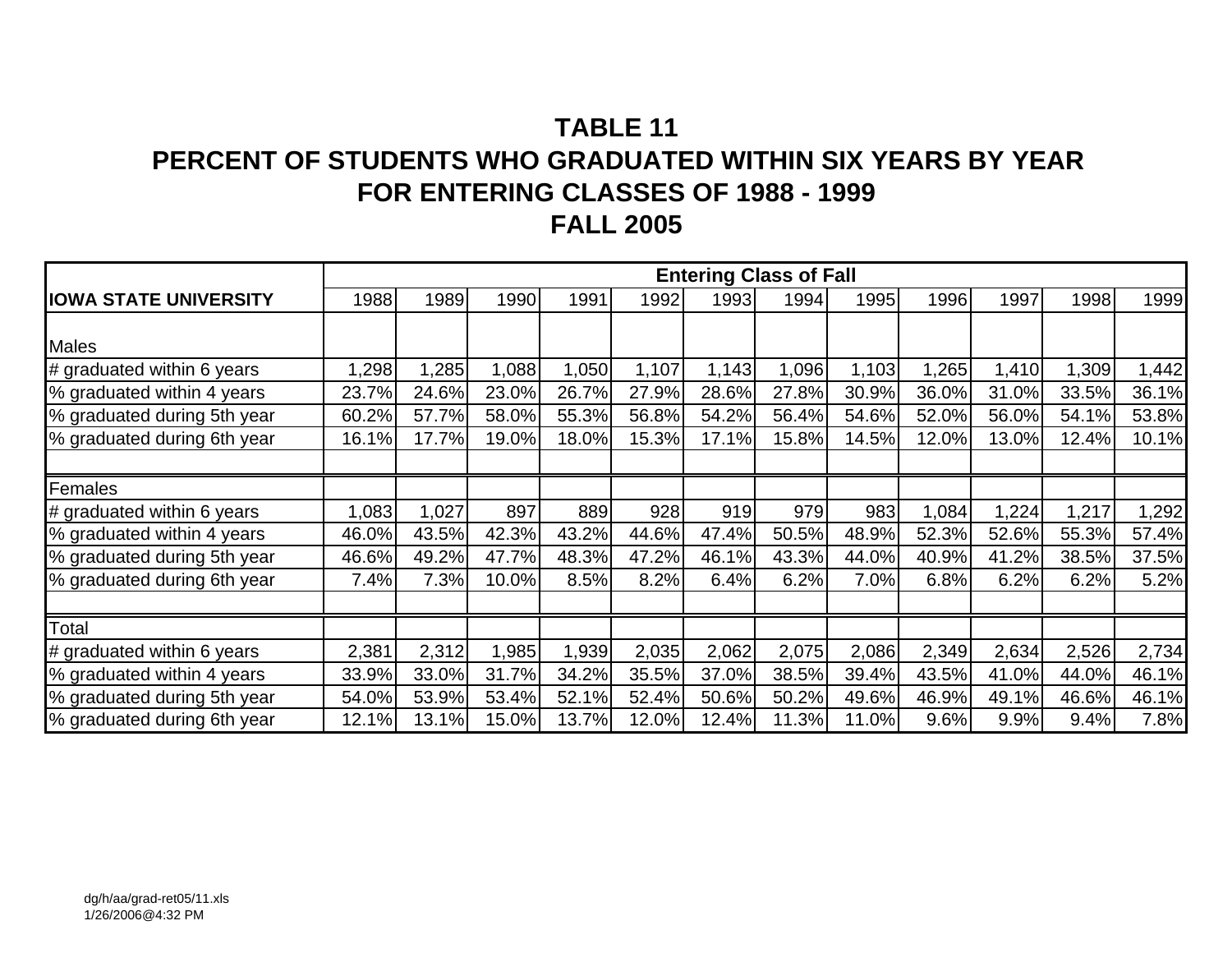# **TABLE 11PERCENT OF STUDENTS WHO GRADUATED WITHIN SIX YEARS BY YEAR FOR ENTERING CLASSES OF 1988 - 1999 FALL 2005**

|                             |       |       |       |       |       | <b>Entering Class of Fall</b> |       |       |       |       |       |       |
|-----------------------------|-------|-------|-------|-------|-------|-------------------------------|-------|-------|-------|-------|-------|-------|
| UNIV. OF NORTHERN IOWA      | 1988  | 1989  | 1990  | 1991  | 1992  | 1993                          | 1994  | 1995  | 1996  | 1997  | 1998  | 1999  |
|                             |       |       |       |       |       |                               |       |       |       |       |       |       |
| <b>Males</b>                |       |       |       |       |       |                               |       |       |       |       |       |       |
| # graduated within 6 years  | 463   | 479   | 489   | 466   | 412   | 426                           | 416   | 476   | 514   | 461   | 430   | 511   |
| % graduated within 4 years  | 37.2% | 32.4% | 31.7% | 32.4% | 34.7% | 35.4%                         | 41.4% | 35.7% | 43.2% | 36.4% | 20.1% | 25.6% |
| % graduated during 5th year | 50.3% | 53.4% | 57.1% | 54.3% | 57.0% | 53.1%                         | 47.8% | 52.1% | 47.1% | 53.6% | 34.5% | 30.3% |
| % graduated during 6th year | 12.5% | 14.2% | 11.2% | 13.3% | 8.3%  | 11.5%                         | 10.8% | 12.2% | 9.7%  | 10.0% | 4.7%  | 6.4%  |
|                             |       |       |       |       |       |                               |       |       |       |       |       |       |
| Females                     |       |       |       |       |       |                               |       |       |       |       |       |       |
| # graduated within 6 years  | 683   | 738   | 744   | 712   | 620   | 707                           | 739   | 813   | 824   | 791   | 844   | 869   |
| % graduated within 4 years  | 52.0% | 45.3% | 47.1% | 44.8% | 47.1% | 47.8%                         | 49.6% | 53.4% | 54.1% | 48.5% | 34.9% | 38.5% |
| % graduated during 5th year | 41.3% | 48.6% | 46.2% | 47.5% | 45.8% | 45.8%                         | 44.0% | 40.5% | 40.2% | 46.7% | 28.7% | 25.5% |
| % graduated during 6th year | 6.7%  | 6.1%  | 6.7%  | 7.7%  | 7.1%  | 6.4%                          | 6.4%  | 6.1%  | 5.7%  | 4.8%  | 3.5%  | 2.6%  |
|                             |       |       |       |       |       |                               |       |       |       |       |       |       |
| Total                       |       |       |       |       |       |                               |       |       |       |       |       |       |
| # graduated within 6 years  | 1,146 | 1,217 | 1,233 | 1,178 | 1,032 | 1,133                         | 1,155 | 1,289 | 1,338 | ,252  | 1,274 | 1,380 |
| % graduated within 4 years  | 46.0% | 40.2% | 41.0% | 39.9% | 42.1% | 43.2%                         | 46.7% | 46.8% | 49.9% | 44.1% | 29.5% | 33.5% |
| % graduated during 5th year | 44.9% | 50.5% | 50.5% | 50.2% | 50.3% | 48.5%                         | 45.4% | 44.8% | 42.8% | 49.2% | 30.8% | 27.3% |
| % graduated during 6th year | 9.1%  | 9.3%  | 8.5%  | 9.9%  | 7.6%  | 8.3%                          | 7.9%  | 8.4%  | 7.3%  | 6.7%  | 4.0%  | 4.2%  |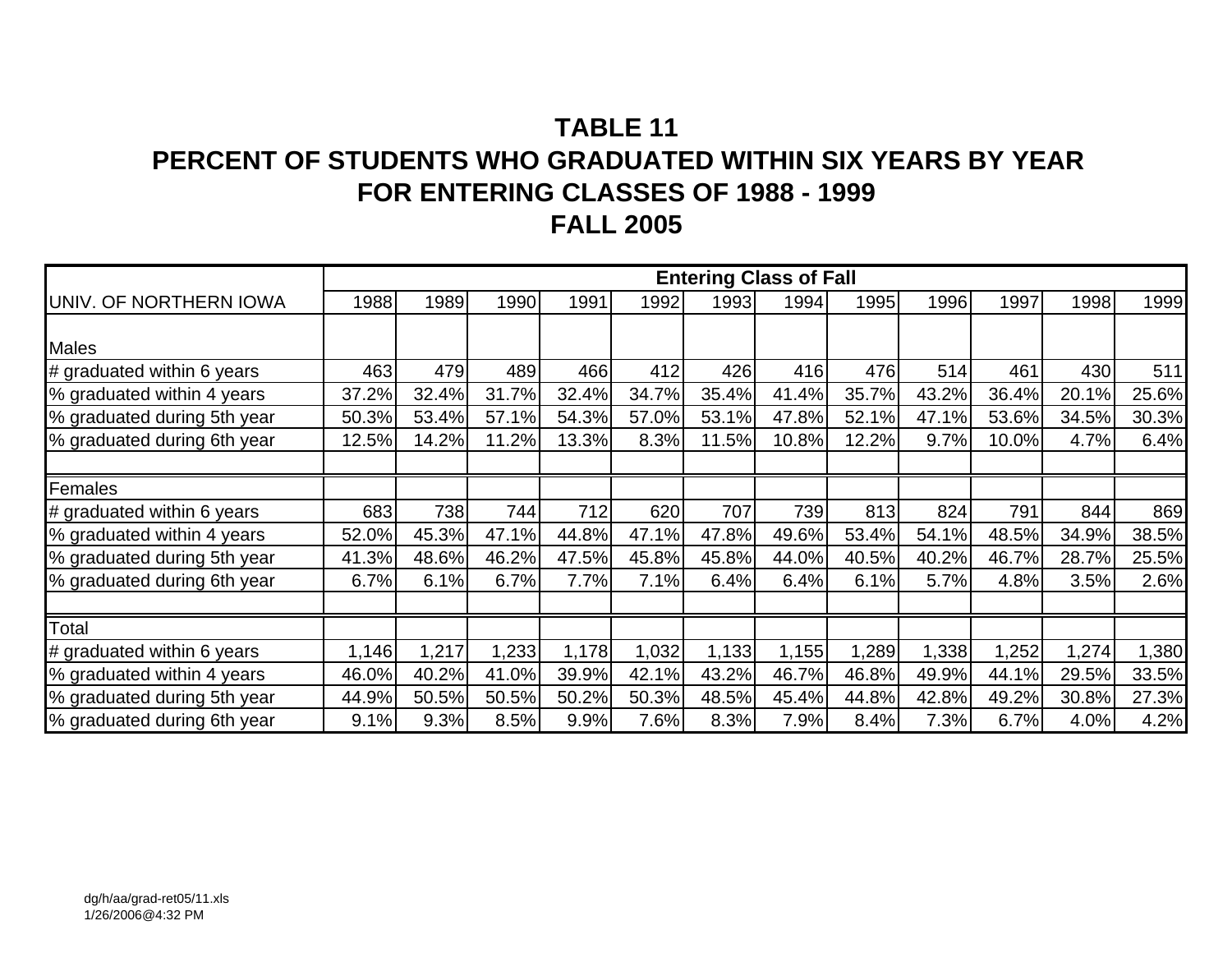## **TABLE 12 SIX-YEAR GRADUATION RATES BY HIGH SCHOOL RANK FOR ENTERING CLASSES OF 1988 - 1999 FALL 2005**

|              |                          | 1988         | 1989         | 1990         | 1991         | 1992         | 1993         | 1994         | 1995         | 1996         | 1997         | 1998         | 1999         |
|--------------|--------------------------|--------------|--------------|--------------|--------------|--------------|--------------|--------------|--------------|--------------|--------------|--------------|--------------|
|              |                          | $\%$         | $\%$         | $\%$         | $\%$         | $\%$         | $\%$         | %            | $\%$         | $\%$         | $\%$         | $\%$         | $\%$         |
| 90 - 99%ile  |                          |              |              |              |              |              |              |              |              |              |              |              |              |
|              | SUI                      | 80.9         | 77.5         | 77.2         | 79.2         | 78.5         | 78.2         | 79.8         | 79.8         | 78.5         | 83.1         | 80.7         | 81.2         |
|              | <b>ISU</b>               | 79.0         | 76.3         | 76.4         | 76.9         | 76.8         | 77.2         | 78.5         | 80.4         | 83.7         | 83.8         | 83.2         | 86.6         |
|              | UNI                      | 81.4         | 76.8         | 79.3         | 77.3         | 81.1         | 79.3         | 82.4         | 80.3         | 81.8         | 82.7         | 82.3         | 83.9         |
| 80 - 89%ile  |                          |              |              |              |              |              |              |              |              |              |              |              |              |
|              | SUI                      | 65.2         | 67.6         | 66.7         | 69.0         | 70.6         | 66.3         | 67.3         | 72.8         | 72.5         | 74.5         | 74.5         | 75.5         |
|              | <b>ISU</b>               | 69.1         | 64.7         | 64.1         | 67.0         | 68.1         | 65.8         | 69.8         | 65.7         | 69.1         | 72.6         | 71.4         | 75.9         |
|              | UNI                      | 69.6         | 73.3         | 70.6         | 67.0         | 65.3         | 72.9         | 70.0         | 75.7         | 74.9         | 69.4         | 70.6         | 72.2         |
|              |                          |              |              |              |              |              |              |              |              |              |              |              |              |
| 70 - 79%ile  | SUI                      | 59.0         | 61.7         | 63.5         | 63.1         | 59.1         | 63.4         | 62.8         | 63.2         | 66.0         | 63.9         | 68.4         | 64.9         |
|              | <b>ISU</b>               | 62.5         | 61.0         | 57.8         | 57.2         | 62.8         | 60.7         | 59.6         | 64.0         | 63.6         | 62.2         | 67.3         | 63.5         |
|              | UNI                      | 60.8         | 63.1         | 58.6         | 60.7         | 67.0         | 62.8         | 65.1         | 67.2         | 67.6         | 68.9         | 69.5         | 65.7         |
|              |                          |              |              |              |              |              |              |              |              |              |              |              |              |
| 60 - 69%ile  |                          |              |              |              |              |              |              |              |              |              |              |              |              |
|              | SUI                      | 54.5         | 48.5         | 57.1         | 57.5         | 58.1         | 60.8         | 53.8         | 60.5         | 58.0         | 53.8         | 59.3         | 62.2         |
|              | <b>ISU</b>               | 54.4         | 56.0         | 52.3         | 50.3         | 51.9         | 50.8         | 56.4         | 56.1         | 57.8         | 59.0         | 58.9         | 59.6         |
|              | UNI                      | 55.8         | 51.0         | 49.1         | 54.3         | 53.8         | 53.5         | 53.0         | 55.4         | 58.7         | 60.1         | 56.3         | 59.9         |
| 50 - 59%ile  |                          |              |              |              |              |              |              |              |              |              |              |              |              |
|              | <b>SUI</b>               | 44.4         | 42.1         | 50.6         | 51.4         | 55.5         | 47.3         | 57.1         | 56.0         | 51.7         | 55.8         | 59.4         | 56.0         |
|              | <b>ISU</b>               | 51.0         | 48.6         | 45.8         | 46.4         | 46.9         | 45.5         | 47.3         | 49.3         | 50.8         | 51.5         | 48.0         | 55.0         |
|              | UNI                      | 44.9         | 52.9         | 48.7         | 46.9         | 50.9         | 45.3         | 51.1         | 53.1         | 54.0         | 54.7         | 53.8         | 52.0         |
|              |                          |              |              |              |              |              |              |              |              |              |              |              |              |
| 40 - 49%ile  |                          |              |              |              |              |              |              |              |              |              |              |              |              |
|              | <b>SUI</b><br><b>ISU</b> | 39.0<br>47.5 | 45.1<br>43.3 | 37.8         | 44.4         | 46.3         | 44.2         | 56.7<br>36.2 | 48.9<br>44.9 | 51.1<br>42.9 | 47.1<br>42.9 | 51.2         | 49.4<br>42.1 |
|              | <b>UNI</b>               | 42.3         | 42.6         | 39.8<br>33.1 | 36.3<br>36.6 | 32.9<br>43.5 | 38.4<br>48.2 | 46.9         | 44.0         | 57.1         | 47.6         | 46.2<br>44.8 | 45.4         |
|              |                          |              |              |              |              |              |              |              |              |              |              |              |              |
| 30 - 39%ile  |                          |              |              |              |              |              |              |              |              |              |              |              |              |
|              | SUI                      | 38.1         | 20.3         | 38.5         | 36.5         | 49.3         | 43.4         | 44.1         | 45.8         | 34.7         | 36.9         | 45.7         | 41.9         |
|              | <b>ISU</b>               | 40.5         | 31.6         | 42.3         | 36.9         | 41.5         | 29.3         | 37.3         | 32.7         | 38.7         | 32.5         | 37.1         | 40.0         |
|              | UNI                      | 27.5         | 36.1         | 29.4         | 51.9         | 42.9         | 35.3         | 30.0         | 35.1         | 48.6         | 40.0         | 37.0         | 43.6         |
| 20 - 29%ile  |                          |              |              |              |              |              |              |              |              |              |              |              |              |
|              | SUI                      | 23.1         | 23.3         | 28.6         | 46.2         | 40.0         | 43.8         | 37.5         | 37.1         | 44.4         | 30.0         | 29.6         | 34.5         |
|              | <b>ISU</b>               | 36.4         | 39.6         | 28.9         | 30.9         | 22.2         | 23.5         | 40.4         | 15.2         | 37.5         | 27.4         | 36.1         | 44.4         |
|              | UNI                      | 11.8         | 7.7          | 33.3         | 33.3         | 16.7         | 28.6         | 20.0         | 0.0          | 25.0         | 33.3         | 10.0         | 45.5         |
|              |                          |              |              |              |              |              |              |              |              |              |              |              |              |
| 00 - 19%ile  | SUI                      |              |              | 35.3         |              | 11.1         |              | 37.5         |              |              | 33.3         |              | 25.0         |
|              | ISU                      | 20.0<br>12.5 | 14.8<br>21.1 | 15.4         | 20.0<br>17.6 | 8.3          | 60.0<br>19.0 | 7.7          | 11.1<br>29.4 | 0.0<br>23.1  | 17.6         | 20.0<br>0.0  | 30.0         |
|              | <b>UNI</b>               | 0.0          | 20.0         | 14.3         | 16.7         | 0.0          | 25.0         | 0.0          | 25.0         | 50.0         | 0.0          | 100.0        | 11.1         |
|              |                          |              |              |              |              |              |              |              |              |              |              |              |              |
| <b>NA</b>    |                          |              |              |              |              |              |              |              |              |              |              |              |              |
|              | <b>SUI</b>               | 78.0         | 72.3         | 63.9         | 67.5         | 64.3         | 61.2         | 65.1         | 59.0         | 57.7         | 51.3         | 49.5         | 56.1         |
|              | ISU                      | 0.0          | 0.0          | 0.0          | 0.0          | 0.0          | 0.0          | 0.0          | 0.0          | 66.7         | 70.0         | 0.0          | 0.0          |
|              | UNI                      | 45.8         | 36.4         | 41.7         | 33.3         | 53.8         | 57.9         | 42.6         | 50.0         | 55.9         | 54.1         | 47.6         | 52.9         |
| <b>TOTAL</b> |                          |              |              |              |              |              |              |              |              |              |              |              |              |
|              | <b>SUI</b>               | 61.1         | 60.9         | 62.6         | 63.1         | 63.7         | 62.8         | 64.0         | 64.9         | 64.4         | 64.6         | 66.2         | 66.1         |
|              | <b>ISU</b>               | 63.6         | 61.6         | 60.0         | 60.0         | 60.9         | 60.3         | 62.4         | 63.7         | 65.3         | 65.7         | 66.5         | 68.0         |
|              | UNI                      | 60.4         | 61.9         | 59.4         | 60.4         | 62.2         | 62.9         | 62.2         | 64.2         | 66.5         | 65.2         | 64.3         | 65.0         |

1/26/2006@4:32 PM dg/h/aa/grad-ret05/12.xls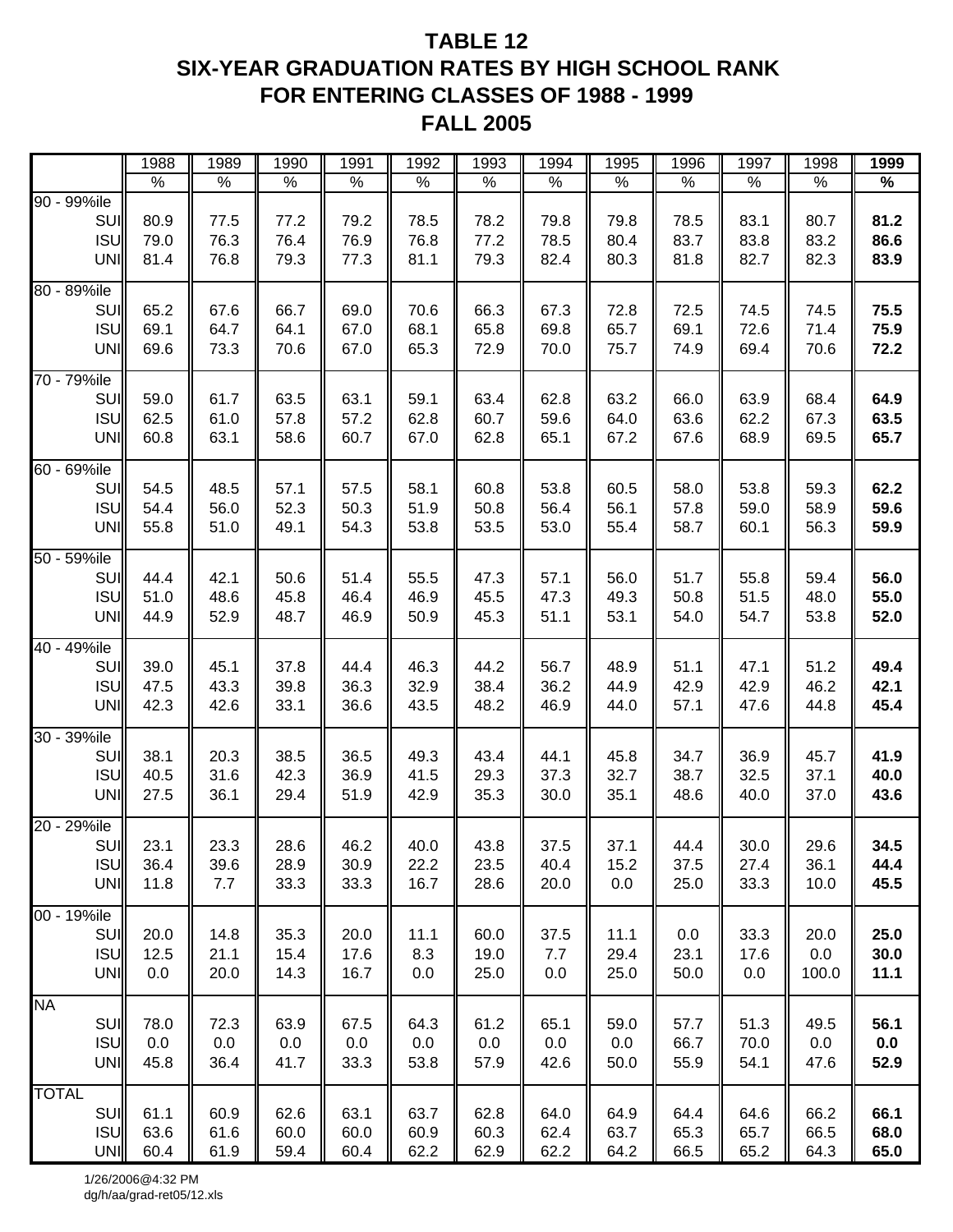# **TABLE 13 SIX-YEAR GRADUATION RATES BY ACT SCORE FOR ENTERING CLASSES OF 1988 - 1999 FALL 2005**

|              |            | 1988 | 1989  | 1990 | 1991 | 1992 | 1993  | 1994 | 1995 | 1996 | 1997 | 1998 | 1999 |
|--------------|------------|------|-------|------|------|------|-------|------|------|------|------|------|------|
|              |            | %    | %     | $\%$ | $\%$ | $\%$ | %     | %    | $\%$ | $\%$ | %    | %    | %    |
| $32 - 36$    |            |      |       |      |      |      |       |      |      |      |      |      |      |
|              | <b>SUI</b> | 81.8 | 87.0  | 77.5 | 77.6 | 79.7 | 77.1  | 75.0 | 80.2 | 71.1 | 81.9 | 80.2 | 85.4 |
|              | <b>ISU</b> | 83.6 | 80.0  | 82.8 | 82.0 | 84.9 | 76.6  | 75.0 | 85.1 | 82.4 | 84.3 | 80.3 | 83.4 |
|              | UNI        | 94.7 | 100.0 | 91.3 | 78.6 | 90.9 | 100.0 | 82.4 | 91.7 | 85.7 | 89.5 | 76.2 | 75.0 |
| $27 - 31$    |            |      |       |      |      |      |       |      |      |      |      |      |      |
|              | <b>SUI</b> | 68.9 | 71.3  | 70.9 | 70.3 | 72.3 | 68.4  | 72.1 | 73.3 | 69.7 | 71.4 | 71.7 | 73.4 |
|              | <b>ISU</b> | 69.8 | 67.0  | 67.8 | 69.2 | 68.0 | 65.4  | 75.6 | 71.0 | 74.3 | 73.1 | 72.7 | 74.2 |
|              | UNI        | 73.2 | 70.9  | 72.3 | 69.9 | 74.7 | 69.3  | 73.7 | 73.2 | 72.8 | 73.1 | 72.0 | 76.9 |
| $22 - 26$    |            |      |       |      |      |      |       |      |      |      |      |      |      |
|              | <b>SUI</b> | 62.1 | 60.7  | 64.2 | 65.7 | 64.0 | 62.5  | 63.4 | 65.3 | 64.1 | 64.5 | 67.0 | 65.8 |
|              | <b>ISU</b> | 64.5 | 62.8  | 59.6 | 58.7 | 60.5 | 60.6  | 61.9 | 62.0 | 63.8 | 63.3 | 65.9 | 67.9 |
|              | <b>UNI</b> | 59.8 | 64.9  | 60.7 | 62.8 | 64.0 | 64.3  | 64.2 | 65.7 | 68.7 | 66.9 | 63.3 | 64.0 |
| $19 - 21$    |            |      |       |      |      |      |       |      |      |      |      |      |      |
|              | SUI        | 55.7 | 54.5  | 55.3 | 53.3 | 59.4 | 58.2  | 58.7 | 57.4 | 61.2 | 56.8 | 60.9 | 58.8 |
|              | <b>ISU</b> | 59.6 | 57.8  | 55.3 | 54.5 | 55.9 | 56.2  | 59.3 | 60.0 | 57.7 | 62.2 | 61.5 | 61.7 |
|              | UNI        | 56.9 | 56.8  | 52.5 | 55.8 | 55.3 | 60.7  | 57.3 | 61.9 | 59.3 | 61.6 | 63.8 | 64.1 |
| $1 - 18$     |            |      |       |      |      |      |       |      |      |      |      |      |      |
|              | <b>SUI</b> | 49.2 | 50.7  | 51.2 | 48.7 | 42.5 | 43.8  | 42.2 | 46.2 | 46.9 | 44.9 | 41.9 | 53.4 |
|              | <b>ISU</b> | 44.4 | 49.8  | 37.7 | 49.6 | 48.0 | 48.4  | 51.0 | 54.5 | 49.8 | 56.1 | 52.6 | 53.0 |
|              | <b>UNI</b> | 47.7 | 43.7  | 46.2 | 48.9 | 54.3 | 48.1  | 42.6 | 48.1 | 59.0 | 50.0 | 53.1 | 55.0 |
| <b>NA</b>    |            |      |       |      |      |      |       |      |      |      |      |      |      |
|              | <b>SUI</b> | 55.7 | 58.0  | 53.0 | 51.4 | 54.3 | 63.0  | 62.6 | 61.7 | 62.6 | 58.7 | 57.4 | 54.0 |
|              | <b>ISU</b> | 45.5 | 37.2  | 47.7 | 54.1 | 60.1 | 53.6  | 47.4 | 54.4 | 57.0 | 54.5 | 42.9 | 61.0 |
|              | UNI        | 40.0 | 47.4  | 47.1 | 33.3 | 33.3 | 46.7  | 41.7 | 16.7 | 64.3 | 30.0 | 57.1 | 21.4 |
| <b>TOTAL</b> |            |      |       |      |      |      |       |      |      |      |      |      |      |
|              | <b>SUI</b> | 61.1 | 60.9  | 62.6 | 63.1 | 63.7 | 62.8  | 64.0 | 64.9 | 64.4 | 64.6 | 66.2 | 66.1 |
|              | <b>ISU</b> | 63.5 | 61.6  | 60.0 | 59.9 | 61.0 | 60.4  | 63.6 | 63.7 | 65.3 | 65.7 | 66.5 | 68.0 |
|              | UNI        | 60.4 | 61.9  | 59.4 | 60.4 | 62.2 | 62.9  | 62.2 | 64.2 | 66.5 | 65.2 | 64.3 | 65.0 |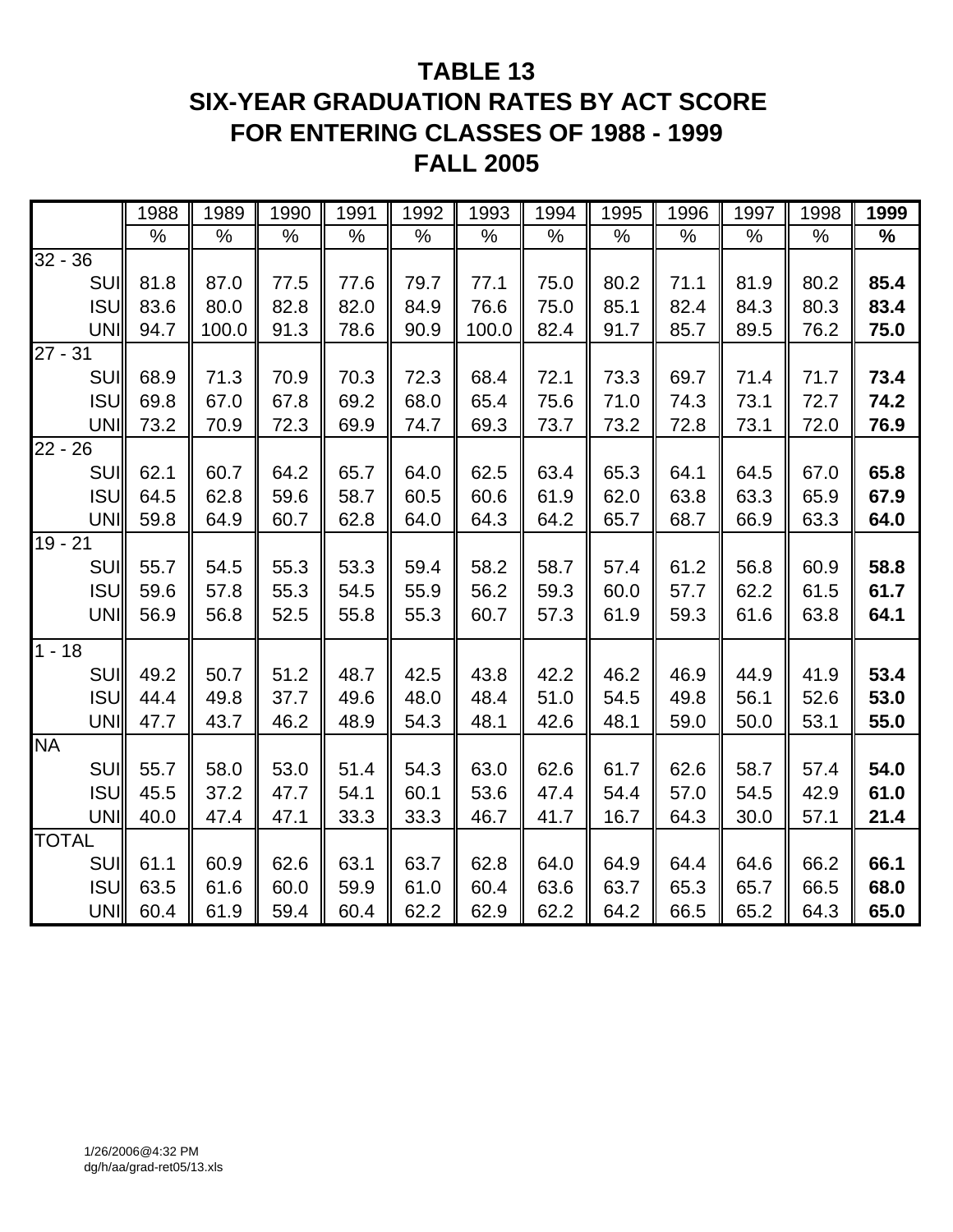## **TABLE 14 SIX-YEAR GRADUATION RATES BY FIRST-TERM GPA FOR ENTERING CLASSES OF 1988 - 1999 FALL 2005**

|                  | 1988        | 1989 | 1990       | 1991 | 1992 | 1993 | 1994 | 1995 | 1996 | 1997 | 1998      | 1999      |
|------------------|-------------|------|------------|------|------|------|------|------|------|------|-----------|-----------|
|                  | $\%$        | $\%$ | $\%$       | $\%$ | $\%$ | $\%$ | $\%$ | $\%$ | $\%$ | $\%$ | $\%$      | $\%$      |
| $3.50 - 4.00$    |             |      |            |      |      |      |      |      |      |      |           |           |
| SUI              | 88.1        | 83.0 | 86.7       | 83.7 | 84.3 | 85.9 | 83.4 | 89.7 | 87.7 | 87.4 | 86.7      | 85.6      |
| <b>ISU</b>       | 82.6        | 84.2 | 83.9       | 81.9 | 83.9 | 82.8 | 84.8 | 87.9 | 88.3 | 86.4 | 88.5      | 88.3      |
| <b>UNI</b>       | 84.6        | 83.4 | 84.2       | 82.1 | 85.4 | 82.0 | 84.9 | 87.1 | 83.1 | 85.5 | 85.5      | 84.0      |
| $3.25 - 3.49$    |             |      |            |      |      |      |      |      |      |      |           |           |
| SUI              | 81.4        | 77.5 | 79.3       | 80.6 | 79.9 | 81.1 | 85.4 | 82.8 | 79.6 | 80.3 | 81.5      | 83.9      |
| <b>ISU</b>       | 82.5        | 79.6 | 76.4       | 78.6 | 75.9 | 78.2 | 84.6 | 84.4 | 84.3 | 86.3 | 80.9      | 81.3      |
| <b>UNI</b>       | 81.4        | 82.7 | 76.2       | 75.4 | 82.5 | 77.2 | 78.9 | 75.4 | 87.8 | 80.0 | 78.3      | 78.4      |
| $3.00 -$<br>3.24 |             |      |            |      |      |      |      |      |      |      |           |           |
| SUI              | 76.4        | 80.9 | 77.1       | 75.1 | 77.0 | 79.9 | 78.7 | 76.5 | 79.0 | 79.8 | 81.2      | 78.1      |
| <b>ISU</b>       | 80.3        | 73.2 | 75.7       | 81.4 | 77.2 | 76.0 | 81.0 | 81.7 | 78.3 | 79.4 | 80.9      | 81.3      |
| <b>UNI</b>       | 76.9        | 69.4 | 70.6       | 71.2 | 76.4 | 75.0 | 72.0 | 72.9 | 77.7 | 76.8 | 76.2      | 76.2      |
| $2.75 - 2.99$    |             |      |            |      |      |      |      |      |      |      |           |           |
| SUI              | 73.1        | 69.1 | 72.2       | 73.8 | 72.0 | 71.1 | 70.7 | 74.7 | 78.1 | 76.1 | 75.3      | 72.8      |
| <b>ISU</b>       | 76.0        | 71.8 | 72.4       | 73.5 | 71.9 | 71.9 | 73.7 | 74.0 | 77.0 | 78.2 | 76.0      | 80.5      |
| <b>UNI</b>       | 73.2        | 74.7 | 69.5       | 65.1 | 69.3 | 68.4 | 73.5 | 74.8 | 72.2 | 68.4 | 64.7      | 71.0      |
| $2.50 -$<br>2.74 |             |      |            |      |      |      |      |      |      |      |           |           |
| SUI              | 67.4        | 63.1 | 66.2       | 68.7 | 68.1 | 68.3 | 64.7 | 67.7 | 71.2 | 64.6 | 68.0      | 70.4      |
| <b>ISU</b>       | 72.3        | 67.5 | 66.6       | 67.3 | 71.5 | 66.8 | 70.2 | 71.6 | 71.9 | 67.9 | 70.6      | 70.4      |
| <b>UNI</b>       | 66.9        | 65.5 | 63.0       | 72.1 | 68.0 | 71.4 | 69.4 | 68.8 | 74.6 | 67.9 | 68.8      | 76.8      |
| $2.25 - 2.49$    |             |      |            |      |      |      |      |      |      |      |           |           |
| SUI              | 59.8        | 58.1 | 63.0       | 52.3 | 56.9 | 53.1 | 59.4 | 63.7 | 59.1 | 59.7 | 59.1      | 59.0      |
| <b>ISU</b>       | 64.3        | 68.1 | 62.7       | 62.0 | 64.6 | 61.5 | 60.9 | 65.5 | 68.5 | 65.8 | 62.2      | 67.2      |
| <b>UNI</b>       | 66.8        | 63.7 | 63.0       | 55.1 | 65.2 | 60.4 | 59.9 | 67.1 | 63.2 | 64.2 | 61.1      | 59.0      |
| $2.00 - 2.24$    |             |      |            |      |      |      |      |      |      |      |           |           |
| SUI              | 50.1        | 48.4 | 47.2       | 54.9 | 52.3 | 51.8 | 53.6 | 51.2 | 49.1 | 48.8 | 49.7      | 48.8      |
| <b>ISU</b>       | 57.5        | 60.2 | 54.6       | 56.4 | 56.0 | 55.2 | 55.2 | 61.2 | 55.4 | 57.0 | 56.0      | 55.9      |
| <b>UNI</b>       | 52.0        | 50.7 | 51.1       | 54.3 | 48.8 | 60.7 | 54.8 | 63.5 | 63.6 | 57.0 | 51.0      | 54.1      |
| 1.99<br>$1.00 -$ |             |      |            |      |      |      |      |      |      |      |           |           |
| SUI              | 27.0        | 23.0 | 23.5       | 29.3 | 29.3 | 23.7 | 30.4 | 27.3 | 28.3 | 25.5 | 9.1       | 24.6      |
| <b>ISU</b>       | 42.6        | 41.9 | 40.3       | 35.0 | 39.5 | 38.7 | 39.0 | 38.1 | 36.6 | 39.4 | 38.1      | 35.6      |
| <b>UNI</b>       | 38.1        | 37.5 | 34.7       | 22.6 | 34.5 | 38.3 | 35.3 | 37.2 | 41.5 | 40.8 | 42.5      | 34.5      |
| $0.00 - 0.99$    |             |      |            |      |      |      |      |      |      |      |           |           |
| <b>SUI</b>       | 0.0         | 0.0  | 3.8        | 2.1  | 7.1  | 4.5  | 2.2  | 0.0  | 4.3  | 0.0  | 0.0       | 3.2       |
| <b>ISU</b>       |             |      |            | 5.2  | 6.2  |      | 9.8  |      |      | 11.6 | 9.1       | 12.0      |
| <b>UNI</b>       | 12.3<br>7.7 | 7.0  | 8.7<br>4.4 |      |      | 7.6  |      | 6.7  | 3.8  |      |           | 4.0       |
| <b>NA</b>        |             | 8.8  |            | 2.9  | 3.2  | 1.4  | 1.2  | 3.6  | 4.9  | 3.8  | 1.0       |           |
|                  |             |      |            |      |      |      |      |      |      |      |           |           |
| SUI              | 0.0         | 0.0  | 4.3        | 0.0  | 8.2  | 7.0  | 8.3  | 9.2  | 5.3  | 11.4 | 8.1       | 6.9       |
| <b>ISU</b>       | 28.6        | 33.3 | 2.3        | 7.5  | 0.0  | 3.8  | 7.7  | 2.0  | 8.8  | 7.6  | 16.4      | 16.1      |
| UNI              | 0.0         | 0.0  | 0.0        | 0.0  | 0.0  | 0.0  | 0.0  | 0.0  | 0.0  | 0.0  | <b>NA</b> | <b>NA</b> |
| <b>TOTAL</b>     |             |      |            |      |      |      |      |      |      |      |           |           |
| SUI              | 61.1        | 60.9 | 62.6       | 63.1 | 63.7 | 62.8 | 64.0 | 64.9 | 64.4 | 64.6 | 63.7      | 66.1      |
| <b>ISU</b>       | 63.5        | 61.6 | 60.0       | 59.9 | 61.0 | 60.4 | 62.4 | 63.7 | 65.3 | 65.7 | 66.5      | 68.0      |
| UNI              | 60.4        | 61.9 | 59.4       | 60.4 | 62.2 | 62.9 | 62.2 | 64.2 | 66.5 | 65.2 | 64.3      | 65.0      |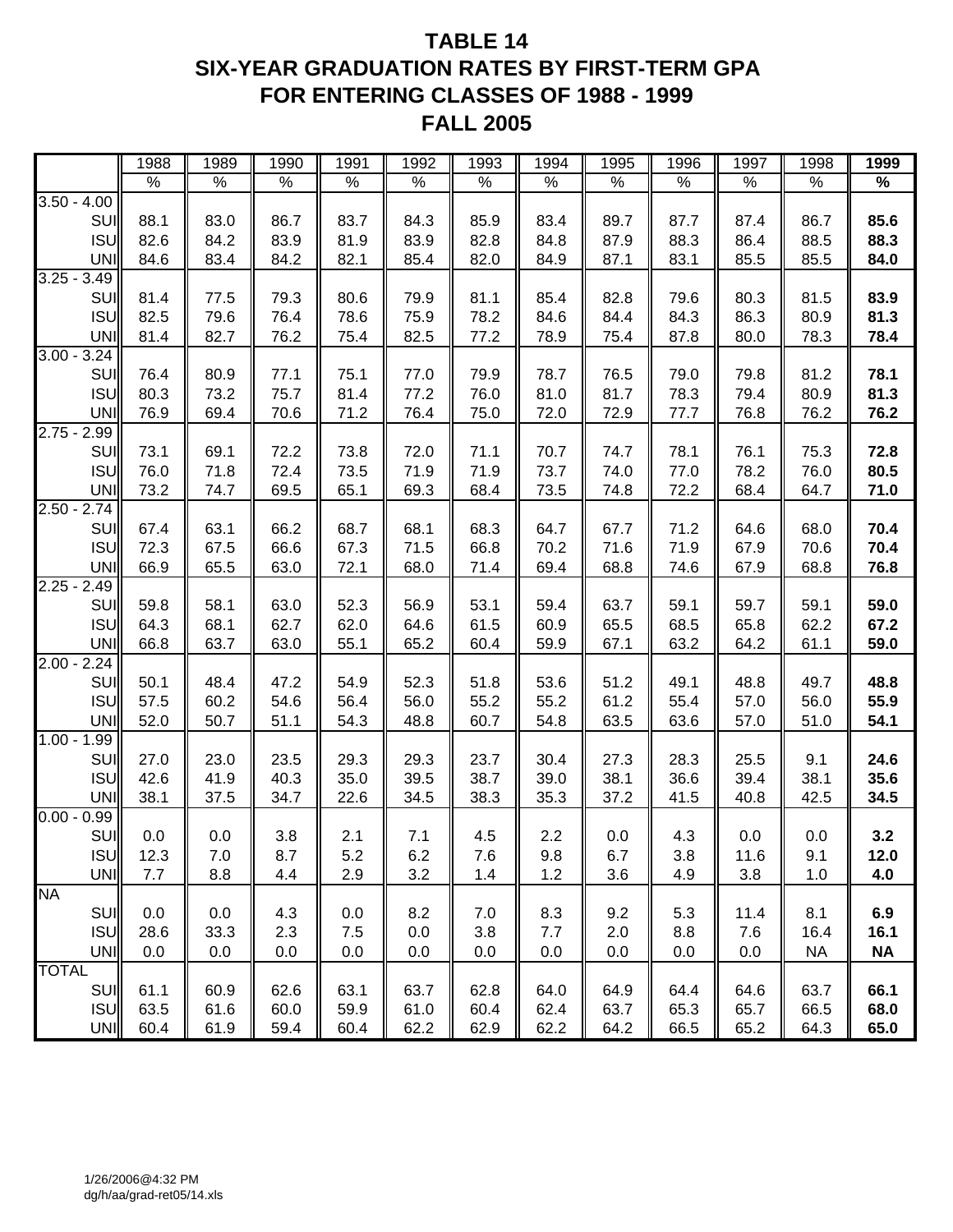# **TABLE 15 SIX-YEAR GRADUATION RATES BY GENDER FOR ENTERING CLASSES OF 1988 - 1999 FALL 2005**

|              | 1988 | 1989 | 1990 | 1991 | 1992 | 1993 | 1994 | 1995 | 1996 | 1997 | 1998 | 1999 |
|--------------|------|------|------|------|------|------|------|------|------|------|------|------|
|              | %    | %    | %    | %    | $\%$ | $\%$ | $\%$ | $\%$ | $\%$ | %    | $\%$ | %    |
| <b>WOMEN</b> |      |      |      |      |      |      |      |      |      |      |      |      |
| <b>SUII</b>  | 62.3 | 64.3 | 63.9 | 63.9 | 66.0 | 65.8 | 65.4 | 66.3 | 65.4 | 66.3 | 68.2 | 69.1 |
| <b>ISUI</b>  | 67.3 | 64.6 | 63.0 | 65.0 | 64.8 | 64.0 | 66.2 | 66.0 | 68.1 | 68.4 | 68.6 | 70.6 |
| UNI          | 61.0 | 61.7 | 58.5 | 60.2 | 63.0 | 63.6 | 64.8 | 65.4 | 66.8 | 66.4 | 67.1 | 66.6 |
|              |      |      |      |      |      |      |      |      |      |      |      |      |
| <b>MEN</b>   |      |      |      |      |      |      |      |      |      |      |      |      |
| <b>SUII</b>  | 59.8 | 57.3 | 61.0 | 62.1 | 61.1 | 58.9 | 62.4 | 63.0 | 63.2 | 62.3 | 63.7 | 62.2 |
| <b>ISUI</b>  | 60.8 | 59.5 | 57.7 | 56.5 | 58.2 | 57.7 | 59.3 | 61.8 | 63.0 | 63.6 | 64.6 | 65.8 |
| UNII         | 59.5 | 62.2 | 60.9 | 60.6 | 61.0 | 61.3 | 58.1 | 62.4 | 66.1 | 63.4 | 59.3 | 62.3 |
|              |      |      |      |      |      |      |      |      |      |      |      |      |
| <b>TOTAL</b> |      |      |      |      |      |      |      |      |      |      |      |      |
| <b>SUII</b>  | 61.1 | 60.9 | 62.6 | 63.1 | 63.7 | 62.8 | 64.0 | 64.9 | 64.4 | 64.6 | 66.2 | 66.1 |
| <b>ISUI</b>  | 63.6 | 61.6 | 60.0 | 60.1 | 61.1 | 60.4 | 62.4 | 63.7 | 65.3 | 65.7 | 66.5 | 68.0 |
| UNII         | 60.4 | 61.9 | 59.4 | 60.4 | 62.2 | 62.7 | 62.2 | 64.2 | 66.5 | 65.2 | 64.3 | 65.0 |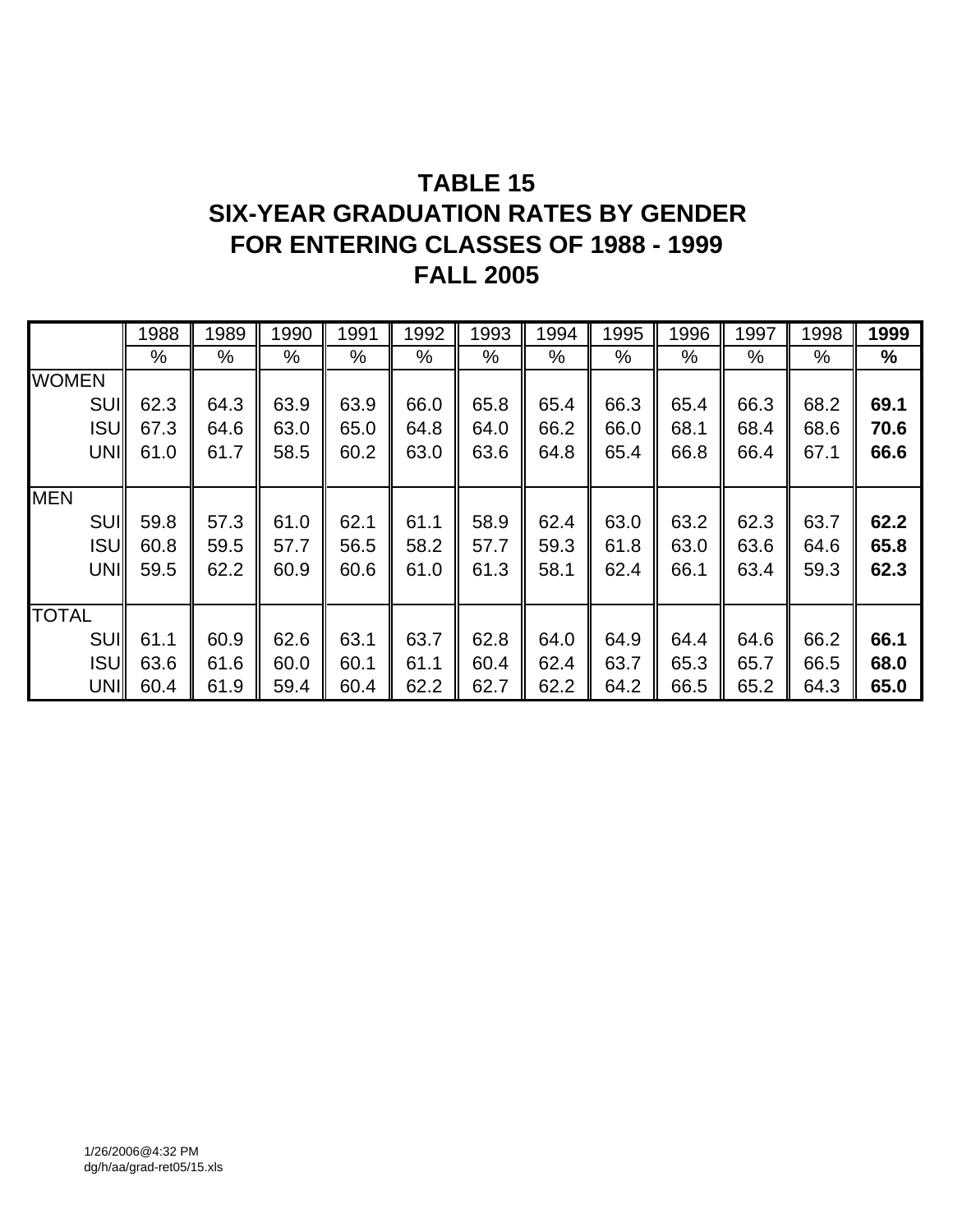# **TABLE 16 SIX-YEAR GRADUATION RATES BY RESIDENCE FOR ENTERING CLASSES OF 1988 - 1999 FALL 2005**

|                    |            | 1988 | 1989 | 1990 | 1991 | 1992 | 1993 | 1994 | 1995 | 1996 | 1997 | 1998          | 1999          |
|--------------------|------------|------|------|------|------|------|------|------|------|------|------|---------------|---------------|
|                    |            | $\%$ | %    | %    | %    | $\%$ | %    | $\%$ | %    | %    | $\%$ | $\frac{0}{0}$ | $\frac{1}{2}$ |
| <b>RESIDENT</b>    |            |      |      |      |      |      |      |      |      |      |      |               |               |
|                    | <b>SUI</b> | 60.3 | 59.7 | 62.0 | 61.4 | 61.9 | 62.0 | 64.3 | 64.1 | 64.3 | 64.1 | 65.0          | 65.3          |
|                    | <b>ISU</b> | 65.9 | 64.0 | 61.9 | 61.9 | 62.9 | 63.1 | 63.1 | 65.3 | 65.9 | 66.5 | 68.0          | 68.9          |
|                    | <b>UNI</b> | 60.7 | 62.5 | 59.8 | 60.9 | 62.5 | 63.2 | 62.7 | 65.0 | 66.4 | 65.9 | 65.2          | 65.5          |
|                    |            |      |      |      |      |      |      |      |      |      |      |               |               |
| <b>NONRESIDENT</b> |            |      |      |      |      |      |      |      |      |      |      |               |               |
|                    | <b>SUI</b> | 62.9 | 63.4 | 63.6 | 66.1 | 66.6 | 64.1 | 63.6 | 66.3 | 64.6 | 65.3 | 68.6          | 67.3          |
|                    | <b>ISU</b> | 55.8 | 54.3 | 53.3 | 55.0 | 56.8 | 54.4 | 60.5 | 58.7 | 63.3 | 63.3 | 62.0          | 65.5          |
|                    | <b>UNI</b> | 51.5 | 34.8 | 45.6 | 45.7 | 55.1 | 56.3 | 51.9 | 48.9 | 68.0 | 51.6 | 45.7          | 53.6          |
|                    |            |      |      |      |      |      |      |      |      |      |      |               |               |
| <b>TOTAL</b>       |            |      |      |      |      |      |      |      |      |      |      |               |               |
|                    | <b>SUI</b> | 61.1 | 60.9 | 62.6 | 63.1 | 63.7 | 62.8 | 64.0 | 64.9 | 64.4 | 64.6 | 66.2          | 66.1          |
|                    | <b>ISU</b> | 63.6 | 61.6 | 60.0 | 60.1 | 61.1 | 60.4 | 62.4 | 63.7 | 65.3 | 65.7 | 66.5          | 68.0          |
|                    | <b>UNI</b> | 60.4 | 61.9 | 59.4 | 60.4 | 62.2 | 62.9 | 62.2 | 64.2 | 66.5 | 65.2 | 64.3          | 65.0          |
|                    |            |      |      |      |      |      |      |      |      |      |      |               |               |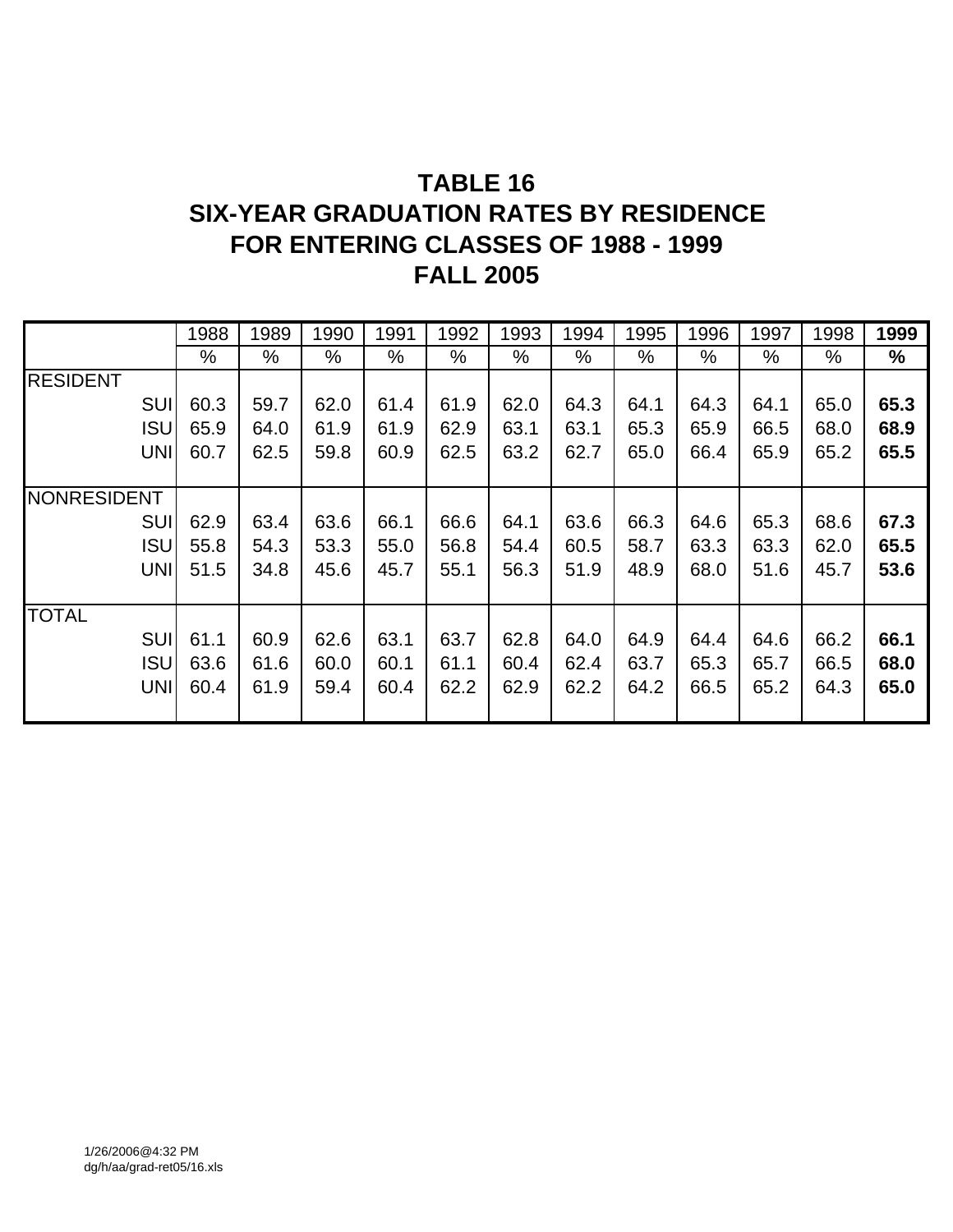# **TABLE 17ONE-YEAR RETENTION RATES BY TYPE OF TRANSFER COLLEGE FOR ENTERING CLASSES OF 1991 - 2004**

**FALL 2005**

|                                | 1991 | 1992  | 1993 | 1994 | 1995 | 1996 | 1997 | 1998 | 1999 | 2000 | 2001 | 2002 | 2003 | 2004 |
|--------------------------------|------|-------|------|------|------|------|------|------|------|------|------|------|------|------|
|                                | $\%$ | $\%$  | $\%$ | $\%$ | $\%$ | $\%$ | $\%$ | $\%$ | $\%$ | $\%$ | $\%$ | $\%$ | $\%$ | $\%$ |
| Iowa 2-yr Public, AA Degree    |      |       |      |      |      |      |      |      |      |      |      |      |      |      |
| SUI                            | 79.5 | 79.0  | 77.1 | 75.2 | 72.1 | 78.2 | 79.2 | 78.4 | 79.3 | 74.0 | 80.6 | 80.9 | 75.6 | 77.4 |
| <b>ISU</b>                     | 83.2 | 82.0  | 80.5 | 79.8 | 83.6 | 82.4 | 81.2 | 82.0 | 84.7 | 85.4 | 81.7 | 83.5 | 80.5 | 85.4 |
| <b>UNI</b>                     | 86.7 | 86.1  | 84.1 | 84.0 | 83.8 | 81.9 | 82.1 | 83.9 | 87.4 | 85.8 | 86.2 | 85.1 | 82.3 | 82.2 |
| lowa 2-yr Public, No AA Degree |      |       |      |      |      |      |      |      |      |      |      |      |      |      |
| SUI                            | 72.6 | 71.4  | 70.2 | 69.2 | 74.4 | 76.8 | 73.5 | 72.4 | 69.6 | 73.8 | 69.5 | 74.6 | 76.6 | 77.8 |
| <b>ISU</b>                     | 77.2 | 78.0  | 78.5 | 75.8 | 75.0 | 76.9 | 77.2 | 78.2 | 80.6 | 79.4 | 78.6 | 76.7 | 75.1 | 73.4 |
| <b>UNI</b>                     | 82.0 | 76.8  | 80.0 | 75.1 | 73.0 | 74.8 | 74.4 | 79.2 | 73.7 | 78.5 | 73.0 | 72.1 | 73.8 | 75.3 |
| All Iowa 2-yr Public           |      |       |      |      |      |      |      |      |      |      |      |      |      |      |
| SUI                            | 76.3 | 75.5  | 73.8 | 72.2 | 73.0 | 77.5 | 76.4 | 75.1 | 74.2 | 73.2 | 73.0 | 79.9 | 76.1 | 77.6 |
| <b>ISU</b>                     | 78.3 | 79.0  | 78.9 | 76.6 | 76.9 | 78.5 | 78.2 | 79.4 | 81.8 | 80.9 | 79.4 | 78.7 | 76.6 | 77.0 |
| <b>UNI</b>                     | 85.2 | 83.4  | 82.7 | 80.4 | 79.8 | 78.9 | 79.4 | 81.8 | 82.0 | 82.9 | 80.9 | 79.8 | 78.8 | 79.2 |
| Iowa Private 2-yr              |      |       |      |      |      |      |      |      |      |      |      |      |      |      |
| SUI                            | 62.5 | 100.0 | 83.3 | 40.0 | 88.9 | 50.0 | 25.0 | 41.2 | 66.7 | 66.7 | 75.0 | 50.0 | 0.0  | 0.0  |
| <b>ISU</b>                     | 70.8 | 69.6  | 71.4 | 74.1 | 66.7 | 73.1 | 68.0 | 60.0 | 91.7 | 87.5 | 76.9 | 50.0 | 50.0 | 50.0 |
| <b>UNI</b>                     | 86.8 | 80.6  | 72.2 | 78.3 | 65.1 | 73.7 | 83.3 | 69.2 | 78.6 | 70.0 | 66.7 | 75.0 | 70.6 | 69.2 |
| <b>Iowa Private 4-yr</b>       |      |       |      |      |      |      |      |      |      |      |      |      |      |      |
| SUI                            | 73.3 | 82.3  | 68.8 | 74.3 | 73.4 | 80.2 | 74.7 | 71.6 | 78.1 | 83.7 | 71.1 | 81.6 | 75.3 | 81.9 |
| <b>ISU</b>                     | 73.7 | 82.8  | 82.2 | 71.6 | 81.4 | 74.0 | 78.7 | 73.8 | 81.7 | 81.3 | 79.5 | 75.5 | 74.5 | 78.3 |
| <b>UNI</b>                     | 79.4 | 81.7  | 72.5 | 85.0 | 73.6 | 83.5 | 81.0 | 83.5 | 77.8 | 78.8 | 81.4 | 76.1 | 73.2 | 77.1 |
| Iowa Public 4-yr               |      |       |      |      |      |      |      |      |      |      |      |      |      |      |
| SUI                            | 86.6 | 86.1  | 86.1 | 84.4 | 84.8 | 85.5 | 83.6 | 81.5 | 83.9 | 89.5 | 81.3 | 82.8 | 78.9 | 84.5 |
| <b>ISU</b>                     | 83.5 | 73.1  | 84.0 | 77.9 | 76.5 | 80.4 | 81.4 | 76.4 | 79.5 | 85.6 | 77.0 | 81.9 | 77.5 | 77.7 |
| <b>UNI</b>                     | 84.9 | 78.3  | 87.5 | 76.9 | 81.4 | 82.1 | 83.3 | 91.4 | 79.3 | 81.7 | 71.6 | 81.4 | 80.6 | 80.0 |
| Colleges Outside Iowa          |      |       |      |      |      |      |      |      |      |      |      |      |      |      |
| SUI                            | 80.6 | 79.5  | 74.7 | 74.0 | 78.5 | 82.8 | 81.9 | 80.7 | 77.3 | 78.5 | 79.2 | 73.7 | 78.5 | 76.5 |
| <b>ISU</b>                     | 73.6 | 74.4  | 77.2 | 76.0 | 75.3 | 75.6 | 76.0 | 75.6 | 78.6 | 78.9 | 73.5 | 76.9 | 77.4 | 78.4 |
| <b>UNI</b>                     | 76.9 | 78.4  | 75.8 | 75.7 | 78.6 | 80.6 | 79.0 | 74.4 | 78.4 | 75.8 | 80.6 | 85.7 | 80.0 | 71.9 |
| <b>TOTAL TRANSFERS</b>         |      |       |      |      |      |      |      |      |      |      |      |      |      |      |
| SUI                            | 79.2 | 79.3  | 75.2 | 74.5 | 76.8 | 80.5 | 78.6 | 76.9 | 76.6 | 77.7 | 76.6 | 76.7 | 76.9 | 78.3 |
| <b>ISU</b>                     | 76.6 | 77.5  | 78.9 | 75.9 | 76.5 | 77.2 | 77.6 | 77.3 | 80.9 | 80.8 | 77.7 | 78.1 | 76.6 | 77.4 |
| <b>UNI</b>                     | 83.7 | 82.1  | 80.5 | 80.2 | 78.5 | 79.8 | 79.9 | 81.4 | 81.0 | 81.3 | 80.2 | 80.1 | 78.5 | 78.0 |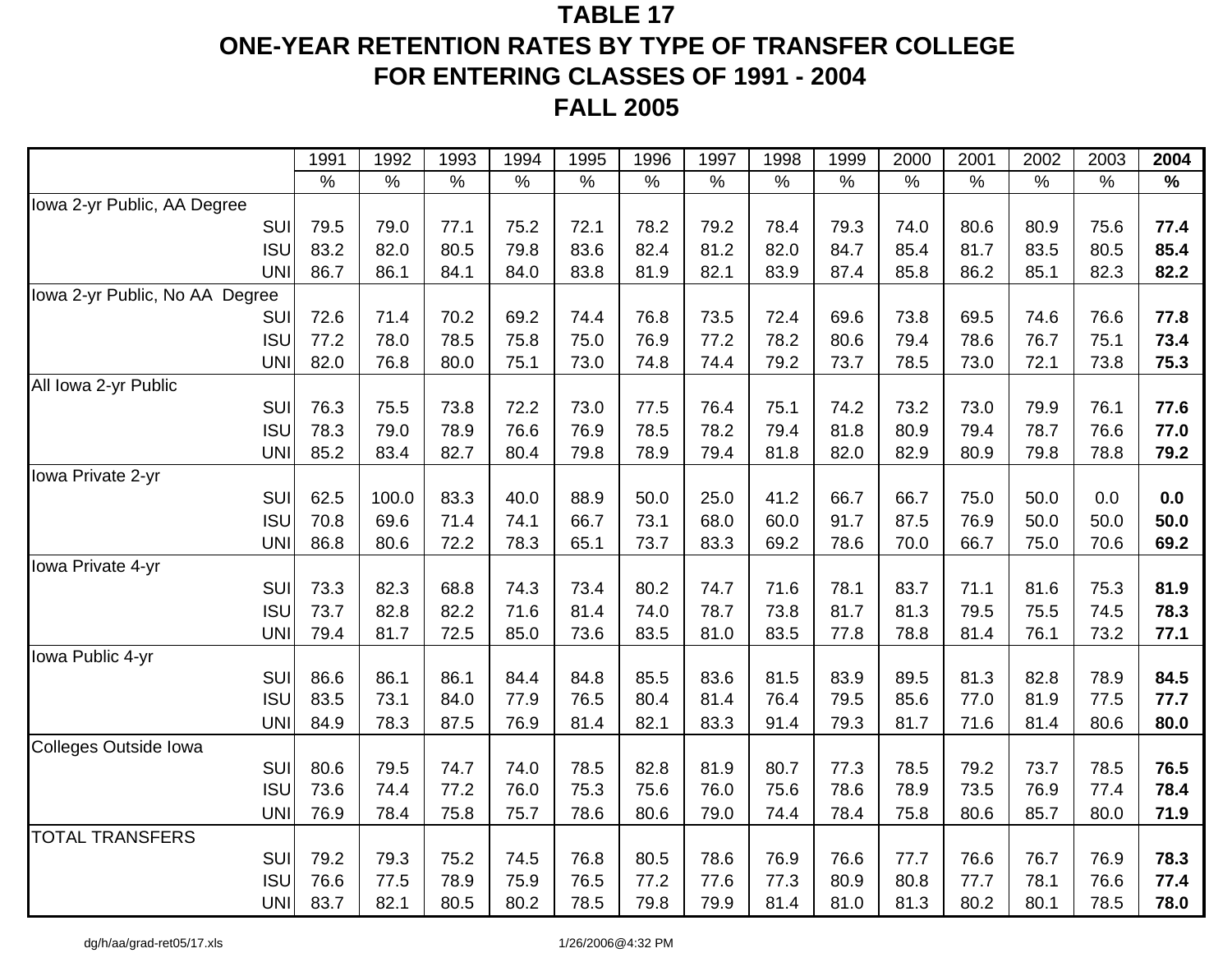## **TABLE 18 FOUR-YEAR GRADUATION RATES BY TYPE OF TRANSFER COLLEGE FOR ENTERING CLASSES OF 1991 - 2001 FALL 2005**

|                                | 1991 | 1992  | 1993 | 1994 | 1995 | 1996 | 1997 | 1998 | 1999 | 2000 | 2001 |
|--------------------------------|------|-------|------|------|------|------|------|------|------|------|------|
|                                | $\%$ | $\%$  | $\%$ | $\%$ | $\%$ | $\%$ | $\%$ | $\%$ | $\%$ | $\%$ | ℅    |
| Iowa 2-yr Public, AA Degree    |      |       |      |      |      |      |      |      |      |      |      |
| SUI                            | 58.6 | 56.8  | 55.8 | 56.6 | 54.9 | 60.7 | 59.5 | 61.2 | 62.1 | 57.5 | 64.4 |
| <b>ISU</b>                     | 76.8 | 75.3  | 66.7 | 60.1 | 72.1 | 63.3 | 68.8 | 72.2 | 70.3 | 79.0 | 71.4 |
| <b>UNI</b>                     | 71.6 | 73.0  | 72.9 | 72.3 | 72.5 | 69.9 | 71.7 | 73.5 | 75.8 | 75.0 | 75.4 |
| lowa 2-yr Public, No AA Degree |      |       |      |      |      |      |      |      |      |      |      |
| SUI                            | 40.3 | 39.4  | 36.6 | 40.9 | 47.7 | 45.3 | 42.3 | 46.3 | 47.9 | 48.3 | 51.9 |
| <b>ISU</b>                     | 50.8 | 49.7  | 48.2 | 50.6 | 50.4 | 55.8 | 55.7 | 53.0 | 59.0 | 59.1 | 50.9 |
| <b>UNI</b>                     | 44.5 | 48.8  | 53.5 | 44.7 | 51.4 | 52.3 | 50.8 | 54.4 | 55.2 | 49.8 | 47.6 |
|                                |      |       |      |      |      |      |      |      |      |      |      |
| All Iowa 2-yr Public           |      |       |      |      |      |      |      |      |      |      |      |
| SUI                            | 50.0 | 49.0  | 46.2 | 48.5 | 50.9 | 52.7 | 50.7 | 53.5 | 54.7 | 52.0 | 57.7 |
| <b>ISU</b>                     | 55.6 | 56.1  | 52.5 | 52.7 | 55.2 | 57.9 | 59.0 | 58.8 | 62.4 | 65.1 | 56.2 |
| <b>UNI</b>                     | 63.0 | 65.8  | 66.2 | 61.2 | 64.6 | 62.4 | 64.2 | 64.9 | 67.8 | 64.8 | 64.2 |
| Iowa Private 2-yr              |      |       |      |      |      |      |      |      |      |      |      |
| SUI                            | 37.5 | 100.0 | 66.7 | 40.0 | 77.8 | 25.0 | 50.0 | 29.4 | 0.0  | 57.1 | 80.0 |
| <b>ISU</b>                     | 50.0 | 65.2  | 33.3 | 48.1 | 47.6 | 46.2 | 52.0 | 40.0 | 70.8 | 66.7 | 53.8 |
| <b>UNI</b>                     | 68.4 | 67.7  | 50.0 | 60.9 | 53.5 | 47.4 | 73.3 | 50.0 | 64.3 | 50.0 | 58.3 |
|                                |      |       |      |      |      |      |      |      |      |      |      |
| Iowa Private 4-yr              |      |       |      |      |      |      |      |      |      |      |      |
| SUI                            | 52.7 | 53.1  | 50.9 | 60.6 | 58.1 | 57.3 | 59.6 | 53.7 | 58.1 | 65.1 | 57.8 |
| <b>ISU</b>                     | 56.3 | 58.9  | 63.7 | 46.3 | 63.6 | 56.9 | 58.8 | 62.3 | 66.7 | 65.3 | 62.9 |
| <b>UNI</b>                     | 55.0 | 58.1  | 49.5 | 59.8 | 54.5 | 69.1 | 59.5 | 56.3 | 62.2 | 64.4 | 62.9 |
| Iowa Public 4-yr               |      |       |      |      |      |      |      |      |      |      |      |
| SUI                            | 72.2 | 70.5  | 72.8 | 70.0 | 70.1 | 77.7 | 69.0 | 73.4 | 65.2 | 71.4 | 67.9 |
| <b>ISU</b>                     | 64.5 | 58.3  | 67.9 | 64.0 | 57.6 | 69.1 | 62.8 | 62.7 | 74.1 | 76.9 | 63.0 |
| <b>UNI</b>                     | 75.3 | 69.6  | 75.0 | 60.0 | 72.9 | 64.1 | 72.7 | 80.0 | 65.9 | 73.2 | 59.7 |
| Colleges Outside Iowa          |      |       |      |      |      |      |      |      |      |      |      |
| SUI                            | 57.0 | 56.8  | 53.3 | 59.4 | 60.6 | 65.3 | 64.4 | 63.0 | 61.1 | 61.1 | 63.0 |
| <b>ISU</b>                     | 53.0 | 51.0  | 56.5 | 57.7 | 56.3 | 59.7 | 58.3 | 61.6 | 60.4 | 61.0 | 58.7 |
| <b>UNI</b>                     | 45.1 | 53.9  | 60.0 | 53.4 | 64.1 | 58.1 | 63.0 | 55.6 | 58.8 | 58.1 | 65.6 |
|                                |      |       |      |      |      |      |      |      |      |      |      |
| <b>TOTAL TRANSFERS</b>         |      |       |      |      |      |      |      |      |      |      |      |
| <b>SUI</b>                     | 56.5 | 55.6  | 52.8 | 56.4 | 57.9 | 60.7 | 57.9 | 58.4 | 58.1 | 58.2 | 60.7 |
| <b>ISU</b>                     | 55.5 | 55.3  | 55.6 | 54.2 | 56.4 | 59.0 | 58.9 | 59.8 | 63.2 | 64.9 | 57.9 |
| <b>UNI</b>                     | 61.4 | 64.0  | 63.4 | 60.1 | 63.6 | 62.4 | 64.5 | 63.6 | 66.2 | 64.3 | 63.9 |
|                                |      |       |      |      |      |      |      |      |      |      |      |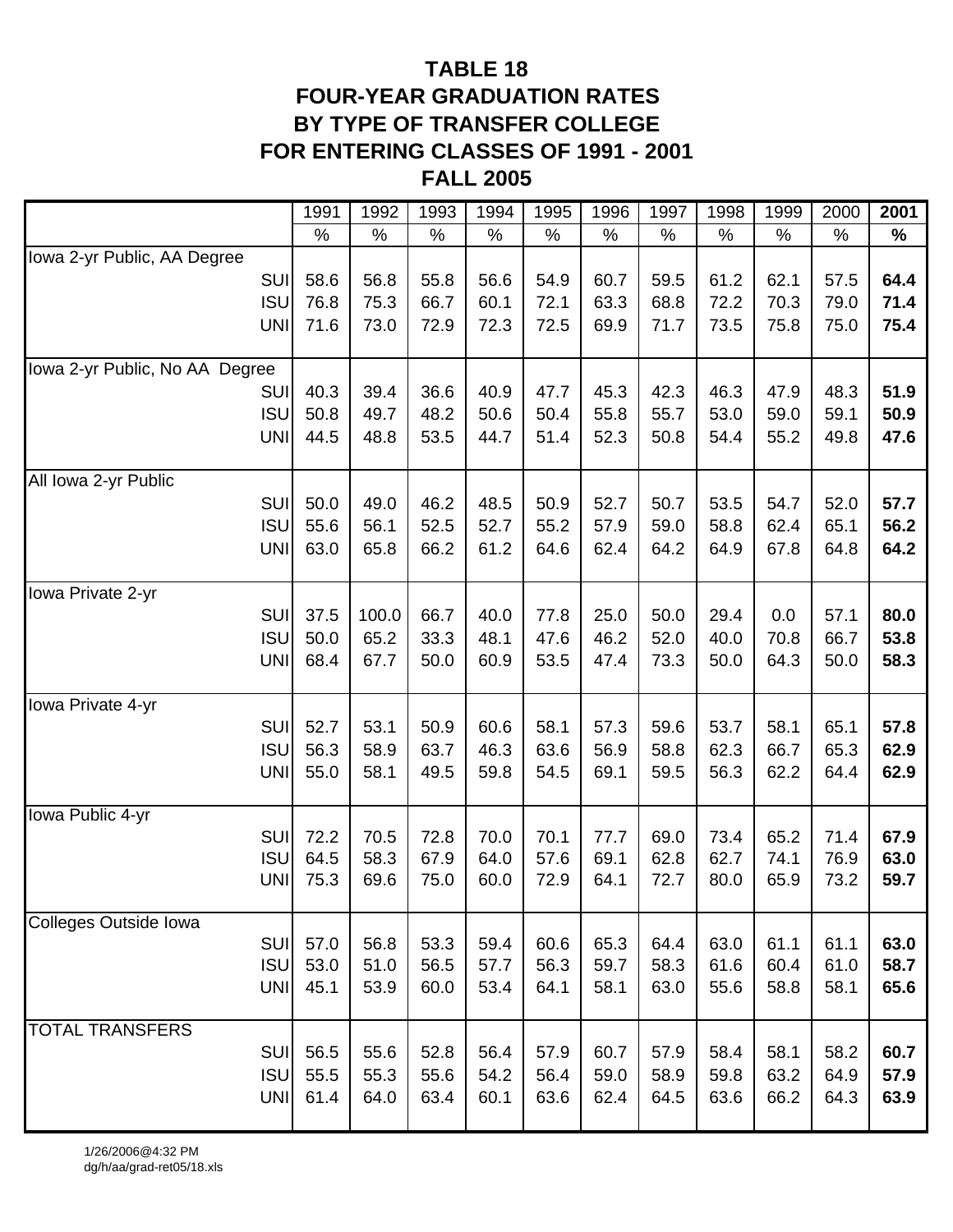## **TABLE 19 ONE-YEAR RETENTION RATES FOR TRANSFER STUDENTS BY TRANSFER GPA FOR ENTERING CLASSES OF 1991 - 2004 FALL 2005**

|               |             | 1991      | 1992      | 1993      | 1994      | 1995      | 1996      | 1997      | 1998      | 1999      | 2000      | 2001      | 2002      | 2003      | 2004  |
|---------------|-------------|-----------|-----------|-----------|-----------|-----------|-----------|-----------|-----------|-----------|-----------|-----------|-----------|-----------|-------|
|               |             | $\%$      | $\%$      | $\%$      | $\%$      | $\%$      | $\%$      | $\%$      | $\%$      | $\%$      | $\%$      | $\%$      | $\%$      | $\%$      | $\%$  |
| $3.50 - 4.00$ |             |           |           |           |           |           |           |           |           |           |           |           |           |           |       |
|               | SUI         | 87.2      | 89.6      | 82.2      | 80.4      | 83.0      | 86.4      | 86.2      | 84.3      | 79.7      | 89.8      | 82.7      | 85.0      | 89.2      | 85.3  |
|               | <b>ISU</b>  | 84.1      | 84.6      | 86.7      | 84.2      | 83.9      | 87.7      | 86.0      | 84.9      | 89.4      | 86.5      | 80.9      | 83.3      | 88.1      | 84.5  |
|               | <b>UNI</b>  | 94.0      | 90.7      | 89.6      | 84.8      | 91.0      | 87.9      | 88.7      | 90.0      | 92.3      | 88.7      | 91.7      | 93.8      | 88.7      | 88.8  |
| $3.25 -$      | 3.49        |           |           |           |           |           |           |           |           |           |           |           |           |           |       |
|               | SUI         | 84.7      | 78.8      | 78.3      | 78.6      | 82.7      | 87.3      | 84.9      | 80.8      | 79.9      | 84.1      | 83.4      | 77.6      | 78.6      | 80.1  |
|               | <b>ISU</b>  | 83.2      | 87.2      | 88.5      | 82.4      | 83.3      | 85.3      | 81.8      | 78.4      | 85.6      | 85.4      | 83.9      | 85.8      | 78.5      | 78.9  |
|               | <b>UNI</b>  | 86.7      | 84.5      | 91.6      | 84.5      | 79.8      | 85.5      | 82.9      | 88.2      | 87.9      | 89.9      | 86.9      | 83.6      | 88.3      | 87.6  |
| $3.00 -$      | 3.24        |           |           |           |           |           |           |           |           |           |           |           |           |           |       |
|               | SUI         | 87.5      | 85.6      | 77.8      | 80.5      | 78.8      | 80.5      | 82.3      | 81.7      | 82.4      | 79.0      | 76.1      | 79.3      | 81.8      | 79.0  |
|               | <b>ISU</b>  | 86.7      | 83.6      | 84.0      | 76.8      | 83.3      | 80.5      | 83.2      | 76.6      | 82.8      | 82.7      | 78.0      | 81.9      | 74.7      | 79.5  |
|               | <b>UNI</b>  | 92.4      | 90.2      | 83.2      | 84.7      | 82.4      | 85.6      | 84.9      | 80.0      | 82.4      | 87.2      | 86.7      | 82.5      | 77.2      | 84.0  |
| $2.75 - 2.99$ |             |           |           |           |           |           |           |           |           |           |           |           |           |           |       |
|               | SUI         | 77.7      | 80.1      | 79.6      | 75.2      | 72.8      | 82.4      | 81.4      | 73.5      | 76.6      | 72.8      | 83.0      | 75.2      | 71.8      | 76.6  |
|               | <b>ISU</b>  | 75.4      | 69.8      | 75.9      | 81.4      | 78.4      | 77.2      | 80.1      | 81.5      | 84.4      | 87.1      | 86.5      | 80.9      | 77.8      | 85.7  |
|               | <b>UNI</b>  | 84.4      | 83.6      | 73.3      | 80.9      | 78.3      | 85.0      | 75.3      | 84.7      | 82.8      | 91.3      | 81.4      | 79.6      | 81.4      | 72.5  |
| 2.50          | 2.74        |           |           |           |           |           |           |           |           |           |           |           |           |           |       |
|               | SUI         | 72.4      | 73.7      | 76.5      | 66.0      | 75.8      | 79.2      | 70.9      | 71.7      | 75.3      | 73.4      | 68.4      | 77.3      | 69.3      | 76.2  |
|               | <b>ISU</b>  | 75.2      | 77.8      | 81.8      | 76.5      | 76.5      | 78.7      | 76.7      | 77.6      | 79.7      | 74.0      | 72.2      | 74.4      | 72.2      | 68.1  |
|               | <b>UNI</b>  | 82.1      | 80.6      | 80.8      | 77.9      | 78.8      | 74.1      | 82.5      | 80.7      | 78.7      | 75.6      | 71.1      | 80.4      | 72.1      | 69.5  |
| $2.25 -$      | 2.49        |           |           |           |           |           |           |           |           |           |           |           |           |           |       |
|               | SUI         | 66.7      | 68.8      | 62.5      | 70.3      | 66.1      | 72.9      | 67.3      | 75.2      | 66.9      | 69.3      | 65.3      | 62.6      | 59.3      | 68.8  |
|               | <b>ISU</b>  | 72.8      | 79.2      | 75.6      | 72.1      | 72.6      | 68.3      | 66.8      | 74.2      | 75.2      | 74.7      | 66.3      | 71.8      | 73.3      | 69.5  |
|               | <b>UNI</b>  | 74.8      | 74.1      | 76.2      | 75.0      | 67.7      | 67.7      | 70.7      | 76.0      | 68.5      | 61.6      | 68.7      | 67.7      | 66.7      | 65.1  |
| $2.00 - 2.24$ |             |           |           |           |           |           |           |           |           |           |           |           |           |           |       |
|               | SUI         | 82.3      | 74.4      | 63.2      | 59.6      | 68.9      | 66.1      | 70.4      | 54.8      | 57.5      | 61.0      | 62.9      | 67.5      | 73.3      | 66.7  |
|               | <b>ISU</b>  | 70.4      | 69.3      | 70.5      | 67.3      | 63.4      | 71.5      | 70.6      | 67.1      | 71.8      | 79.6      | 72.2      | 62.3      | 66.0      | 63.9  |
|               | <b>UNI</b>  | 71.4      | 63.6      | 62.1      | 67.9      | 69.1      | 64.6      | 58.5      | 53.8      | 57.7      | 68.0      | 51.6      | 51.9      | 51.4      | 63.8  |
| $1.00 - 1.99$ |             |           |           |           |           |           |           |           |           |           |           |           |           |           |       |
|               | SUI         | 78.3      | 75.0      | 57.1      | 50.0      | 88.9      | 66.7      | 66.7      | 57.1      | 57.1      | 41.7      | 66.7      | 72.7      | 33.3      | 25.0  |
|               | <b>ISU</b>  | 62.1      | 71.9      | 72.7      | 70.5      | 53.5      | 58.3      | 71.4      | 63.6      | 81.0      | 45.5      | 52.2      | 63.6      | 43.8      | 50.0  |
|               | <b>UNI</b>  | 66.7      | 100.0     | 100.0     | 66.7      | 100.0     | 100.0     | 75.0      | 66.7      | 57.1      | 37.5      | 70.0      | 25.0      | 50.0      | 75.0  |
| $0.00 - 0.99$ |             |           |           |           |           |           |           |           |           |           |           |           |           |           |       |
|               | SUI         | 73.2      | 77.8      | 53.3      | 91.7      | 82.4      | 63.6      | 86.7      | 66.7      | 63.6      | 81.0      | 69.7      | <b>NA</b> | 100.0     | 0.0   |
|               | <b>ISUI</b> | 93.3      | 62.5      | 88.9      | 54.5      | 71.4      | 100.0     | 50.0      | 50.0      | 35.7      | 87.5      | 75.0      | 71.4      | 66.7      | 100.0 |
|               | <b>UNI</b>  | 53.8      | 87.5      | 90.9      | 40.0      | 0.0       | 75.0      | 60.0      | 62.5      | 50.0      | 77.8      | 88.2      | 44.4      | 70.0      | 100.0 |
| <b>NA</b>     |             |           |           |           |           |           |           |           |           |           |           |           |           |           |       |
|               | <b>SUI</b>  | 75.9      | 100.0     | 100.0     | 100.0     | 100.0     | 100.0     | 100.0     | 80.0      | 100.0     | 50.0      | <b>NA</b> | 71.4      | 90.9      | 63.2  |
|               | <b>ISU</b>  | 40.0      | 26.3      | 9.5       | 10.0      | 16.7      | 0.0       | 20.0      | 16.7      | 0.0       | 12.5      | <b>NA</b> | 100.0     | <b>NA</b> | 0.0   |
|               | <b>UNI</b>  | <b>NA</b> | <b>NA</b> | <b>NA</b> | <b>NA</b> | <b>NA</b> | <b>NA</b> | <b>NA</b> | <b>NA</b> | <b>NA</b> | <b>NA</b> | <b>NA</b> | <b>NA</b> | <b>NA</b> | 0.0   |
| <b>TOTAL</b>  |             |           |           |           |           |           |           |           |           |           |           |           |           |           |       |
|               | <b>SUI</b>  | 79.2      | 79.4      | 75.2      | 74.6      | 76.8      | 80.5      | 78.7      | 76.9      | 76.6      | 77.7      | 76.7      | 76.7      | 76.9      | 78.3  |
|               | <b>ISU</b>  | 76.6      | 77.5      | 78.9      | 75.9      | 76.5      | 77.2      | 77.6      | 77.3      | 81.5      | 80.8      | 77.4      | 78.1      | 76.6      | 77.4  |
|               | <b>UNI</b>  | 83.7      | 82.1      | 80.5      | 80.2      | 78.5      | 79.8      | 79.9      | 81.4      | 81.0      | 81.3      | 80.2      | 80.1      | 78.5      | 78.0  |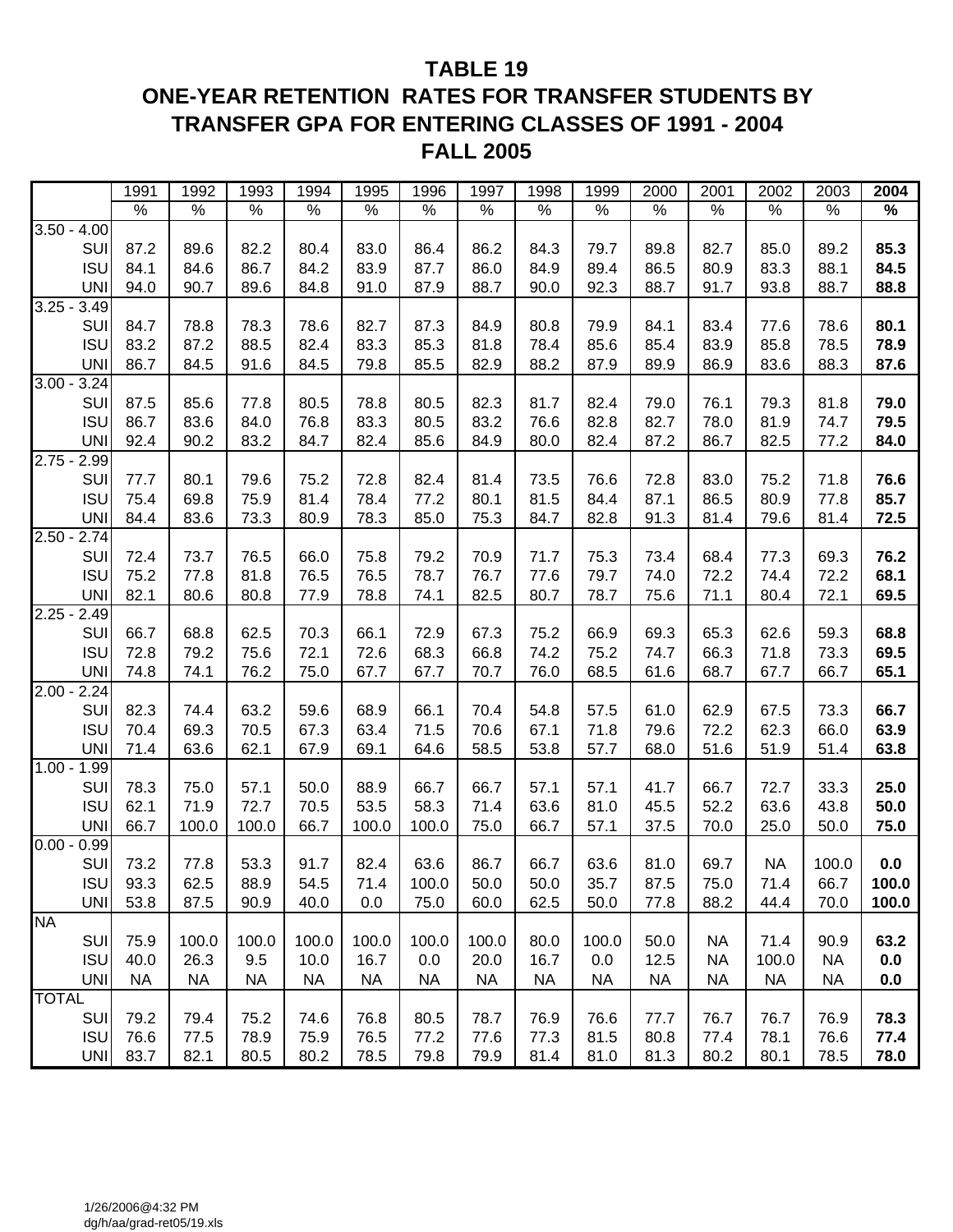#### **TABLE 20**

## **FOUR-YEAR GRADUATION RATES FOR TRANSFER STUDENTS BY TRANSFER GPA FOR ENTERING CLASSES OF 1991 - 2001 FALL 2005**

|               | 1991          | 1992          | 1993          | 1994          | 1995          | 1996          | 1997          | 1998          | 1999      | 2000      | 2001    |
|---------------|---------------|---------------|---------------|---------------|---------------|---------------|---------------|---------------|-----------|-----------|---------|
|               | $\frac{9}{6}$ | $\frac{8}{6}$ | $\frac{8}{6}$ | $\frac{8}{6}$ | $\frac{0}{6}$ | $\frac{0}{6}$ | $\frac{8}{6}$ | $\frac{8}{6}$ | $\%$      | $\%$      | $\%$    |
| $3.50 - 4.00$ |               |               |               |               |               |               |               |               |           |           |         |
| SUI           | 77.7          | 71.6          | 69.1          | 72.7          | 74.9          | 74.2          | 72.8          | 76.5          | 70.3      | 78.1      | 73.1    |
| <b>ISU</b>    | 71.4          | 69.7          | 75.0          | 69.5          | 71.1          | 74.1          | 79.2          | 73.8          | 77.3      | 77.5      | 77.8    |
| <b>UNI</b>    | 82.0          | 82.6          | 79.2          | 72.0          | 82.0          | 82.9          | 81.1          | 86.4          | 82.5      | 75.7      | 83.3    |
| $3.25 - 3.49$ |               |               |               |               |               |               |               |               |           |           |         |
| SUI           | 71.3          | 66.3          | 63.1          | 66.2          | 66.0          | 68.8          | 65.5          | 67.7          | 67.9      | 67.7      | 73.5    |
| <b>ISU</b>    | 68.8          | 70.3          | 71.2          | 67.9          | 70.8          | 69.2          | 66.7          | 62.6          | 74.9      | 70.4      | 66.1    |
| <b>UNI</b>    | 75.5          | 75.9          | 78.9          | 70.9          | 70.5          | 72.7          | 72.6          | 75.6          | 79.0      | 76.8      | 74.5    |
| $3.00 - 3.24$ |               |               |               |               |               |               |               |               |           |           |         |
| SUI           | 69.0          | 61.4          | 57.7          | 60.5          | 64.6          | 62.4          | 62.4          | 69.6          | 65.4      | 63.1      | 63.2    |
| <b>ISU</b>    | 69.2          | 65.5          | 59.7          | 58.6          | 68.8          | 66.8          | 67.8          | 65.1          | 68.1      | 72.0      | 62.7    |
| <b>UNI</b>    | 70.8          | 76.5          | 69.3          | 68.2          | 65.3          | 72.5          | 72.7          | 64.1          | 67.3      | 75.0      | 72.4    |
| $2.75 - 2.99$ |               |               |               |               |               |               |               |               |           |           |         |
| SUI           | 53.9          | 56.1          | 56.2          | 54.9          | 52.5          | 61.8          | 57.4          | 54.5          | 55.6      | 53.2      | 59.4    |
| <b>ISU</b>    | 55.5          | 55.9          | 58.0          | 61.8          | 64.3          | 63.4          | 59.3          | 63.8          | 67.9      | 70.7      | 61.5    |
| <b>UNI</b>    | 60.9          | 62.0          | 61.0          | 63.6          | 64.4          | 62.9          | 62.7          | 65.6          | 69.0      | 79.9      | 64.2    |
| $2.50 - 2.74$ |               |               |               |               |               |               |               |               |           |           |         |
| SUI           | 47.7          | 42.3          | 47.5          | 47.4          | 53.1          | 58.9          | 55.6          | 45.5          | 49.4      | 50.0      | 49.7    |
| <b>ISU</b>    | 55.2          | 58.7          | 59.9          | 57.3          | 52.6          | 56.5          | 53.3          | 61.4          | 54.7      | 57.3      | 48.7    |
| <b>UNI</b>    | 54.7          | 61.2          | 59.6          | 50.0          | 63.6          | 54.5          | 61.0          | 56.9          | 59.2      | 51.2      | 50.3    |
| $2.25 - 2.49$ |               |               |               |               |               |               |               |               |           |           |         |
| SUI           | 33.9          | 40.6          | 31.3          | 40.7          | 37.4          | 45.1          | 36.5          | 39.0          | 40.7      | 42.5      | 40.3    |
| <b>ISU</b>    | 48.2          | 49.8          | 45.1          | 44.2          | 41.1          | 43.7          | 48.1          | 52.5          | 51.4      | 53.1      | 43.6    |
| <b>UNI</b>    | 51.0          | 49.1          | 48.4          | 45.5          | 47.6          | 38.7          | 46.6          | 45.6          | 50.8      | 38.4      | 45.0    |
| $2.00 - 2.24$ |               |               |               |               |               |               |               |               |           |           |         |
| SUI           | 40.3          | 37.2          | 26.3          | 31.9          | 42.2          | 44.1          | 38.9          | 35.7          | 22.5      | 31.7      | 37.1    |
| <b>ISU</b>    | 39.1          | 33.7          | 38.6          | 34.5          | 36.6          | 44.7          | 40.0          | 35.0          | 40.2      | 50.4      | 37.7    |
| <b>UNI</b>    | 36.4          | 36.4          | 43.1          | 43.4          | 50.9          | 46.2          | 32.1          | 32.7          | 34.6      | 44.0      | 31.3    |
| $1.00 - 1.99$ |               |               |               |               |               |               |               |               |           |           |         |
| SUI           | 26.1          | 37.5          | 28.6          | 40.0          | 22.2          | 22.2          | 44.4          | 14.3          | 14.3      | 25.0      | 16.7    |
| <b>ISU</b>    | 27.6          | 26.3          | 21.8          | 29.5          | 23.3          | 30.6          | 38.1          | 36.4          | 52.4      | 18.2      | 39.1    |
| <b>UNI</b>    | 33.3          | 100.0         | 50.0          | 50.0          | 40.0          | 0.0           | 50.0          | 66.7          | 14.3      | 0.0       | 10.0    |
| $0.00 - 0.99$ |               |               |               |               |               |               |               |               |           |           |         |
| SUI           | 46.3          | 55.6          | 53.3          | 91.7          | 41.2          | 27.3          | 46.7          | 27.8          | 40.9      | 38.1      | 57.6    |
| <b>ISU</b>    | 26.7          | 18.8          | 66.7          | 18.2          | 14.3          | 33.3          | 0.0           | 16.7          | 21.4      | 50.0      | 25.0    |
| <b>UNI</b>    | 23.1          | 25.0          | 63.6          | 20.0          | 0.0           | 50.0          | 40.0          | 62.5          | 25.0      | 55.6      | 76.5    |
| <b>NA</b>     |               |               |               |               |               |               |               |               |           |           |         |
| SUI           | 41.4          | 100.0         | 66.7          | 0.0           | 100.0         | 0.0           | 100.0         | 80.0          | 80.0      | 0.0       | 0.0     |
| <b>ISU</b>    | 33.3          | 26.3          | 9.5           | 5.0           | 16.7          | 0.0           | 20.0          | 0.0           | 0.0       | 0.0       | 0.0     |
| <b>UNI</b>    | <b>NA</b>     | <b>NA</b>     | <b>NA</b>     | <b>NA</b>     | <b>NA</b>     | <b>NA</b>     | <b>NA</b>     | <b>NA</b>     | <b>NA</b> | <b>NA</b> | $0.0\,$ |
| <b>TOTAL</b>  |               |               |               |               |               |               |               |               |           |           |         |
| SUI           | 56.5          | 55.7          | 52.8          | 56.6          | 57.9          | 60.7          | 57.9          | 58.4          | 58.1      | 58.4      | 60.7    |
| <b>ISU</b>    | 55.5          | 55.3          | 55.6          | 54.2          | 56.4          | 59.0          | 58.9          | 59.8          | 63.2      | 64.9      | 58.1    |
| <b>UNI</b>    | 61.4          | 64.0          | 63.4          | 60.1          | 63.6          | 62.4          | 64.5          | 63.6          | 66.2      | 64.3      | 63.9    |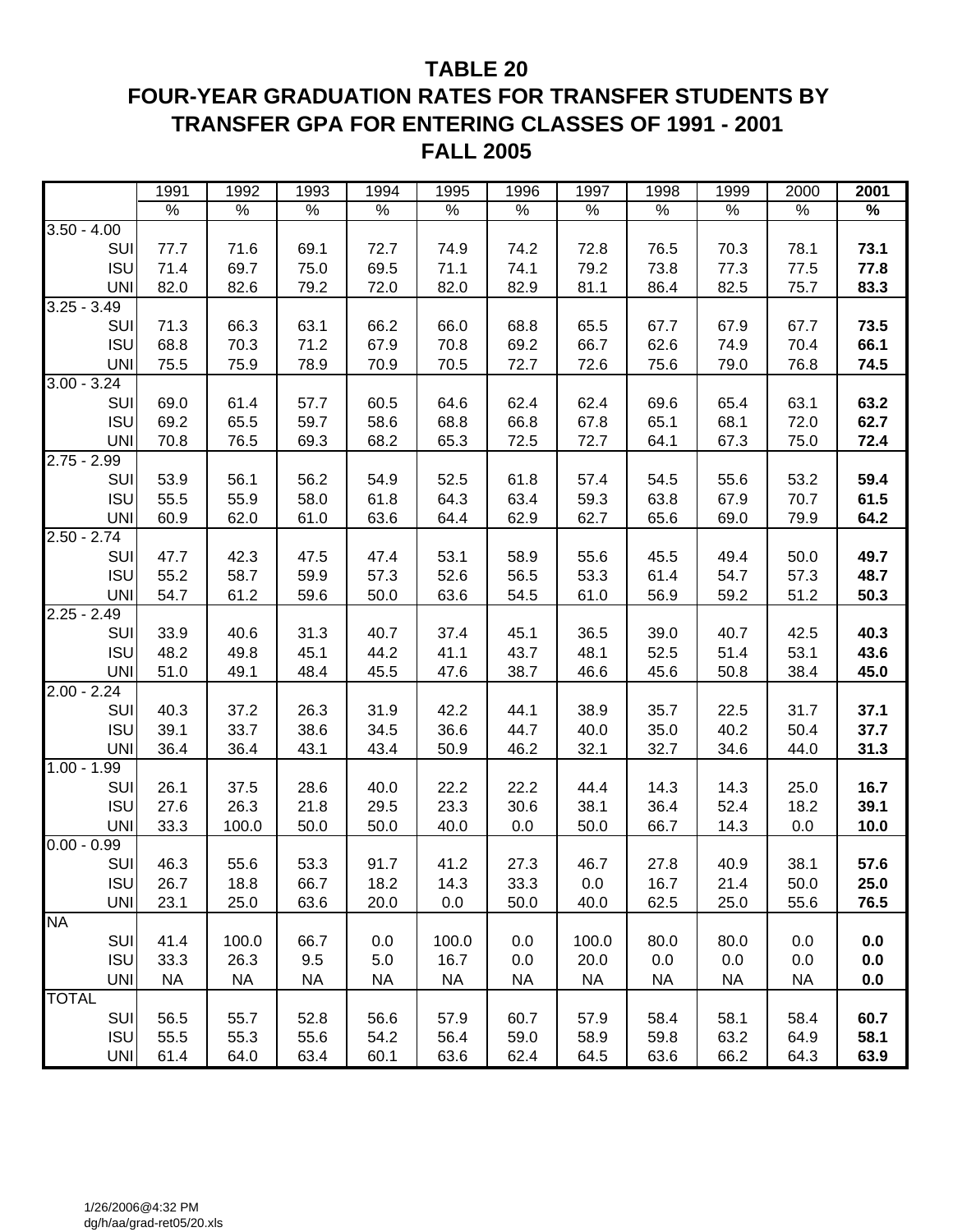### **TABLE 21GRADUATION/PERSISTENCE/TRANSFER RATES FOR ENTERING CLASSES OF 1997 TO 2004 Fall 2005**

#### UNIVERSITY OF IOWA

|      |        |          | Non-Persisters |       |        |        | <b>Graduated from SUI</b> |        |       | Cont'd   |       | Transferred | Total                         |
|------|--------|----------|----------------|-------|--------|--------|---------------------------|--------|-------|----------|-------|-------------|-------------------------------|
| Year | Number | 1st Year | 2nd Year       | Total | 3-Year | 4-Year | 5-Year                    | 6-Year | Total | 7th Year |       |             | Elsewhere Graduated Graduated |
| 1997 | 3,573  | 16.3%    | 7.3%           | 33.4% | 0.8%   | 36.8%  | 23.5%                     | 3.4%   | 64.6% | 2.0%     | 22.7% | 9.9%        | 74.5%                         |
| 1998 | 3,896  | 16.5%    | 7.5%           | 31.4% | 0.6%   | 35.2%  | 25.1%                     | 5.3%   | 66.2% | 2.4%     | 22.4% | 8.6%        | 74.9%                         |
| 1999 | 3,747  | 16.1%    | 8.7%           | 32.2% | 0.8%   | 37.2%  | 24.1%                     | 4.0%   | 66.1% | .7%      | 23.0% | 8.6%        | 74.7%                         |
| 2000 | 3,647  | 17.5%    | 7.9%           | 33.2% | 0.5%   | 39.0%  | 22.9%                     |        | 62.4% |          | 25.6% | 6.9%        | 69.3%                         |
| 2001 | 3,930  | 17.7%    | 9.0%           | 32.5% | 0.5%   | 39.1%  |                           |        | 39.6% |          | 15.3% | 2.2%        | 41.8%                         |
| 2002 | 4,097  | 17.7%    | 8.5%           | 30.9% | 0.8%   |        |                           |        | 0.8%  |          | 15.5% | 0.0%        | 0.9%                          |
| 2003 | 4,014  | 16.9%    | 7.1%           | 16.8% |        |        |                           |        |       |          | 14.9% | 0.0%        | 0.0%                          |
| 2004 | 3,982  | 15.7%    |                | 15.7% |        |        |                           |        |       |          | 12.5% | 0.0%        | 0.0%                          |

#### IOWA STATE UNIVERSITY

|      |        |          | Non-Persisters |       |         |        | Graduated from ISU |        |       | Cont'd   |       | Transferred | Total                         |
|------|--------|----------|----------------|-------|---------|--------|--------------------|--------|-------|----------|-------|-------------|-------------------------------|
| Year | Number | 1st Year | 2nd Year       | Total | 3-Year  | 4-Year | 5-Year             | 6-Year | Total | 7th Year |       |             | Elsewhere Graduated Graduated |
| 1997 | 4,007  | 16.4%    | 8.6%           | 31.5% | .0%     | 26.0%  | 32.3%              | 6.5%   | 65.7% | 2.8%     | 15.4% | $6.6\%$     | 72.3%                         |
| 1998 | 3,800  | 15.6%    | 7.9%           | 30.9% | $0.7\%$ | 28.5%  | 31.0%              | 6.3%   | 66.5% | 2.6%     | 15.8% | 6.7%        | 73.2%                         |
| 1999 | 4,020  | 14.9%    | 8.3%           | 29.6% | 0.6%    | 30.7%  | 31.3%              | 5.3%   | 68.0% | 2.4%     | 16.2% | 5.6%        | $73.6\%$                      |
| 2000 | 4,289  | 16.3%    | 9.0%           | 31.9% | 0.8%    | 30.4%  | 29.0%              |        | 60.2% |          | 17.3% | 4.8%        | 65.1%                         |
| 2001 | 4,598  | 16.6%    | 9.5%           | 30.5% | 0.8%    | 31.0%  |                    |        | 31.8% |          | 20.3% | 4%.ا        | 33.2%                         |
| 2002 | 4,167  | 15.8%    | 8.5%           | 27.8% | $.1\%$  |        |                    |        | 1.1%  |          | 18.8% | 0.1%        | $.2\%$                        |
| 2003 | 3,863  | 15.4%    | 6.9%           | 22.2% |         |        |                    |        |       |          | 13.1% |             | $0.0\%$                       |
| 2004 | 3,674  | 14.2%    |                | 14.2% |         |        |                    |        |       |          | 2.9%  |             | 0.0%                          |

#### UNIVERSITY OF NORTHERN IOWA

|      |        |          | Non-Persisters |       |         |        | Graduated from UNI |        |       | Cont'd   |       | Transferred | Total                         |
|------|--------|----------|----------------|-------|---------|--------|--------------------|--------|-------|----------|-------|-------------|-------------------------------|
| Year | Number | 1st Year | 2nd Year       | Total | 3-Year  | 4-Year | 5-Year             | 6-Year | Total | 7th Year |       |             | Elsewhere Graduated Graduated |
| 1997 | .919   | 17.6%    | 8.6%           | 32.5% | 0.5%    | 28.2%  | 32.1%              | 4.4%   | 65.2% | 2.2%     | 24.1% | 11.5%       | 76.7%                         |
| 1998 | ,982   | 19.0%    | 7.2%           | 33.7% | 0.7%    | 28.8%  | 30.8%              | 3.9%   | 64.3% | 2.0%     | 24.8% | 11.4%       | 75.6%                         |
| 1999 | 2,124  | 18.6%    | 8.5%           | 33.0% | 1.1%    | 32.4%  | 27.3%              | 4.1%   | 65.0% | 2.0%     | 24.1% | 7.6%        | 72.6%                         |
| 2000 | 2,218  | 16.0%    | 8.0%           | 31.2% | $0.6\%$ | 33.2%  | 28.2%              |        | 62.1% |          | 22.8% | 8.5%        | 70.6%                         |
| 2001 | 2,064  | 18.6%    | 8.0%           | 31.4% | 0.8%    | 31.5%  |                    |        | 32.3% |          | 18.1% | 6.2%        | 38.5%                         |
| 2002 | ,822   | 19.4%    | 7.6%           | 29.6% | .4%     |        |                    |        | 1.4%  |          | 23.3% | 3.1%        | 4.5%                          |
| 2003 | ,740   | 18.6%    | 6.9%           | 25.5% |         |        |                    |        |       |          | 20.5% | 0.6%        | 0.6%                          |
| 2004 | ,652   | 19.1%    |                | 19.1% |         |        |                    |        |       |          | 15.1% | 0.2%        | 0.2%                          |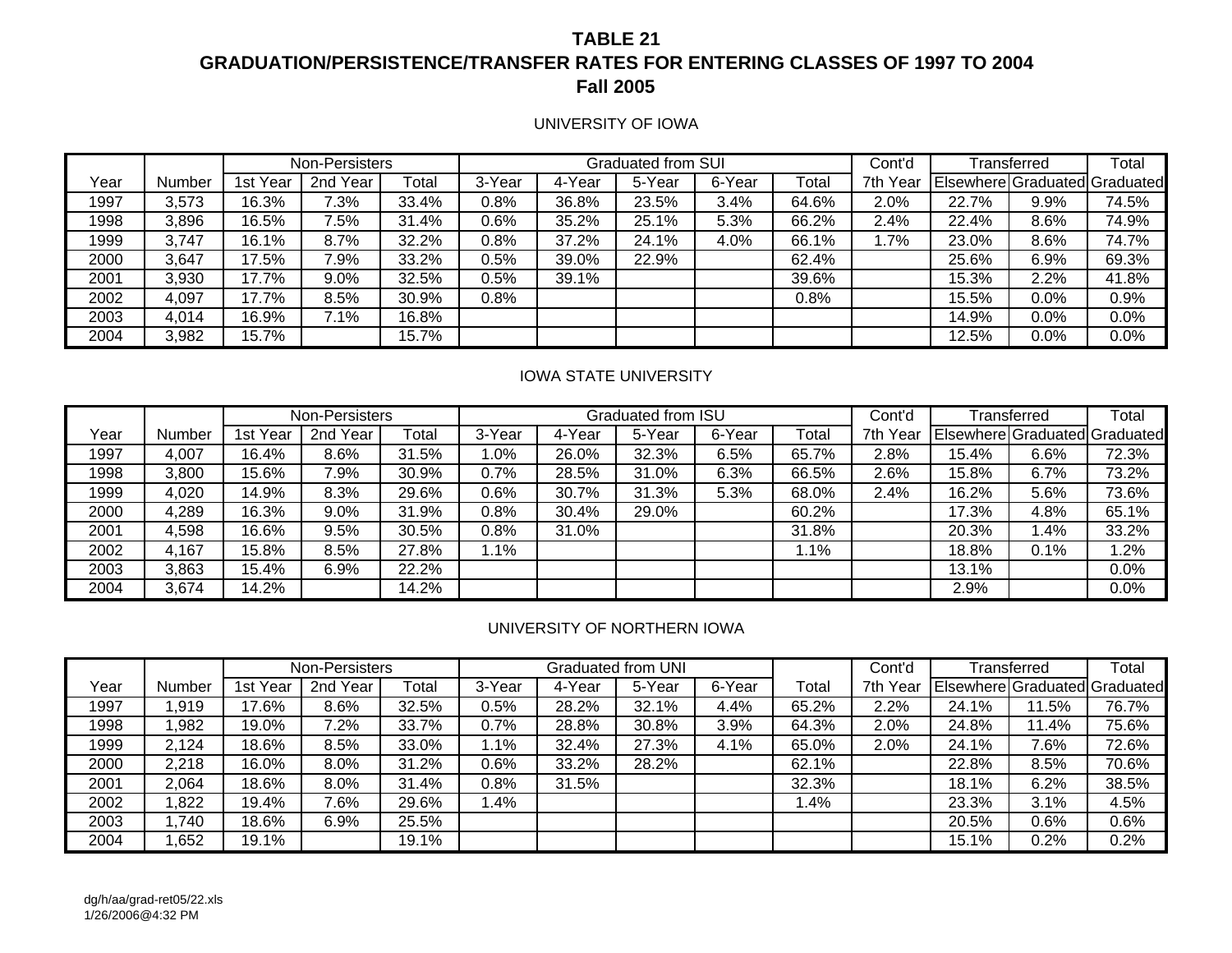#### **TABLE 22 - NON-PERSISTENCE STUDY UNDUPLICATED RESPONSES BY CATEGORY REGENT TOTAL FALL 2005**

| <b>Academic Reasons - Student</b> |                  |                  |     |                  |                                                                                    |
|-----------------------------------|------------------|------------------|-----|------------------|------------------------------------------------------------------------------------|
|                                   |                  |                  |     |                  | Major Reason   Minor Reason   Not a Reason   Grand Total   Percent of Major Reason |
| Nonresident - not probation       | 18ı              | 30               |     | 125 <sub>1</sub> | 14.4%                                                                              |
| Nonresident - on probation        |                  |                  |     | 15               | 40.0%                                                                              |
| Resident - not probation          |                  | 67               | 231 | 359              | <b>17.0%</b>                                                                       |
| Resident - on probation           | 19               | 21               | 19  | 59               | 32.2%                                                                              |
| <b>Grand Total</b>                | 104 <sub>1</sub> | 124 <sub>1</sub> | 330 | 558              | 18.6%                                                                              |

| <b>Academic Reasons - Institutional</b> |      |     |      |     |                                                                                    |
|-----------------------------------------|------|-----|------|-----|------------------------------------------------------------------------------------|
|                                         |      |     |      |     | Major Reason   Minor Reason   Not a Reason   Grand Total   Percent of Major Reason |
| Nonresident - not probation             |      | 21  |      | 119 | 22.7%                                                                              |
| Nonresident - on probation              |      |     |      | 12  | 50.0%                                                                              |
| Resident - not probation                | 761  | 47  | 110I | 233 | 32.6%                                                                              |
| Resident - on probation                 |      | 14. |      | 38  | 44.7%                                                                              |
| <b>Grand Total</b>                      | 126I | 86  | 1901 | 402 | 31.3%                                                                              |

| <b>Financial Reasons</b>    |     |                 |                                            |                 |                                       |
|-----------------------------|-----|-----------------|--------------------------------------------|-----------------|---------------------------------------|
|                             |     |                 | Major Reason   Minor Reason   Not a Reason |                 | Grand Total   Percent of Major Reason |
| Nonresident - not probation | 63  | 21              | 35                                         | <b>119</b>      | 52.9%                                 |
| Nonresident - on probation  |     |                 |                                            | 12              | 41.7%                                 |
| Resident - not probation    |     | 58 <sub>l</sub> | 98                                         | 233             | 33.0%                                 |
| Resident - on probation     | 181 |                 | 1つ                                         | 38 <sub>l</sub> | 47.4%                                 |
| <b>Grand Total</b>          | 163 | 90I             | 149                                        | 402             | 40.5%                                 |

| <b>Personal Reasons</b>     |           |                                            |                 |     |                                       |
|-----------------------------|-----------|--------------------------------------------|-----------------|-----|---------------------------------------|
|                             |           | Major Reason   Minor Reason   Not a Reason |                 |     | Grand Total   Percent of Major Reason |
| Nonresident - not probation | 61        | 30 <sup>l</sup>                            | 28 <sub>l</sub> | 119 | 51.3%                                 |
| Nonresident - on probation  |           |                                            |                 | 12  | 50.0%                                 |
| Resident - not probation    | 113       | 59                                         | 61              | 233 | 48.5%                                 |
| Resident - on probation     | <b>20</b> |                                            |                 | 38  | 52.6%                                 |
| <b>Grand Total</b>          | 200       | 101l                                       | 101             | 402 | 49.8%                                 |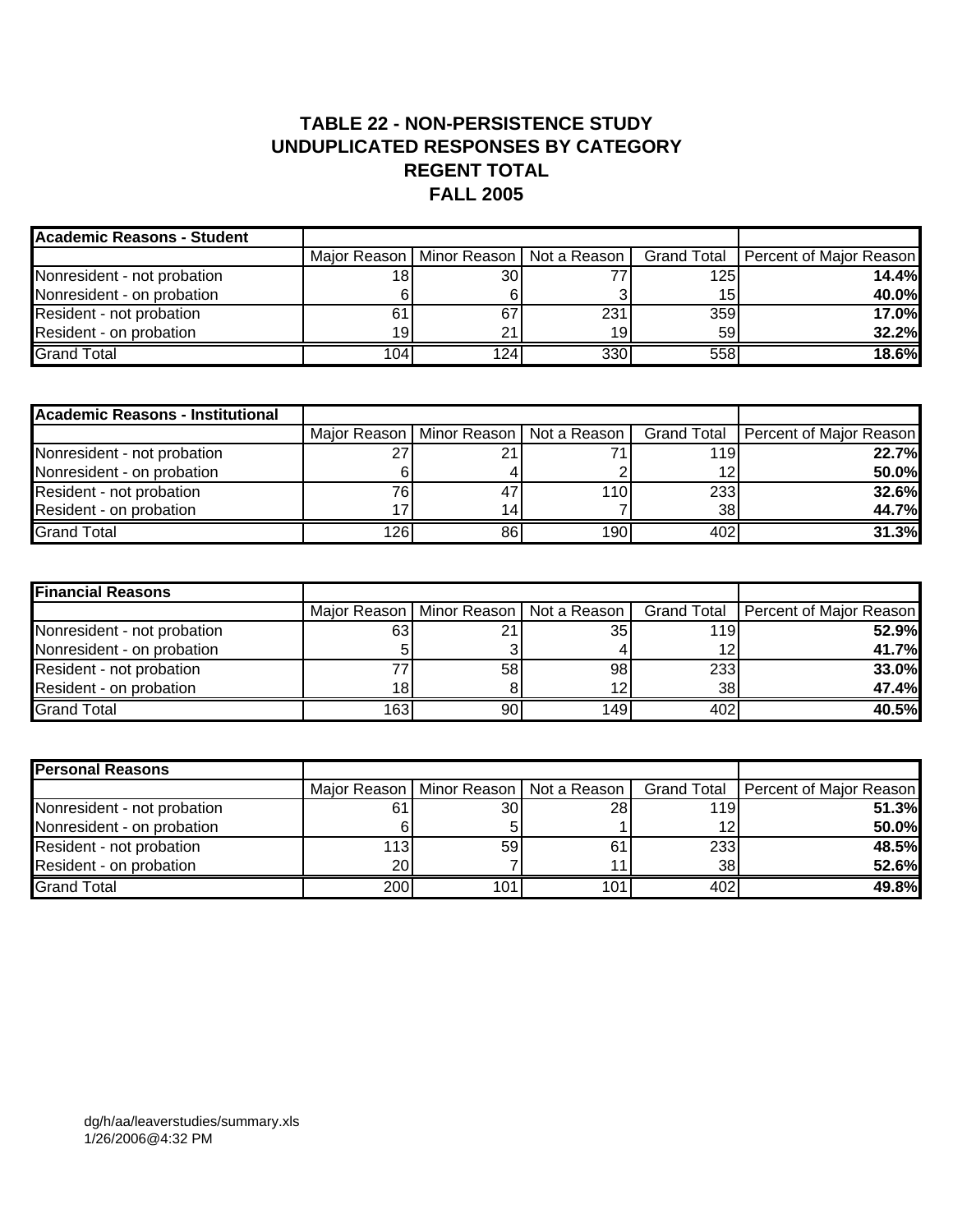### **TABLE 22A - NON-PERSISTENCE STUDY UNDUPLICATED RESPONSES BY CATEGORY UNIVERSITY OF IOWA FALL 2005**

| Academic Reasons - Student  |                 |                                            |    |     |                                       |
|-----------------------------|-----------------|--------------------------------------------|----|-----|---------------------------------------|
|                             |                 | Major Reason   Minor Reason   Not a Reason |    |     | Grand Total   Percent of Major Reason |
| Nonresident - not probation |                 | 15                                         | 44 | 69  | <b>14.5%</b>                          |
| Nonresident - on probation  |                 |                                            |    |     | 50.0%                                 |
| Resident - not probation    | 19              | 23                                         | 53 | 95  | 20.0%                                 |
| Resident - on probation     |                 |                                            |    | 15  | 40.0%                                 |
| Grand Total                 | 38 <sub>1</sub> | 48                                         | 99 | 185 | 20.5%                                 |

| <b>Academic Reasons - Institutional</b> |    |                                            |    |                 |                                       |
|-----------------------------------------|----|--------------------------------------------|----|-----------------|---------------------------------------|
|                                         |    | Major Reason   Minor Reason   Not a Reason |    |                 | Grand Total   Percent of Major Reason |
| Nonresident - not probation             |    | 15                                         |    | 69              | 14.5%                                 |
| Nonresident - on probation              |    |                                            |    |                 | 50.0%                                 |
| Resident - not probation                |    | 23                                         | 53 | 95              | 20.0%                                 |
| Resident - on probation                 |    |                                            |    | 15 <sub>1</sub> | 40.0%                                 |
| Grand Total <b>l</b>                    | 38 | 48                                         | 99 | 185             | 20.5%                                 |

| <b>Financial Reasons</b>    |        |     |                                            |     |                                       |
|-----------------------------|--------|-----|--------------------------------------------|-----|---------------------------------------|
|                             |        |     | Major Reason   Minor Reason   Not a Reason |     | Grand Total   Percent of Major Reason |
| Nonresident - not probation | 35     |     | 231                                        | 69  | 50.7%                                 |
| Nonresident - on probation  |        |     |                                            |     | <b>16.7%</b>                          |
| Resident - not probation    | $\sim$ | 26  |                                            | 95  | 28.4%                                 |
| Resident - on probation     |        |     |                                            | 15  | 40.0%                                 |
| Grand Totall                | 69     | 431 |                                            | 185 | 37.3%                                 |

| <b>Personal Reasons</b>     |    |    |                                            |                 |                                       |
|-----------------------------|----|----|--------------------------------------------|-----------------|---------------------------------------|
|                             |    |    | Major Reason   Minor Reason   Not a Reason |                 | Grand Total   Percent of Major Reason |
| Nonresident - not probation | 34 | 22 | 13                                         | 69              | 49.3%                                 |
| Nonresident - on probation  |    |    |                                            |                 | 66.7%                                 |
| Resident - not probation    | 50 | 25 | 20                                         | 95 <sub>1</sub> | 52.6%                                 |
| Resident - on probation     |    |    |                                            | 15 <sub>1</sub> | 53.3%                                 |
| Grand Total                 | 96 |    | 38                                         | 185             | 51.9%                                 |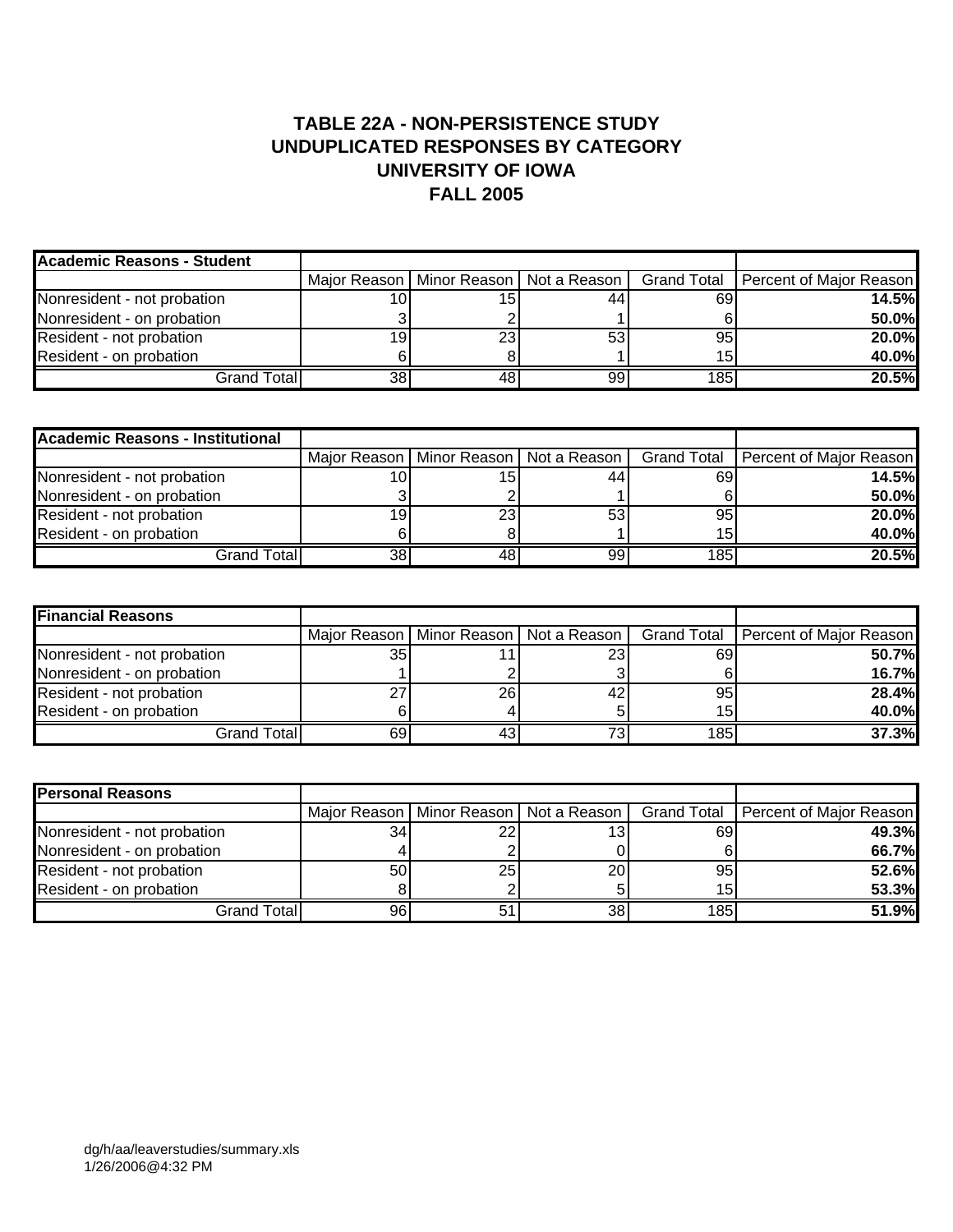### **TABLE 22B - NON-PERSISTENCE STUDY UNDUPLICATED RESPONSES BY CATEGORY IOWA STATE UNIVERSITY FALL 2005**

| <b>Academic Reasons - Student</b> |    |    |                                              |                 |                                       |
|-----------------------------------|----|----|----------------------------------------------|-----------------|---------------------------------------|
|                                   |    |    | Maior Reason I Minor Reason I Not a Reason I |                 | Grand Total   Percent of Major Reason |
| Nonresident - not probation       |    |    | 26                                           | 48              | 16.7%                                 |
| Nonresident - on probation        |    |    |                                              |                 | 60.0%                                 |
| Resident - not probation          | 29 | 22 | 45                                           | 96 <sub>1</sub> | 30.2%                                 |
| Resident - on probation           |    |    |                                              | 16 <sub>1</sub> | 68.8%                                 |
| <b>Grand Total</b>                |    | 40 |                                              | 165             | 30.9%                                 |

| <b>Academic Reasons - Institutional</b> |    |                 |                                            |     |                                       |
|-----------------------------------------|----|-----------------|--------------------------------------------|-----|---------------------------------------|
|                                         |    |                 | Major Reason   Minor Reason   Not a Reason |     | Grand Total   Percent of Major Reason |
| Nonresident - not probation             |    |                 | <b>26</b>                                  | 48  | 35.4%                                 |
| Nonresident - on probation              |    |                 |                                            |     | 60.0%                                 |
| Resident - not probation                | 47 | 14 <sub>1</sub> | 35 l                                       | 96  | 49.0%                                 |
| Resident - on probation                 |    |                 |                                            | 16  | 56.3%                                 |
| Grand Total                             |    | <b>23</b>       | 661                                        | 165 | 46.1%                                 |

| <b>Financial Reasons</b>    |                 |                                            |    |     |                                       |
|-----------------------------|-----------------|--------------------------------------------|----|-----|---------------------------------------|
|                             |                 | Major Reason   Minor Reason   Not a Reason |    |     | Grand Total   Percent of Major Reason |
| Nonresident - not probation | דר<br>∠         | 10                                         |    | 48  | 56.3%                                 |
| Nonresident - on probation  |                 |                                            |    |     | 60.0%                                 |
| Resident - not probation    | 29 <sub>1</sub> | 26I                                        |    | 96  | 30.2%                                 |
| Resident - on probation     |                 |                                            |    | 16  | 56.3%                                 |
| Grand Total                 | 68              | 39                                         | 58 | 165 | 41.2%                                 |

| <b>Personal Reasons</b>     |    |    |                                            |     |                                       |
|-----------------------------|----|----|--------------------------------------------|-----|---------------------------------------|
|                             |    |    | Major Reason   Minor Reason   Not a Reason |     | Grand Total   Percent of Major Reason |
| Nonresident - not probation | 26 |    |                                            | 48  | 54.2%                                 |
| Nonresident - on probation  |    |    |                                            |     | 40.0%                                 |
| Resident - not probation    | 44 | 25 |                                            | 96  | 45.8%                                 |
| Resident - on probation     |    |    |                                            | 16  | 62.5%                                 |
| Grand Total                 | 82 | 38 | 45                                         | 165 | 49.7%                                 |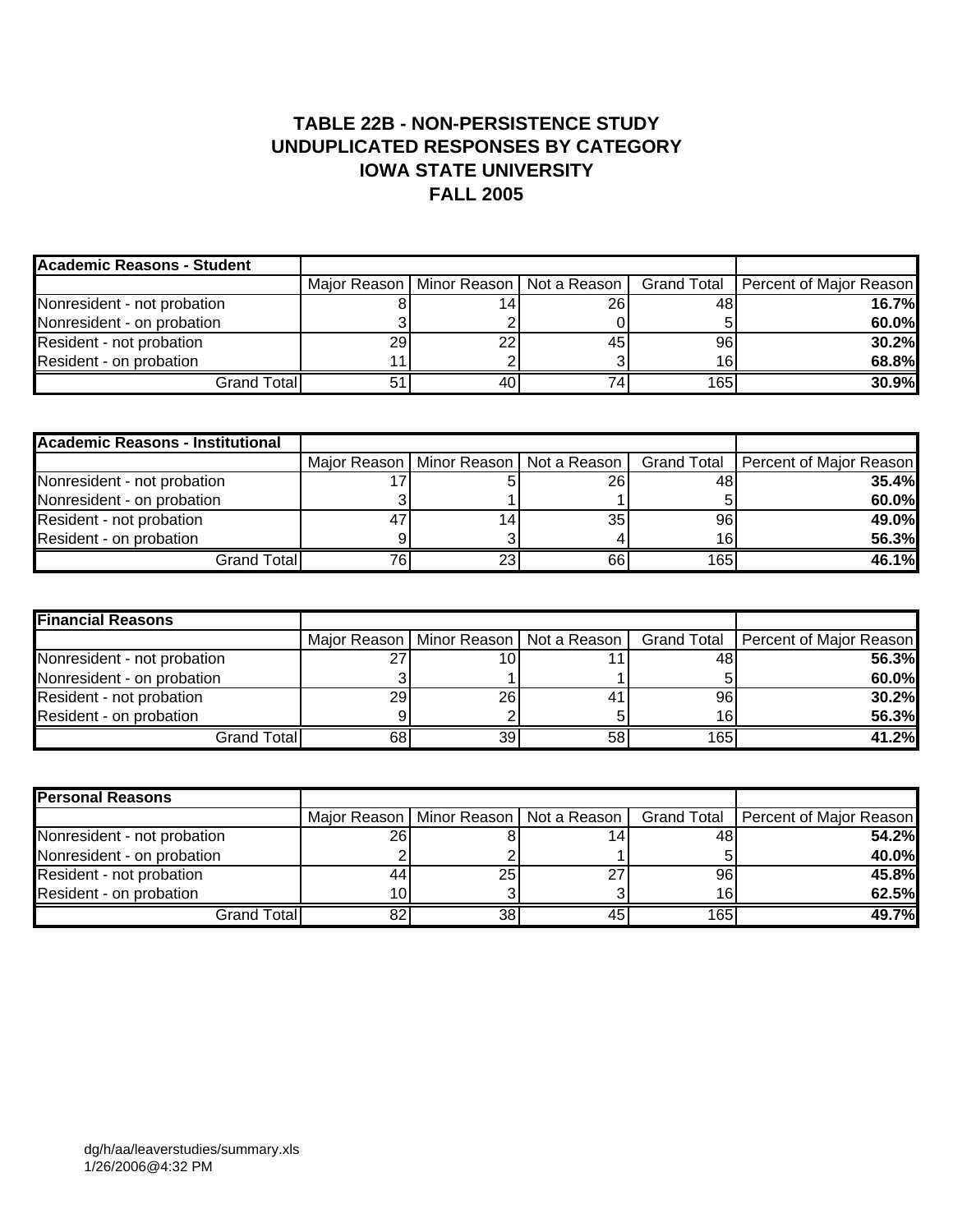### **TABLE 22C - NON-PERSISTENCE STUDY UNDUPLICATED RESPONSES BY CATEGORY UNIVERSITY OF NORTHERN IOWA FALL 2005**

| Academic Reasons - Student  |    |                                            |     |                                       |
|-----------------------------|----|--------------------------------------------|-----|---------------------------------------|
|                             |    | Major Reason   Minor Reason   Not a Reason |     | Grand Total   Percent of Major Reason |
| Nonresident - not probation |    |                                            |     | $0.0\%$                               |
| Nonresident - on probation  |    |                                            |     | $0.0\%$                               |
| Resident - not probation    | 22 | 133                                        | 168 | 7.7%                                  |
| Resident - on probation     |    | 15                                         | 28  | 7.1%                                  |
| Grand Total <b>l</b>        | 36 | 157                                        | 208 | 7.2%                                  |

| <b>Academic Reasons - Institutional</b> |     |                                            |    |                                       |
|-----------------------------------------|-----|--------------------------------------------|----|---------------------------------------|
|                                         |     | Major Reason   Minor Reason   Not a Reason |    | Grand Total   Percent of Major Reason |
| Nonresident - not probation             |     |                                            |    | 0.0%                                  |
| Nonresident - on probation              |     |                                            |    | 0.0%                                  |
| Resident - not probation                | 10. |                                            | 42 | 23.8%                                 |
| Resident - on probation                 |     |                                            |    | 28.6%                                 |
| Grand Total                             | 15. | 25                                         | 52 | 23.1%                                 |

| <b>Financial Reasons</b>    |    |                                            |    |                                       |
|-----------------------------|----|--------------------------------------------|----|---------------------------------------|
|                             |    | Major Reason   Minor Reason   Not a Reason |    | Grand Total   Percent of Major Reason |
| Nonresident - not probation |    |                                            |    | 50.0%                                 |
| Nonresident - on probation  |    |                                            |    | 100.0%                                |
| Resident - not probation    | η, | 15.                                        | 42 | 50.0%                                 |
| Resident - on probation     |    |                                            |    | 42.9%                                 |
| Grand Total                 | 26 |                                            | 52 | 50.0%                                 |

| <b>Personal Reasons</b>     |    |                                            |    |                                       |
|-----------------------------|----|--------------------------------------------|----|---------------------------------------|
|                             |    | Major Reason   Minor Reason   Not a Reason |    | Grand Total   Percent of Major Reason |
| Nonresident - not probation |    |                                            |    | 50.0%                                 |
| Nonresident - on probation  |    |                                            |    | $0.0\%$                               |
| Resident - not probation    |    |                                            | 42 | 45.2%                                 |
| Resident - on probation     |    |                                            |    | 28.6%                                 |
| Grand Total                 | n, |                                            | 52 | 42.3%                                 |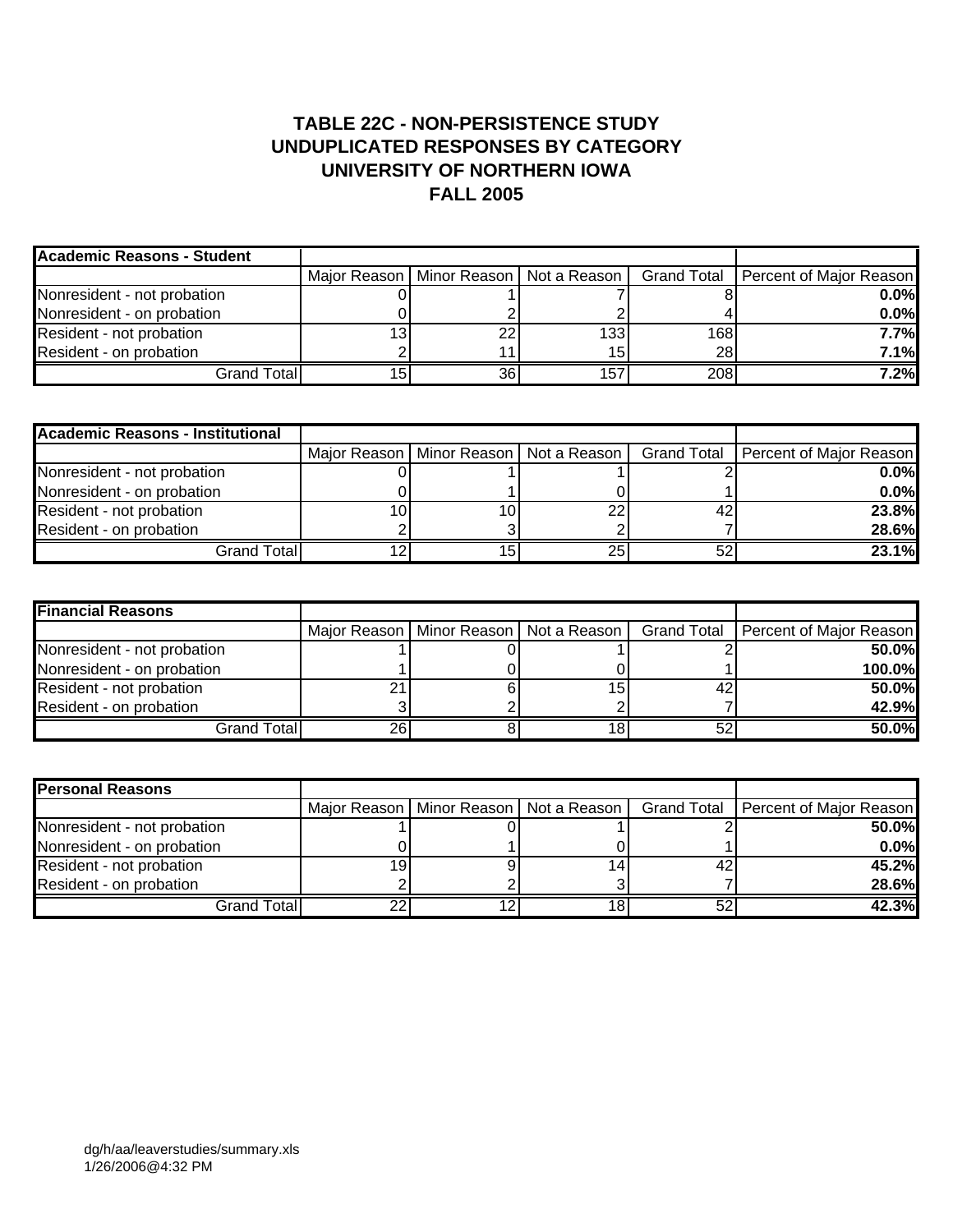### **TABLE 23 - FIRST-YEAR NON-PERSISTENCE STUDY REGENT TOTAL FALL 2005**

**PART I**

|                                                          |                         | <b>RESIDENT   NONRESIDENT</b> | <b>TOTAL</b>              |
|----------------------------------------------------------|-------------------------|-------------------------------|---------------------------|
| <b>NUMBER IN FALL 2003 COHORT</b>                        |                         |                               |                           |
| University of Iowa                                       | 2,545                   | 1,538                         | 4,083                     |
| <b>Iowa State University</b>                             | 2,853                   | 1,010                         | 3,863                     |
| University of Northern Iowa                              | 1,647                   | 93                            | 1,740                     |
| <b>Regent Total</b>                                      | 7,045                   | 2,641                         | 9,686                     |
|                                                          |                         |                               |                           |
| <b>NUMBER OF COHORT NONRETURNEES IN FALL 2004</b>        |                         |                               |                           |
| University of Iowa                                       | 424                     | 258                           | 682                       |
| <b>Iowa State University</b>                             | 417                     | 166                           | 583                       |
| University of Northern Iowa                              | 304                     | 19                            | 323                       |
| <b>Regent Total</b>                                      | 1,145                   | 443                           | 1,588                     |
|                                                          |                         |                               |                           |
| NUMBER OF COHORT NONRETURNEES INELIGIBLE TO RETURN       |                         |                               |                           |
| University of Iowa                                       | 144                     | 76                            | 220                       |
| <b>Iowa State University</b>                             | $\overline{74}$         | 23                            | $\overline{97}$           |
| University of Northern Iowa                              | 84                      | $\overline{7}$                | 91                        |
| <b>Regent Total</b>                                      | 302                     | 106                           | 408                       |
|                                                          |                         |                               |                           |
| NUMBER OF COHORT NONRETURNEES NOT AVAILABLE FOR CONTACT* |                         |                               |                           |
| University of Iowa                                       | $\mathbf{1}$            | $\sqrt{5}$                    | 6                         |
| <b>Iowa State University</b>                             | $\mathbf 0$             | $\overline{3}$                | $\ensuremath{\mathsf{3}}$ |
| University of Northern Iowa                              | $\overline{\mathbf{4}}$ | $\overline{5}$                |                           |
| <b>Regent Total</b>                                      | $\overline{5}$          | $\overline{9}$                | $\overline{14}$           |
|                                                          |                         |                               |                           |
| <b>NUMBER OF COHORT NONRETURNEES CONTACTED</b>           |                         |                               |                           |
| University of Iowa                                       | 279                     | 177                           | 456                       |
| <b>Iowa State University</b>                             | 343                     | 141                           | 484                       |
| University of Northern Iowa                              | 216                     | $\overline{11}$               | 227                       |
| <b>Regent Total</b>                                      | 838                     | 329                           | 1,167                     |
|                                                          |                         |                               |                           |
| <b>NUMBER OF RESPONDENTS</b>                             |                         |                               |                           |
| University of Iowa                                       | 110                     | 75                            | 185                       |
| <b>Iowa State University</b>                             | $\overline{112}$        | $\overline{53}$               | 165                       |
| University of Northern Iowa                              | 49                      | $\overline{3}$                | 52                        |
| <b>Regent Total</b>                                      | $\overline{271}$        | $\overline{131}$              | 402                       |
|                                                          |                         |                               |                           |

\*International students; incorrect addresses.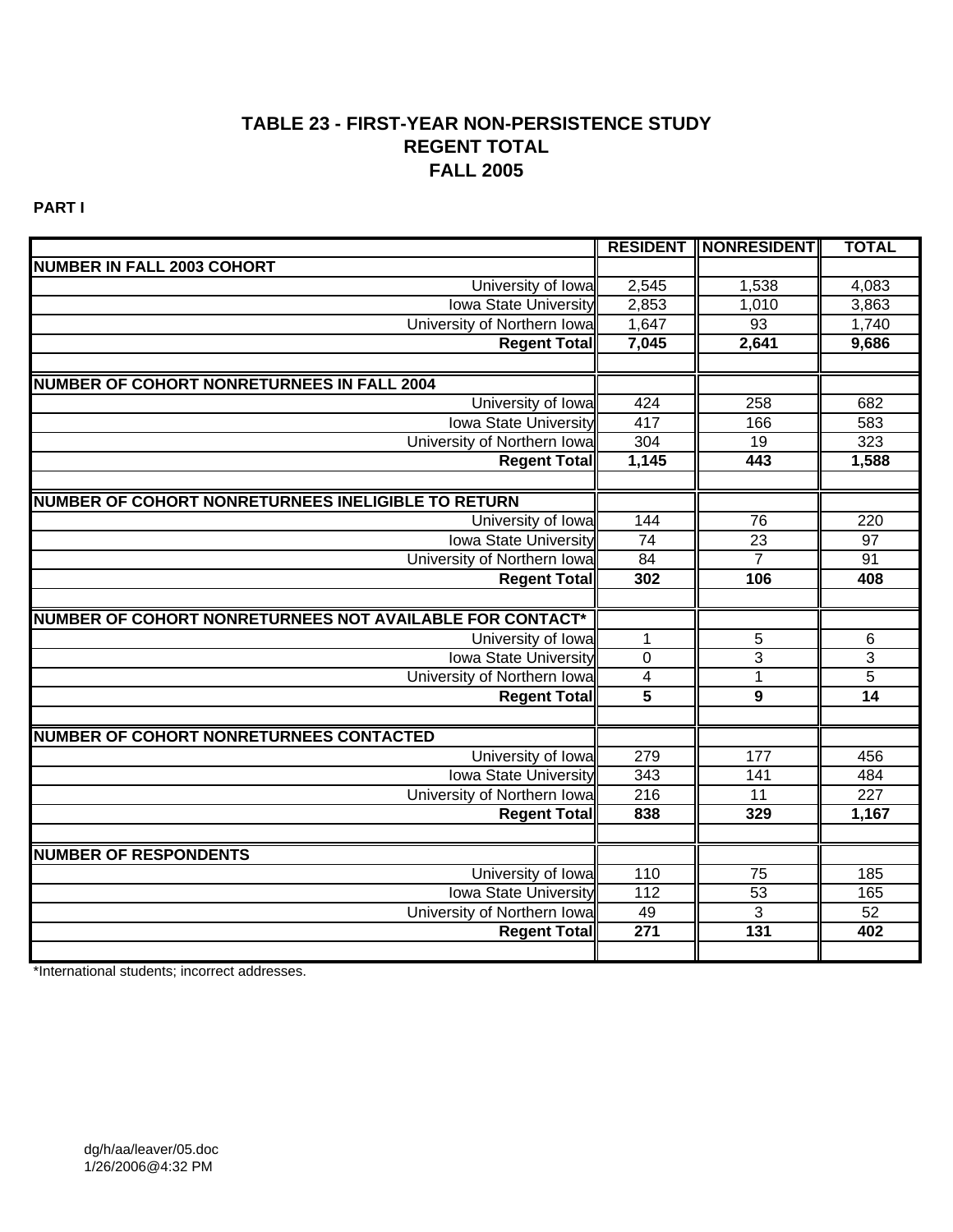#### **TABLE 24 - NON-PERSISTENCE STUDY - SUMMARY OF FIRST YEAR STUDENT SURVEY REGENT TOTAL FALL 2005**

| $\overline{T}$ <sub>O</sub> tal<br>Not Probation<br>Probation<br>Not Probation<br>Probation<br>Probation<br>#<br>$\frac{0}{0}$<br>$\frac{0}{0}$<br>#<br>#<br>$\frac{0}{6}$<br>$\overline{\#}$<br>$\frac{0}{6}$<br>%<br>$\#$<br>$\frac{9}{6}$<br>$\#$<br>$\sqrt{2}$<br>#<br>Number of cohort nonreturnees contacted<br>174<br>838<br>39<br>329<br>1,167<br>664<br>290<br>35.1%<br>21.8%<br>$\overline{271}$<br>32.3%<br>41.0%<br>30.8%<br>39.8%<br>233<br>38<br>119<br>12<br>131<br>402<br>34.4%<br><b>Question 1. Current Employment Status.</b><br>Number employed full-time<br>31<br>13.3%<br>21.1%<br>39<br>14.4%<br>$\overline{7}$<br>5.9%<br>3<br>25.0%<br>7.6%<br>12.2%<br>8<br>10<br>49<br>Number employed part-time<br>126<br>54.1%<br>$\overline{24}$<br>63.2%<br>150<br>55.4%<br>52.9%<br>67<br>51.1%<br>$\overline{217}$<br>63<br>4<br>33.3%<br>54.0%<br>Number not employed and not seeking employment<br>20.6%<br>$\overline{35}$<br>35<br>26.7%<br>$\overline{48}$<br>$\overline{2}$<br>5.3%<br>50<br>18.5%<br>29.4%<br>$\mathbf 0$<br>0.0%<br>85<br>21.1%<br>Number not employed and seeking employment<br>$\overline{14}$<br>$\overline{15}$<br>$\overline{12}$<br>$\overline{\mathbf{4}}$<br>$\overline{16}$<br>$\overline{31}$<br>6.0%<br>$\overline{1}$<br>2.6%<br>5.5%<br>10.1%<br>33.3%<br>12.2%<br>7.7%<br>Number in the Armed Forces<br>$\overline{6}$<br>$\overline{2}$<br>$\overline{8}$<br>$\overline{2}$<br>2.6%<br>5.3%<br>3.0%<br>0.8%<br>$\mathbf{1}$<br>8.3%<br>1.5%<br>$\overline{10}$<br>2.5%<br>$\mathbf{1}$<br>225<br>262<br>Total<br>96.6%<br>$\overline{37}$<br>97.4%<br>96.7%<br>$\overline{118}$<br>99.2%<br>$\overline{12}$<br>100.0%<br>130<br>99.2%<br>392<br>97.5%<br>Number enrolled as a student<br>86.7%<br>84.5%<br>202<br>27<br>71.1%<br>229<br>112<br>94.1%<br>9<br>75.0%<br>121<br>92.4%<br>350<br>87.1%<br>Number not enrolled as a student<br>26<br>11.2%<br>$\overline{36}$<br>13.3%<br>$\overline{7}$<br>5.9%<br>3<br>25.0%<br>7.6%<br>46<br>10<br>26.3%<br>$\overline{10}$<br>11.4%<br>$\overline{37}$<br>12<br>228<br>97.9%<br>97.4%<br>265<br>119<br>100.0%<br>100.0%<br>131<br>100.0%<br>396<br>98.5%<br>Total<br>97.8%<br>Number in another Regent university<br>Number in an Iowa community college<br>52<br>22.3%<br>52<br>19.2%<br>52<br>12.9%<br>0<br>0.0%<br>$\Omega$<br>0.0%<br>$\mathbf 0$<br>0.0%<br>$\mathbf 0$<br>0.0%<br>$\overline{71}$<br>$\overline{27}$<br>98<br>$\overline{3}$<br>2.5%<br>$\overline{3}$<br>2.3%<br>30.5%<br>71.1%<br>36.2%<br>$\overline{0}$<br>0.0%<br>101<br>25.1%<br>Number in an Iowa private college/university<br>35<br>$\overline{0}$<br>8.7%<br>33<br>14.2%<br>$\overline{2}$<br>5.3%<br>12.9%<br>$\overline{0}$<br>0.0%<br>$\overline{0}$<br>0.0%<br>0.0%<br>$\overline{35}$<br>Number in an out of state institution<br>32<br>$\overline{2}$<br>34<br>$\overline{8}$<br>13.7%<br>5.3%<br>12.5%<br>101<br>84.9%<br>66.7%<br>109<br>83.2%<br>$\overline{143}$<br>35.6%<br>Number can't determine type of institution<br>$\overline{5}$<br>$\overline{5}$<br>$\overline{2}$<br>2.1%<br>$\Omega$<br>0.0%<br>1.8%<br>0.8%<br>8.3%<br>1.5%<br>1.7%<br>$\mathbf{1}$<br>1<br>$\overline{7}$<br>193<br>$\overline{9}$<br>82.8%<br>$\overline{31}$<br>81.6%<br>224<br>82.7%<br>105<br>88.2%<br>75.0%<br>87.0%<br>338<br>114<br>84.1%<br>Total<br>Number who chose associate's degree<br>15.5%<br>13.2%<br>7.6%<br>$\overline{36}$<br>5<br>$\overline{41}$<br>15.1%<br>9<br>$\overline{2}$<br>16.7%<br>8.4%<br>52<br>12.9%<br>11<br>13<br>34.2%<br>133<br>$\overline{6}$<br>$\overline{75}$<br>57.3%<br>120<br>51.5%<br>49.1%<br>69<br>58.0%<br>50.0%<br>$\overline{208}$<br>51.7%<br>Number who chose graduate or professional degree<br>$\overline{3}$<br>$6\phantom{1}6$<br>$\overline{51}$<br>31<br>$\overline{34}$<br>26.0%<br>85<br>45<br>19.3%<br>15.8%<br>18.8%<br>26.1%<br>25.0%<br>21.1%<br>$\overline{18}$<br>9<br>$\overline{0}$<br>7.7%<br>23.7%<br>27<br>10.0%<br>3.4%<br>0.0%<br>4<br>3.1%<br>31<br>7.7%<br>4<br>$\overline{7}$<br>$\overline{4}$<br>10.5%<br>4.1%<br>5<br>4.2%<br>$\overline{0}$<br>0.0%<br>5<br>3.8%<br>$\overline{16}$<br>4.0%<br>3.0%<br>11<br>129<br>Total<br>226<br>$\overline{37}$<br>263<br>118<br>99.2%<br>$\overline{11}$<br>91.7%<br>98.5%<br>392<br>97.5%<br>97.0%<br>97.4%<br>97.0%<br>Number who plan to re-enroll in same institution<br>41<br>17.6%<br>12<br>31.6%<br>53<br>19.6%<br>12<br>10.1%<br>33.3%<br>12.2%<br>69<br>17.2%<br>4<br>16<br>Number who do not plan to re-enroll in same institution<br>$\frac{175}{175}$<br>$\overline{23}$<br>198<br>103<br>86.6%<br>$\overline{7}$<br>$\overline{58.3\%}$<br>75.1%<br>60.5%<br>73.1%<br>110<br>84.0%<br>308<br>76.6%<br>$\overline{11}$<br>Totall |                                              |     |       |    | <b>RESIDENT</b> |     |       | NONRESIDENT |       |  |       |     | <b>GRAND TOTAL</b> |                  |       |
|---------------------------------------------------------------------------------------------------------------------------------------------------------------------------------------------------------------------------------------------------------------------------------------------------------------------------------------------------------------------------------------------------------------------------------------------------------------------------------------------------------------------------------------------------------------------------------------------------------------------------------------------------------------------------------------------------------------------------------------------------------------------------------------------------------------------------------------------------------------------------------------------------------------------------------------------------------------------------------------------------------------------------------------------------------------------------------------------------------------------------------------------------------------------------------------------------------------------------------------------------------------------------------------------------------------------------------------------------------------------------------------------------------------------------------------------------------------------------------------------------------------------------------------------------------------------------------------------------------------------------------------------------------------------------------------------------------------------------------------------------------------------------------------------------------------------------------------------------------------------------------------------------------------------------------------------------------------------------------------------------------------------------------------------------------------------------------------------------------------------------------------------------------------------------------------------------------------------------------------------------------------------------------------------------------------------------------------------------------------------------------------------------------------------------------------------------------------------------------------------------------------------------------------------------------------------------------------------------------------------------------------------------------------------------------------------------------------------------------------------------------------------------------------------------------------------------------------------------------------------------------------------------------------------------------------------------------------------------------------------------------------------------------------------------------------------------------------------------------------------------------------------------------------------------------------------------------------------------------------------------------------------------------------------------------------------------------------------------------------------------------------------------------------------------------------------------------------------------------------------------------------------------------------------------------------------------------------------------------------------------------------------------------------------------------------------------------------------------------------------------------------------------------------------------------------------------------------------------------------------------------------------------------------------------------------------------------------------------------------------------------------------------------------------------------------------------------------------------------------------------------------------------------------------------------------------------------------------------------------------------------------------------------------------------------------------------------------------------------------------------------------------------------------------------------------------------------------------------------------------------------------------------------------------------------------------------------------------------------------------------------------------------------------------------------------------------------------------------------------------------|----------------------------------------------|-----|-------|----|-----------------|-----|-------|-------------|-------|--|-------|-----|--------------------|------------------|-------|
|                                                                                                                                                                                                                                                                                                                                                                                                                                                                                                                                                                                                                                                                                                                                                                                                                                                                                                                                                                                                                                                                                                                                                                                                                                                                                                                                                                                                                                                                                                                                                                                                                                                                                                                                                                                                                                                                                                                                                                                                                                                                                                                                                                                                                                                                                                                                                                                                                                                                                                                                                                                                                                                                                                                                                                                                                                                                                                                                                                                                                                                                                                                                                                                                                                                                                                                                                                                                                                                                                                                                                                                                                                                                                                                                                                                                                                                                                                                                                                                                                                                                                                                                                                                                                                                                                                                                                                                                                                                                                                                                                                                                                                                                                                                                                   |                                              |     |       |    |                 |     |       |             |       |  |       |     |                    |                  |       |
|                                                                                                                                                                                                                                                                                                                                                                                                                                                                                                                                                                                                                                                                                                                                                                                                                                                                                                                                                                                                                                                                                                                                                                                                                                                                                                                                                                                                                                                                                                                                                                                                                                                                                                                                                                                                                                                                                                                                                                                                                                                                                                                                                                                                                                                                                                                                                                                                                                                                                                                                                                                                                                                                                                                                                                                                                                                                                                                                                                                                                                                                                                                                                                                                                                                                                                                                                                                                                                                                                                                                                                                                                                                                                                                                                                                                                                                                                                                                                                                                                                                                                                                                                                                                                                                                                                                                                                                                                                                                                                                                                                                                                                                                                                                                                   |                                              |     |       |    |                 |     |       |             |       |  |       |     |                    |                  |       |
|                                                                                                                                                                                                                                                                                                                                                                                                                                                                                                                                                                                                                                                                                                                                                                                                                                                                                                                                                                                                                                                                                                                                                                                                                                                                                                                                                                                                                                                                                                                                                                                                                                                                                                                                                                                                                                                                                                                                                                                                                                                                                                                                                                                                                                                                                                                                                                                                                                                                                                                                                                                                                                                                                                                                                                                                                                                                                                                                                                                                                                                                                                                                                                                                                                                                                                                                                                                                                                                                                                                                                                                                                                                                                                                                                                                                                                                                                                                                                                                                                                                                                                                                                                                                                                                                                                                                                                                                                                                                                                                                                                                                                                                                                                                                                   |                                              |     |       |    |                 |     |       |             |       |  |       |     |                    |                  |       |
|                                                                                                                                                                                                                                                                                                                                                                                                                                                                                                                                                                                                                                                                                                                                                                                                                                                                                                                                                                                                                                                                                                                                                                                                                                                                                                                                                                                                                                                                                                                                                                                                                                                                                                                                                                                                                                                                                                                                                                                                                                                                                                                                                                                                                                                                                                                                                                                                                                                                                                                                                                                                                                                                                                                                                                                                                                                                                                                                                                                                                                                                                                                                                                                                                                                                                                                                                                                                                                                                                                                                                                                                                                                                                                                                                                                                                                                                                                                                                                                                                                                                                                                                                                                                                                                                                                                                                                                                                                                                                                                                                                                                                                                                                                                                                   |                                              |     |       |    |                 |     |       |             |       |  |       |     |                    |                  |       |
|                                                                                                                                                                                                                                                                                                                                                                                                                                                                                                                                                                                                                                                                                                                                                                                                                                                                                                                                                                                                                                                                                                                                                                                                                                                                                                                                                                                                                                                                                                                                                                                                                                                                                                                                                                                                                                                                                                                                                                                                                                                                                                                                                                                                                                                                                                                                                                                                                                                                                                                                                                                                                                                                                                                                                                                                                                                                                                                                                                                                                                                                                                                                                                                                                                                                                                                                                                                                                                                                                                                                                                                                                                                                                                                                                                                                                                                                                                                                                                                                                                                                                                                                                                                                                                                                                                                                                                                                                                                                                                                                                                                                                                                                                                                                                   | Number of respondents                        |     |       |    |                 |     |       |             |       |  |       |     |                    |                  |       |
|                                                                                                                                                                                                                                                                                                                                                                                                                                                                                                                                                                                                                                                                                                                                                                                                                                                                                                                                                                                                                                                                                                                                                                                                                                                                                                                                                                                                                                                                                                                                                                                                                                                                                                                                                                                                                                                                                                                                                                                                                                                                                                                                                                                                                                                                                                                                                                                                                                                                                                                                                                                                                                                                                                                                                                                                                                                                                                                                                                                                                                                                                                                                                                                                                                                                                                                                                                                                                                                                                                                                                                                                                                                                                                                                                                                                                                                                                                                                                                                                                                                                                                                                                                                                                                                                                                                                                                                                                                                                                                                                                                                                                                                                                                                                                   |                                              |     |       |    |                 |     |       |             |       |  |       |     |                    |                  |       |
|                                                                                                                                                                                                                                                                                                                                                                                                                                                                                                                                                                                                                                                                                                                                                                                                                                                                                                                                                                                                                                                                                                                                                                                                                                                                                                                                                                                                                                                                                                                                                                                                                                                                                                                                                                                                                                                                                                                                                                                                                                                                                                                                                                                                                                                                                                                                                                                                                                                                                                                                                                                                                                                                                                                                                                                                                                                                                                                                                                                                                                                                                                                                                                                                                                                                                                                                                                                                                                                                                                                                                                                                                                                                                                                                                                                                                                                                                                                                                                                                                                                                                                                                                                                                                                                                                                                                                                                                                                                                                                                                                                                                                                                                                                                                                   |                                              |     |       |    |                 |     |       |             |       |  |       |     |                    |                  |       |
|                                                                                                                                                                                                                                                                                                                                                                                                                                                                                                                                                                                                                                                                                                                                                                                                                                                                                                                                                                                                                                                                                                                                                                                                                                                                                                                                                                                                                                                                                                                                                                                                                                                                                                                                                                                                                                                                                                                                                                                                                                                                                                                                                                                                                                                                                                                                                                                                                                                                                                                                                                                                                                                                                                                                                                                                                                                                                                                                                                                                                                                                                                                                                                                                                                                                                                                                                                                                                                                                                                                                                                                                                                                                                                                                                                                                                                                                                                                                                                                                                                                                                                                                                                                                                                                                                                                                                                                                                                                                                                                                                                                                                                                                                                                                                   |                                              |     |       |    |                 |     |       |             |       |  |       |     |                    |                  |       |
|                                                                                                                                                                                                                                                                                                                                                                                                                                                                                                                                                                                                                                                                                                                                                                                                                                                                                                                                                                                                                                                                                                                                                                                                                                                                                                                                                                                                                                                                                                                                                                                                                                                                                                                                                                                                                                                                                                                                                                                                                                                                                                                                                                                                                                                                                                                                                                                                                                                                                                                                                                                                                                                                                                                                                                                                                                                                                                                                                                                                                                                                                                                                                                                                                                                                                                                                                                                                                                                                                                                                                                                                                                                                                                                                                                                                                                                                                                                                                                                                                                                                                                                                                                                                                                                                                                                                                                                                                                                                                                                                                                                                                                                                                                                                                   |                                              |     |       |    |                 |     |       |             |       |  |       |     |                    |                  |       |
|                                                                                                                                                                                                                                                                                                                                                                                                                                                                                                                                                                                                                                                                                                                                                                                                                                                                                                                                                                                                                                                                                                                                                                                                                                                                                                                                                                                                                                                                                                                                                                                                                                                                                                                                                                                                                                                                                                                                                                                                                                                                                                                                                                                                                                                                                                                                                                                                                                                                                                                                                                                                                                                                                                                                                                                                                                                                                                                                                                                                                                                                                                                                                                                                                                                                                                                                                                                                                                                                                                                                                                                                                                                                                                                                                                                                                                                                                                                                                                                                                                                                                                                                                                                                                                                                                                                                                                                                                                                                                                                                                                                                                                                                                                                                                   |                                              |     |       |    |                 |     |       |             |       |  |       |     |                    |                  |       |
|                                                                                                                                                                                                                                                                                                                                                                                                                                                                                                                                                                                                                                                                                                                                                                                                                                                                                                                                                                                                                                                                                                                                                                                                                                                                                                                                                                                                                                                                                                                                                                                                                                                                                                                                                                                                                                                                                                                                                                                                                                                                                                                                                                                                                                                                                                                                                                                                                                                                                                                                                                                                                                                                                                                                                                                                                                                                                                                                                                                                                                                                                                                                                                                                                                                                                                                                                                                                                                                                                                                                                                                                                                                                                                                                                                                                                                                                                                                                                                                                                                                                                                                                                                                                                                                                                                                                                                                                                                                                                                                                                                                                                                                                                                                                                   |                                              |     |       |    |                 |     |       |             |       |  |       |     |                    |                  |       |
|                                                                                                                                                                                                                                                                                                                                                                                                                                                                                                                                                                                                                                                                                                                                                                                                                                                                                                                                                                                                                                                                                                                                                                                                                                                                                                                                                                                                                                                                                                                                                                                                                                                                                                                                                                                                                                                                                                                                                                                                                                                                                                                                                                                                                                                                                                                                                                                                                                                                                                                                                                                                                                                                                                                                                                                                                                                                                                                                                                                                                                                                                                                                                                                                                                                                                                                                                                                                                                                                                                                                                                                                                                                                                                                                                                                                                                                                                                                                                                                                                                                                                                                                                                                                                                                                                                                                                                                                                                                                                                                                                                                                                                                                                                                                                   |                                              |     |       |    |                 |     |       |             |       |  |       |     |                    |                  |       |
|                                                                                                                                                                                                                                                                                                                                                                                                                                                                                                                                                                                                                                                                                                                                                                                                                                                                                                                                                                                                                                                                                                                                                                                                                                                                                                                                                                                                                                                                                                                                                                                                                                                                                                                                                                                                                                                                                                                                                                                                                                                                                                                                                                                                                                                                                                                                                                                                                                                                                                                                                                                                                                                                                                                                                                                                                                                                                                                                                                                                                                                                                                                                                                                                                                                                                                                                                                                                                                                                                                                                                                                                                                                                                                                                                                                                                                                                                                                                                                                                                                                                                                                                                                                                                                                                                                                                                                                                                                                                                                                                                                                                                                                                                                                                                   |                                              |     |       |    |                 |     |       |             |       |  |       |     |                    |                  |       |
|                                                                                                                                                                                                                                                                                                                                                                                                                                                                                                                                                                                                                                                                                                                                                                                                                                                                                                                                                                                                                                                                                                                                                                                                                                                                                                                                                                                                                                                                                                                                                                                                                                                                                                                                                                                                                                                                                                                                                                                                                                                                                                                                                                                                                                                                                                                                                                                                                                                                                                                                                                                                                                                                                                                                                                                                                                                                                                                                                                                                                                                                                                                                                                                                                                                                                                                                                                                                                                                                                                                                                                                                                                                                                                                                                                                                                                                                                                                                                                                                                                                                                                                                                                                                                                                                                                                                                                                                                                                                                                                                                                                                                                                                                                                                                   |                                              |     |       |    |                 |     |       |             |       |  |       |     |                    |                  |       |
|                                                                                                                                                                                                                                                                                                                                                                                                                                                                                                                                                                                                                                                                                                                                                                                                                                                                                                                                                                                                                                                                                                                                                                                                                                                                                                                                                                                                                                                                                                                                                                                                                                                                                                                                                                                                                                                                                                                                                                                                                                                                                                                                                                                                                                                                                                                                                                                                                                                                                                                                                                                                                                                                                                                                                                                                                                                                                                                                                                                                                                                                                                                                                                                                                                                                                                                                                                                                                                                                                                                                                                                                                                                                                                                                                                                                                                                                                                                                                                                                                                                                                                                                                                                                                                                                                                                                                                                                                                                                                                                                                                                                                                                                                                                                                   | <b>Question 2. Student Status.</b>           |     |       |    |                 |     |       |             |       |  |       |     |                    |                  |       |
|                                                                                                                                                                                                                                                                                                                                                                                                                                                                                                                                                                                                                                                                                                                                                                                                                                                                                                                                                                                                                                                                                                                                                                                                                                                                                                                                                                                                                                                                                                                                                                                                                                                                                                                                                                                                                                                                                                                                                                                                                                                                                                                                                                                                                                                                                                                                                                                                                                                                                                                                                                                                                                                                                                                                                                                                                                                                                                                                                                                                                                                                                                                                                                                                                                                                                                                                                                                                                                                                                                                                                                                                                                                                                                                                                                                                                                                                                                                                                                                                                                                                                                                                                                                                                                                                                                                                                                                                                                                                                                                                                                                                                                                                                                                                                   |                                              |     |       |    |                 |     |       |             |       |  |       |     |                    |                  |       |
|                                                                                                                                                                                                                                                                                                                                                                                                                                                                                                                                                                                                                                                                                                                                                                                                                                                                                                                                                                                                                                                                                                                                                                                                                                                                                                                                                                                                                                                                                                                                                                                                                                                                                                                                                                                                                                                                                                                                                                                                                                                                                                                                                                                                                                                                                                                                                                                                                                                                                                                                                                                                                                                                                                                                                                                                                                                                                                                                                                                                                                                                                                                                                                                                                                                                                                                                                                                                                                                                                                                                                                                                                                                                                                                                                                                                                                                                                                                                                                                                                                                                                                                                                                                                                                                                                                                                                                                                                                                                                                                                                                                                                                                                                                                                                   |                                              |     |       |    |                 |     |       |             |       |  |       |     |                    |                  |       |
|                                                                                                                                                                                                                                                                                                                                                                                                                                                                                                                                                                                                                                                                                                                                                                                                                                                                                                                                                                                                                                                                                                                                                                                                                                                                                                                                                                                                                                                                                                                                                                                                                                                                                                                                                                                                                                                                                                                                                                                                                                                                                                                                                                                                                                                                                                                                                                                                                                                                                                                                                                                                                                                                                                                                                                                                                                                                                                                                                                                                                                                                                                                                                                                                                                                                                                                                                                                                                                                                                                                                                                                                                                                                                                                                                                                                                                                                                                                                                                                                                                                                                                                                                                                                                                                                                                                                                                                                                                                                                                                                                                                                                                                                                                                                                   |                                              |     |       |    |                 |     |       |             |       |  |       |     |                    |                  |       |
|                                                                                                                                                                                                                                                                                                                                                                                                                                                                                                                                                                                                                                                                                                                                                                                                                                                                                                                                                                                                                                                                                                                                                                                                                                                                                                                                                                                                                                                                                                                                                                                                                                                                                                                                                                                                                                                                                                                                                                                                                                                                                                                                                                                                                                                                                                                                                                                                                                                                                                                                                                                                                                                                                                                                                                                                                                                                                                                                                                                                                                                                                                                                                                                                                                                                                                                                                                                                                                                                                                                                                                                                                                                                                                                                                                                                                                                                                                                                                                                                                                                                                                                                                                                                                                                                                                                                                                                                                                                                                                                                                                                                                                                                                                                                                   |                                              |     |       |    |                 |     |       |             |       |  |       |     |                    |                  |       |
|                                                                                                                                                                                                                                                                                                                                                                                                                                                                                                                                                                                                                                                                                                                                                                                                                                                                                                                                                                                                                                                                                                                                                                                                                                                                                                                                                                                                                                                                                                                                                                                                                                                                                                                                                                                                                                                                                                                                                                                                                                                                                                                                                                                                                                                                                                                                                                                                                                                                                                                                                                                                                                                                                                                                                                                                                                                                                                                                                                                                                                                                                                                                                                                                                                                                                                                                                                                                                                                                                                                                                                                                                                                                                                                                                                                                                                                                                                                                                                                                                                                                                                                                                                                                                                                                                                                                                                                                                                                                                                                                                                                                                                                                                                                                                   | Type of institution enrolled in:             |     |       |    |                 |     |       |             |       |  |       |     |                    |                  |       |
|                                                                                                                                                                                                                                                                                                                                                                                                                                                                                                                                                                                                                                                                                                                                                                                                                                                                                                                                                                                                                                                                                                                                                                                                                                                                                                                                                                                                                                                                                                                                                                                                                                                                                                                                                                                                                                                                                                                                                                                                                                                                                                                                                                                                                                                                                                                                                                                                                                                                                                                                                                                                                                                                                                                                                                                                                                                                                                                                                                                                                                                                                                                                                                                                                                                                                                                                                                                                                                                                                                                                                                                                                                                                                                                                                                                                                                                                                                                                                                                                                                                                                                                                                                                                                                                                                                                                                                                                                                                                                                                                                                                                                                                                                                                                                   |                                              |     |       |    |                 |     |       |             |       |  |       |     |                    |                  |       |
|                                                                                                                                                                                                                                                                                                                                                                                                                                                                                                                                                                                                                                                                                                                                                                                                                                                                                                                                                                                                                                                                                                                                                                                                                                                                                                                                                                                                                                                                                                                                                                                                                                                                                                                                                                                                                                                                                                                                                                                                                                                                                                                                                                                                                                                                                                                                                                                                                                                                                                                                                                                                                                                                                                                                                                                                                                                                                                                                                                                                                                                                                                                                                                                                                                                                                                                                                                                                                                                                                                                                                                                                                                                                                                                                                                                                                                                                                                                                                                                                                                                                                                                                                                                                                                                                                                                                                                                                                                                                                                                                                                                                                                                                                                                                                   |                                              |     |       |    |                 |     |       |             |       |  |       |     |                    |                  |       |
|                                                                                                                                                                                                                                                                                                                                                                                                                                                                                                                                                                                                                                                                                                                                                                                                                                                                                                                                                                                                                                                                                                                                                                                                                                                                                                                                                                                                                                                                                                                                                                                                                                                                                                                                                                                                                                                                                                                                                                                                                                                                                                                                                                                                                                                                                                                                                                                                                                                                                                                                                                                                                                                                                                                                                                                                                                                                                                                                                                                                                                                                                                                                                                                                                                                                                                                                                                                                                                                                                                                                                                                                                                                                                                                                                                                                                                                                                                                                                                                                                                                                                                                                                                                                                                                                                                                                                                                                                                                                                                                                                                                                                                                                                                                                                   |                                              |     |       |    |                 |     |       |             |       |  |       |     |                    |                  |       |
|                                                                                                                                                                                                                                                                                                                                                                                                                                                                                                                                                                                                                                                                                                                                                                                                                                                                                                                                                                                                                                                                                                                                                                                                                                                                                                                                                                                                                                                                                                                                                                                                                                                                                                                                                                                                                                                                                                                                                                                                                                                                                                                                                                                                                                                                                                                                                                                                                                                                                                                                                                                                                                                                                                                                                                                                                                                                                                                                                                                                                                                                                                                                                                                                                                                                                                                                                                                                                                                                                                                                                                                                                                                                                                                                                                                                                                                                                                                                                                                                                                                                                                                                                                                                                                                                                                                                                                                                                                                                                                                                                                                                                                                                                                                                                   |                                              |     |       |    |                 |     |       |             |       |  |       |     |                    |                  |       |
|                                                                                                                                                                                                                                                                                                                                                                                                                                                                                                                                                                                                                                                                                                                                                                                                                                                                                                                                                                                                                                                                                                                                                                                                                                                                                                                                                                                                                                                                                                                                                                                                                                                                                                                                                                                                                                                                                                                                                                                                                                                                                                                                                                                                                                                                                                                                                                                                                                                                                                                                                                                                                                                                                                                                                                                                                                                                                                                                                                                                                                                                                                                                                                                                                                                                                                                                                                                                                                                                                                                                                                                                                                                                                                                                                                                                                                                                                                                                                                                                                                                                                                                                                                                                                                                                                                                                                                                                                                                                                                                                                                                                                                                                                                                                                   |                                              |     |       |    |                 |     |       |             |       |  |       |     |                    |                  |       |
|                                                                                                                                                                                                                                                                                                                                                                                                                                                                                                                                                                                                                                                                                                                                                                                                                                                                                                                                                                                                                                                                                                                                                                                                                                                                                                                                                                                                                                                                                                                                                                                                                                                                                                                                                                                                                                                                                                                                                                                                                                                                                                                                                                                                                                                                                                                                                                                                                                                                                                                                                                                                                                                                                                                                                                                                                                                                                                                                                                                                                                                                                                                                                                                                                                                                                                                                                                                                                                                                                                                                                                                                                                                                                                                                                                                                                                                                                                                                                                                                                                                                                                                                                                                                                                                                                                                                                                                                                                                                                                                                                                                                                                                                                                                                                   |                                              |     |       |    |                 |     |       |             |       |  |       |     |                    |                  |       |
|                                                                                                                                                                                                                                                                                                                                                                                                                                                                                                                                                                                                                                                                                                                                                                                                                                                                                                                                                                                                                                                                                                                                                                                                                                                                                                                                                                                                                                                                                                                                                                                                                                                                                                                                                                                                                                                                                                                                                                                                                                                                                                                                                                                                                                                                                                                                                                                                                                                                                                                                                                                                                                                                                                                                                                                                                                                                                                                                                                                                                                                                                                                                                                                                                                                                                                                                                                                                                                                                                                                                                                                                                                                                                                                                                                                                                                                                                                                                                                                                                                                                                                                                                                                                                                                                                                                                                                                                                                                                                                                                                                                                                                                                                                                                                   |                                              |     |       |    |                 |     |       |             |       |  |       |     |                    |                  |       |
|                                                                                                                                                                                                                                                                                                                                                                                                                                                                                                                                                                                                                                                                                                                                                                                                                                                                                                                                                                                                                                                                                                                                                                                                                                                                                                                                                                                                                                                                                                                                                                                                                                                                                                                                                                                                                                                                                                                                                                                                                                                                                                                                                                                                                                                                                                                                                                                                                                                                                                                                                                                                                                                                                                                                                                                                                                                                                                                                                                                                                                                                                                                                                                                                                                                                                                                                                                                                                                                                                                                                                                                                                                                                                                                                                                                                                                                                                                                                                                                                                                                                                                                                                                                                                                                                                                                                                                                                                                                                                                                                                                                                                                                                                                                                                   | <b>Question 3. Current Educational Goal.</b> |     |       |    |                 |     |       |             |       |  |       |     |                    |                  |       |
|                                                                                                                                                                                                                                                                                                                                                                                                                                                                                                                                                                                                                                                                                                                                                                                                                                                                                                                                                                                                                                                                                                                                                                                                                                                                                                                                                                                                                                                                                                                                                                                                                                                                                                                                                                                                                                                                                                                                                                                                                                                                                                                                                                                                                                                                                                                                                                                                                                                                                                                                                                                                                                                                                                                                                                                                                                                                                                                                                                                                                                                                                                                                                                                                                                                                                                                                                                                                                                                                                                                                                                                                                                                                                                                                                                                                                                                                                                                                                                                                                                                                                                                                                                                                                                                                                                                                                                                                                                                                                                                                                                                                                                                                                                                                                   |                                              |     |       |    |                 |     |       |             |       |  |       |     |                    |                  |       |
|                                                                                                                                                                                                                                                                                                                                                                                                                                                                                                                                                                                                                                                                                                                                                                                                                                                                                                                                                                                                                                                                                                                                                                                                                                                                                                                                                                                                                                                                                                                                                                                                                                                                                                                                                                                                                                                                                                                                                                                                                                                                                                                                                                                                                                                                                                                                                                                                                                                                                                                                                                                                                                                                                                                                                                                                                                                                                                                                                                                                                                                                                                                                                                                                                                                                                                                                                                                                                                                                                                                                                                                                                                                                                                                                                                                                                                                                                                                                                                                                                                                                                                                                                                                                                                                                                                                                                                                                                                                                                                                                                                                                                                                                                                                                                   | Number who chose bachelor's degree           |     |       |    |                 |     |       |             |       |  |       |     |                    |                  |       |
|                                                                                                                                                                                                                                                                                                                                                                                                                                                                                                                                                                                                                                                                                                                                                                                                                                                                                                                                                                                                                                                                                                                                                                                                                                                                                                                                                                                                                                                                                                                                                                                                                                                                                                                                                                                                                                                                                                                                                                                                                                                                                                                                                                                                                                                                                                                                                                                                                                                                                                                                                                                                                                                                                                                                                                                                                                                                                                                                                                                                                                                                                                                                                                                                                                                                                                                                                                                                                                                                                                                                                                                                                                                                                                                                                                                                                                                                                                                                                                                                                                                                                                                                                                                                                                                                                                                                                                                                                                                                                                                                                                                                                                                                                                                                                   |                                              |     |       |    |                 |     |       |             |       |  |       |     |                    |                  |       |
|                                                                                                                                                                                                                                                                                                                                                                                                                                                                                                                                                                                                                                                                                                                                                                                                                                                                                                                                                                                                                                                                                                                                                                                                                                                                                                                                                                                                                                                                                                                                                                                                                                                                                                                                                                                                                                                                                                                                                                                                                                                                                                                                                                                                                                                                                                                                                                                                                                                                                                                                                                                                                                                                                                                                                                                                                                                                                                                                                                                                                                                                                                                                                                                                                                                                                                                                                                                                                                                                                                                                                                                                                                                                                                                                                                                                                                                                                                                                                                                                                                                                                                                                                                                                                                                                                                                                                                                                                                                                                                                                                                                                                                                                                                                                                   | Number who said unsure                       |     |       |    |                 |     |       |             |       |  |       |     |                    |                  |       |
|                                                                                                                                                                                                                                                                                                                                                                                                                                                                                                                                                                                                                                                                                                                                                                                                                                                                                                                                                                                                                                                                                                                                                                                                                                                                                                                                                                                                                                                                                                                                                                                                                                                                                                                                                                                                                                                                                                                                                                                                                                                                                                                                                                                                                                                                                                                                                                                                                                                                                                                                                                                                                                                                                                                                                                                                                                                                                                                                                                                                                                                                                                                                                                                                                                                                                                                                                                                                                                                                                                                                                                                                                                                                                                                                                                                                                                                                                                                                                                                                                                                                                                                                                                                                                                                                                                                                                                                                                                                                                                                                                                                                                                                                                                                                                   | Number who said other (summarize)            |     |       |    |                 |     |       |             |       |  |       |     |                    |                  |       |
|                                                                                                                                                                                                                                                                                                                                                                                                                                                                                                                                                                                                                                                                                                                                                                                                                                                                                                                                                                                                                                                                                                                                                                                                                                                                                                                                                                                                                                                                                                                                                                                                                                                                                                                                                                                                                                                                                                                                                                                                                                                                                                                                                                                                                                                                                                                                                                                                                                                                                                                                                                                                                                                                                                                                                                                                                                                                                                                                                                                                                                                                                                                                                                                                                                                                                                                                                                                                                                                                                                                                                                                                                                                                                                                                                                                                                                                                                                                                                                                                                                                                                                                                                                                                                                                                                                                                                                                                                                                                                                                                                                                                                                                                                                                                                   |                                              |     |       |    |                 |     |       |             |       |  |       |     |                    |                  |       |
|                                                                                                                                                                                                                                                                                                                                                                                                                                                                                                                                                                                                                                                                                                                                                                                                                                                                                                                                                                                                                                                                                                                                                                                                                                                                                                                                                                                                                                                                                                                                                                                                                                                                                                                                                                                                                                                                                                                                                                                                                                                                                                                                                                                                                                                                                                                                                                                                                                                                                                                                                                                                                                                                                                                                                                                                                                                                                                                                                                                                                                                                                                                                                                                                                                                                                                                                                                                                                                                                                                                                                                                                                                                                                                                                                                                                                                                                                                                                                                                                                                                                                                                                                                                                                                                                                                                                                                                                                                                                                                                                                                                                                                                                                                                                                   |                                              |     |       |    |                 |     |       |             |       |  |       |     |                    |                  |       |
|                                                                                                                                                                                                                                                                                                                                                                                                                                                                                                                                                                                                                                                                                                                                                                                                                                                                                                                                                                                                                                                                                                                                                                                                                                                                                                                                                                                                                                                                                                                                                                                                                                                                                                                                                                                                                                                                                                                                                                                                                                                                                                                                                                                                                                                                                                                                                                                                                                                                                                                                                                                                                                                                                                                                                                                                                                                                                                                                                                                                                                                                                                                                                                                                                                                                                                                                                                                                                                                                                                                                                                                                                                                                                                                                                                                                                                                                                                                                                                                                                                                                                                                                                                                                                                                                                                                                                                                                                                                                                                                                                                                                                                                                                                                                                   | Question 4. Plans to Re-Enroll.              |     |       |    |                 |     |       |             |       |  |       |     |                    |                  |       |
|                                                                                                                                                                                                                                                                                                                                                                                                                                                                                                                                                                                                                                                                                                                                                                                                                                                                                                                                                                                                                                                                                                                                                                                                                                                                                                                                                                                                                                                                                                                                                                                                                                                                                                                                                                                                                                                                                                                                                                                                                                                                                                                                                                                                                                                                                                                                                                                                                                                                                                                                                                                                                                                                                                                                                                                                                                                                                                                                                                                                                                                                                                                                                                                                                                                                                                                                                                                                                                                                                                                                                                                                                                                                                                                                                                                                                                                                                                                                                                                                                                                                                                                                                                                                                                                                                                                                                                                                                                                                                                                                                                                                                                                                                                                                                   |                                              |     |       |    |                 |     |       |             |       |  |       |     |                    |                  |       |
|                                                                                                                                                                                                                                                                                                                                                                                                                                                                                                                                                                                                                                                                                                                                                                                                                                                                                                                                                                                                                                                                                                                                                                                                                                                                                                                                                                                                                                                                                                                                                                                                                                                                                                                                                                                                                                                                                                                                                                                                                                                                                                                                                                                                                                                                                                                                                                                                                                                                                                                                                                                                                                                                                                                                                                                                                                                                                                                                                                                                                                                                                                                                                                                                                                                                                                                                                                                                                                                                                                                                                                                                                                                                                                                                                                                                                                                                                                                                                                                                                                                                                                                                                                                                                                                                                                                                                                                                                                                                                                                                                                                                                                                                                                                                                   |                                              |     |       |    |                 |     |       |             |       |  |       |     |                    |                  |       |
|                                                                                                                                                                                                                                                                                                                                                                                                                                                                                                                                                                                                                                                                                                                                                                                                                                                                                                                                                                                                                                                                                                                                                                                                                                                                                                                                                                                                                                                                                                                                                                                                                                                                                                                                                                                                                                                                                                                                                                                                                                                                                                                                                                                                                                                                                                                                                                                                                                                                                                                                                                                                                                                                                                                                                                                                                                                                                                                                                                                                                                                                                                                                                                                                                                                                                                                                                                                                                                                                                                                                                                                                                                                                                                                                                                                                                                                                                                                                                                                                                                                                                                                                                                                                                                                                                                                                                                                                                                                                                                                                                                                                                                                                                                                                                   |                                              | 216 | 92.7% | 35 | 92.1%           | 251 | 92.6% | 115         | 96.6% |  | 91.7% | 126 | 96.2%              | $\overline{377}$ | 93.8% |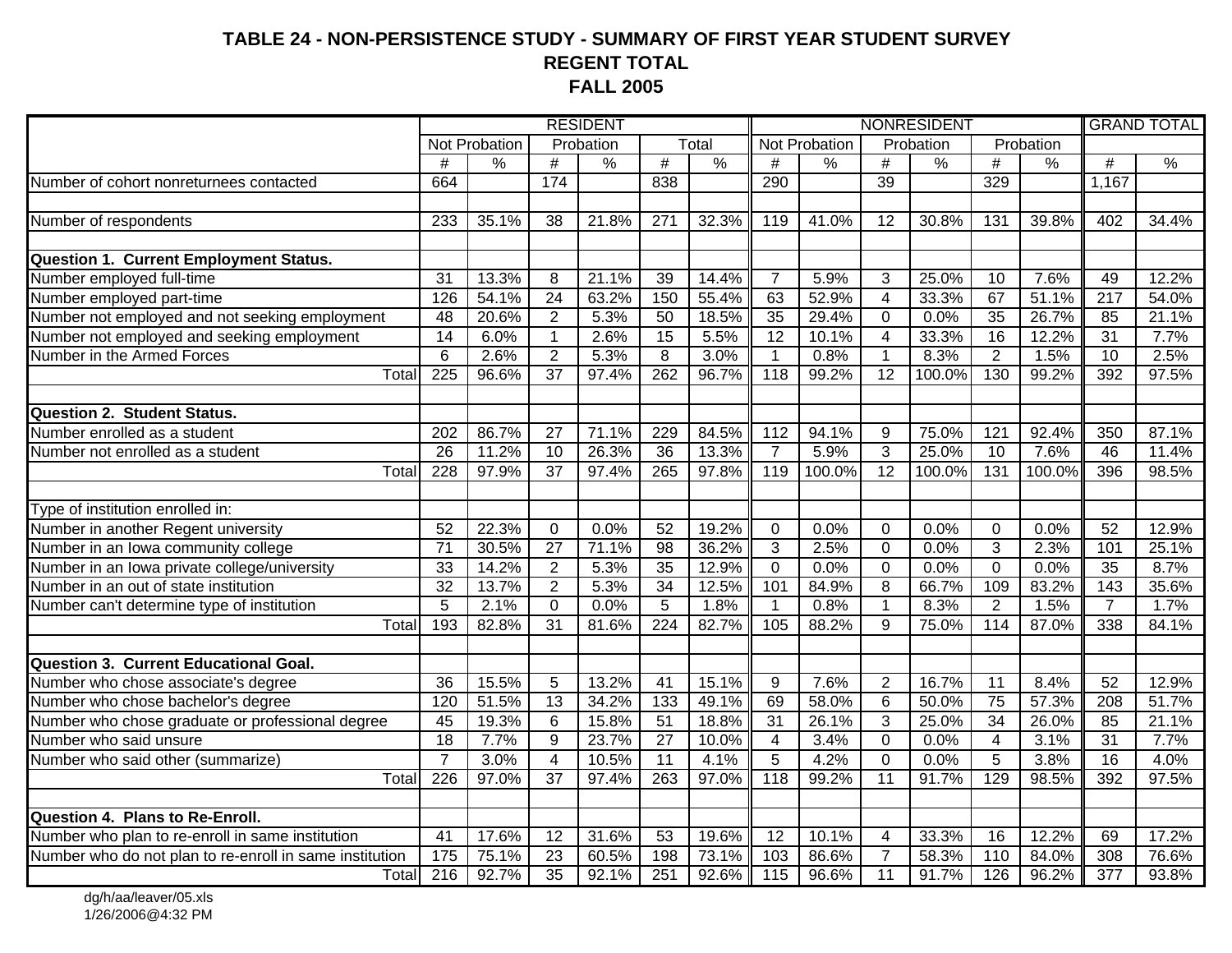#### **TABLE 24A - NON-PERSISTENCE STUDY - SUMMARY OF FIRST YEAR STUDENT SURVEYUNIVERSITY OF IOWA FALL 2005**

|                                                         | <b>RESIDENT</b> |               |                 |               | NONRESIDENT     |               |                         |               |                | <b>GRAND TOTAL</b> |                 |               |                 |               |
|---------------------------------------------------------|-----------------|---------------|-----------------|---------------|-----------------|---------------|-------------------------|---------------|----------------|--------------------|-----------------|---------------|-----------------|---------------|
|                                                         |                 | Not Probation |                 | Probation     |                 | Total         |                         | Not Probation |                | Probation          |                 | Total         |                 |               |
|                                                         | #               | $\frac{9}{6}$ | $\#$            | $\frac{0}{0}$ | $\overline{\#}$ | $\frac{0}{6}$ | #                       | $\frac{9}{6}$ | #              | $\frac{8}{6}$      | $\overline{\#}$ | $\frac{0}{0}$ | #               | $\frac{0}{6}$ |
| Number of cohort nonreturnees contacted                 | 228             |               | 51              |               | 279             |               | 157                     |               | 20             |                    | 177             |               | 456             |               |
|                                                         |                 |               |                 |               |                 |               |                         |               |                |                    |                 |               |                 |               |
| Number of respondents                                   | 95              | 41.7%         | 15              | 29.4%         | 110             | 39.4%         | 69                      | 43.9%         | 6              | 30.0%              | 75              | 42.4%         | 185             | 40.6%         |
|                                                         |                 |               |                 |               |                 |               |                         |               |                |                    |                 |               |                 |               |
| Question 1. Current Employment Status.                  |                 |               |                 |               |                 |               |                         |               |                |                    |                 |               |                 |               |
| Number employed full-time                               | 13              | 13.7%         | $\overline{2}$  | 13.3%         | 15              | 13.6%         | $\overline{2}$          | 2.9%          | $\mathbf 0$    | 0.0%               | 2               | 2.7%          | 17              | 9.2%          |
| Number employed part-time                               | $\overline{51}$ | 53.7%         | $\overline{11}$ | 73.3%         | 62              | 56.4%         | $\overline{37}$         | 53.6%         | $\overline{4}$ | 66.7%              | 41              | 54.7%         | 103             | 55.7%         |
| Number not employed and not seeking employment          | 20              | 21.1%         | $\mathbf 1$     | 6.7%          | $\overline{21}$ | 19.1%         | 21                      | 30.4%         | $\mathbf 0$    | 0.0%               | $\overline{21}$ | 28.0%         | 42              | 22.7%         |
| Number not employed and seeking employment              | 6               | 6.3%          | $\mathbf{1}$    | 6.7%          | $\overline{7}$  | 6.4%          | 9                       | 13.0%         | $\overline{2}$ | 33.3%              | 11              | 14.7%         | 18              | 9.7%          |
| Number in the Armed Forces                              | $\mathbf{1}$    | 1.1%          | $\Omega$        | 0.0%          | $\mathbf{1}$    | 0.9%          | $\Omega$                | 0.0%          | $\Omega$       | 0.0%               | 0               | 0.0%          | $\mathbf{1}$    | 0.5%          |
| Total                                                   | 91              | 95.8%         | 15              | 100.0%        | 106             | 96.4%         | 69                      | 100.0%        | 6              | 100.0%             | $\overline{75}$ | 100.0%        | 181             | 97.8%         |
| <b>Question 2. Student Status.</b>                      |                 |               |                 |               |                 |               |                         |               |                |                    |                 |               |                 |               |
| Number enrolled as a student                            | 80              | 84.2%         | 13              | 86.7%         | 93              | 84.5%         | 65                      | 94.2%         | 5              | 83.3%              | 70              | 93.3%         | 163             | 88.1%         |
| Number not enrolled as a student                        | $\overline{13}$ | 13.7%         | $\overline{2}$  | 13.3%         | $\overline{15}$ | 13.6%         | $\overline{\mathbf{4}}$ | 5.8%          | $\overline{1}$ | 16.7%              | $\overline{5}$  | 6.7%          | 20              | 10.8%         |
| Total                                                   | $\overline{93}$ | 97.9%         | $\overline{15}$ | 100.0%        | 108             | 98.2%         | 69                      | 100.0%        | $6\phantom{1}$ | 100.0%             | 75              | 100.0%        | 183             | 98.9%         |
|                                                         |                 |               |                 |               |                 |               |                         |               |                |                    |                 |               |                 |               |
| Type of institution enrolled in:                        |                 |               |                 |               |                 |               |                         |               |                |                    |                 |               |                 |               |
| Number in another Regent university                     | 21              | 22.1%         | 0               | 0.0%          | $\overline{21}$ | 19.1%         | 0                       | 0.0%          | 0              | 0.0%               | $\mathbf 0$     | 0.0%          | $\overline{21}$ | 11.4%         |
| Number in an lowa community college                     | $\overline{31}$ | 32.6%         | $\overline{11}$ | 73.3%         | 42              | 38.2%         | $\overline{2}$          | 2.9%          | $\mathbf 0$    | 0.0%               | $\overline{2}$  | 2.7%          | 44              | 23.8%         |
| Number in an Iowa private college/university            | $\overline{13}$ | 13.7%         | $\overline{1}$  | 6.7%          | 14              | 12.7%         | $\overline{0}$          | 0.0%          | $\overline{0}$ | 0.0%               | $\overline{0}$  | 0.0%          | $\overline{14}$ | 7.6%          |
| Number in an out of state institution                   | $\overline{11}$ | 11.6%         | $\overline{1}$  | 6.7%          | 12              | 10.9%         | 62                      | 89.9%         | $\overline{4}$ | 66.7%              | 66              | 88.0%         | 78              | 42.2%         |
| Number can't determine type of institution              | $\overline{4}$  | 4.2%          | $\mathbf 0$     | 0.0%          | $\overline{4}$  | 3.6%          | $\mathbf{1}$            | 1.4%          | $\mathbf{1}$   | 16.7%              | $\overline{2}$  | 2.7%          | 6               | 3.2%          |
| Total                                                   | $\overline{80}$ | 84.2%         | $\overline{13}$ | 86.7%         | 93              | 84.5%         | 65                      | 94.2%         | 5              | 83.3%              | 70              | 93.3%         | 163             | 88.1%         |
| Question 3. Current Educational Goal.                   |                 |               |                 |               |                 |               |                         |               |                |                    |                 |               |                 |               |
| Number who chose associate's degree                     | 13              | 13.7%         | $\overline{1}$  | 6.7%          | 14              | 12.7%         | $\overline{4}$          | 5.8%          | $\mathbf{1}$   | 16.7%              | 5               | 6.7%          | 19              | 10.3%         |
| Number who chose bachelor's degree                      | 51              | 53.7%         | $\overline{7}$  | 46.7%         | 58              | 52.7%         | 39                      | 56.5%         | $\overline{3}$ | 50.0%              | 42              | 56.0%         | 100             | 54.1%         |
| Number who chose graduate or professional degree        | $\overline{22}$ | 23.2%         | $\overline{2}$  | 13.3%         | $\overline{24}$ | 21.8%         | 18                      | 26.1%         | $\mathbf{1}$   | 16.7%              | $\overline{19}$ | 25.3%         | 43              | 23.2%         |
| Number who said unsure                                  | 4               | 4.2%          | $\overline{4}$  | 26.7%         | 8               | 7.3%          | $\overline{2}$          | 2.9%          | $\mathbf 0$    | 0.0%               | $\overline{2}$  | 2.7%          | 10              | 5.4%          |
| Number who said other (summarize)                       | $\overline{3}$  | 3.2%          | $\overline{1}$  | 6.7%          | $\overline{4}$  | 3.6%          | $\overline{5}$          | 7.2%          | $\Omega$       | 0.0%               | $\overline{5}$  | 6.7%          | $\overline{9}$  | 4.9%          |
| Total                                                   | $\overline{93}$ | 97.9%         | 15              | 100.0%        | 108             | 98.2%         | 68                      | 98.6%         | 5              | 83.3%              | 73              | 97.3%         | 181             | 97.8%         |
|                                                         |                 |               |                 |               |                 |               |                         |               |                |                    |                 |               |                 |               |
| Question 4. Plans to Re-Enroll.                         |                 |               |                 |               |                 |               |                         |               |                |                    |                 |               |                 |               |
| Number who plan to re-enroll in same institution        | 20              | 21.1%         | 6               | 40.0%         | 26              | 23.6%         | $\overline{7}$          | 10.1%         | $\sqrt{3}$     | 50.0%              | 10              | 13.3%         | 36              | 19.5%         |
| Number who do not plan to re-enroll in same institution | 69              | 72.6%         | 9               | 60.0%         | $\overline{78}$ | 70.9%         | 60                      | 87.0%         | $\overline{2}$ | 33.3%              | 62              | 82.7%         | 140             | 75.7%         |
| Total                                                   | 89              | 93.7%         | $\overline{15}$ | 100.0%        | 104             | 94.5%         | 67                      | 97.1%         | $\overline{5}$ | 83.3%              | $\overline{72}$ | 96.0%         | 176             | 95.1%         |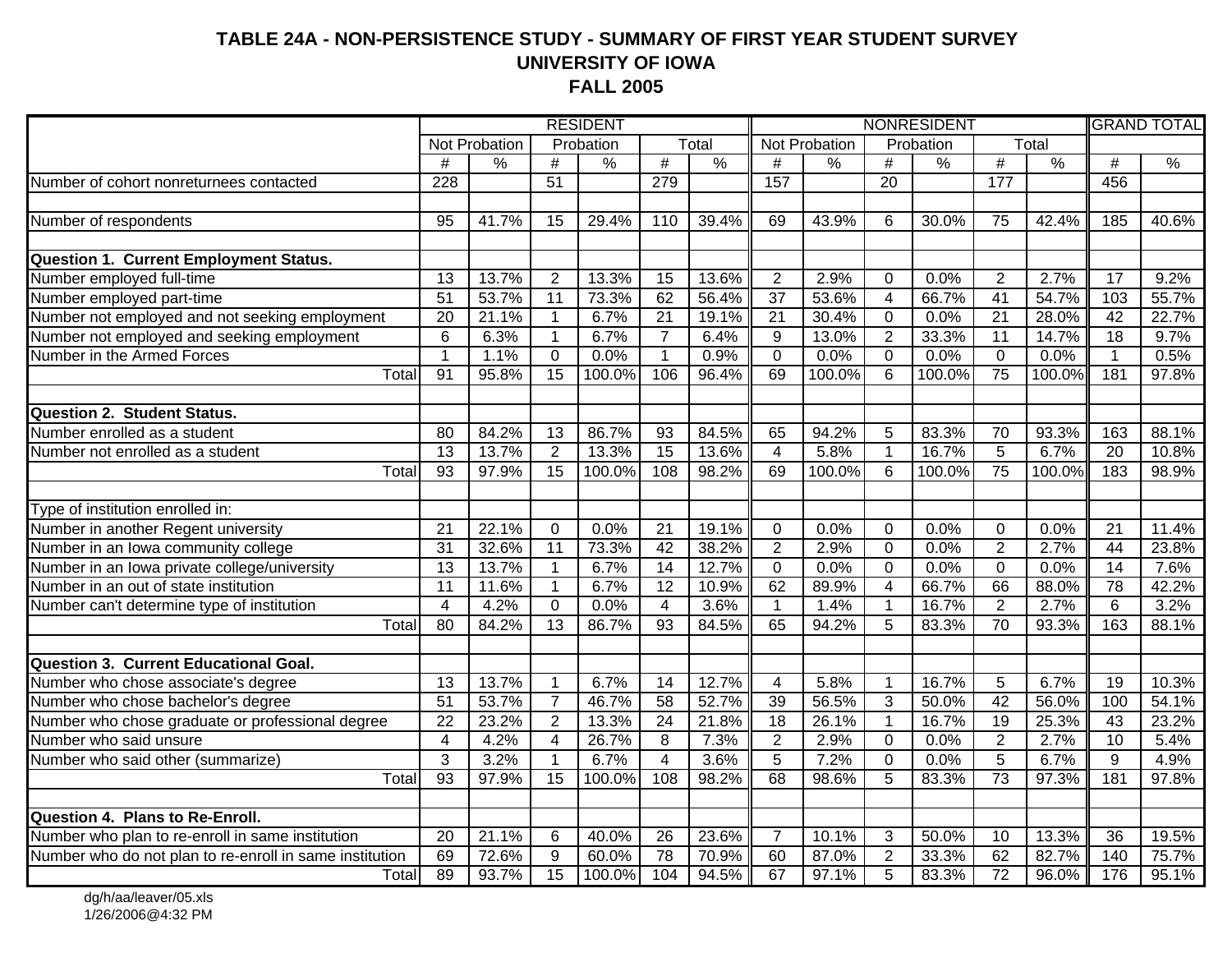#### **TABLE 24B - NON-PERSISTENCE STUDY(NPS) - SUMMARY OF FIRST YEAR STUDENT SURVEY IOWA STATE UNIVERSITY FALL 2005**

|                                                         | <b>RESIDENT</b> |               |                 |               | NONRESIDENT     |               |                 |                    |                 | <b>GRAND TOTAL</b> |                 |               |                 |               |
|---------------------------------------------------------|-----------------|---------------|-----------------|---------------|-----------------|---------------|-----------------|--------------------|-----------------|--------------------|-----------------|---------------|-----------------|---------------|
|                                                         |                 | Not Probation |                 | Probation     |                 | Total         |                 | Not Probation      |                 | Probation          |                 | Total         |                 |               |
|                                                         | #               | $\frac{9}{6}$ | #               | $\frac{0}{0}$ | $\overline{\#}$ | $\frac{0}{6}$ | #               | $\frac{9}{6}$      | $\#$            | $\frac{0}{0}$      | $\overline{\#}$ | $\frac{0}{6}$ | #               | $\frac{0}{6}$ |
| Number of cohort nonreturnees contacted                 | 265             |               | 78              |               | 343             |               | 124             |                    | $\overline{17}$ |                    | 141             |               | 484             |               |
|                                                         |                 |               |                 |               |                 |               |                 |                    |                 |                    |                 |               |                 |               |
| Number of respondents                                   | 96              | 36.2%         | 16              | 20.5%         | 112             | 32.7%         | 48              | 38.7%              | 5               | 29.4%              | 53              | 37.6%         | 165             | 34.1%         |
|                                                         |                 |               |                 |               |                 |               |                 |                    |                 |                    |                 |               |                 |               |
| <b>Question 1. Current Employment Status.</b>           |                 |               |                 |               |                 |               |                 |                    |                 |                    |                 |               |                 |               |
| Number employed full-time                               | $\overline{13}$ | 13.5%         | 5               | 31.3%         | 18              | 16.1%         | $\overline{4}$  | 8.3%               | $\mathbf{3}$    | 60.0%              | $\overline{7}$  | 13.2%         | $\overline{25}$ | 15.2%         |
| Number employed part-time                               | $\overline{52}$ | 54.2%         | 8               | 50.0%         | 60              | 53.6%         | $\overline{25}$ | 52.1%              | $\mathbf 0$     | 0.0%               | $\overline{25}$ | 47.2%         | 85              | 51.5%         |
| Number not employed and not seeking employment          | $\overline{18}$ | 18.8%         | $\overline{0}$  | 0.0%          | $\overline{18}$ | 16.1%         | $\overline{14}$ | 29.2%              | $\overline{0}$  | 0.0%               | $\overline{14}$ | 26.4%         | $\overline{32}$ | 19.4%         |
| Number not employed and seeking employment              | 5               | 5.2%          | $\mathbf 0$     | 0.0%          | 5               | 4.5%          | 3               | 6.3%               | $\mathbf{1}$    | 20.0%              | 4               | 7.5%          | 9               | 5.5%          |
| Number in the Armed Forces                              | $\overline{4}$  | 4.2%          | $\overline{2}$  | 12.5%         | 6               | 5.4%          | $\mathbf{1}$    | 2.1%               | $\overline{1}$  | 20.0%              | $\overline{2}$  | 3.8%          | 8               | 4.8%          |
| $\overline{T}$ <sub>otal</sub>                          | 92              | 95.8%         | $\overline{15}$ | 93.8%         | 107             | 95.5%         | $\overline{47}$ | 97.9%              | 5               | 100.0%             | $\overline{52}$ | 98.1%         | 159             | 96.4%         |
|                                                         |                 |               |                 |               |                 |               |                 |                    |                 |                    |                 |               |                 |               |
| <b>Question 2. Student Status.</b>                      |                 |               |                 |               |                 |               |                 |                    |                 |                    |                 |               |                 |               |
| Number enrolled as a student                            | $\overline{84}$ | 87.5%         | $\overline{7}$  | 43.8%         | $\overline{91}$ | 81.3%         | 45              | 93.8%              | $\mathbf{3}$    | 60.0%              | $\overline{48}$ | 90.6%         | 139             | 84.2%         |
| Number not enrolled as a student                        | 9               | 9.4%          | 8               | 50.0%         | $\overline{17}$ | 15.2%         | 3               | 6.3%               | $\overline{2}$  | 40.0%              | $\overline{5}$  | 9.4%          | $\overline{22}$ | 13.3%         |
| Total                                                   | 93              | 96.9%         | $\overline{15}$ | 93.8%         | 108             | 96.4%         | $\overline{48}$ | 100.0%             | $\overline{5}$  | 100.0%             | $\overline{53}$ | 100.0%        | 161             | 97.6%         |
|                                                         |                 |               |                 |               |                 |               |                 |                    |                 |                    |                 |               |                 |               |
| Type of institution enrolled in:                        |                 |               |                 |               |                 |               |                 |                    |                 |                    |                 |               |                 |               |
| Number in another Regent university                     | 20              | 20.8%         | 0               | 0.0%          | $\overline{20}$ | 17.9%         | 0               | 0.0%               | 0               | 0.0%               | $\mathbf 0$     | 0.0%          | 20              | 12.1%         |
| Number in an Iowa community college                     | 29              | 30.2%         | $\overline{11}$ | 68.8%         | 40              | 35.7%         | $\overline{1}$  | 2.1%               | 0               | 0.0%               | $\mathbf{1}$    | 1.9%          | $\overline{41}$ | 24.8%         |
| Number in an Iowa private college/university            | $\overline{12}$ | 12.5%         | $\overline{0}$  | 0.0%          | $\overline{12}$ | 10.7%         | $\overline{0}$  | 0.0%               | $\overline{0}$  | 0.0%               | $\overline{0}$  | 0.0%          | 12              | 7.3%          |
| Number in an out of state institution                   | $\overline{14}$ | 14.6%         | $\overline{0}$  | 0.0%          | $\overline{14}$ | 12.5%         | $\overline{37}$ | 77.1%              | $\overline{3}$  | 60.0%              | 40              | 75.5%         | 54              | 32.7%         |
| Number can't determine type of institution              | $\mathbf 0$     | 0.0%          | $\mathbf 0$     | 0.0%          | $\mathbf 0$     | 0.0%          | $\mathbf 0$     | 0.0%               | $\overline{0}$  | 0.0%               | $\Omega$        | 0.0%          | $\mathbf 0$     | 0.0%          |
| Total                                                   | $\overline{75}$ | 78.1%         | $\overline{11}$ | 68.8%         | 86              | 76.8%         | $\overline{38}$ | 79.2%              | 3               | 60.0%              | $\overline{41}$ | 77.4%         | 127             | 77.0%         |
|                                                         |                 |               |                 |               |                 |               |                 |                    |                 |                    |                 |               |                 |               |
| Question 3. Current Educational Goal.                   |                 |               |                 |               |                 |               |                 |                    |                 |                    |                 |               |                 |               |
| Number who chose associate's degree                     | $\overline{16}$ | 16.7%         | $\mathbf{3}$    | 18.8%         | 19              | 17.0%         | 5               | 10.4%              | $\overline{1}$  | 20.0%              | $6\phantom{1}6$ | 11.3%         | $\overline{25}$ | 15.2%         |
| Number who chose bachelor's degree                      | $\overline{47}$ | 49.0%         | 3               | 18.8%         | 50              | 44.6%         | $\overline{28}$ | $\frac{1}{58.3\%}$ | 3               | 60.0%              | 31              | 58.5%         | $\overline{81}$ | 49.1%         |
| Number who chose graduate or professional degree        | $\overline{16}$ | 16.7%         | $\overline{2}$  | 12.5%         | 18              | 16.1%         | $\overline{13}$ | 27.1%              | $\mathbf{1}$    | 20.0%              | $\overline{14}$ | 26.4%         | $\overline{32}$ | 19.4%         |
| Number who said unsure                                  | $\overline{10}$ | 10.4%         | 5               | 31.3%         | $\overline{15}$ | 13.4%         | $\overline{2}$  | 4.2%               | $\mathbf 0$     | 0.0%               | $\overline{2}$  | 3.8%          | $\overline{17}$ | 10.3%         |
| Number who said other (summarize)                       | $\overline{2}$  | 2.1%          | $\overline{2}$  | 12.5%         | $\overline{4}$  | 3.6%          | $\Omega$        | 0.0%               | $\overline{0}$  | 0.0%               | $\Omega$        | 0.0%          | $\overline{4}$  | 2.4%          |
| Total                                                   | 91              | 94.8%         | $\overline{15}$ | 93.8%         | 106             | 94.6%         | 48              | 100.0%             | 5               | 100.0%             | 53              | 100.0%        | 159             | 96.4%         |
|                                                         |                 |               |                 |               |                 |               |                 |                    |                 |                    |                 |               |                 |               |
| Question 4. Plans to Re-Enroll.                         |                 |               |                 |               |                 |               |                 |                    |                 |                    |                 |               |                 |               |
| Number who plan to re-enroll in same institution        | $\overline{17}$ | 17.7%         | $\overline{4}$  | 25.0%         | $\overline{21}$ | 18.8%         | 5               | 10.4%              | $\overline{1}$  | 20.0%              | 6               | 11.3%         | $\overline{27}$ | 16.4%         |
| Number who do not plan to re-enroll in same institution | 68              | 70.8%         | 9               | 56.3%         | 77              | 68.8%         | 41              | 85.4%              | $\overline{4}$  | 80.0%              | $\overline{45}$ | 84.9%         | 122             | 73.9%         |
| Total                                                   | 85              | 88.5%         | $\overline{13}$ | 81.3%         | $\overline{98}$ | 87.5%         | 46              | 95.8%              | 5               | 100.0%             | $\overline{51}$ | 96.2%         | 149             | 90.3%         |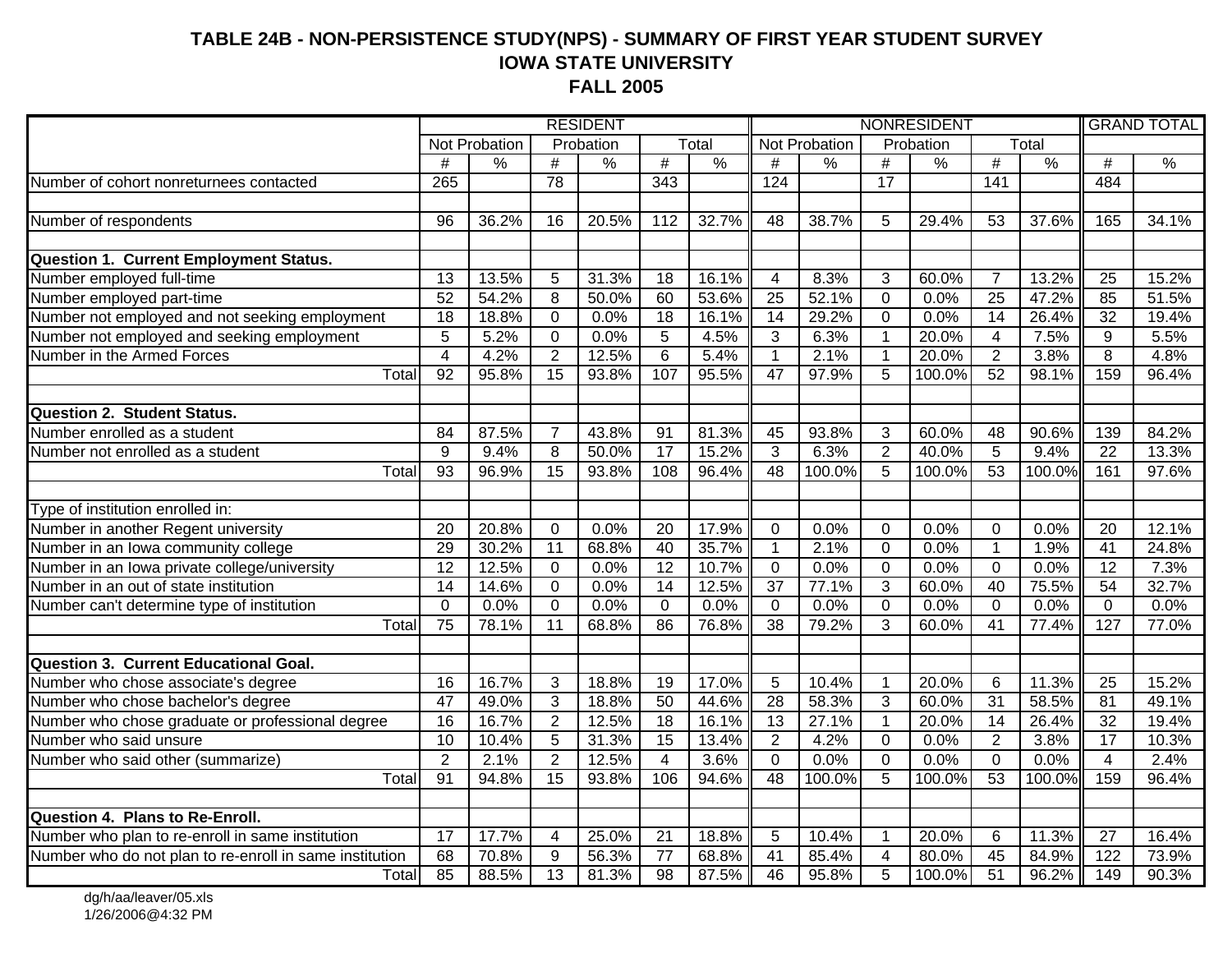#### **TABLE 24C - NON-PERSISTENCE STUDY- SUMMARY OF FIRST YEAR STUDENT SURVEYUNIVERSITY OF NORTHERN IOWA FALL 2005**

|                                                         | <b>RESIDENT</b> |               |                 |               | NONRESIDENT             |               |                |               | <b>GRAND TOTAL</b> |               |                |               |                         |               |
|---------------------------------------------------------|-----------------|---------------|-----------------|---------------|-------------------------|---------------|----------------|---------------|--------------------|---------------|----------------|---------------|-------------------------|---------------|
|                                                         |                 | Not Probation |                 | Probation     |                         | Total         |                | Not Probation |                    | Probation     |                | Total         |                         |               |
|                                                         | $\#$            | $\frac{9}{6}$ | $\#$            | $\frac{9}{6}$ | $\#$                    | $\frac{9}{6}$ | #              | $\frac{9}{6}$ | $\#$               | $\frac{8}{6}$ | #              | $\frac{9}{6}$ | #                       | $\frac{0}{6}$ |
| Number of cohort nonreturnees contacted                 | 171             |               | $\overline{45}$ |               | $\overline{216}$        |               | 9              |               | $\overline{2}$     |               | 11             |               | $\overline{227}$        |               |
|                                                         |                 |               |                 |               |                         |               |                |               |                    |               |                |               |                         |               |
| Number of respondents                                   | 42              | 24.6%         | $\overline{7}$  | 15.6%         | 49                      | 22.7%         | $\overline{2}$ | 22.2%         | 1                  | 50.0%         | 3              | 27.3%         | 52                      | 22.9%         |
|                                                         |                 |               |                 |               |                         |               |                |               |                    |               |                |               |                         |               |
| <b>Question 1. Current Employment Status.</b>           |                 |               |                 |               |                         |               |                |               |                    |               |                |               |                         |               |
| Number employed full-time                               | 5               | 11.9%         | $\mathbf 1$     | 14.3%         | 6                       | 12.2%         | 1              | 50.0%         | $\mathbf 0$        | 0.0%          | $\mathbf{1}$   | 33.3%         | $\overline{7}$          | 13.5%         |
| Number employed part-time                               | 23              | 54.8%         | 5               | 71.4%         | $\overline{28}$         | 57.1%         | $\mathbf{1}$   | 50.0%         | $\mathbf 0$        | 0.0%          | $\mathbf{1}$   | 33.3%         | 29                      | 55.8%         |
| Number not employed and not seeking employment          | 10              | 23.8%         | $\mathbf{1}$    | 14.3%         | 11                      | 22.4%         | $\overline{0}$ | 0.0%          | $\mathbf 0$        | 0.0%          | $\mathbf 0$    | 0.0%          | 11                      | 21.2%         |
| Number not employed and seeking employment              | 3               | 7.1%          | $\Omega$        | 0.0%          | 3                       | 6.1%          | $\overline{0}$ | 0.0%          | $\mathbf{1}$       | 100.0%        | $\mathbf{1}$   | 33.3%         | 4                       | 7.7%          |
| Number in the Armed Forces                              | $\mathbf{1}$    | 2.4%          | $\mathbf 0$     | 0.0%          | $\mathbf{1}$            | 2.0%          | $\overline{0}$ | 0.0%          | $\overline{0}$     | 0.0%          | 0              | 0.0%          | $\mathbf 1$             | 1.9%          |
| Total                                                   | 42              | 100.0%        | $\overline{7}$  | 100.0%        | 49                      | 100.0%        | $\overline{2}$ | 100.0%        | $\overline{1}$     | 100.0%        | 3              | 100.0%        | 52                      | 100.0%        |
|                                                         |                 |               |                 |               |                         |               |                |               |                    |               |                |               |                         |               |
| <b>Question 2. Student Status.</b>                      |                 |               |                 |               |                         |               |                |               |                    |               |                |               |                         |               |
| Number enrolled as a student                            | 38              | 90.5%         | $\overline{7}$  | 100.0%        | 45                      | 91.8%         | $\overline{2}$ | 100.0%        | $\overline{1}$     | 100.0%        | 3              | 100.0%        | 48                      | 92.3%         |
| Number not enrolled as a student                        | $\overline{4}$  | 9.5%          | $\overline{0}$  | 0.0%          | $\overline{4}$          | 8.2%          | $\overline{0}$ | 0.0%          | $\overline{0}$     | 0.0%          | $\mathbf 0$    | 0.0%          | $\overline{4}$          | 7.7%          |
| Total                                                   | $\overline{42}$ | 100.0%        | $\overline{7}$  | 100.0%        | 49                      | 100.0%        | $\overline{2}$ | 100.0%        |                    | 100.0%        | 3              | 100.0%        | 52                      | 100.0%        |
|                                                         |                 |               |                 |               |                         |               |                |               |                    |               |                |               |                         |               |
| Type of institution enrolled in:                        |                 |               |                 |               |                         |               |                |               |                    |               |                |               |                         |               |
| Number in another Regent university                     | 11              | 26.2%         | $\Omega$        | 0.0%          | 11                      | 22.4%         | $\mathbf 0$    | 0.0%          | $\overline{0}$     | 0.0%          | $\Omega$       | 0.0%          | 11                      | 21.2%         |
| Number in an Iowa community college                     | $\overline{11}$ | 26.2%         | $\overline{5}$  | 71.4%         | 16                      | 32.7%         | $\overline{0}$ | 0.0%          | $\overline{0}$     | 0.0%          | $\overline{0}$ | 0.0%          | 16                      | 30.8%         |
| Number in an Iowa private college/university            | $\overline{8}$  | 19.0%         | $\overline{1}$  | 14.3%         | $\overline{9}$          | 18.4%         | $\overline{0}$ | 0.0%          | $\overline{0}$     | 0.0%          | $\overline{0}$ | 0.0%          | $\overline{9}$          | 17.3%         |
| Number in an out of state institution                   | $\overline{7}$  | 16.7%         | $\mathbf{1}$    | 14.3%         | $\overline{8}$          | 16.3%         | $\overline{2}$ | 100.0%        | $\mathbf{1}$       | 100.0%        | $\overline{3}$ | 100.0%        | 11                      | 21.2%         |
| Number can't determine type of institution              | $\mathbf 1$     | 2.4%          | $\Omega$        | 0.0%          | $\mathbf{1}$            | 2.0%          | $\overline{0}$ | 0.0%          | $\mathbf 0$        | 0.0%          | $\mathbf 0$    | 0.0%          | $\mathbf{1}$            | 1.9%          |
| Total                                                   | 38              | 90.5%         | $\overline{7}$  | 100.0%        | 45                      | 91.8%         | $\overline{2}$ | 100.0%        |                    | 100.0%        | 3              | 100.0%        | $\overline{48}$         | 92.3%         |
|                                                         |                 |               |                 |               |                         |               |                |               |                    |               |                |               |                         |               |
| <b>Question 3. Current Educational Goal.</b>            |                 |               |                 |               |                         |               |                |               |                    |               |                |               |                         |               |
| Number who chose associate's degree                     | $\overline{7}$  | 16.7%         | $\overline{1}$  | 14.3%         | 8                       | 16.3%         | $\mathbf 0$    | 0.0%          | $\mathbf 0$        | 0.0%          | $\mathbf 0$    | 0.0%          | 8                       | 15.4%         |
| Number who chose bachelor's degree                      | $\overline{22}$ | 52.4%         | 3               | 42.9%         | $\overline{25}$         | 51.0%         | $\overline{2}$ | 100.0%        | $\overline{0}$     | 0.0%          | $\overline{2}$ | 66.7%         | $\overline{27}$         | 51.9%         |
| Number who chose graduate or professional degree        | $\overline{7}$  | 16.7%         | $\overline{2}$  | 28.6%         | $\overline{9}$          | 18.4%         | $\overline{0}$ | 0.0%          | $\overline{1}$     | 100.0%        | $\overline{1}$ | 33.3%         | $\overline{10}$         | 19.2%         |
| Number who said unsure                                  | 4               | 9.5%          | $\mathbf 0$     | 0.0%          | $\overline{\mathbf{4}}$ | 8.2%          | $\overline{0}$ | 0.0%          | $\overline{0}$     | 0.0%          | $\mathbf 0$    | 0.0%          | $\overline{\mathbf{4}}$ | 7.7%          |
| Number who said other (summarize)                       | $\overline{2}$  | 4.8%          | $\overline{1}$  | 14.3%         | 3                       | 6.1%          | $\overline{0}$ | 0.0%          | $\overline{0}$     | 0.0%          | $\overline{0}$ | 0.0%          | 3                       | 5.8%          |
| Total                                                   | 42              | 100.0%        | $\overline{7}$  | 100.0%        | 49                      | $100.0\%$     | $\overline{2}$ | 100.0%        | 1                  | 100.0%        | 3              | 100.0%        | $\overline{52}$         | 100.0%        |
|                                                         |                 |               |                 |               |                         |               |                |               |                    |               |                |               |                         |               |
| <b>Question 4. Plans to Re-Enroll.</b>                  |                 |               |                 |               |                         |               |                |               |                    |               |                |               |                         |               |
| Number who plan to re-enroll in same institution        | $\overline{4}$  | 9.5%          | $\overline{2}$  | 28.6%         | 6                       | 12.2%         | $\overline{0}$ | 0.0%          | $\mathbf 0$        | 0.0%          | $\mathbf 0$    | 0.0%          | 6                       | 11.5%         |
| Number who do not plan to re-enroll in same institution | 38              | 90.5%         | $\overline{5}$  | 71.4%         | 43                      | 87.8%         | $\overline{2}$ | 100.0%        | $\overline{1}$     | 100.0%        | $\overline{3}$ | 100.0%        | 46                      | 88.5%         |
| Total                                                   | 42              | 100.0%        | $\overline{7}$  | 100.0%        | 49                      | 100.0%        | $\overline{2}$ | 100.0%        | $\mathbf 1$        | 100.0%        | 3              | 100.0%        | 52                      | 100.0%        |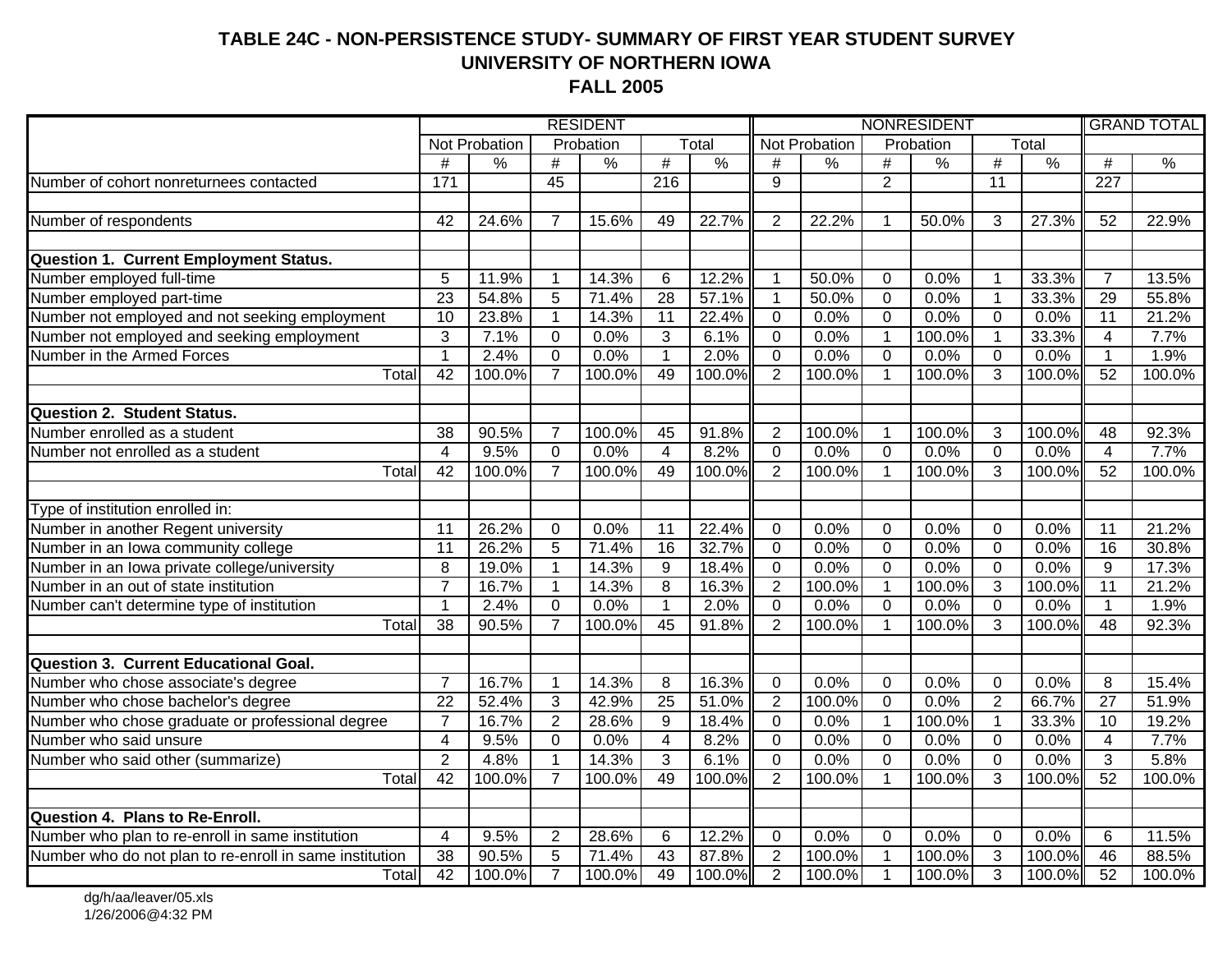#### **TABLE 25 - NON-PERSISTENCE STUDY REASONS FOR NOT RETURNING PART II - RESIDENTS NOT ON PROBATION REGENT TOTAL FALL 2005**

| <b>NUMBER OF RESPONDENTS</b>                            | 233             |                    |                 |              |              |                |  |
|---------------------------------------------------------|-----------------|--------------------|-----------------|--------------|--------------|----------------|--|
|                                                         |                 |                    |                 |              | Not a Reason |                |  |
|                                                         |                 | Major Reason       |                 | Minor Reason |              | or No Response |  |
|                                                         | Number          | Percent            | Number          | Percent      | Number       | Percent        |  |
| <b>Academic Reasons - Student</b>                       |                 |                    |                 |              |              |                |  |
| 5. Academically unprepared for course(s)                | 10              | $\overline{4.3\%}$ | 30              | 12.9%        | 193          | 82.8%          |  |
| 6. Poor academic performance                            | 13              | 5.6%               | $\overline{38}$ | 16.3%        | 182          | 78.1%          |  |
| 8. Inadequate study techniques or habits                | 15              | 6.4%               | 29              | 12.4%        | 189          | 81.1%          |  |
| 13. Undecided about my major or vocation                | 44              | 18.9%              | 41              | 17.6%        | 148          | 63.5%          |  |
|                                                         |                 |                    |                 |              |              |                |  |
| Academic Reasons - Institutional                        |                 |                    |                 |              |              |                |  |
| 7. Courses were not interesting                         | 11              | 4.7%               | 35              | 15.0%        | 187          | 80.3%          |  |
| 9. Desired program was not available                    | 51              | 21.9%              | 26              | 11.2%        | 156          | 67.0%          |  |
| 10. Quality of instruction did not meet my expectations | 26              | 11.2%              | 46              | 19.7%        | 161          | 69.1%          |  |
| 11. Needed courses not available                        | 33              | 14.2%              | 23              | 9.9%         | 177          | 76.0%          |  |
| 12. Classes too large                                   | 51              | 21.9%              | $\overline{35}$ | 15.0%        | 147          | 63.1%          |  |
|                                                         |                 |                    |                 |              |              |                |  |
|                                                         |                 |                    |                 |              |              |                |  |
| <b>Financial Reasons</b>                                |                 |                    |                 |              |              |                |  |
| 14. Did not have enough money to continue               | 23              | 9.9%               | $\overline{27}$ | 11.6%        | 183          | 78.5%          |  |
| 15. Change in family financial circumstances            | 11              | 4.7%               | 16              | 6.9%         | 206          | 88.4%          |  |
| 16. Incurred too much debt                              | 15              | 6.4%               | 21              | 9.0%         | 197          | 84.5%          |  |
| 17. Scholarship/grant was not renewed                   | $9\,$           | 3.9%               | $\overline{4}$  | 1.7%         | 220          | 94.4%          |  |
| 18. Financial aid was not sufficient                    | 22              | 9.4%               | $\overline{32}$ | 13.7%        | 179          | 76.8%          |  |
| 19. Transferred to a lower cost institution             | 46              | 19.7%              | 46              | 19.7%        | 141          | 60.5%          |  |
| 20. Increases in tuition and fees                       | 23              | 9.9%               | 47              | 20.2%        | 163          | 70.0%          |  |
|                                                         |                 |                    |                 |              |              |                |  |
|                                                         |                 |                    |                 |              |              |                |  |
| <b>Personal Reasons</b>                                 |                 |                    |                 |              |              |                |  |
| 21. Medical (physical)                                  | 7               | 3.0%               | $\overline{7}$  | 3.0%         | 219          | 94.0%          |  |
| 22. Emotional (depression/anxiety)                      | 33              | 14.2%              | 46              | 19.7%        | 154          | 66.1%          |  |
| 23. Addiction (alcohol/drugs)                           | 1               | 0.4%               | 5               | 2.1%         | 227          | 97.4%          |  |
| 24. Family illness/responsibility                       | 13              | 5.6%               | 9               | 3.9%         | 211          | 90.6%          |  |
| 25. Housing was unsatisfactory                          | 23              | 9.9%               | 28              | 12.0%        | 182          | 78.1%          |  |
| 26. Homesick                                            | 14              | 6.0%               | 36              | 15.5%        | 183          | 78.5%          |  |
| 27. Unmotivated or tired of school                      | 13              | 5.6%               | $\overline{30}$ | 12.9%        | 190          | 81.5%          |  |
| 28. Too much social life                                | 7               | 3.0%               | 22              | 9.4%         | 204          | 87.6%          |  |
| 29. Military obligations                                | $\overline{5}$  | 2.1%               | $\mathbf{1}$    | 0.4%         | 227          | 97.4%          |  |
| 30. Issues with roommate or other students              | $\overline{19}$ | 8.2%               | $\overline{25}$ | 10.7%        | 189          | 81.1%          |  |
| 31. Moved out of the area                               | 15              | 6.4%               | 10              | 4.3%         | 208          | 89.3%          |  |
| 32. Insufficient time for both job and studies          | $\overline{7}$  | 3.0%               | 15              | 6.4%         | 211          | 90.6%          |  |
| 33. Did not achieve a feeling of belonging              | 42              | 18.0%              | 44              | 18.9%        | 147          | 63.1%          |  |
| 34. Afraid for personal safety                          | $\overline{7}$  | 3.0%               | 15              | 6.4%         | 211          | 90.6%          |  |
|                                                         |                 |                    |                 |              |              |                |  |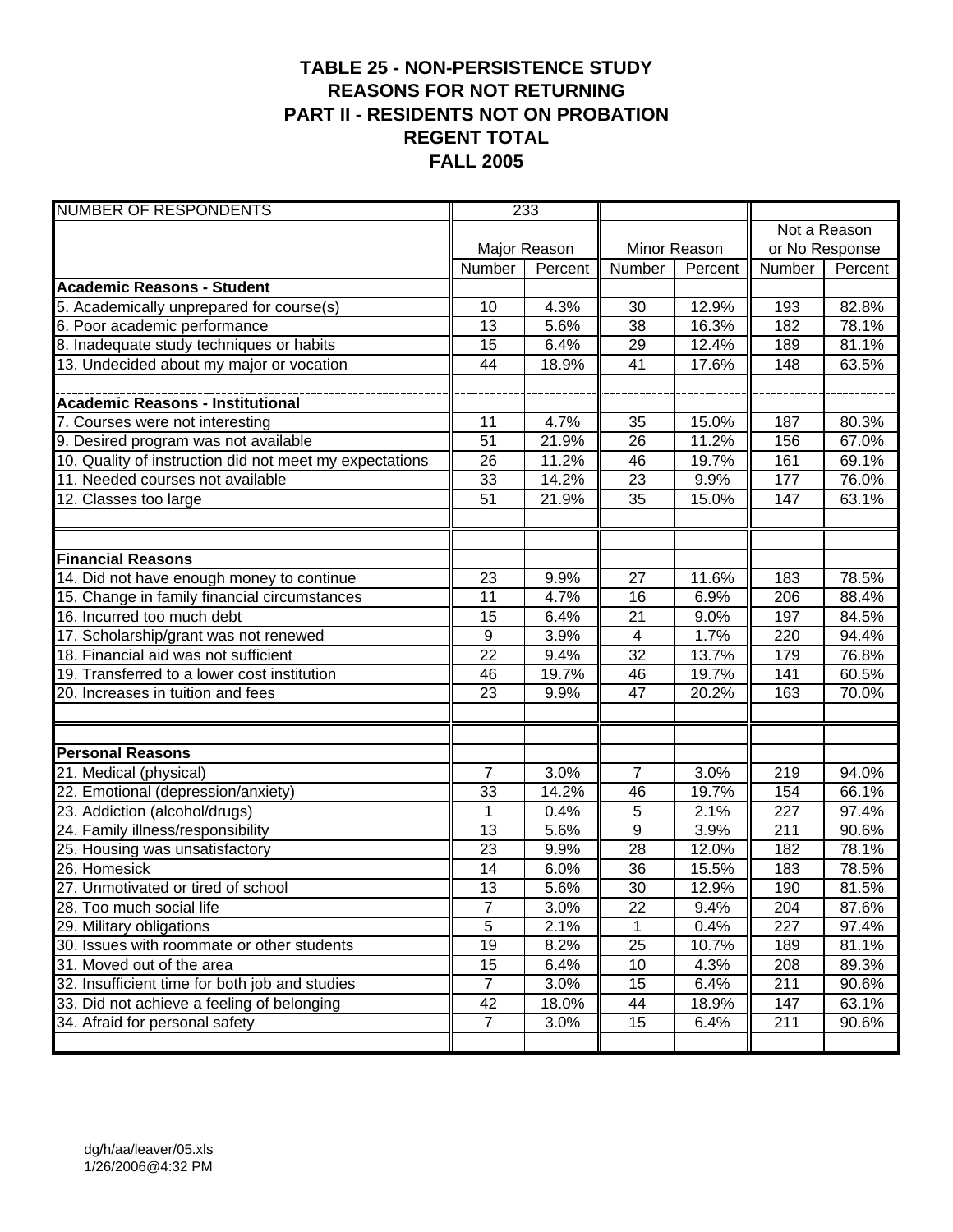#### **TABLE 25A - NON-PERSISTENCE STUDY REASONS FOR NOT RETURNING PART II - RESIDENTS NOT ON PROBATION UNIVERSITY OF IOWA FALL 2005**

| <b>NUMBER OF RESPONDENTS</b>                            | 95                        |              |                  |              |                 |                |
|---------------------------------------------------------|---------------------------|--------------|------------------|--------------|-----------------|----------------|
|                                                         |                           |              |                  |              |                 | Not a Reason   |
|                                                         |                           | Major Reason |                  | Minor Reason |                 | or No Response |
|                                                         | Number                    | Percent      | Number           | Percent      | Number          | Percent        |
| <b>Academic Reasons - Student</b>                       |                           |              |                  |              |                 |                |
| 5. Academically unprepared for course(s)                | 4                         | 4.2%         | 9                | 9.5%         | 82              | 86.3%          |
| 6. Poor academic performance                            | 6                         | 6.3%         | 17               | 17.9%        | $\overline{72}$ | 75.8%          |
| 8. Inadequate study techniques or habits                | 3                         | 3.2%         | 13               | 13.7%        | 79              | 83.2%          |
| 13. Undecided about my major or vocation                | 12                        | 12.6%        | 15               | 15.8%        | 68              | 71.6%          |
|                                                         |                           |              |                  |              |                 |                |
| <b>Academic Reasons - Institutional</b>                 |                           |              |                  |              |                 |                |
| 7. Courses were not interesting                         | 4                         | 4.2%         | 13               | 13.7%        | 78              | 82.1%          |
| 9. Desired program was not available                    | 13                        | 13.7%        | $\overline{7}$   | 7.4%         | 75              | 78.9%          |
| 10. Quality of instruction did not meet my expectations | 17                        | 17.9%        | 20               | 21.1%        | 58              | 61.1%          |
| 11. Needed courses not available                        | 5                         | 5.3%         | $9\,$            | 9.5%         | 81              | 85.3%          |
| 12. Classes too large                                   | 21                        | 22.1%        | 19               | 20.0%        | 55              | 57.9%          |
|                                                         |                           |              |                  |              |                 |                |
|                                                         |                           |              |                  |              |                 |                |
| <b>Financial Reasons</b>                                |                           |              |                  |              |                 |                |
| 14. Did not have enough money to continue               | 12                        | 12.6%        | $\overline{12}$  | 12.6%        | $\overline{71}$ | 74.7%          |
| 15. Change in family financial circumstances            | $\overline{7}$            | 7.4%         | $\overline{7}$   | 7.4%         | 81              | 85.3%          |
| 16. Incurred too much debt                              | 9                         | 9.5%         | $\overline{7}$   | 7.4%         | 79              | 83.2%          |
| 17. Scholarship/grant was not renewed                   | $\overline{5}$            | 5.3%         | $\overline{2}$   | 2.1%         | 88              | 92.6%          |
| 18. Financial aid was not sufficient                    | $\overline{12}$           | 12.6%        | $\overline{13}$  | 13.7%        | 70              | 73.7%          |
| 19. Transferred to a lower cost institution             | 15                        | 15.8%        | $\overline{22}$  | 23.2%        | 58              | 61.1%          |
| 20. Increases in tuition and fees                       | 10                        | 10.5%        | 17               | 17.9%        | 68              | 71.6%          |
|                                                         |                           |              |                  |              |                 |                |
|                                                         |                           |              |                  |              |                 |                |
| <b>Personal Reasons</b>                                 |                           |              |                  |              |                 |                |
| 21. Medical (physical)                                  | $\overline{2}$            | 2.1%         | 3                | 3.2%         | 90              | 94.7%          |
| 22. Emotional (depression/anxiety)                      | 14                        | 14.7%        | 19               | 20.0%        | 62              | 65.3%          |
| 23. Addiction (alcohol/drugs)                           | 1                         | 1.1%         | 1                | 1.1%         | 93              | 97.9%          |
| 24. Family illness/responsibility                       | 8                         | 8.4%         | 3                | 3.2%         | 84              | 88.4%          |
| 25. Housing was unsatisfactory                          | 13                        | 13.7%        | 11               | 11.6%        | 71              | 74.7%          |
| 26. Homesick                                            | 2                         | 2.1%         | 19               | 20.0%        | 74              | 77.9%          |
| 27. Unmotivated or tired of school                      | $\overline{1}$            | 1.1%         | 14               | 14.7%        | $\overline{80}$ | 84.2%          |
| 28. Too much social life                                | $\ensuremath{\mathsf{3}}$ | 3.2%         | $\boldsymbol{9}$ | 9.5%         | 83              | 87.4%          |
| 29. Military obligations                                | 1                         | 1.1%         | $\overline{0}$   | 0.0%         | 94              | 98.9%          |
| 30. Issues with roommate or other students              | 12                        | 12.6%        | 14               | 14.7%        | 69              | 72.6%          |
| 31. Moved out of the area                               | $\overline{7}$            | 7.4%         | 4                | 4.2%         | 84              | 88.4%          |
| 32. Insufficient time for both job and studies          | 5                         | 5.3%         | $\overline{7}$   | 7.4%         | 83              | 87.4%          |
| 33. Did not achieve a feeling of belonging              | 23                        | 24.2%        | 20               | 21.1%        | 52              | 54.7%          |
| 34. Afraid for personal safety                          | $\sqrt{5}$                | 5.3%         | 9                | 9.5%         | 81              | 85.3%          |
|                                                         |                           |              |                  |              |                 |                |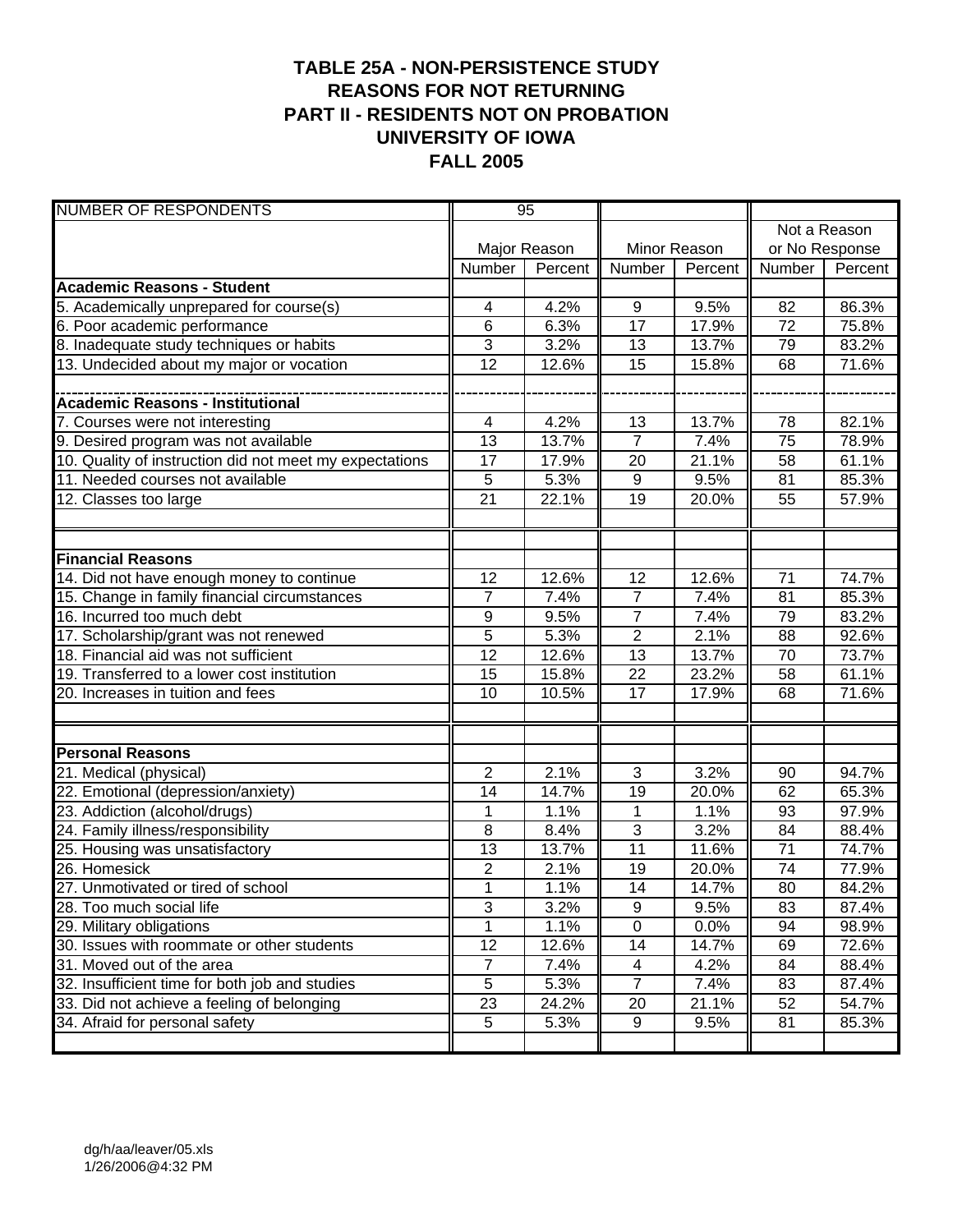#### **TABLE 25B - NON-PERSISTENCE STUDY REASONS FOR NOT RETURNING PART II - RESIDENTS NOT ON PROBATION IOWA STATE UNIVERSITY FALL 2005**

| <b>NUMBER OF RESPONDENTS</b>                            | 96              |              |                 |              |                 |              |
|---------------------------------------------------------|-----------------|--------------|-----------------|--------------|-----------------|--------------|
|                                                         |                 |              |                 |              |                 | Not a Reason |
|                                                         |                 | Major Reason |                 | Minor Reason | or No Response  |              |
|                                                         | Number          | Percent      | Number          | Percent      | Number          | Percent      |
| <b>Academic Reasons - Student</b>                       |                 |              |                 |              |                 |              |
| 5. Academically unprepared for course(s)                | 5               | 5.2%         | 16              | 16.7%        | 75              | 78.1%        |
| 6. Poor academic performance                            | 6               | 6.3%         | $\overline{17}$ | 17.7%        | 73              | 76.0%        |
| 7. Inadequate study techniques or habits                | 9               | 9.4%         | 11              | 11.5%        | 76              | 79.2%        |
| 8. Undecided about my major or vocation                 | 24              | 25.0%        | 18              | 18.8%        | 54              | 56.3%        |
|                                                         |                 |              |                 |              |                 |              |
| <b>Academic Reasons - Institutional</b>                 |                 |              |                 |              |                 |              |
| 9. Courses were not interesting                         | 4               | 4.2%         | 13              | 13.5%        | 79              | 82.3%        |
| 10. Desired program was not available                   | 27              | 28.1%        | $\overline{11}$ | 11.5%        | 58              | 60.4%        |
| 11. Quality of instruction did not meet my expectations | 6               | 6.3%         | 20              | 20.8%        | 70              | 72.9%        |
| 12. Needed courses not available                        | 20              | 20.8%        | 10              | 10.4%        | 66              | 68.8%        |
| 13. Classes too large                                   | 22              | 22.9%        | 11              | 11.5%        | 63              | 65.6%        |
|                                                         |                 |              |                 |              |                 |              |
|                                                         |                 |              |                 |              |                 |              |
| <b>Financial Reasons</b>                                |                 |              |                 |              |                 |              |
| 14. Did not have enough money to continue               | 8               | 8.3%         | $\overline{12}$ | 12.5%        | 76              | 79.2%        |
| 15. Change in family financial circumstances            | 3               | 3.1%         | $\overline{7}$  | 7.3%         | 86              | 89.6%        |
| 16. Incurred too much debt                              | 6               | 6.3%         | 10              | 10.4%        | 80              | 83.3%        |
| 17. Scholarship/grant was not renewed                   | $\overline{2}$  | 2.1%         | $\overline{2}$  | 2.1%         | 92              | 95.8%        |
| 18. Financial aid was not sufficient                    | $\overline{9}$  | 9.4%         | 14              | 14.6%        | 73              | 76.0%        |
| 19. Transferred to a lower cost institution             | $\overline{21}$ | 21.9%        | $\overline{21}$ | 21.9%        | 54              | 56.3%        |
| 20. Increases in tuition and fees                       | 10              | 10.4%        | 23              | 24.0%        | 63              | 65.6%        |
|                                                         |                 |              |                 |              |                 |              |
|                                                         |                 |              |                 |              |                 |              |
| <b>Personal Reasons</b>                                 |                 |              |                 |              |                 |              |
| 21. Medical (physical)                                  | 3               | 3.1%         | $\overline{4}$  | 4.2%         | 89              | 92.7%        |
| 22. Emotional (depression/anxiety)                      | 16              | 16.7%        | 19              | 19.8%        | 61              | 63.5%        |
| 23. Addiction (alcohol/drugs)                           | $\mathbf 0$     | 0.0%         | 4               | 4.2%         | 92              | 95.8%        |
| 24. Family illness/responsibility                       | 4               | 4.2%         | 5               | 5.2%         | 87              | 90.6%        |
| 25. Housing was unsatisfactory                          | 8               | 8.3%         | 10              | 10.4%        | 78              | 81.3%        |
| 26. Homesick                                            | 10              | 10.4%        | 13              | 13.5%        | 73              | 76.0%        |
| 27. Unmotivated or tired of school                      | $\overline{8}$  | 8.3%         | 13              | 13.5%        | $\overline{75}$ | 78.1%        |
| 28. Too much social life                                | 3               | 3.1%         | 8               | 8.3%         | 85              | 88.5%        |
| 29. Military obligations                                | $\overline{3}$  | 3.1%         |                 | 1.0%         | 92              | 95.8%        |
| 30. Issues with roommate or other students              | $\overline{5}$  | 5.2%         | $\overline{7}$  | 7.3%         | 84              | 87.5%        |
| 31. Moved out of the area                               | $\overline{6}$  | 6.3%         | 3               | 3.1%         | 87              | 90.6%        |
| 32. Insufficient time for both job and studies          | 1               | 1.0%         | 6               | 6.3%         | 89              | 92.7%        |
| 33. Did not achieve a feeling of belonging              | 11              | 11.5%        | 20              | 20.8%        | 65              | 67.7%        |
| 34. Afraid for personal safety                          | $\mathbf 0$     | 0.0%         | 5               | 5.2%         | 91              | 94.8%        |
|                                                         |                 |              |                 |              |                 |              |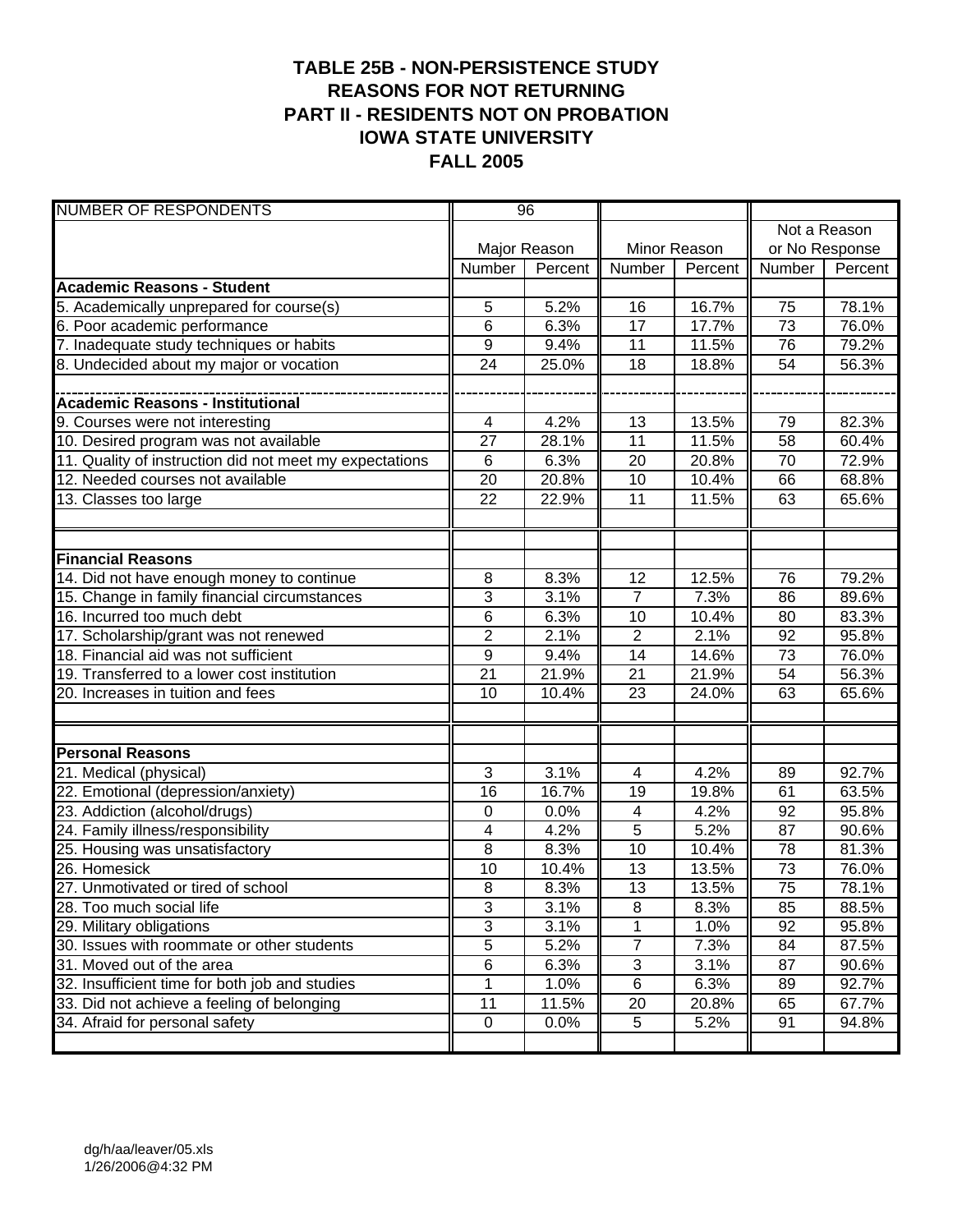#### **TABLE 25C - NON-PERSISTENCE STUDY REASONS FOR NOT RETURNING PART II - RESIDENTS NOT ON PROBATION UNIVERSITY OF NORTHERN IOWA FALL 2005**

| <b>NUMBER OF RESPONDENTS</b>                            | 42             |              |                |              |                 |              |
|---------------------------------------------------------|----------------|--------------|----------------|--------------|-----------------|--------------|
|                                                         |                |              |                |              |                 | Not a Reason |
|                                                         |                | Major Reason |                | Minor Reason | or No Response  |              |
|                                                         | Number         | Percent      | Number         | Percent      | Number          | Percent      |
| <b>Academic Reasons - Student</b>                       |                |              |                |              |                 |              |
| 5. Academically unprepared for course(s)                | 1              | 2.4%         | 5              | 11.9%        | 36              | 85.7%        |
| 6. Poor academic performance                            | $\mathbf{1}$   | 2.4%         | 4              | 9.5%         | 37              | 88.1%        |
| 8. Inadequate study techniques or habits                | 3              | 7.1%         | 5              | 11.9%        | 34              | 81.0%        |
| 13. Undecided about my major or vocation                | 8              | 19.0%        | 8              | 19.0%        | 26              | 61.9%        |
|                                                         |                |              |                |              |                 |              |
| <b>Academic Reasons - Institutional</b>                 |                |              |                |              |                 |              |
| 7. Courses were not interesting                         | 3              | 7.1%         | 9              | 21.4%        | 30              | 71.4%        |
| 9. Desired program was not available                    | 11             | 26.2%        | 8              | 19.0%        | 23              | 54.8%        |
| 10. Quality of instruction did not meet my expectations | 3              | 7.1%         | $\,6$          | 14.3%        | 33              | 78.6%        |
| 11. Needed courses not available                        | $\overline{8}$ | 19.0%        | 4              | 9.5%         | 30              | 71.4%        |
| 12. Classes too large                                   | 8              | 19.0%        | 5              | 11.9%        | 29              | 69.0%        |
|                                                         |                |              |                |              |                 |              |
|                                                         |                |              |                |              |                 |              |
| <b>Financial Reasons</b>                                |                |              |                |              |                 |              |
| 14. Did not have enough money to continue               | 3              | 7.1%         | $\overline{3}$ | 7.1%         | 36              | 85.7%        |
| 15. Change in family financial circumstances            | $\mathbf 1$    | 2.4%         | $\overline{c}$ | 4.8%         | 39              | 92.9%        |
| 16. Incurred too much debt                              | 0              | 0.0%         | 4              | 9.5%         | 38              | 90.5%        |
| 17. Scholarship/grant was not renewed                   | 2              | 4.8%         | $\mathbf 0$    | 0.0%         | 40              | 95.2%        |
| 18. Financial aid was not sufficient                    | $\overline{1}$ | 2.4%         | 5              | 11.9%        | 36              | 85.7%        |
| 19. Transferred to a lower cost institution             | 10             | 23.8%        | 3              | 7.1%         | 29              | 69.0%        |
| 20. Increases in tuition and fees                       | 3              | 7.1%         | $\overline{7}$ | 16.7%        | 32              | 76.2%        |
|                                                         |                |              |                |              |                 |              |
|                                                         |                |              |                |              |                 |              |
| <b>Personal Reasons</b>                                 |                |              |                |              |                 |              |
| 21. Medical (physical)                                  | $\overline{c}$ | 4.8%         | 0              | 0.0%         | 40              | 95.2%        |
| 22. Emotional (depression/anxiety)                      | 3              | 7.1%         | 8              | 19.0%        | 31              | 73.8%        |
| 23. Addiction (alcohol/drugs)                           | 0              | 0.0%         | $\mathbf 0$    | 0.0%         | 42              | 100.0%       |
| 24. Family illness/responsibility                       | 1              | 2.4%         | 1              | 2.4%         | 40              | 95.2%        |
| 25. Housing was unsatisfactory                          | 2              | 4.8%         | $\overline{7}$ | 16.7%        | 33              | 78.6%        |
| 26. Homesick                                            | 2              | 4.8%         | 4              | 9.5%         | 36              | 85.7%        |
| 27. Unmotivated or tired of school                      | $\overline{4}$ | 9.5%         | $\overline{3}$ | 7.1%         | $\overline{35}$ | 83.3%        |
| 28. Too much social life                                | 1              | 2.4%         | $\sqrt{5}$     | 11.9%        | 36              | 85.7%        |
| 29. Military obligations                                | 1              | 2.4%         | $\overline{0}$ | 0.0%         | 41              | 97.6%        |
| 30. Issues with roommate or other students              | $\overline{2}$ | 4.8%         | 4              | 9.5%         | 36              | 85.7%        |
| 31. Moved out of the area                               | $\overline{2}$ | 4.8%         | $\sqrt{3}$     | 7.1%         | 37              | 88.1%        |
| 32. Insufficient time for both job and studies          | 1              | 2.4%         | $\overline{2}$ | 4.8%         | 39              | 92.9%        |
| 33. Did not achieve a feeling of belonging              | 8              | 19.0%        | 4              | 9.5%         | 30              | 71.4%        |
| 34. Afraid for personal safety                          | 2              | 4.8%         | 1              | 2.4%         | 39              | 92.9%        |
|                                                         |                |              |                |              |                 |              |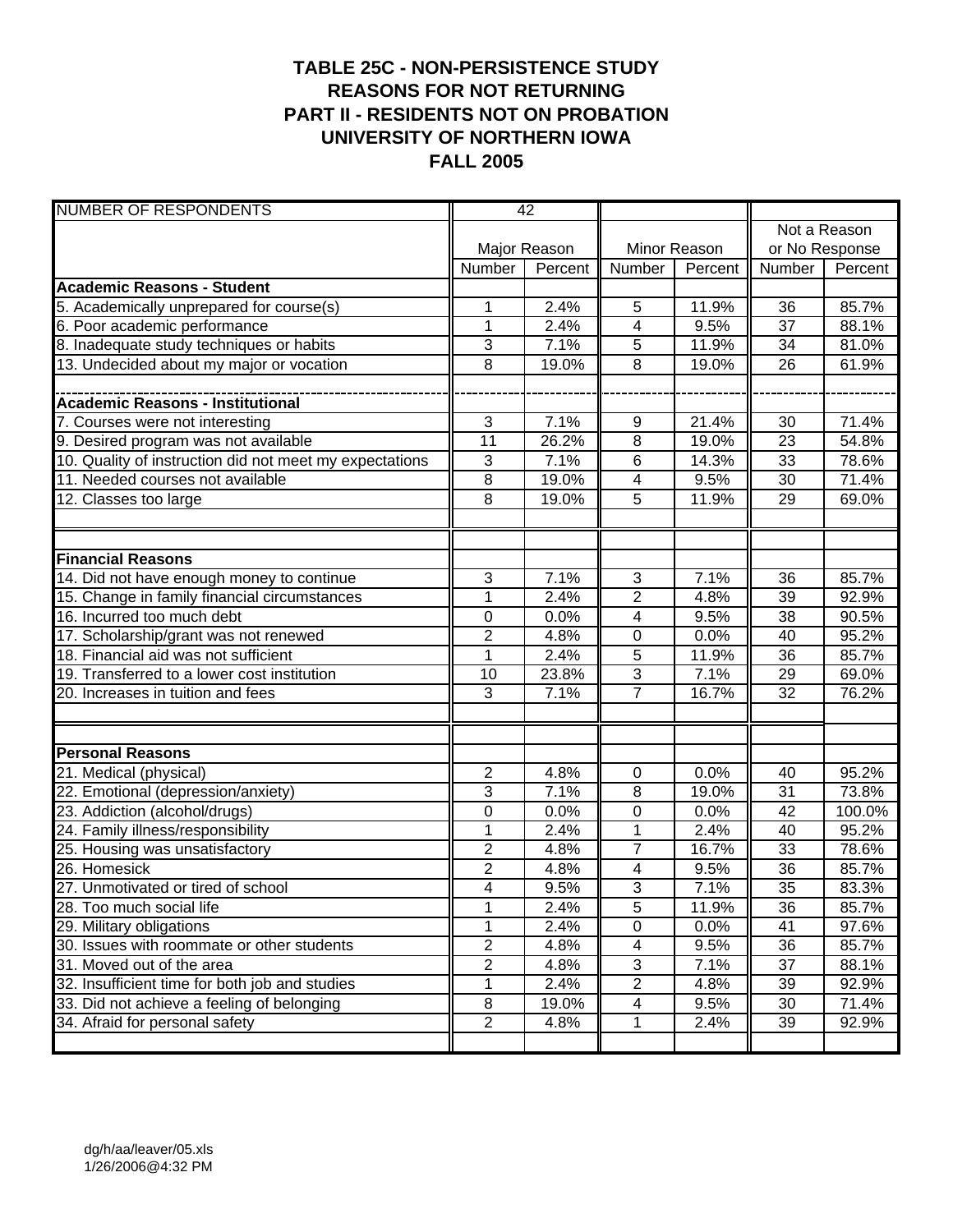#### **TABLE 25C - NON-PERSISTENCE STUDY REASONS FOR NOT RETURNING PART II - RESIDENTS NOT ON PROBATION UNIVERSITY OF NORTHERN IOWA FALL 2005**

#### **Other Reasons**

Fiance too far away Way too impersonal of a school Will be attending medical school Too big Too far from home Felt lost in the education program; needed help with concerns Felt unsafe in dorms Felt like a number in a large program Boring night life; no sports Too much alcohol and drugs on and around campus, including in the dorms Uncertain of educational goals; decided to explore at lower cost community college Too small of a school; small selection of classes Was not academically challenged at UNI (was Provost scholar); ISU is a better individual fit for me Lack of diversity Didn't have my major Too large of a campus Roomate problems and nothing done about it Had a baby Transferred to school that offered film production Transferred to play baseball Accepted at University of Iowa Music Therapy program Mindset of students - closed minded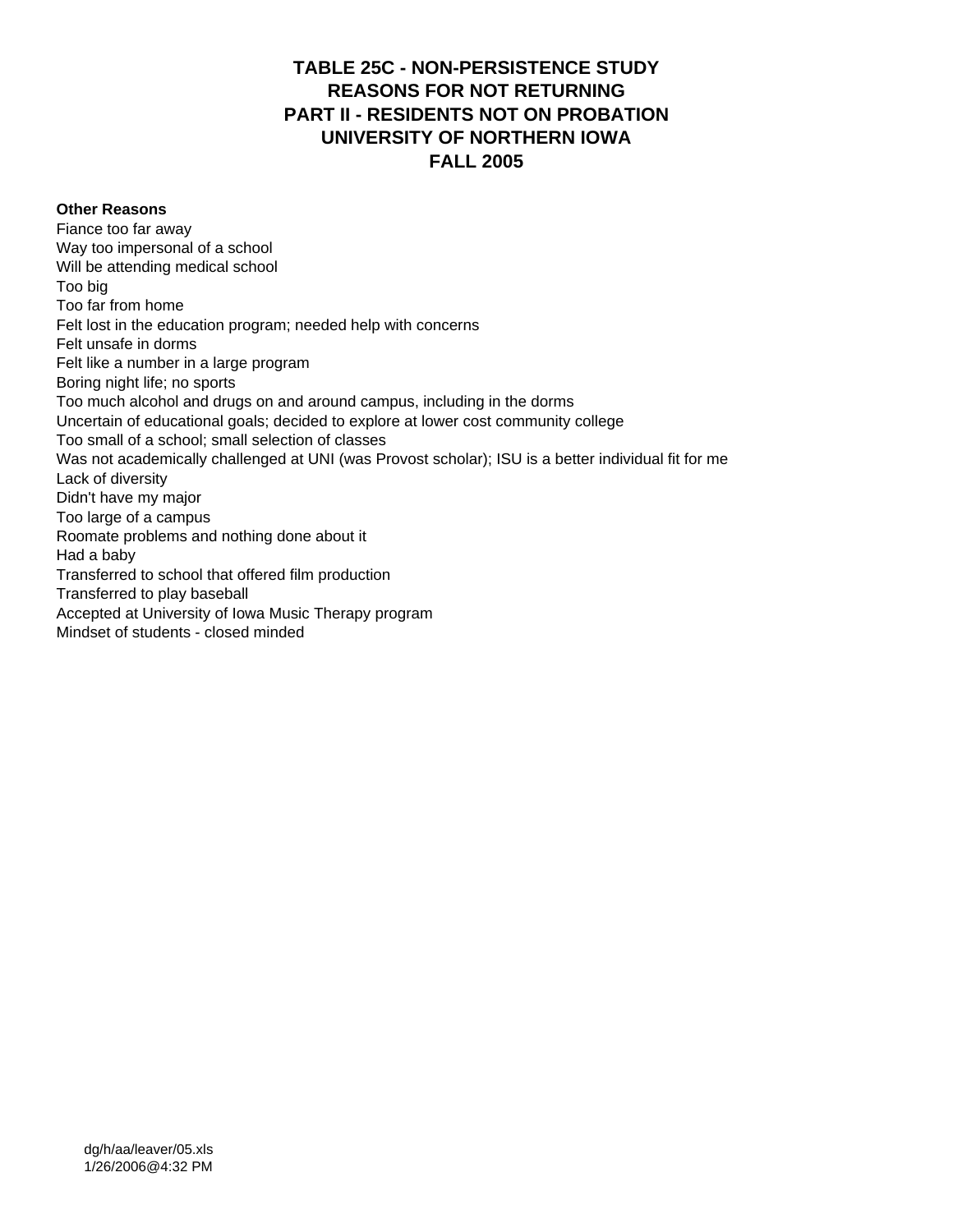### **TABLE 26 - NPS REASONS FOR NOT RETURNING PART II - RESIDENTS ON PROBATION REGENT TOTAL FALL 2005**

| <b>NUMBER OF RESPONDENTS</b>                            | 38             |              |                          |              |                 |              |
|---------------------------------------------------------|----------------|--------------|--------------------------|--------------|-----------------|--------------|
|                                                         |                |              |                          |              |                 | Not a Reason |
|                                                         |                | Major Reason |                          | Minor Reason | or No Response  |              |
|                                                         | Number         | Percent      | Number                   | Percent      | Number          | Percent      |
| <b>Academic Reasons - Student</b>                       |                |              |                          |              |                 |              |
| 5. Academically unprepared for course(s)                | 4              | 10.5%        | 9                        | 23.7%        | 25              | 65.8%        |
| 6. Poor academic performance                            | $\overline{7}$ | 18.4%        | 17                       | 44.7%        | 14              | 36.8%        |
| 7. Inadequate study techniques or habits                | 12             | 31.6%        | $\overline{7}$           | 18.4%        | 19              | 50.0%        |
| 8. Undecided about my major or vocation                 | 12             | 31.6%        | 8                        | 21.1%        | 18              | 47.4%        |
|                                                         |                |              |                          |              |                 |              |
| <b>Academic Reasons - Institutional</b>                 |                |              |                          |              |                 |              |
| 9. Courses were not interesting                         | 10             | 26.3%        | 9                        | 23.7%        | 19              | 50.0%        |
| 10. Desired program was not available                   | 5              | 13.2%        | $\overline{9}$           | 23.7%        | 24              | 63.2%        |
| 11. Quality of instruction did not meet my expectations | 10             | 26.3%        | $\overline{5}$           | 13.2%        | 23              | 60.5%        |
| 12. Needed courses not available                        | 4              | 10.5%        | 4                        | 10.5%        | 30              | 78.9%        |
| 13. Classes too large                                   | 11             | 28.9%        | $\overline{9}$           | 23.7%        | 18              | 47.4%        |
|                                                         |                |              |                          |              |                 |              |
|                                                         |                |              |                          |              |                 |              |
| <b>Financial Reasons</b>                                |                |              |                          |              |                 |              |
| 14. Did not have enough money to continue               | $\overline{7}$ | 18.4%        | 6                        | 15.8%        | $\overline{25}$ | 65.8%        |
| 15. Change in family financial circumstances            | 4              | 10.5%        | $\overline{5}$           | 13.2%        | 29              | 76.3%        |
| 16. Incurred too much debt                              | 3              | 7.9%         | 12                       | 31.6%        | 23              | 60.5%        |
| 17. Scholarship/grant was not renewed                   | $\mathbf 0$    | 0.0%         | $\mathbf 0$              | 0.0%         | 38              | 100.0%       |
| 18. Financial aid was not sufficient                    | 6              | 15.8%        | $\overline{2}$           | 5.3%         | 30              | 78.9%        |
| 19. Transferred to a lower cost institution             | 13             | 34.2%        | $\overline{8}$           | 21.1%        | 17              | 44.7%        |
| 20. Increases in tuition and fees                       | 8              | 21.1%        | 8                        | 21.1%        | 22              | 57.9%        |
|                                                         |                |              |                          |              |                 |              |
|                                                         |                |              |                          |              |                 |              |
| <b>Personal Reasons</b>                                 |                |              |                          |              |                 |              |
| 21. Medical (physical)                                  | $\mathbf 1$    | 2.6%         | 1                        | 2.6%         | 36              | 94.7%        |
| 22. Emotional (depression/anxiety)                      | $\overline{7}$ | 18.4%        | 4                        | 10.5%        | 27              | 71.1%        |
| 23. Addiction (alcohol/drugs)                           | $\overline{2}$ | 5.3%         | $\mathbf{2}$             | 5.3%         | 34              | 89.5%        |
| 24. Family illness/responsibility                       | 1              | 2.6%         | $\overline{\mathcal{A}}$ | 10.5%        | 33              | 86.8%        |
| 25. Housing was unsatisfactory                          | $\overline{2}$ | 5.3%         | $\overline{2}$           | 5.3%         | 34              | 89.5%        |
| 26. Homesick                                            | $\overline{2}$ | 5.3%         | $\overline{2}$           | 5.3%         | 34              | 89.5%        |
| 27. Unmotivated or tired of school                      | 8              | 21.1%        | 11                       | 28.9%        | 19              | 50.0%        |
| 28. Too much social life                                | 3              | 7.9%         | 5                        | 13.2%        | 30              | 78.9%        |
| 29. Military obligations                                | $\mathbf 1$    | 2.6%         | 1                        | 2.6%         | 36              | 94.7%        |
| 30. Issues with roommate or other students              | 4              | 10.5%        | $\overline{2}$           | 5.3%         | 32              | 84.2%        |
| 31. Moved out of the area                               | $\overline{2}$ | 5.3%         | $\pmb{0}$                | 0.0%         | 36              | 94.7%        |
| 32. Insufficient time for both job and studies          | $\overline{2}$ | 5.3%         | 4                        | 10.5%        | 32              | 84.2%        |
| 33. Did not achieve a feeling of belonging              | 6              | 15.8%        | $\overline{2}$           | 5.3%         | 30              | 78.9%        |
| 34. Afraid for personal safety                          | $\mathbf{1}$   | 2.6%         | $\overline{2}$           | 5.3%         | 35              | 92.1%        |
|                                                         |                |              |                          |              |                 |              |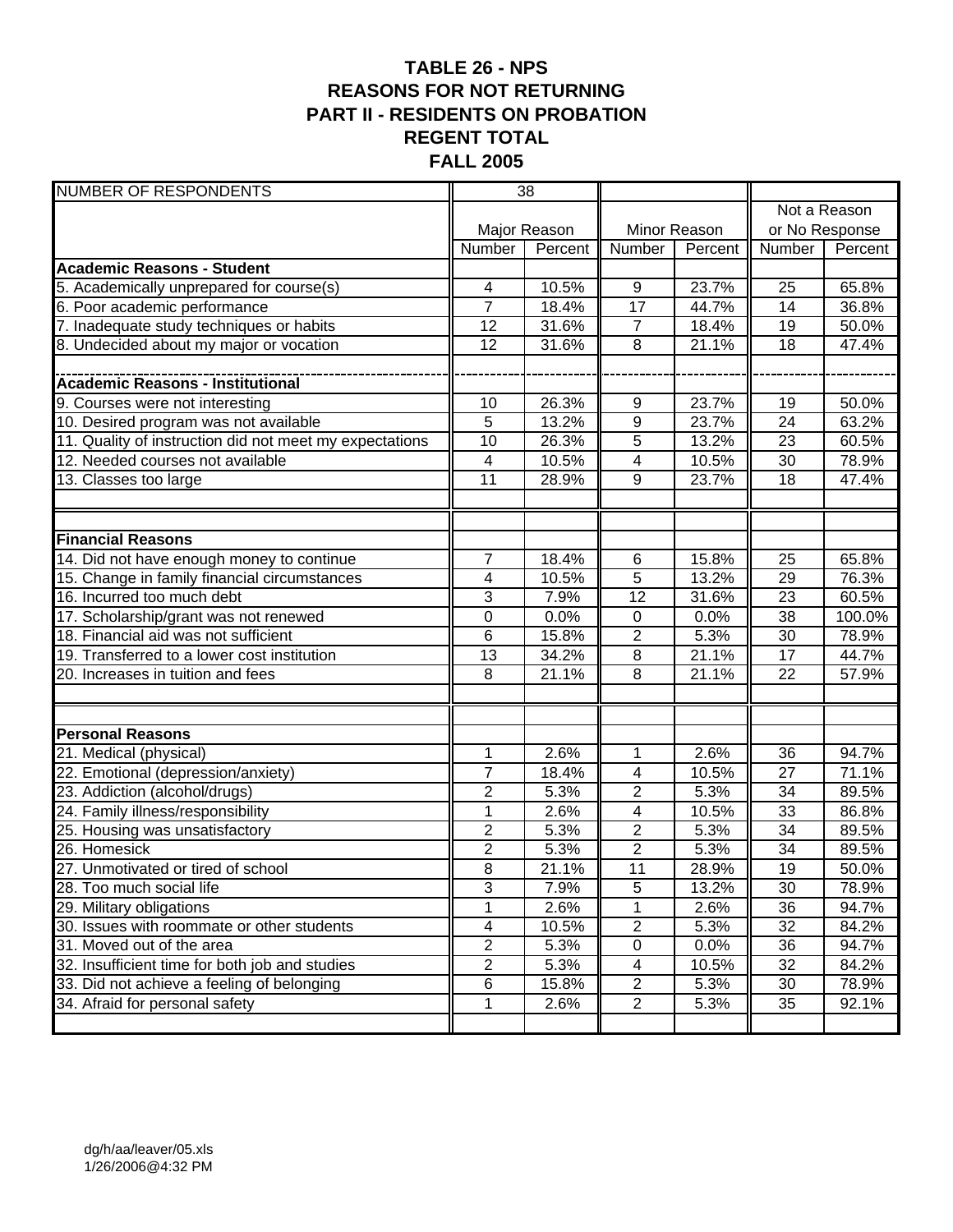#### **TABLE 26A - NON-PERSISTENCE STUDY REASONS FOR NOT RETURNING PART II - RESIDENTS ON PROBATION UNIVERSITY OF IOWA FALL 2005**

| <b>NUMBER OF RESPONDENTS</b>                            | 15             |              |                         |              |                 |              |
|---------------------------------------------------------|----------------|--------------|-------------------------|--------------|-----------------|--------------|
|                                                         |                |              |                         |              |                 | Not a Reason |
|                                                         |                | Major Reason |                         | Minor Reason | or No Response  |              |
|                                                         | Number         | Percent      | Number                  | Percent      | Number          | Percent      |
| <b>Academic Reasons - Student</b>                       |                |              |                         |              |                 |              |
| 5. Academically unprepared for course(s)                | 1              | 6.7%         | 6                       | 40.0%        | 8               | 53.3%        |
| 6. Poor academic performance                            | 3              | 20.0%        | $\overline{9}$          | 60.0%        | $\overline{3}$  | 20.0%        |
| 7. Inadequate study techniques or habits                | 4              | 26.7%        | $\overline{3}$          | 20.0%        | 8               | 53.3%        |
| 8. Undecided about my major or vocation                 | 3              | 20.0%        | $\overline{\mathbf{4}}$ | 26.7%        | 8               | 53.3%        |
|                                                         |                |              |                         |              |                 |              |
| <b>Academic Reasons - Institutional</b>                 |                |              |                         |              |                 |              |
| 9. Courses were not interesting                         | 1              | 6.7%         | 5                       | 33.3%        | 9               | 60.0%        |
| 10. Desired program was not available                   | $\overline{c}$ | 13.3%        | 5                       | 33.3%        | 8               | 53.3%        |
| 11. Quality of instruction did not meet my expectations | $\overline{5}$ | 33.3%        | 4                       | 26.7%        | $\,6$           | 40.0%        |
| 12. Needed courses not available                        | $\overline{3}$ | 20.0%        | 1                       | 6.7%         | $\overline{11}$ | 73.3%        |
| 13. Classes too large                                   | $\overline{7}$ | 46.7%        | 4                       | 26.7%        | 4               | 26.7%        |
|                                                         |                |              |                         |              |                 |              |
|                                                         |                |              |                         |              |                 |              |
| <b>Financial Reasons</b>                                |                |              |                         |              |                 |              |
| 14. Did not have enough money to continue               | 3              | 20.0%        | $\overline{2}$          | 13.3%        | 10              | 66.7%        |
| 15. Change in family financial circumstances            | 1              | 6.7%         | 4                       | 26.7%        | 10              | 66.7%        |
| 16. Incurred too much debt                              | 1              | 6.7%         | 6                       | 40.0%        | $\overline{8}$  | 53.3%        |
| 17. Scholarship/grant was not renewed                   | 0              | 0.0%         | 0                       | 0.0%         | $\overline{15}$ | 100.0%       |
| 18. Financial aid was not sufficient                    | $\overline{1}$ | 6.7%         | $\overline{1}$          | 6.7%         | $\overline{13}$ | 86.7%        |
| 19. Transferred to a lower cost institution             | 3              | 20.0%        | 5                       | 33.3%        | $\overline{7}$  | 46.7%        |
| 20. Increases in tuition and fees                       | $\overline{2}$ | 13.3%        | 3                       | 20.0%        | 10              | 66.7%        |
|                                                         |                |              |                         |              |                 |              |
|                                                         |                |              |                         |              |                 |              |
| <b>Personal Reasons</b>                                 |                |              |                         |              |                 |              |
| 21. Medical (physical)                                  | 1              | 6.7%         | 1                       | 6.7%         | 13              | 86.7%        |
| 22. Emotional (depression/anxiety)                      | 4              | 26.7%        | 1                       | 6.7%         | 10              | 66.7%        |
| 23. Addiction (alcohol/drugs)                           | 1              | 6.7%         | 0                       | 0.0%         | 14              | 93.3%        |
| 24. Family illness/responsibility                       | 1              | 6.7%         | $\overline{2}$          | 13.3%        | 12              | 80.0%        |
| 25. Housing was unsatisfactory                          | 0              | 0.0%         | 1                       | 6.7%         | 14              | 93.3%        |
| 26. Homesick                                            | 0              | 0.0%         | 1                       | 6.7%         | 14              | 93.3%        |
| 27. Unmotivated or tired of school                      | $\overline{1}$ | 6.7%         | $\overline{6}$          | 40.0%        | $\overline{8}$  | 53.3%        |
| 28. Too much social life                                | $\mathbf 1$    | 6.7%         | $\overline{\mathbf{c}}$ | 13.3%        | 12              | 80.0%        |
| 29. Military obligations                                | 0              | 0.0%         | 0                       | 0.0%         | 15              | 100.0%       |
| 30. Issues with roommate or other students              | 1              | 6.7%         | 1                       | 6.7%         | 13              | 86.7%        |
| 31. Moved out of the area                               | $\overline{0}$ | 0.0%         | $\pmb{0}$               | 0.0%         | 15              | 100.0%       |
| 32. Insufficient time for both job and studies          | 1              | 6.7%         | $\overline{2}$          | 13.3%        | 12              | 80.0%        |
| 33. Did not achieve a feeling of belonging              | 3              | 20.0%        | $\pmb{0}$               | 0.0%         | 12              | 80.0%        |
| 34. Afraid for personal safety                          | $\pmb{0}$      | 0.0%         | 1                       | 6.7%         | 14              | 93.3%        |
|                                                         |                |              |                         |              |                 |              |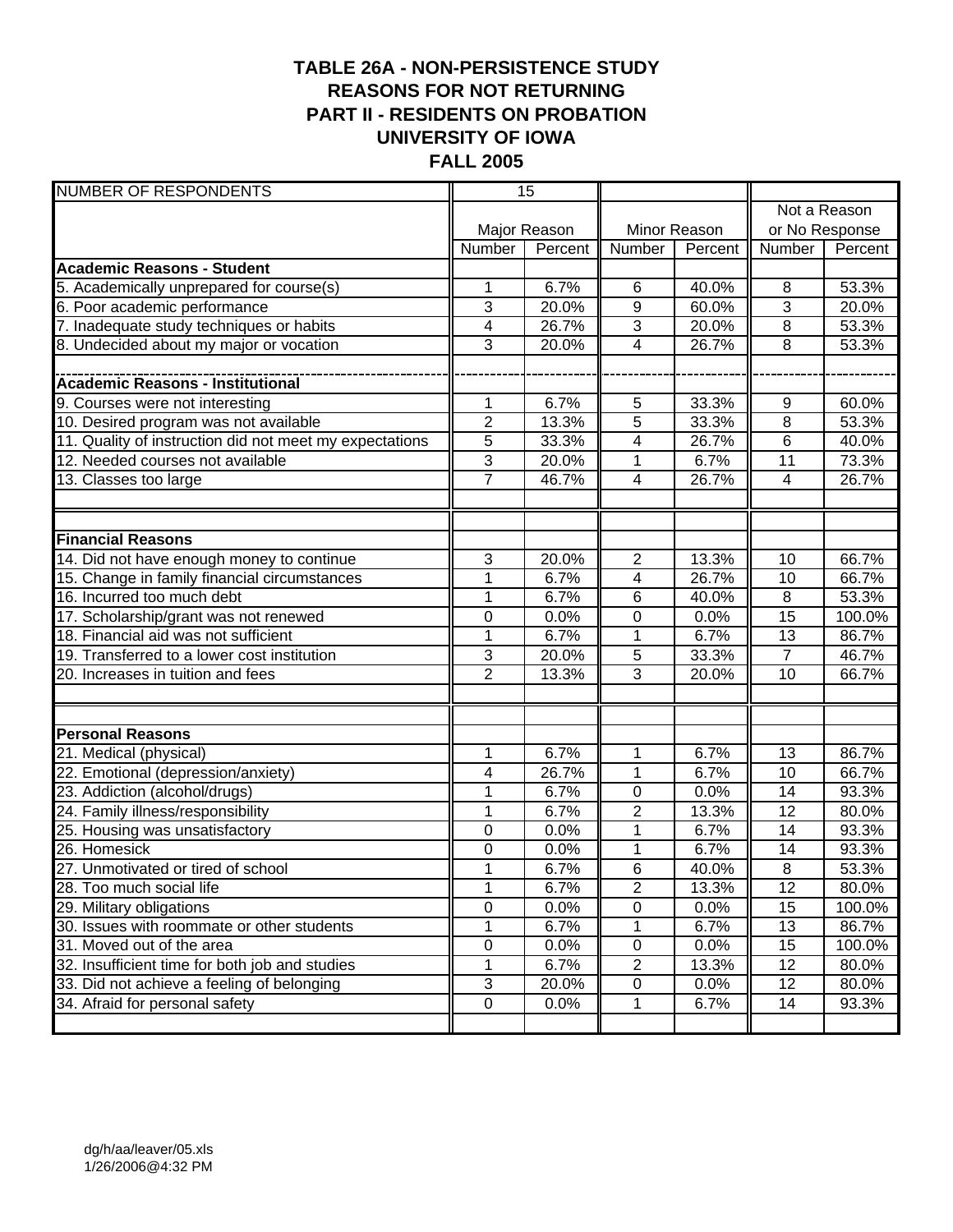### **TABLE 26B - NON-PERSISTENCE STUDY REASONS FOR NOT RETURNING PART II - RESIDENTS ON PROBATION IOWA STATE UNIVERSITY FALL 2005**

| <b>NUMBER OF RESPONDENTS</b>                            | 16             |              |                         |              |                 |              |
|---------------------------------------------------------|----------------|--------------|-------------------------|--------------|-----------------|--------------|
|                                                         |                |              |                         |              |                 | Not a Reason |
|                                                         |                | Major Reason |                         | Minor Reason | or No Response  |              |
|                                                         | Number         | Percent      | Number                  | Percent      | Number          | Percent      |
| <b>Academic Reasons - Student</b>                       |                |              |                         |              |                 |              |
| 5. Academically unprepared for course(s)                | 3              | 18.8%        | 1                       | 6.3%         | 12              | 75.0%        |
| 6. Poor academic performance                            | 4              | 25.0%        | $\overline{3}$          | 18.8%        | $9\,$           | 56.3%        |
| 7. Inadequate study techniques or habits                | $\overline{7}$ | 43.8%        | $\mathbf 1$             | 6.3%         | 8               | 50.0%        |
| 8. Undecided about my major or vocation                 | 8              | 50.0%        | $\overline{3}$          | 18.8%        | 5               | 31.3%        |
|                                                         |                |              |                         |              |                 |              |
| <b>Academic Reasons - Institutional</b>                 |                |              |                         |              |                 |              |
| 9. Courses were not interesting                         | 7              | 43.8%        | 3                       | 18.8%        | 6               | 37.5%        |
| 10. Desired program was not available                   | $\mathbf{1}$   | 6.3%         | 3                       | 18.8%        | 12              | 75.0%        |
| 11. Quality of instruction did not meet my expectations | 4              | 25.0%        | $\mathbf 1$             | 6.3%         | 11              | 68.8%        |
| 12. Needed courses not available                        | $\mathbf 0$    | 0.0%         | $\overline{3}$          | 18.8%        | 13              | 81.3%        |
| 13. Classes too large                                   | $\overline{2}$ | 12.5%        | $\overline{\mathbf{4}}$ | 25.0%        | 10              | 62.5%        |
|                                                         |                |              |                         |              |                 |              |
|                                                         |                |              |                         |              |                 |              |
| <b>Financial Reasons</b>                                |                |              |                         |              |                 |              |
| 14. Did not have enough money to continue               | $\overline{2}$ | 12.5%        | $\overline{3}$          | 18.8%        | 11              | 68.8%        |
| 15. Change in family financial circumstances            | $\mathbf{1}$   | 6.3%         | $\overline{1}$          | 6.3%         | $\overline{14}$ | 87.5%        |
| 16. Incurred too much debt                              | $\mathbf{1}$   | 6.3%         | $\overline{\mathbf{4}}$ | 25.0%        | 11              | 68.8%        |
| 17. Scholarship/grant was not renewed                   | 0              | 0.0%         | 0                       | 0.0%         | 16              | 100.0%       |
| 18. Financial aid was not sufficient                    | 3              | 18.8%        | $\overline{1}$          | 6.3%         | $\overline{12}$ | 75.0%        |
| 19. Transferred to a lower cost institution             | 6              | 37.5%        | $\overline{c}$          | 12.5%        | 8               | 50.0%        |
| 20. Increases in tuition and fees                       | 4              | 25.0%        | $\overline{3}$          | 18.8%        | 9               | 56.3%        |
|                                                         |                |              |                         |              |                 |              |
|                                                         |                |              |                         |              |                 |              |
| <b>Personal Reasons</b>                                 |                |              |                         |              |                 |              |
| 21. Medical (physical)                                  | 0              | 0.0%         | 0                       | 0.0%         | 16              | 100.0%       |
| 22. Emotional (depression/anxiety)                      | $\overline{c}$ | 12.5%        | 3                       | 18.8%        | 11              | 68.8%        |
| 23. Addiction (alcohol/drugs)                           | $\mathbf{1}$   | 6.3%         | $\overline{2}$          | 12.5%        | 13              | 81.3%        |
| 24. Family illness/responsibility                       | 0              | 0.0%         | 1                       | 6.3%         | 15              | 93.8%        |
| 25. Housing was unsatisfactory                          | $\overline{2}$ | 12.5%        | $\mathbf 0$             | 0.0%         | 14              | 87.5%        |
| 26. Homesick                                            | 0              | 0.0%         | 0                       | 0.0%         | 16              | 100.0%       |
| 27. Unmotivated or tired of school                      | $\overline{6}$ | 37.5%        | $\overline{4}$          | 25.0%        | $\overline{6}$  | 37.5%        |
| 28. Too much social life                                | $\overline{2}$ | 12.5%        | $\overline{\mathbf{c}}$ | 12.5%        | 12              | 75.0%        |
| 29. Military obligations                                | 1              | 6.3%         | 0                       | 0.0%         | 15              | 93.8%        |
| 30. Issues with roommate or other students              | $\overline{2}$ | 12.5%        | 1                       | 6.3%         | 13              | 81.3%        |
| 31. Moved out of the area                               | 1              | 6.3%         | $\pmb{0}$               | 0.0%         | 15              | 93.8%        |
| 32. Insufficient time for both job and studies          | 1              | 6.3%         | $\overline{2}$          | 12.5%        | 13              | 81.3%        |
| 33. Did not achieve a feeling of belonging              | $\overline{2}$ | 12.5%        | $\overline{2}$          | 12.5%        | 12              | 75.0%        |
| 34. Afraid for personal safety                          | $\pmb{0}$      | 0.0%         | $\pmb{0}$               | 0.0%         | 16              | 100.0%       |
|                                                         |                |              |                         |              |                 |              |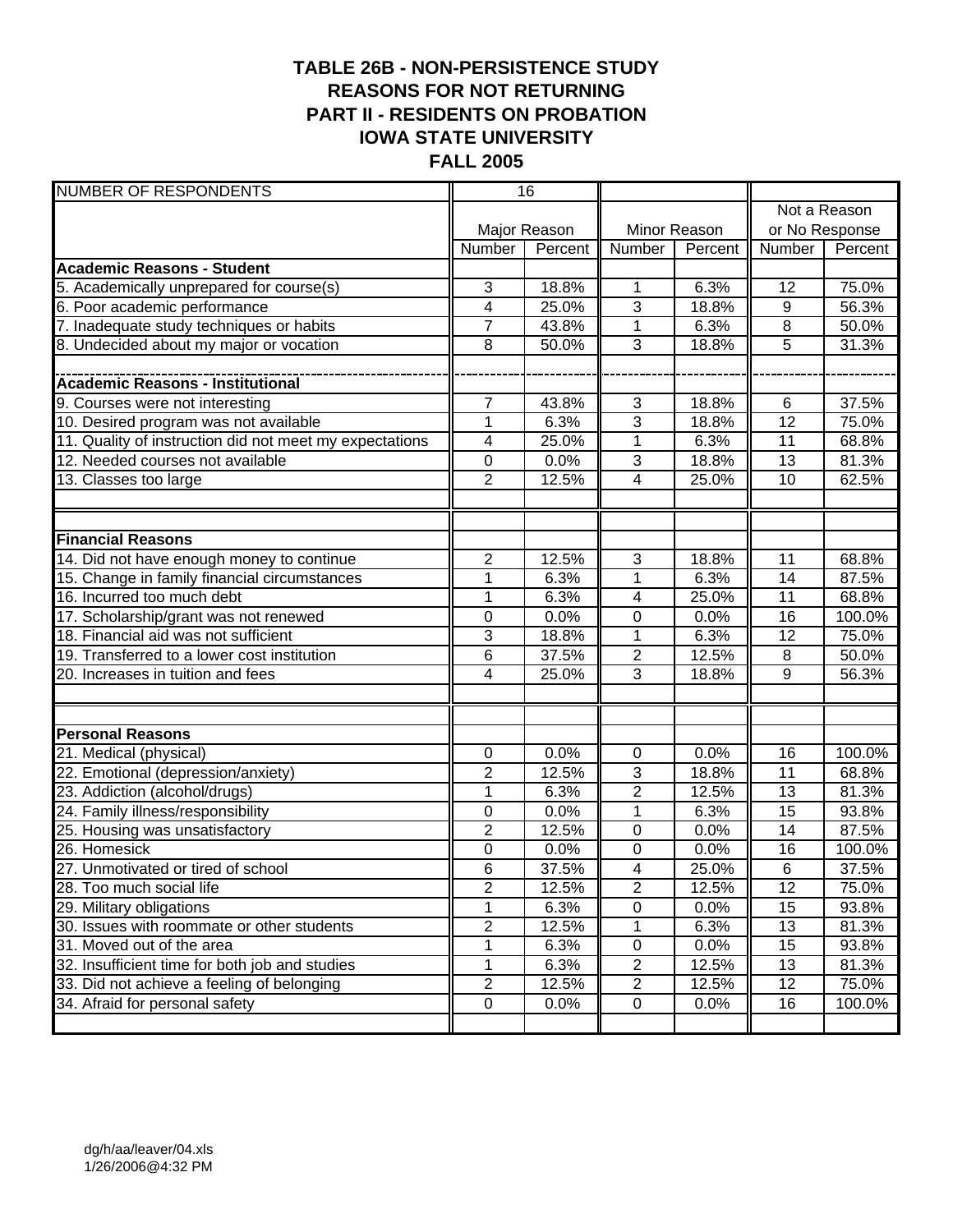### **TABLE 26C - NON-PERSISTENCE STUDY REASONS FOR NOT RETURNING PART II - RESIDENTS ON PROBATION UNIVERSITY OF NORTHERN IOWA FALL 2005**

| <b>NUMBER OF RESPONDENTS</b>                            | $\overline{7}$ |              |                |              |                          |                |  |
|---------------------------------------------------------|----------------|--------------|----------------|--------------|--------------------------|----------------|--|
|                                                         |                |              |                |              | Not a Reason             |                |  |
|                                                         |                | Major Reason |                | Minor Reason |                          | or No Response |  |
|                                                         | Number         | Percent      | <b>Number</b>  | Percent      | Number                   | Percent        |  |
| <b>Academic Reasons - Student</b>                       |                |              |                |              |                          |                |  |
| 5. Academically unprepared for course(s)                | 0              | 0.0%         | $\mathbf{2}$   | 28.6%        | 5                        | 71.4%          |  |
| 6. Poor academic performance                            | 0              | 0.0%         | 5              | 71.4%        | $\overline{2}$           | 28.6%          |  |
| 8. Inadequate study techniques or habits                | 1              | 14.3%        | 3              | 42.9%        | $\overline{3}$           | 42.9%          |  |
| 13. Undecided about my major or vocation                | 1              | 14.3%        | 1              | 14.3%        | 5                        | 71.4%          |  |
|                                                         |                |              |                |              |                          |                |  |
| <b>Academic Reasons - Institutional</b>                 |                |              |                |              |                          |                |  |
| 7. Courses were not interesting                         | $\overline{2}$ | 28.6%        | $\mathbf{1}$   | 14.3%        | $\overline{\mathcal{A}}$ | 57.1%          |  |
| 9. Desired program was not available                    | $\overline{2}$ | 28.6%        | $\mathbf{1}$   | 14.3%        | 4                        | 57.1%          |  |
| 10. Quality of instruction did not meet my expectations | 1              | 14.3%        | $\mathbf 0$    | 0.0%         | 6                        | 85.7%          |  |
| 11. Needed courses not available                        | 1              | 14.3%        | $\mathbf 0$    | 0.0%         | 6                        | 85.7%          |  |
| 12. Classes too large                                   | $\overline{2}$ | 28.6%        | 1              | 14.3%        | 4                        | 57.1%          |  |
|                                                         |                |              |                |              |                          |                |  |
|                                                         |                |              |                |              |                          |                |  |
| <b>Financial Reasons</b>                                |                |              |                |              |                          |                |  |
| 14. Did not have enough money to continue               | $\overline{2}$ | 28.6%        | $\mathbf{1}$   | 14.3%        | $\overline{4}$           | 57.1%          |  |
| 15. Change in family financial circumstances            | $\overline{2}$ | 28.6%        | $\mathbf 0$    | 0.0%         | $\overline{5}$           | 71.4%          |  |
| 16. Incurred too much debt                              | $\mathbf{1}$   | 14.3%        | $\overline{2}$ | 28.6%        | $\overline{\mathbf{4}}$  | 57.1%          |  |
| 17. Scholarship/grant was not renewed                   | 0              | 0.0%         | $\mathbf 0$    | 0.0%         | $\overline{7}$           | 100.0%         |  |
| 18. Financial aid was not sufficient                    | $\overline{2}$ | 28.6%        | $\mathbf 0$    | 0.0%         | 5                        | 71.4%          |  |
| 19. Transferred to a lower cost institution             | 4              | 57.1%        | 1              | 14.3%        | $\overline{2}$           | 28.6%          |  |
| 20. Increases in tuition and fees                       | $\overline{2}$ | 28.6%        | $\overline{2}$ | 28.6%        | $\overline{3}$           | 42.9%          |  |
|                                                         |                |              |                |              |                          |                |  |
|                                                         |                |              |                |              |                          |                |  |
| <b>Personal Reasons</b>                                 |                |              |                |              |                          |                |  |
| 21. Medical (physical)                                  | 0              | 0.0%         | 0              | 0.0%         | 7                        | 100.0%         |  |
| 22. Emotional (depression/anxiety)                      | 1              | 14.3%        | $\mathbf 0$    | 0.0%         | 6                        | 85.7%          |  |
| 23. Addiction (alcohol/drugs)                           | 0              | 0.0%         | 0              | 0.0%         | $\overline{7}$           | 100.0%         |  |
| 24. Family illness/responsibility                       | $\mathbf 0$    | 0.0%         | $\mathbf{1}$   | 14.3%        | 6                        | 85.7%          |  |
| 25. Housing was unsatisfactory                          | 0              | 0.0%         | 1              | 14.3%        | 6                        | 85.7%          |  |
| 26. Homesick                                            | $\overline{2}$ | 28.6%        | 1              | 14.3%        | 4                        | 57.1%          |  |
| 27. Unmotivated or tired of school                      | 1              | 14.3%        | $\mathbf{1}$   | 14.3%        | $\overline{5}$           | 71.4%          |  |
| 28. Too much social life                                | 0              | 0.0%         | $\mathbf{1}$   | 14.3%        | 6                        | 85.7%          |  |
| 29. Military obligations                                | $\pmb{0}$      | 0.0%         | $\mathbf{1}$   | 14.3%        | 6                        | 85.7%          |  |
| 30. Issues with roommate or other students              |                | 14.3%        | $\mathsf 0$    | 0.0%         | 6                        | 85.7%          |  |
| 31. Moved out of the area                               | 1              | 14.3%        | $\pmb{0}$      | 0.0%         | 6                        | 85.7%          |  |
| 32. Insufficient time for both job and studies          | 0              | 0.0%         | $\pmb{0}$      | 0.0%         | $\overline{7}$           | 100.0%         |  |
| 33. Did not achieve a feeling of belonging              | 1              | 14.3%        | $\pmb{0}$      | 0.0%         | 6                        | 85.7%          |  |
| 34. Afraid for personal safety                          | $\mathbf 1$    | 14.3%        | $\mathbf{1}$   | 14.3%        | $\,$ 5 $\,$              | 71.4%          |  |
|                                                         |                |              |                |              |                          |                |  |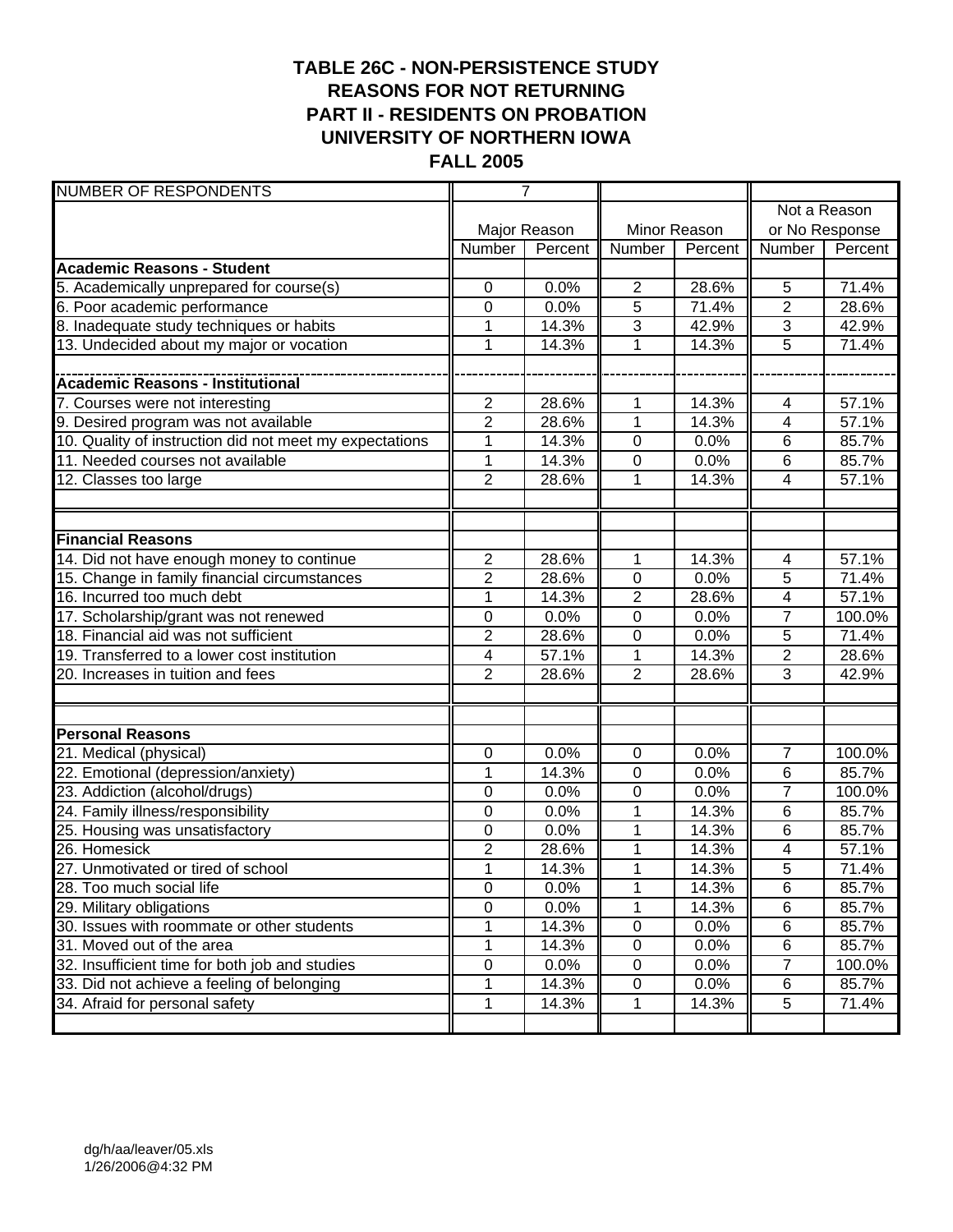#### **TABLE 26C - NON-PERSISTENCE STUDY REASONS FOR NOT RETURNING PART II - RESIDENTS ON PROBATION UNIVERSITY OF NORTHERN IOWA FALL 2005**

#### **Other Reasons**

Wanted to play softball again Dissatisfied with available meal plans Dissatisfied with assigned advisor High cost of tuition Class sizes way too big Roommate not well matched; Resident Assistant not responsive or helpfulo Changed to program not offered at UNI **Weather**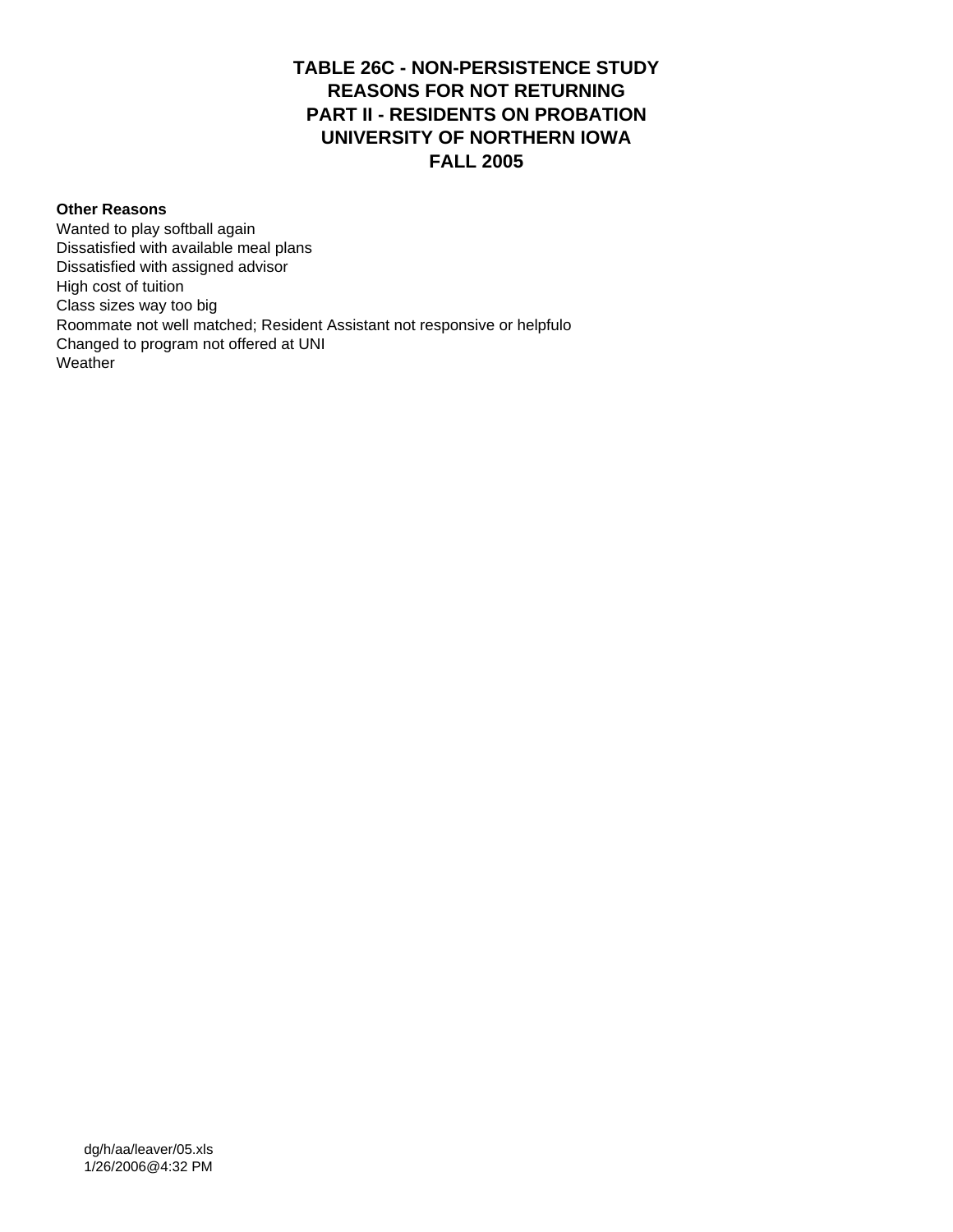#### **TABLE 27 - NPS REASONS FOR NOT RETURNING PART II - NONRESIDENTS NOT ON PROBATION REGENT TOTAL FALL 2005**

| <b>NUMBER OF RESPONDENTS</b>                            | 119             |              |                 |              |                |         |  |
|---------------------------------------------------------|-----------------|--------------|-----------------|--------------|----------------|---------|--|
|                                                         |                 |              |                 |              | Not a Reason   |         |  |
|                                                         |                 | Major Reason |                 | Minor Reason | or No Response |         |  |
|                                                         | Number          | Percent      | Number          | Percent      | Number         | Percent |  |
| <b>Academic Reasons - Student</b>                       |                 |              |                 |              |                |         |  |
| 5. Academically unprepared for course(s)                | 2               | 1.7%         | 5               | 4.2%         | 112            | 94.1%   |  |
| 6. Poor academic performance                            | 5               | 4.2%         | $\overline{12}$ | 10.1%        | 102            | 85.7%   |  |
| 7. Inadequate study techniques or habits                | 4               | 3.4%         | 11              | 9.2%         | 104            | 87.4%   |  |
| 8. Undecided about my major or vocation                 | 15              | 12.6%        | 24              | 20.2%        | 80             | 67.2%   |  |
|                                                         |                 |              |                 |              |                |         |  |
| <b>Academic Reasons - Institutional</b>                 |                 |              |                 |              |                |         |  |
| 9. Courses were not interesting                         | $\overline{7}$  | 5.9%         | 19              | 16.0%        | 93             | 78.2%   |  |
| 10. Desired program was not available                   | 16              | 13.4%        | 11              | 9.2%         | 92             | 77.3%   |  |
| 11. Quality of instruction did not meet my expectations | 18              | 15.1%        | 19              | 16.0%        | 82             | 68.9%   |  |
| 12. Needed courses not available                        | 10              | 8.4%         | 12              | 10.1%        | 97             | 81.5%   |  |
| 13. Classes too large                                   | 20              | 16.8%        | 22              | 18.5%        | 77             | 64.7%   |  |
|                                                         |                 |              |                 |              |                |         |  |
|                                                         |                 |              |                 |              |                |         |  |
| <b>Financial Reasons</b>                                |                 |              |                 |              |                |         |  |
| 14. Did not have enough money to continue               | 29              | 24.4%        | $\overline{21}$ | 17.6%        | 69             | 58.0%   |  |
| 15. Change in family financial circumstances            | $\overline{11}$ | 9.2%         | $\overline{22}$ | 18.5%        | 86             | 72.3%   |  |
| 16. Incurred too much debt                              | 17              | 14.3%        | 13              | 10.9%        | 89             | 74.8%   |  |
| 17. Scholarship/grant was not renewed                   | 4               | 3.4%         | $\overline{7}$  | 5.9%         | 108            | 90.8%   |  |
| 18. Financial aid was not sufficient                    | 27              | 22.7%        | $\overline{24}$ | 20.2%        | 68             | 57.1%   |  |
| 19. Transferred to a lower cost institution             | 55              | 46.2%        | 16              | 13.4%        | 48             | 40.3%   |  |
| 20. Increases in tuition and fees                       | 28              | 23.5%        | 25              | 21.0%        | 66             | 55.5%   |  |
|                                                         |                 |              |                 |              |                |         |  |
|                                                         |                 |              |                 |              |                |         |  |
| <b>Personal Reasons</b>                                 |                 |              |                 |              |                |         |  |
| 21. Medical (physical)                                  | 4               | 3.4%         | 1               | 0.8%         | 114            | 95.8%   |  |
| 22. Emotional (depression/anxiety)                      | 16              | 13.4%        | 26              | 21.8%        | 77             | 64.7%   |  |
| 23. Addiction (alcohol/drugs)                           | $\pmb{0}$       | 0.0%         | $\overline{4}$  | 3.4%         | 115            | 96.6%   |  |
| 24. Family illness/responsibility                       | $\overline{2}$  | 1.7%         | 8               | 6.7%         | 109            | 91.6%   |  |
| 25. Housing was unsatisfactory                          | 15              | 12.6%        | 11              | 9.2%         | 93             | 78.2%   |  |
| 26. Homesick                                            | 7               | 5.9%         | 31              | 26.1%        | 81             | 68.1%   |  |
| 27. Unmotivated or tired of school                      | $6\phantom{1}6$ | 5.0%         | 15              | 12.6%        | 98             | 82.4%   |  |
| 28. Too much social life                                | $\sqrt{3}$      | 2.5%         | 7               | 5.9%         | 109            | 91.6%   |  |
| 29. Military obligations                                |                 | 0.8%         | 1               | 0.8%         | 117            | 98.3%   |  |
| 30. Issues with roommate or other students              | $\overline{12}$ | 10.1%        | 11              | 9.2%         | 96             | 80.7%   |  |
| 31. Moved out of the area                               | $\overline{9}$  | 7.6%         | $\overline{5}$  | 4.2%         | 105            | 88.2%   |  |
| 32. Insufficient time for both job and studies          | 4               | 3.4%         | $\overline{2}$  | 1.7%         | 113            | 95.0%   |  |
| 33. Did not achieve a feeling of belonging              | $\overline{21}$ | 17.6%        | 30              | 25.2%        | 68             | 57.1%   |  |
| 34. Afraid for personal safety                          | $\mathbf{3}$    | 2.5%         | 6               | 5.0%         | 110            | 92.4%   |  |
|                                                         |                 |              |                 |              |                |         |  |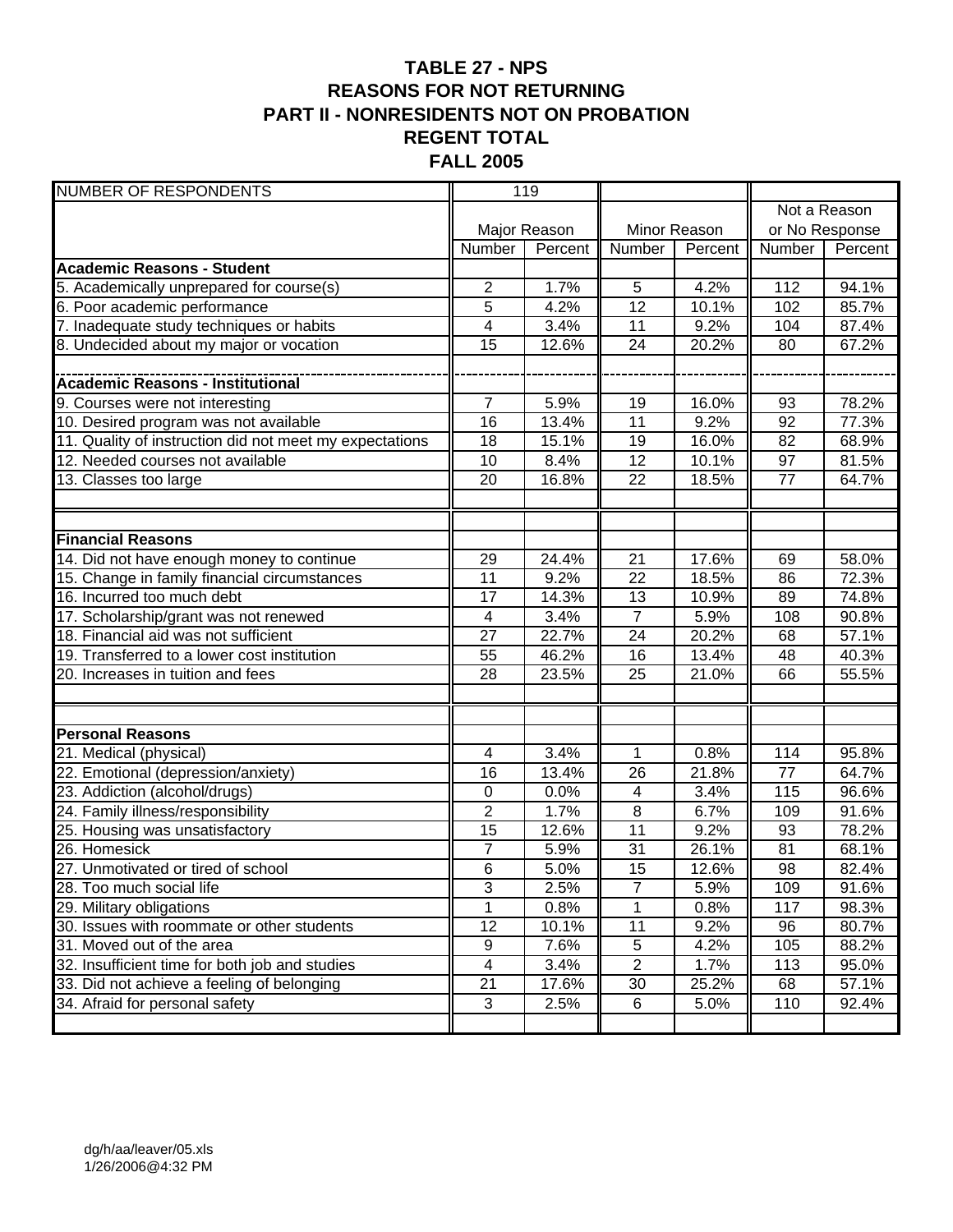### **TABLE 27A - NON-PERSISTENCE STUDY REASONS FOR NOT RETURNING PART II - NONRESIDENTS NOT ON PROBATION UNIVERSITY OF IOWA FALL 2005**

| <b>NUMBER OF RESPONDENTS</b>                            | 69              |              |                         |                    |                 |              |
|---------------------------------------------------------|-----------------|--------------|-------------------------|--------------------|-----------------|--------------|
|                                                         |                 |              |                         |                    |                 | Not a Reason |
|                                                         |                 | Major Reason |                         | Minor Reason       | or No Response  |              |
|                                                         | Number          | Percent      | Number                  | Percent            | Number          | Percent      |
| <b>Academic Reasons - Student</b>                       |                 |              |                         |                    |                 |              |
| 5. Academically unprepared for course(s)                | 1               | 1.4%         | 3                       | 4.3%               | 65              | 94.2%        |
| 6. Poor academic performance                            | 4               | 5.8%         | $\overline{7}$          | 10.1%              | 58              | 84.1%        |
| 7. Inadequate study techniques or habits                | $\overline{2}$  | 2.9%         | 6                       | 8.7%               | 61              | 88.4%        |
| 8. Undecided about my major or vocation                 | 8               | 11.6%        | $\overline{11}$         | 15.9%              | 50              | 72.5%        |
|                                                         |                 |              |                         |                    |                 |              |
|                                                         |                 |              |                         |                    |                 |              |
| 9. Courses were not interesting                         | $\overline{2}$  | 2.9%         | 12                      | 17.4%              | 55              | 79.7%        |
| 10. Desired program was not available                   | $\overline{11}$ | 15.9%        | $\overline{7}$          | 10.1%              | 51              | 73.9%        |
| 11. Quality of instruction did not meet my expectations | 11              | 15.9%        | 12                      | 17.4%              | 46              | 66.7%        |
| 12. Needed courses not available                        | $\overline{7}$  | 10.1%        | $\overline{8}$          | 11.6%              | 54              | 78.3%        |
| 13. Classes too large                                   | 13              | 18.8%        | 12                      | 17.4%              | 44              | 63.8%        |
|                                                         |                 |              |                         |                    |                 |              |
|                                                         |                 |              |                         |                    |                 |              |
| <b>Financial Reasons</b>                                |                 |              |                         |                    |                 |              |
| 14. Did not have enough money to continue               | 13              | 18.8%        | 15                      | 21.7%              | 41              | 59.4%        |
| 15. Change in family financial circumstances            | 6               | 8.7%         | $\overline{12}$         | 17.4%              | $\overline{51}$ | 73.9%        |
| 16. Incurred too much debt                              | 6               | 8.7%         | $\overline{7}$          | 10.1%              | 56              | 81.2%        |
| 17. Scholarship/grant was not renewed                   | $\overline{2}$  | 2.9%         | $\overline{\mathbf{4}}$ | 5.8%               | 63              | 91.3%        |
| 18. Financial aid was not sufficient                    | 12              | 17.4%        | 15                      | 21.7%              | 42              | 60.9%        |
| 19. Transferred to a lower cost institution             | 31              | 44.9%        | $\overline{7}$          | 10.1%              | 31              | 44.9%        |
| 20. Increases in tuition and fees                       | 13              | 18.8%        | 11                      | 15.9%              | 45              | 65.2%        |
|                                                         |                 |              |                         |                    |                 |              |
|                                                         |                 |              |                         |                    |                 |              |
| <b>Personal Reasons</b>                                 |                 |              |                         |                    |                 |              |
| 21. Medical (physical)                                  | 1               | 1.4%         | 1                       | 1.4%               | 67              | 97.1%        |
| 22. Emotional (depression/anxiety)                      | 12              | 17.4%        | 16                      | 23.2%              | 41              | 59.4%        |
| 23. Addiction (alcohol/drugs)                           | 0               | 0.0%         | 3                       | 4.3%               | 66              | 95.7%        |
| 24. Family illness/responsibility                       | $\overline{2}$  | 2.9%         | 5                       | $\overline{7}.2\%$ | 62              | 89.9%        |
| 25. Housing was unsatisfactory                          | $\overline{7}$  | 10.1%        | $\overline{8}$          | 11.6%              | 54              | 78.3%        |
| 26. Homesick                                            | 5               | 7.2%         | 18                      | 26.1%              | 46              | 66.7%        |
| 27. Unmotivated or tired of school                      | 4               | 5.8%         | 8                       | 11.6%              | $\overline{57}$ | 82.6%        |
| 28. Too much social life                                | 1               | 1.4%         | 7                       | 10.1%              | 61              | 88.4%        |
| 29. Military obligations                                | $\overline{0}$  | 0.0%         | $\overline{0}$          | 0.0%               | 69              | 100.0%       |
| 30. Issues with roommate or other students              | $\overline{9}$  | 13.0%        | $\overline{9}$          | 13.0%              | 51              | 73.9%        |
| 31. Moved out of the area                               | $\overline{3}$  | 4.3%         | 4                       | 5.8%               | 62              | 89.9%        |
| 32. Insufficient time for both job and studies          | 1               | 1.4%         | $\overline{2}$          | 2.9%               | 66              | 95.7%        |
| 33. Did not achieve a feeling of belonging              | $\overline{17}$ | 24.6%        | 19                      | 27.5%              | 33              | 47.8%        |
| 34. Afraid for personal safety                          | 1               | 1.4%         | $\overline{2}$          | 2.9%               | 66              | 95.7%        |
|                                                         |                 |              |                         |                    |                 |              |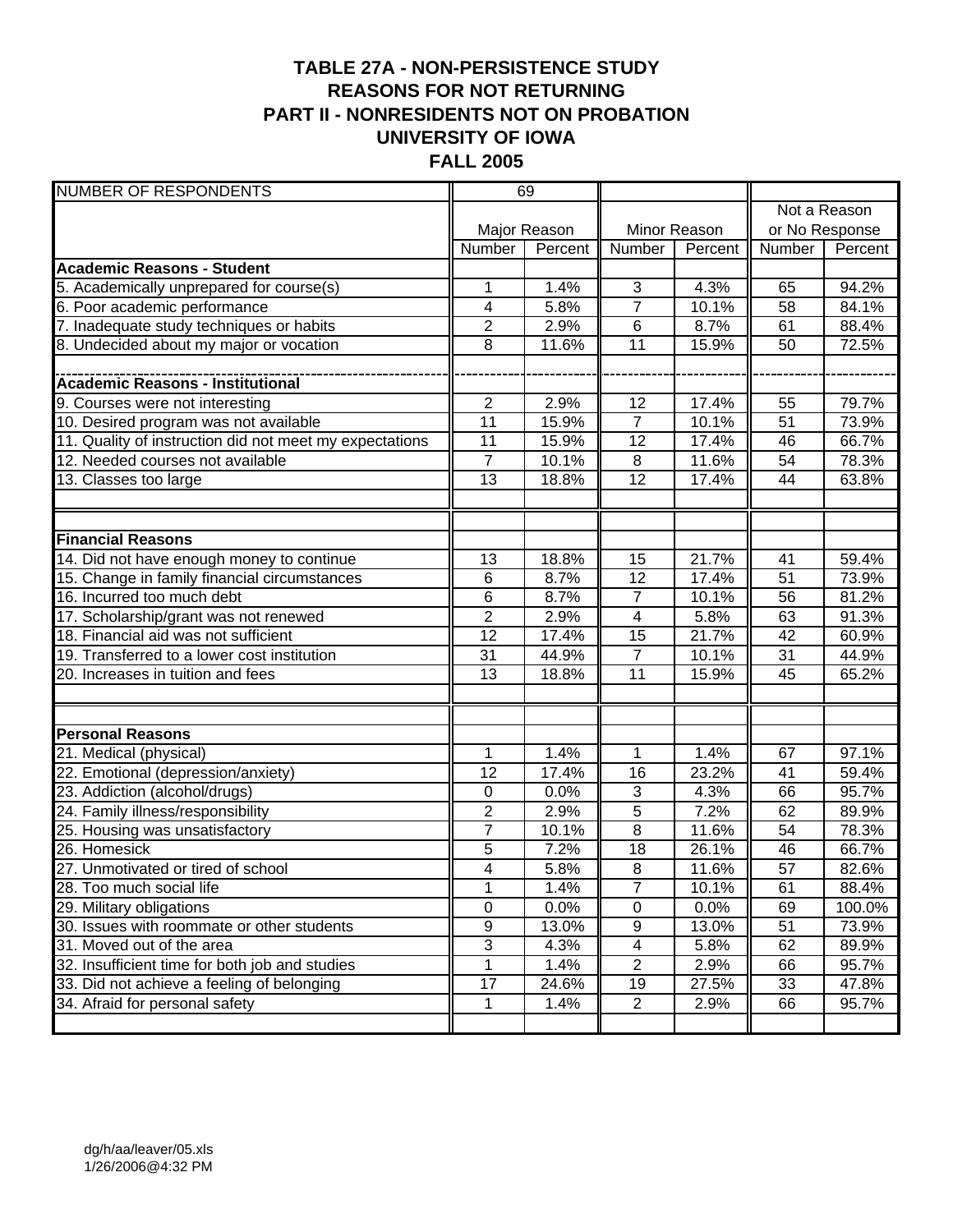### **TABLE 27B - NON-PERSISTENCE STUDY REASONS FOR NOT RETURNING PART II - NONRESIDENTS NOT ON PROBATION IOWA STATE UNIVERSITY FALL 2005**

| <b>NUMBER OF RESPONDENTS</b>                            | 48             |              |                         |              |                |         |
|---------------------------------------------------------|----------------|--------------|-------------------------|--------------|----------------|---------|
|                                                         |                |              |                         |              | Not a Reason   |         |
|                                                         |                | Major Reason |                         | Minor Reason | or No Response |         |
|                                                         | Number         | Percent      | Number                  | Percent      | Number         | Percent |
| <b>Academic Reasons - Student</b>                       |                |              |                         |              |                |         |
| 5. Academically unprepared for course(s)                | 1              | 2.1%         | $\overline{2}$          | 4.2%         | 45             | 93.8%   |
| 6. Poor academic performance                            | 1              | 2.1%         | 5                       | 10.4%        | 42             | 87.5%   |
| 7. Inadequate study techniques or habits                | $\overline{2}$ | 4.2%         | 5                       | 10.4%        | 41             | 85.4%   |
| 8. Undecided about my major or vocation                 | 7              | 14.6%        | 12                      | 25.0%        | 29             | 60.4%   |
|                                                         |                |              |                         |              |                |         |
| Academic Reasons - Institutional                        |                |              |                         |              |                |         |
| 9. Courses were not interesting                         | 5              | 10.4%        | 6                       | 12.5%        | 37             | 77.1%   |
| 10. Desired program was not available                   | 4              | 8.3%         | $\overline{\mathbf{4}}$ | 8.3%         | 40             | 83.3%   |
| 11. Quality of instruction did not meet my expectations | $\overline{7}$ | 14.6%        | $\overline{7}$          | 14.6%        | 34             | 70.8%   |
| 12. Needed courses not available                        | $\overline{2}$ | 4.2%         | $\overline{4}$          | 8.3%         | 42             | 87.5%   |
| 13. Classes too large                                   | $\overline{7}$ | 14.6%        | 10                      | 20.8%        | 31             | 64.6%   |
|                                                         |                |              |                         |              |                |         |
|                                                         |                |              |                         |              |                |         |
| <b>Financial Reasons</b>                                |                |              |                         |              |                |         |
| 14. Did not have enough money to continue               | 16             | 33.3%        | 6                       | 12.5%        | 26             | 54.2%   |
| 15. Change in family financial circumstances            | 5              | 10.4%        | 10                      | 20.8%        | 33             | 68.8%   |
| 16. Incurred too much debt                              | 11             | 22.9%        | 6                       | 12.5%        | 31             | 64.6%   |
| 17. Scholarship/grant was not renewed                   | $\overline{2}$ | 4.2%         | 3                       | 6.3%         | 43             | 89.6%   |
| 18. Financial aid was not sufficient                    | 15             | 31.3%        | 9                       | 18.8%        | 24             | 50.0%   |
| 19. Transferred to a lower cost institution             | 24             | 50.0%        | 9                       | 18.8%        | 15             | 31.3%   |
| 20. Increases in tuition and fees                       | 15             | 31.3%        | 14                      | 29.2%        | 19             | 39.6%   |
|                                                         |                |              |                         |              |                |         |
|                                                         |                |              |                         |              |                |         |
| <b>Personal Reasons</b>                                 |                |              |                         |              |                |         |
| 21. Medical (physical)                                  | 2              | 4.2%         | 0                       | 0.0%         | 46             | 95.8%   |
| 22. Emotional (depression/anxiety)                      | 3              | 6.3%         | 10                      | 20.8%        | 35             | 72.9%   |
| 23. Addiction (alcohol/drugs)                           | 0              | 0.0%         | 1                       | 2.1%         | 47             | 97.9%   |
| 24. Family illness/responsibility                       | 0              | 0.0%         | 3                       | 6.3%         | 45             | 93.8%   |
| 25. Housing was unsatisfactory                          | 8              | 16.7%        | 3                       | 6.3%         | 37             | 77.1%   |
| 26. Homesick                                            | $\overline{2}$ | 4.2%         | 12                      | 25.0%        | 34             | 70.8%   |
| 27. Unmotivated or tired of school                      | $\overline{2}$ | 4.2%         | $\overline{7}$          | 14.6%        | 39             | 81.3%   |
| 28. Too much social life                                | 2              | 4.2%         | $\pmb{0}$               | 0.0%         | 46             | 95.8%   |
| 29. Military obligations                                | 1              | 2.1%         |                         | 2.1%         | 46             | 95.8%   |
| 30. Issues with roommate or other students              | $\overline{3}$ | 6.3%         | $\overline{2}$          | 4.2%         | 43             | 89.6%   |
| 31. Moved out of the area                               | 6              | 12.5%        | 1                       | 2.1%         | 41             | 85.4%   |
| 32. Insufficient time for both job and studies          | 3              | 6.3%         | $\pmb{0}$               | 0.0%         | 45             | 93.8%   |
| 33. Did not achieve a feeling of belonging              | 4              | 8.3%         | 11                      | 22.9%        | 33             | 68.8%   |
| 34. Afraid for personal safety                          | 1              | 2.1%         | $\mathfrak{S}$          | 6.3%         | 44             | 91.7%   |
|                                                         |                |              |                         |              |                |         |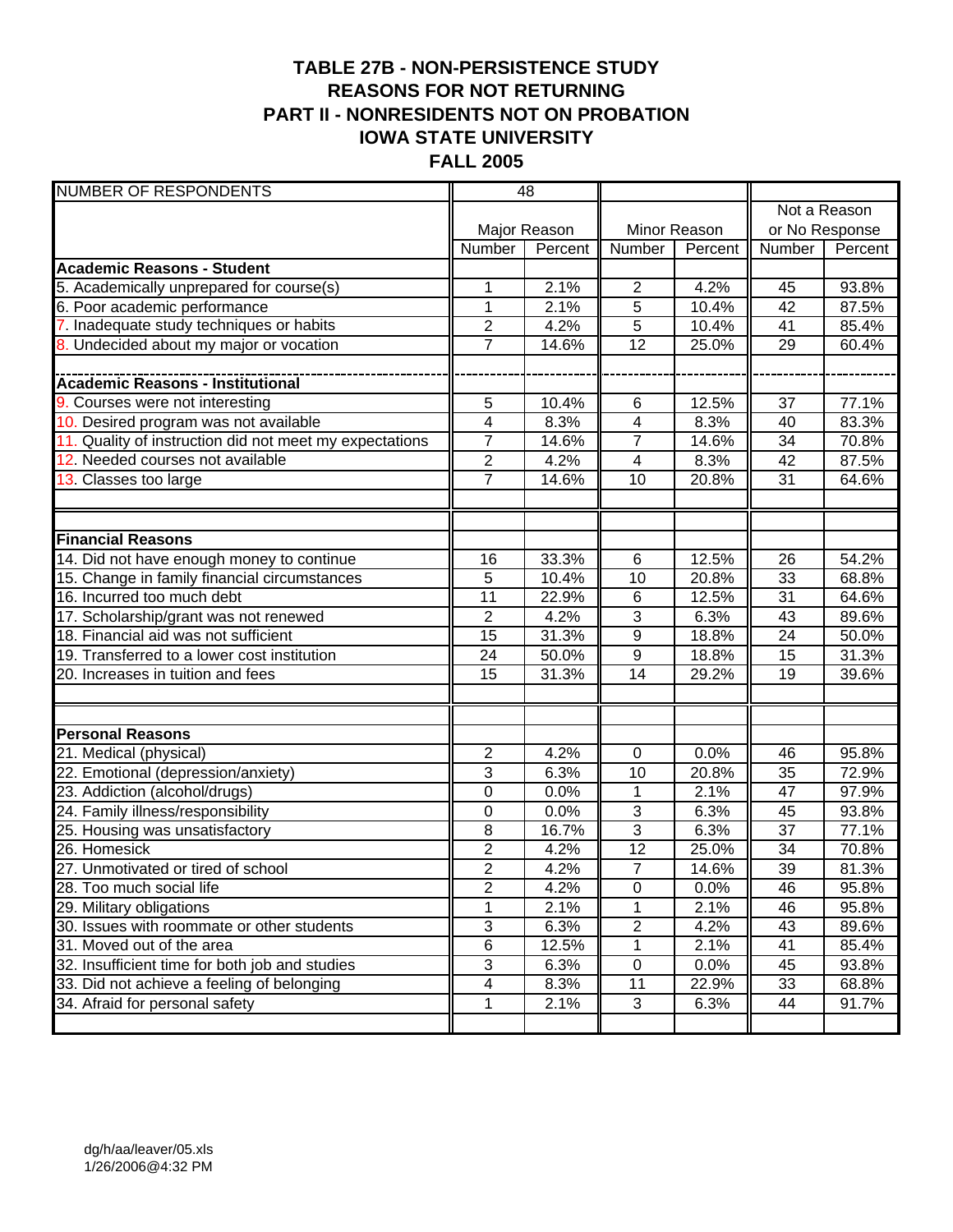### **TABLE 27C - NON-PERSISTENCE STUDY REASONS FOR NOT RETURNING PART II - NONRESIDENTS NOT ON PROBATION UNIVERSITY OF NORTHERN IOWA FALL 2005**

| <b>NUMBER OF RESPONDENTS</b>                            | $\overline{2}$ |              |                |              |                |         |
|---------------------------------------------------------|----------------|--------------|----------------|--------------|----------------|---------|
|                                                         |                |              |                |              | Not a Reason   |         |
|                                                         |                | Major Reason |                | Minor Reason | or No Response |         |
|                                                         | Number         | Percent      | Number         | Percent      | Number         | Percent |
| <b>Academic Reasons - Student</b>                       |                |              |                |              |                |         |
| 5. Academically unprepared for course(s)                | $\mathbf 0$    | 0.0%         | $\pmb{0}$      | 0.0%         | $\overline{2}$ | 100.0%  |
| 6. Poor academic performance                            | $\mathbf 0$    | 0.0%         | 0              | 0.0%         | $\overline{c}$ | 100.0%  |
| 8. Inadequate study techniques or habits                | 0              | 0.0%         | 0              | 0.0%         | $\overline{2}$ | 100.0%  |
| 13. Undecided about my major or vocation                | 0              | 0.0%         | 1              | 50.0%        | 1              | 50.0%   |
|                                                         |                |              |                |              |                |         |
| <b>Academic Reasons - Institutional</b>                 |                |              |                |              |                |         |
| 7. Courses were not interesting                         | $\mathbf 0$    | 0.0%         | 1              | 50.0%        | 1              | 50.0%   |
| 9. Desired program was not available                    | 1              | 50.0%        | 0              | 0.0%         | 1              | 50.0%   |
| 10. Quality of instruction did not meet my expectations | 0              | 0.0%         | $\mathbf 0$    | 0.0%         | $\overline{2}$ | 100.0%  |
| 11. Needed courses not available                        | 1              | 50.0%        | 0              | 0.0%         | 1              | 50.0%   |
| 12. Classes too large                                   | $\overline{0}$ | 0.0%         | 0              | 0.0%         | $\overline{2}$ | 100.0%  |
|                                                         |                |              |                |              |                |         |
|                                                         |                |              |                |              |                |         |
| <b>Financial Reasons</b>                                |                |              |                |              |                |         |
| 14. Did not have enough money to continue               | $\mathbf 0$    | 0.0%         | $\mathbf 0$    | 0.0%         | $\overline{2}$ | 100.0%  |
| 15. Change in family financial circumstances            | 0              | 0.0%         | 0              | 0.0%         | $\overline{2}$ | 100.0%  |
| 16. Incurred too much debt                              | 0              | 0.0%         | 0              | 0.0%         | $\overline{c}$ | 100.0%  |
| 17. Scholarship/grant was not renewed                   | 0              | 0.0%         | $\mathbf 0$    | 0.0%         | $\overline{2}$ | 100.0%  |
| 18. Financial aid was not sufficient                    | 0              | 0.0%         | $\mathbf 0$    | 0.0%         | $\overline{2}$ | 100.0%  |
| 19. Transferred to a lower cost institution             | 0              | 0.0%         | 0              | 0.0%         | $\overline{2}$ | 100.0%  |
| 20. Increases in tuition and fees                       | 0              | 0.0%         | 0              | 0.0%         | $\overline{2}$ | 100.0%  |
|                                                         |                |              |                |              |                |         |
|                                                         |                |              |                |              |                |         |
| <b>Personal Reasons</b>                                 |                |              |                |              |                |         |
| 21. Medical (physical)                                  | 1              | 50.0%        | $\pmb{0}$      | 0.0%         | 1              | 50.0%   |
| 22. Emotional (depression/anxiety)                      | 1              | 50.0%        | $\pmb{0}$      | 0.0%         | $\mathbf{1}$   | 50.0%   |
| 23. Addiction (alcohol/drugs)                           | 0              | 0.0%         | 0              | 0.0%         | $\overline{2}$ | 100.0%  |
| 24. Family illness/responsibility                       | 0              | 0.0%         | 0              | 0.0%         | $\overline{2}$ | 100.0%  |
| 25. Housing was unsatisfactory                          | 0              | 0.0%         | 0              | 0.0%         | $\overline{2}$ | 100.0%  |
| 26. Homesick                                            | $\mathbf 0$    | 0.0%         | $\mathbf 1$    | 50.0%        | $\mathbf 1$    | 50.0%   |
| 27. Unmotivated or tired of school                      | $\mathbf 0$    | 0.0%         | $\mathbf 0$    | 0.0%         | $\overline{2}$ | 100.0%  |
| 28. Too much social life                                | $\mathbf 0$    | 0.0%         | $\pmb{0}$      | 0.0%         | $\overline{2}$ | 100.0%  |
| 29. Military obligations                                | 0              | 0.0%         | 0              | 0.0%         | 2              | 100.0%  |
| 30. Issues with roommate or other students              | $\overline{0}$ | 0.0%         | $\overline{0}$ | 0.0%         | $\overline{2}$ | 100.0%  |
| 31. Moved out of the area                               | $\pmb{0}$      | 0.0%         | $\pmb{0}$      | 0.0%         | $\overline{2}$ | 100.0%  |
| 32. Insufficient time for both job and studies          | $\mathsf 0$    | 0.0%         | $\pmb{0}$      | 0.0%         | $\overline{2}$ | 100.0%  |
| 33. Did not achieve a feeling of belonging              | 0              | 0.0%         | 0              | 0.0%         | $\overline{2}$ | 100.0%  |
| 34. Afraid for personal safety                          | 1              | 50.0%        | 1              | 50.0%        | $\mathbf 0$    | 0.0%    |
|                                                         |                |              |                |              |                |         |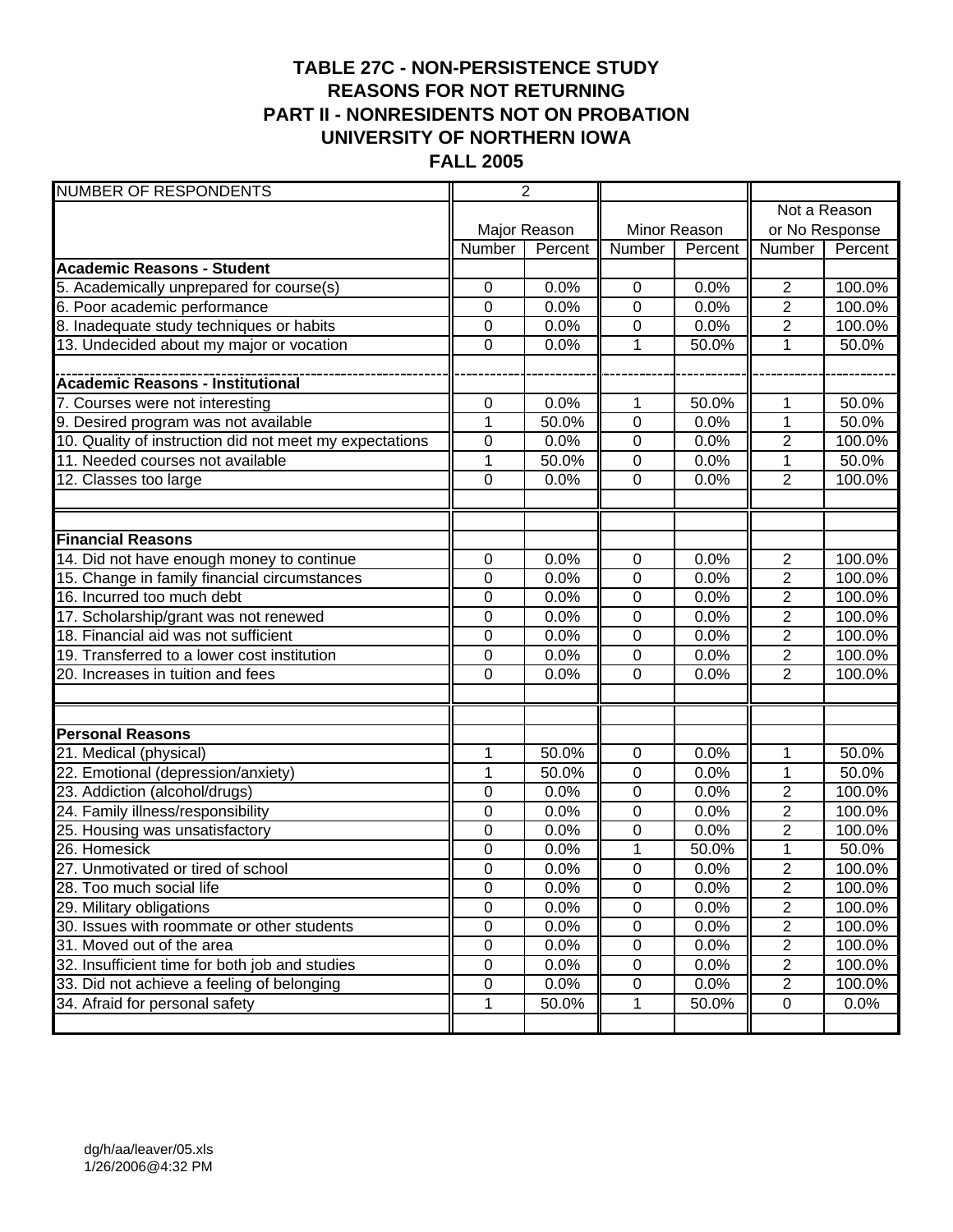#### **TABLE 27C - NON-PERSISTENCE STUDY REASONS FOR NOT RETURNING PART II - NONRESIDENTS NOT ON PROBATION UNIVERSITY OF NORTHERN IOWA FALL 2005**

#### **Other Reasons**

Changing to program not available at UNI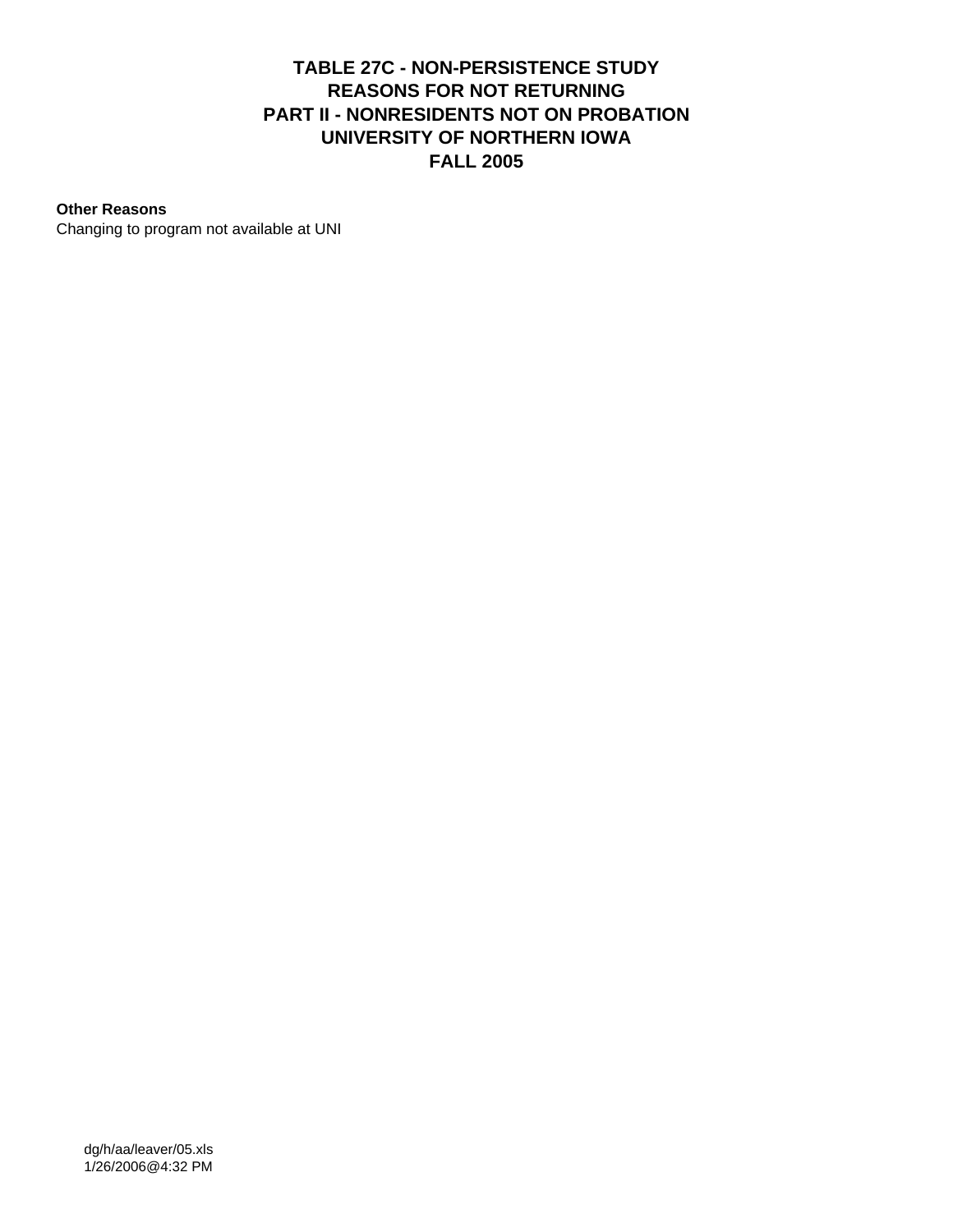### **TABLE 28 - NPS REASONS FOR NOT RETURNING PART II - NONRESIDENTS ON PROBATION REGENT TOTAL FALL 2005**

| <b>NUMBER OF RESPONDENTS</b>                            | 12             |              |                         |              |                 |              |
|---------------------------------------------------------|----------------|--------------|-------------------------|--------------|-----------------|--------------|
|                                                         |                |              |                         |              |                 | Not a Reason |
|                                                         |                | Major Reason |                         | Minor Reason | or No Response  |              |
|                                                         | Number         | Percent      | Number                  | Percent      | Number          | Percent      |
| <b>Academic Reasons - Student</b>                       |                |              |                         |              |                 |              |
| 5. Academically unprepared for course(s)                | $\overline{2}$ | 16.7%        | 6                       | 50.0%        | 4               | 33.3%        |
| 6. Poor academic performance                            | 6              | 50.0%        | 5                       | 41.7%        | 1               | 8.3%         |
| 7. Inadequate study techniques or habits                | 5              | 41.7%        | 3                       | 25.0%        | $\overline{4}$  | 33.3%        |
| 8. Undecided about my major or vocation                 | $\Omega$       | 0.0%         | $\mathbf{1}$            | 8.3%         | 10              | 83.3%        |
|                                                         |                |              |                         |              |                 |              |
|                                                         |                |              |                         |              |                 |              |
| 9. Courses were not interesting                         | 1              | 8.3%         | 4                       | 33.3%        | $\overline{7}$  | 58.3%        |
| 10. Desired program was not available                   | $\overline{1}$ | 8.3%         | $\overline{1}$          | 8.3%         | 10              | 83.3%        |
| 11. Quality of instruction did not meet my expectations | $\overline{c}$ | 16.7%        | $\overline{c}$          | 16.7%        | 8               | 66.7%        |
| 12. Needed courses not available                        | $\overline{2}$ | 16.7%        | 0                       | 0.0%         | 10              | 83.3%        |
| 13. Classes too large                                   | $\overline{2}$ | 16.7%        | 1                       | 8.3%         | 9               | 75.0%        |
|                                                         |                |              |                         |              |                 |              |
|                                                         |                |              |                         |              |                 |              |
| <b>Financial Reasons</b>                                |                |              |                         |              |                 |              |
| 14. Did not have enough money to continue               | 3              | 25.0%        | 0                       | 0.0%         | 9               | 75.0%        |
| 15. Change in family financial circumstances            | 1              | 8.3%         | 3                       | 25.0%        | $\overline{8}$  | 66.7%        |
| 16. Incurred too much debt                              | 1              | 8.3%         | $\overline{2}$          | 16.7%        | $\overline{9}$  | 75.0%        |
| 17. Scholarship/grant was not renewed                   | 1              | 8.3%         | $\overline{2}$          | 16.7%        | $\overline{9}$  | 75.0%        |
| 18. Financial aid was not sufficient                    | $\overline{c}$ | 16.7%        | 3                       | 25.0%        | $\overline{7}$  | 58.3%        |
| 19. Transferred to a lower cost institution             | $\overline{2}$ | 16.7%        | $\overline{2}$          | 16.7%        | 8               | 66.7%        |
| 20. Increases in tuition and fees                       | $\overline{1}$ | 8.3%         | $\overline{2}$          | 16.7%        | 9               | 75.0%        |
|                                                         |                |              |                         |              |                 |              |
|                                                         |                |              |                         |              |                 |              |
| <b>Personal Reasons</b>                                 |                |              |                         |              |                 |              |
| 21. Medical (physical)                                  | 0              | 0.0%         | 0                       | 0.0%         | 12              | 100.0%       |
| 22. Emotional (depression/anxiety)                      | 4              | 33.3%        | 4                       | 33.3%        | $\overline{4}$  | 33.3%        |
| 23. Addiction (alcohol/drugs)                           | 0              | 0.0%         | 1                       | 8.3%         | 11              | 91.7%        |
| 24. Family illness/responsibility                       | 0              | 0.0%         | $\mathbf{1}$            | 8.3%         | 11              | 91.7%        |
| 25. Housing was unsatisfactory                          | $\overline{2}$ | 16.7%        | $\boldsymbol{0}$        | 0.0%         | 10              | 83.3%        |
| 26. Homesick                                            | $\overline{c}$ | 16.7%        | 3                       | 25.0%        | $\overline{7}$  | 58.3%        |
| 27. Unmotivated or tired of school                      | 3              | 25.0%        | $\overline{\mathbf{4}}$ | 33.3%        | $\overline{5}$  | 41.7%        |
| 28. Too much social life                                | 3              | 25.0%        | $\mathbf{2}$            | 16.7%        | $\overline{7}$  | 58.3%        |
| 29. Military obligations                                | $\overline{1}$ | 8.3%         | 0                       | 0.0%         | $\overline{11}$ | 91.7%        |
| 30. Issues with roommate or other students              | $\overline{c}$ | 16.7%        | 1                       | 8.3%         | 9               | 75.0%        |
| 31. Moved out of the area                               | $\overline{0}$ | 0.0%         | $\pmb{0}$               | 0.0%         | $\overline{12}$ | 100.0%       |
| 32. Insufficient time for both job and studies          | 1              | 8.3%         | $\pmb{0}$               | 0.0%         | 11              | 91.7%        |
| 33. Did not achieve a feeling of belonging              | $\overline{2}$ | 16.7%        | $\overline{2}$          | 16.7%        | 8               | 66.7%        |
| 34. Afraid for personal safety                          | $\pmb{0}$      | 0.0%         | $\pmb{0}$               | 0.0%         | 12              | 100.0%       |
|                                                         |                |              |                         |              |                 |              |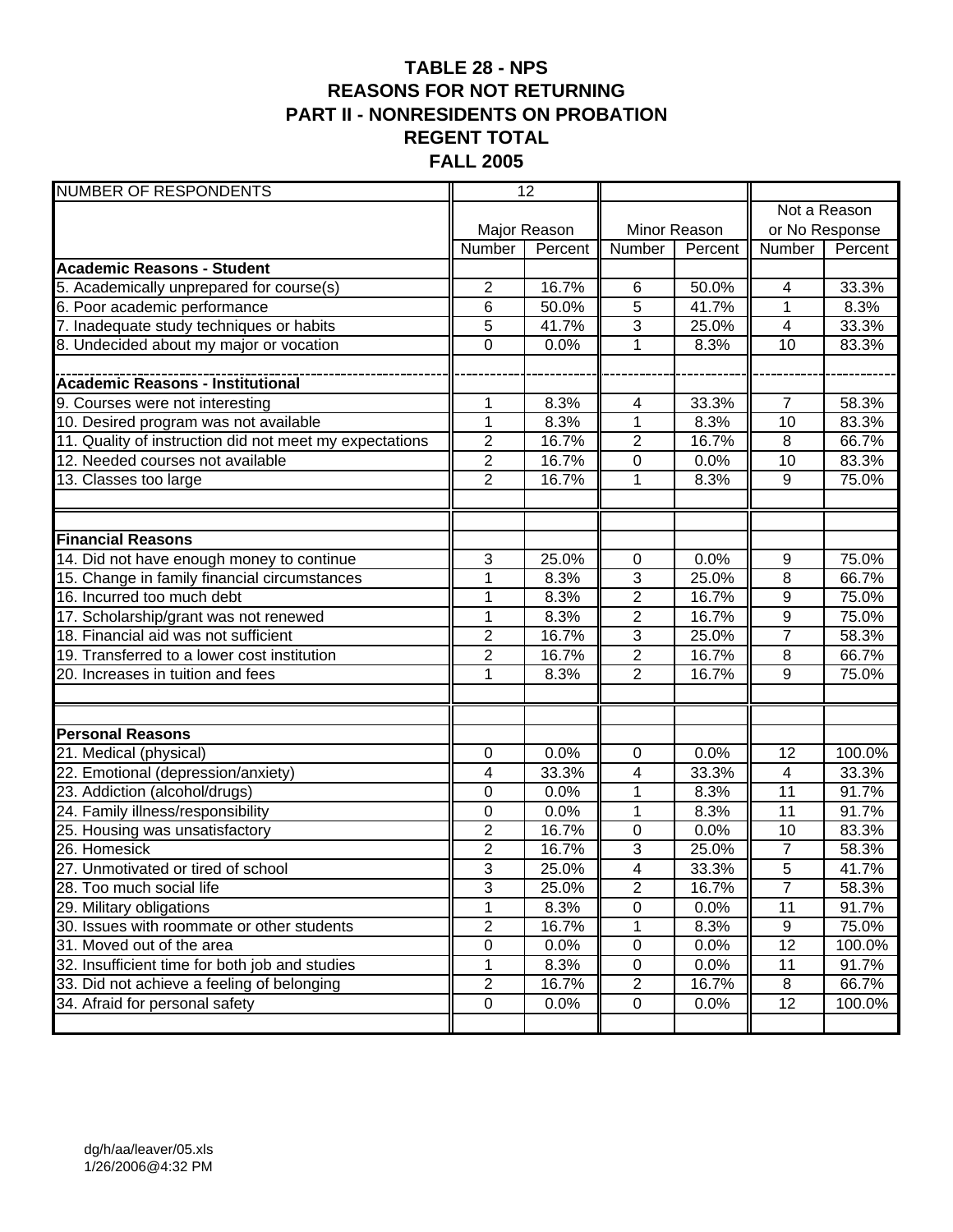### **TABLE 28A - NON-PERSISTENCE STUDY REASONS FOR NOT RETURNING PART II - NONRESIDENTS ON PROBATION UNIVERSITY OF IOWA FALL 2005**

| <b>NUMBER OF RESPONDENTS</b>                            |                | 6            |                |              |                |                |  |
|---------------------------------------------------------|----------------|--------------|----------------|--------------|----------------|----------------|--|
|                                                         |                |              |                |              | Not a Reason   |                |  |
|                                                         |                | Major Reason |                | Minor Reason |                | or No Response |  |
|                                                         | Number         | Percent      | Number         | Percent      | Number         | Percent        |  |
| <b>Academic Reasons - Student</b>                       |                |              |                |              |                |                |  |
| 5. Academically unprepared for course(s)                | 1              | 16.7%        | $\mathbf{3}$   | 50.0%        | $\overline{2}$ | 33.3%          |  |
| 6. Poor academic performance                            | 3              | 50.0%        | $\overline{2}$ | 33.3%        | 1              | 16.7%          |  |
| 7. Inadequate study techniques or habits                | 3              | 50.0%        | 1              | 16.7%        | $\overline{c}$ | 33.3%          |  |
| 8. Undecided about my major or vocation                 | 0              | 0.0%         | $\mathbf{1}$   | 16.7%        | $\overline{5}$ | 83.3%          |  |
|                                                         |                |              |                |              |                |                |  |
|                                                         |                |              |                |              |                |                |  |
| 9. Courses were not interesting                         | 0              | 0.0%         | 1              | 16.7%        | 5              | 83.3%          |  |
| 10. Desired program was not available                   | $\mathbf 0$    | 0.0%         | $\overline{0}$ | 0.0%         | 6              | 100.0%         |  |
| 11. Quality of instruction did not meet my expectations | $\mathbf 0$    | 0.0%         | $\mathbf 1$    | 16.7%        | 5              | 83.3%          |  |
| 12. Needed courses not available                        | 0              | 0.0%         | $\mathbf 0$    | 0.0%         | 6              | 100.0%         |  |
| 13. Classes too large                                   | 1              | 16.7%        | 0              | 0.0%         | 5              | 83.3%          |  |
|                                                         |                |              |                |              |                |                |  |
|                                                         |                |              |                |              |                |                |  |
| <b>Financial Reasons</b>                                |                |              |                |              |                |                |  |
| 14. Did not have enough money to continue               | 0              | 0.0%         | 0              | 0.0%         | 6              | 100.0%         |  |
| 15. Change in family financial circumstances            | 0              | 0.0%         | $\overline{1}$ | 16.7%        | $\overline{5}$ | 83.3%          |  |
| 16. Incurred too much debt                              | 0              | 0.0%         | $\mathbf{1}$   | 16.7%        | $\overline{5}$ | 83.3%          |  |
| 17. Scholarship/grant was not renewed                   | 0              | 0.0%         | 0              | 0.0%         | 6              | 100.0%         |  |
| 18. Financial aid was not sufficient                    | 0              | 0.0%         | $\overline{0}$ | 0.0%         | 6              | 100.0%         |  |
| 19. Transferred to a lower cost institution             | 1              | 16.7%        | $\overline{2}$ | 33.3%        | 3              | 50.0%          |  |
| 20. Increases in tuition and fees                       | $\overline{0}$ | 0.0%         | $\overline{0}$ | 0.0%         | 6              | 100.0%         |  |
|                                                         |                |              |                |              |                |                |  |
|                                                         |                |              |                |              |                |                |  |
| <b>Personal Reasons</b>                                 |                |              |                |              |                |                |  |
| 21. Medical (physical)                                  | $\mathbf 0$    | 0.0%         | $\pmb{0}$      | 0.0%         | 6              | 100.0%         |  |
| 22. Emotional (depression/anxiety)                      | 3              | 50.0%        | $\overline{2}$ | 33.3%        | 1              | 16.7%          |  |
| 23. Addiction (alcohol/drugs)                           | 0              | 0.0%         | 1              | 16.7%        | 5              | 83.3%          |  |
| 24. Family illness/responsibility                       | 0              | 0.0%         | 0              | 0.0%         | 6              | 100.0%         |  |
| 25. Housing was unsatisfactory                          | $\mathbf 1$    | 16.7%        | $\mathbf 0$    | 0.0%         | 5              | 83.3%          |  |
| 26. Homesick                                            | 1              | 16.7%        | $\overline{c}$ | 33.3%        | 3              | 50.0%          |  |
| 27. Unmotivated or tired of school                      | $\mathbf{1}$   | 16.7%        | $\mathbf 1$    | 16.7%        | 4              | 66.7%          |  |
| 28. Too much social life                                | $\mathbf{2}$   | 33.3%        | $\mathbf 0$    | 0.0%         | 4              | 66.7%          |  |
| 29. Military obligations                                | $\overline{0}$ | 0.0%         | 0              | 0.0%         | 6              | 100.0%         |  |
| 30. Issues with roommate or other students              | 1              | 16.7%        | $\pmb{0}$      | 0.0%         | $\overline{5}$ | 83.3%          |  |
| 31. Moved out of the area                               | $\overline{0}$ | 0.0%         | $\pmb{0}$      | 0.0%         | 6              | 100.0%         |  |
| 32. Insufficient time for both job and studies          | 1              | 16.7%        | $\pmb{0}$      | 0.0%         | 5              | 83.3%          |  |
| 33. Did not achieve a feeling of belonging              | 1              | 16.7%        | $\pmb{0}$      | 0.0%         | 5              | 83.3%          |  |
| 34. Afraid for personal safety                          | $\mathsf 0$    | 0.0%         | $\pmb{0}$      | 0.0%         | 6              | 100.0%         |  |
|                                                         |                |              |                |              |                |                |  |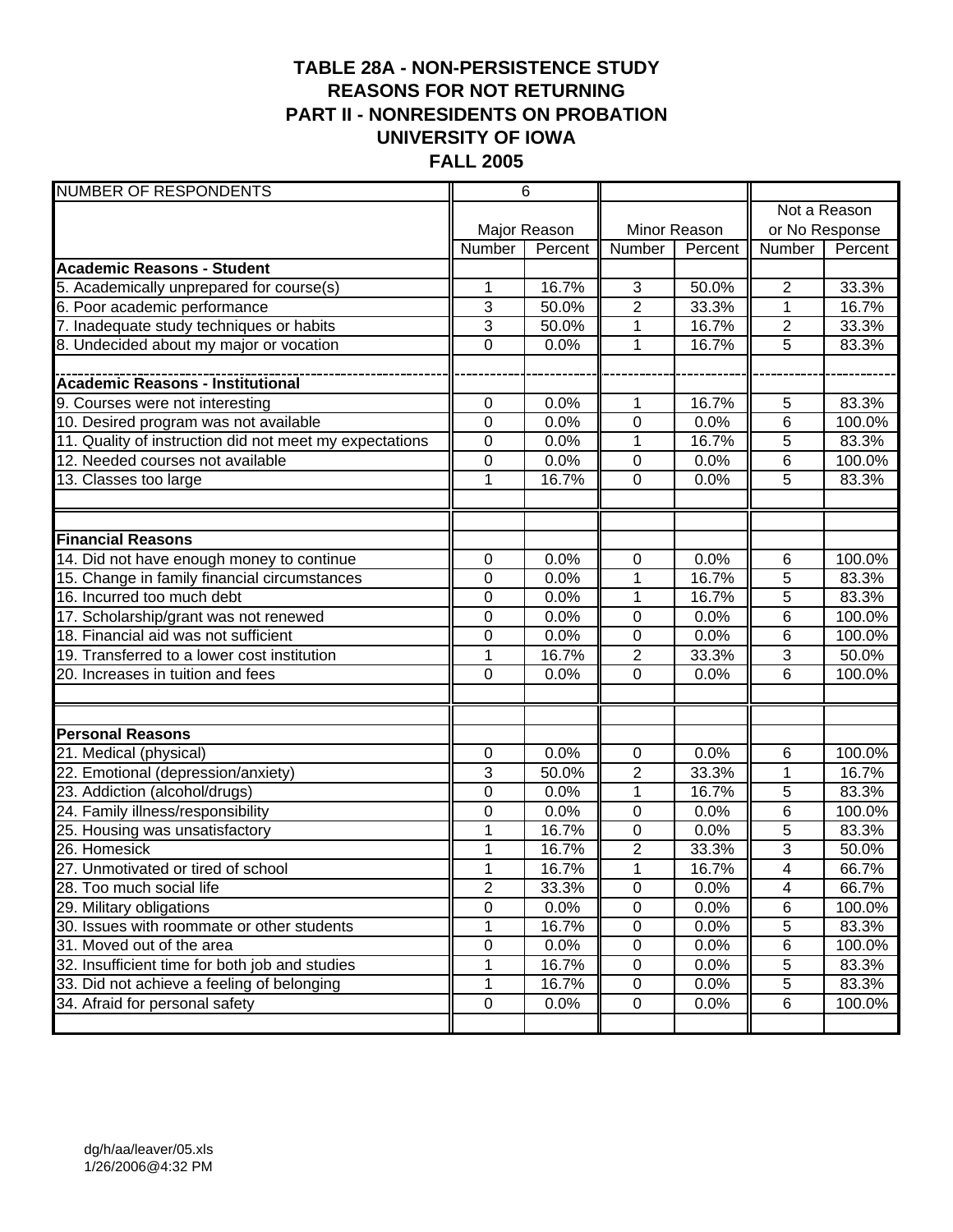### **TABLE 28B - NON-PERSISTENCE STUDY REASONS FOR NOT RETURNING PART II - NONRESIDENTS ON PROBATION IOWA STATE UNIVERSITY FALL 2005**

| <b>NUMBER OF RESPONDENTS</b>                            | $\overline{5}$   |              |                |              |                         |                |
|---------------------------------------------------------|------------------|--------------|----------------|--------------|-------------------------|----------------|
|                                                         |                  |              |                |              |                         | Not a Reason   |
|                                                         |                  | Major Reason |                | Minor Reason |                         | or No Response |
|                                                         | Number           | Percent      | Number         | Percent      | Number                  | Percent        |
| <b>Academic Reasons - Student</b>                       |                  |              |                |              |                         |                |
| 5. Academically unprepared for course(s)                | 1                | 20.0%        | $\mathbf{3}$   | 60.0%        | 1                       | 20.0%          |
| 6. Poor academic performance                            | 3                | 60.0%        | $\overline{2}$ | 40.0%        | 0                       | 0.0%           |
| 7. Inadequate study techniques or habits                | 2                | 40.0%        | 1              | 20.0%        | $\overline{2}$          | 40.0%          |
| 8. Undecided about my major or vocation                 | 1                | 20.0%        | 0              | 0.0%         | $\overline{4}$          | 80.0%          |
|                                                         |                  |              |                |              |                         |                |
|                                                         |                  |              |                |              |                         |                |
| 9. Courses were not interesting                         | 0                | 0.0%         | $\mathbf{3}$   | 60.0%        | 2                       | 40.0%          |
| 10. Desired program was not available                   | $\overline{1}$   | 20.0%        | $\overline{1}$ | 20.0%        | 3                       | 60.0%          |
| 11. Quality of instruction did not meet my expectations | 1                | 20.0%        | 1              | 20.0%        | 3                       | 60.0%          |
| 12. Needed courses not available                        | $\overline{2}$   | 40.0%        | $\mathbf 0$    | 0.0%         | $\overline{3}$          | 60.0%          |
| 13. Classes too large                                   | 1                | 20.0%        | 0              | 0.0%         | $\overline{\mathbf{4}}$ | 80.0%          |
|                                                         |                  |              |                |              |                         |                |
|                                                         |                  |              |                |              |                         |                |
| <b>Financial Reasons</b>                                |                  |              |                |              |                         |                |
| 14. Did not have enough money to continue               | 3                | 60.0%        | 0              | 0.0%         | $\overline{2}$          | 40.0%          |
| 15. Change in family financial circumstances            | 1                | 20.0%        | $\overline{2}$ | 40.0%        | $\overline{2}$          | 40.0%          |
| 16. Incurred too much debt                              | 1                | 20.0%        | $\mathbf 1$    | 20.0%        | $\overline{3}$          | 60.0%          |
| 17. Scholarship/grant was not renewed                   | $\mathbf{1}$     | 20.0%        | $\mathbf{1}$   | 20.0%        | 3                       | 60.0%          |
| 18. Financial aid was not sufficient                    | $\overline{2}$   | 40.0%        | $\overline{2}$ | 40.0%        | 1                       | 20.0%          |
| 19. Transferred to a lower cost institution             | 1                | 20.0%        | 0              | 0.0%         | 4                       | 80.0%          |
| 20. Increases in tuition and fees                       | $\overline{1}$   | 20.0%        | $\overline{2}$ | 40.0%        | $\overline{2}$          | 40.0%          |
|                                                         |                  |              |                |              |                         |                |
|                                                         |                  |              |                |              |                         |                |
| <b>Personal Reasons</b>                                 |                  |              |                |              |                         |                |
| 21. Medical (physical)                                  | $\boldsymbol{0}$ | 0.0%         | 0              | 0.0%         | 5                       | 100.0%         |
| 22. Emotional (depression/anxiety)                      | 1                | 20.0%        | 1              | 20.0%        | 3                       | 60.0%          |
| 23. Addiction (alcohol/drugs)                           | 0                | 0.0%         | 0              | 0.0%         | 5                       | 100.0%         |
| 24. Family illness/responsibility                       | 0                | 0.0%         | 1              | 20.0%        | 4                       | 80.0%          |
| 25. Housing was unsatisfactory                          | 1                | 20.0%        | 0              | 0.0%         | 4                       | 80.0%          |
| 26. Homesick                                            | 1                | 20.0%        | $\mathbf 1$    | 20.0%        | 3                       | 60.0%          |
| 27. Unmotivated or tired of school                      | $\overline{2}$   | 40.0%        | $\overline{2}$ | 40.0%        | 1                       | 20.0%          |
| 28. Too much social life                                | 1                | 20.0%        | $\mathbf{2}$   | 40.0%        | 2                       | 40.0%          |
| 29. Military obligations                                | $\overline{1}$   | 20.0%        | $\overline{0}$ | 0.0%         | 4                       | 80.0%          |
| 30. Issues with roommate or other students              | 1                | 20.0%        | 1              | 20.0%        | 3                       | 60.0%          |
| 31. Moved out of the area                               | $\overline{0}$   | 0.0%         | $\pmb{0}$      | 0.0%         | 5                       | 100.0%         |
| 32. Insufficient time for both job and studies          | 0                | 0.0%         | $\pmb{0}$      | 0.0%         | $\mathbf 5$             | 100.0%         |
| 33. Did not achieve a feeling of belonging              | 1                | 20.0%        | 1              | 20.0%        | 3                       | 60.0%          |
| 34. Afraid for personal safety                          | $\boldsymbol{0}$ | 0.0%         | $\pmb{0}$      | 0.0%         | 5                       | 100.0%         |
|                                                         |                  |              |                |              |                         |                |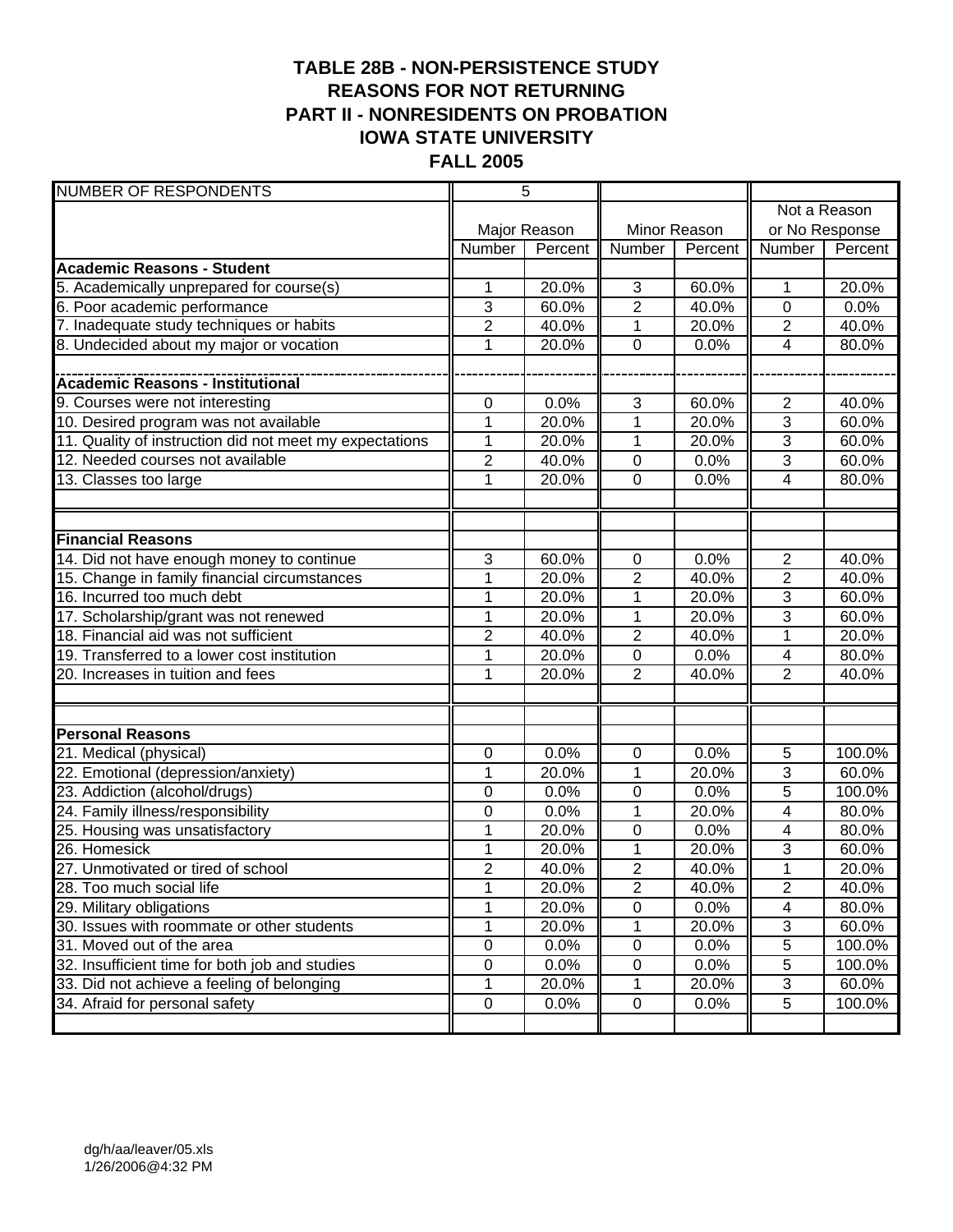### **TABLE 28C - NON-PERSISTENCE STUDY REASONS FOR NOT RETURNING PART II - NONRESIDENTS ON PROBATION UNIVERSITY OF NORTHERN IOWA FALL 2005**

| <b>NUMBER OF RESPONDENTS</b>                            |                | 1            |                  |              |                  |              |
|---------------------------------------------------------|----------------|--------------|------------------|--------------|------------------|--------------|
|                                                         |                |              |                  |              |                  | Not a Reason |
|                                                         |                | Major Reason |                  | Minor Reason | or No Response   |              |
|                                                         | Number         | Percent      | Number           | Percent      | Number           | Percent      |
| <b>Academic Reasons - Student</b>                       |                |              |                  |              |                  |              |
| 5. Academically unprepared for course(s)                | 0              | 0.0%         | $\pmb{0}$        | 0.0%         | 1                | 100.0%       |
| 6. Poor academic performance                            | 0              | 0.0%         | 1                | 100.0%       | $\mathbf 0$      | 0.0%         |
| 8. Inadequate study techniques or habits                | 0              | 0.0%         | 1                | 100.0%       | 0                | 0.0%         |
| 13. Undecided about my major or vocation                | 0              | 0.0%         | $\overline{0}$   | 0.0%         | 1                | 100.0%       |
|                                                         |                |              |                  |              |                  |              |
|                                                         |                |              |                  |              |                  |              |
| 7. Courses were not interesting                         | 1              | 100.0%       | $\pmb{0}$        | 0.0%         | 0                | 0.0%         |
| 9. Desired program was not available                    | $\overline{0}$ | 0.0%         | $\overline{0}$   | 0.0%         | $\overline{1}$   | 100.0%       |
| 10. Quality of instruction did not meet my expectations | $\mathbf{1}$   | 100.0%       | $\pmb{0}$        | 0.0%         | $\boldsymbol{0}$ | 0.0%         |
| 11. Needed courses not available                        | $\mathbf 0$    | 0.0%         | 0                | 0.0%         | 1                | 100.0%       |
| 12. Classes too large                                   | 0              | 0.0%         | 1                | 100.0%       | $\mathbf 0$      | 0.0%         |
|                                                         |                |              |                  |              |                  |              |
|                                                         |                |              |                  |              |                  |              |
| <b>Financial Reasons</b>                                |                |              |                  |              |                  |              |
| 14. Did not have enough money to continue               | 0              | 0.0%         | 0                | 0.0%         | 1                | 100.0%       |
| 15. Change in family financial circumstances            | 0              | 0.0%         | $\mathbf 0$      | 0.0%         | $\overline{1}$   | 100.0%       |
| 16. Incurred too much debt                              | $\mathbf 0$    | 0.0%         | $\overline{0}$   | 0.0%         | 1                | 100.0%       |
| 17. Scholarship/grant was not renewed                   | $\mathbf 0$    | 0.0%         | 1                | 100.0%       | $\mathbf 0$      | 0.0%         |
| 18. Financial aid was not sufficient                    | $\mathbf 0$    | 0.0%         | 1                | 100.0%       | 0                | 0.0%         |
| 19. Transferred to a lower cost institution             | 0              | 0.0%         | $\boldsymbol{0}$ | 0.0%         | 1                | 100.0%       |
| 20. Increases in tuition and fees                       | 0              | 0.0%         | $\overline{0}$   | 0.0%         | 1                | 100.0%       |
|                                                         |                |              |                  |              |                  |              |
|                                                         |                |              |                  |              |                  |              |
| <b>Personal Reasons</b>                                 |                |              |                  |              |                  |              |
| 21. Medical (physical)                                  | 0              | 0.0%         | $\pmb{0}$        | 0.0%         | 1                | 100.0%       |
| 22. Emotional (depression/anxiety)                      | 0              | 0.0%         | 1                | 100.0%       | $\boldsymbol{0}$ | 0.0%         |
| 23. Addiction (alcohol/drugs)                           | 0              | 0.0%         | 0                | 0.0%         | 1                | 100.0%       |
| 24. Family illness/responsibility                       | 0              | 0.0%         | 0                | 0.0%         | 1                | 100.0%       |
| 25. Housing was unsatisfactory                          | $\mathbf 0$    | 0.0%         | $\mathbf 0$      | 0.0%         | 1                | 100.0%       |
| 26. Homesick                                            | 0              | 0.0%         | 0                | 0.0%         | 1                | 100.0%       |
| 27. Unmotivated or tired of school                      | $\mathbf 0$    | 0.0%         | $\mathbf 1$      | 100.0%       | $\mathbf 0$      | 0.0%         |
| 28. Too much social life                                | $\pmb{0}$      | 0.0%         | $\pmb{0}$        | 0.0%         | 1                | 100.0%       |
| 29. Military obligations                                | $\overline{0}$ | 0.0%         | $\overline{0}$   | 0.0%         |                  | 100.0%       |
| 30. Issues with roommate or other students              | $\pmb{0}$      | 0.0%         | $\overline{0}$   | 0.0%         | 1                | 100.0%       |
| 31. Moved out of the area                               | $\mathsf 0$    | 0.0%         | $\pmb{0}$        | 0.0%         | 1                | 100.0%       |
| 32. Insufficient time for both job and studies          | $\pmb{0}$      | 0.0%         | $\pmb{0}$        | 0.0%         | 1                | 100.0%       |
| 33. Did not achieve a feeling of belonging              | $\pmb{0}$      | 0.0%         | 1                | 100.0%       | $\pmb{0}$        | 0.0%         |
| 34. Afraid for personal safety                          | $\pmb{0}$      | 0.0%         | $\pmb{0}$        | 0.0%         | 1                | 100.0%       |
|                                                         |                |              |                  |              |                  |              |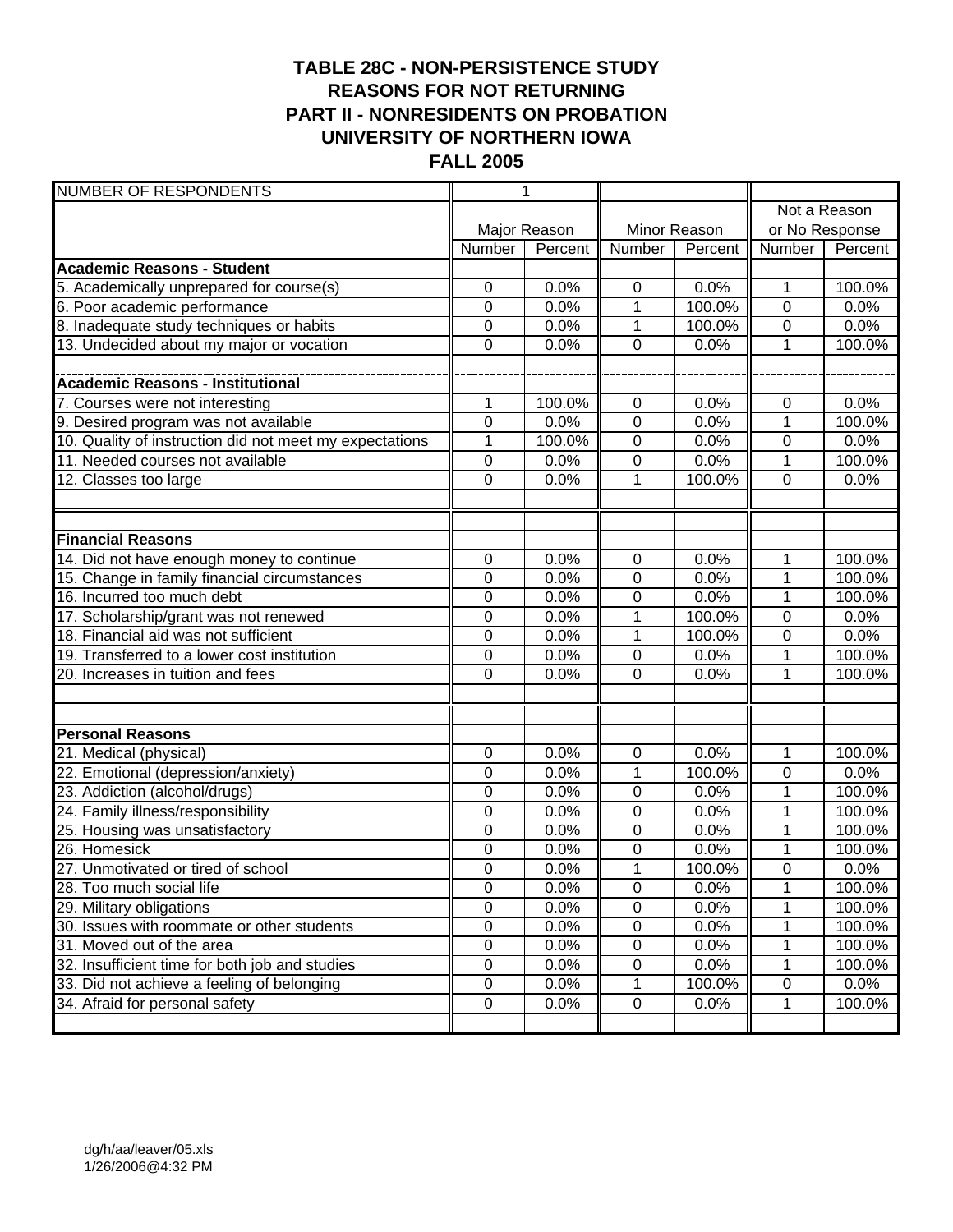#### **TABLE 28C - NON-PERSISTENCE STUDY REASONS FOR NOT RETURNING PART II - NONRESIDENTS ON PROBATION UNIVERSITY OF NORTHERN IOWA FALL 2005**

#### **Other Reasons**

African/American Population Limited opportunity for minority and prejudice in Theatre program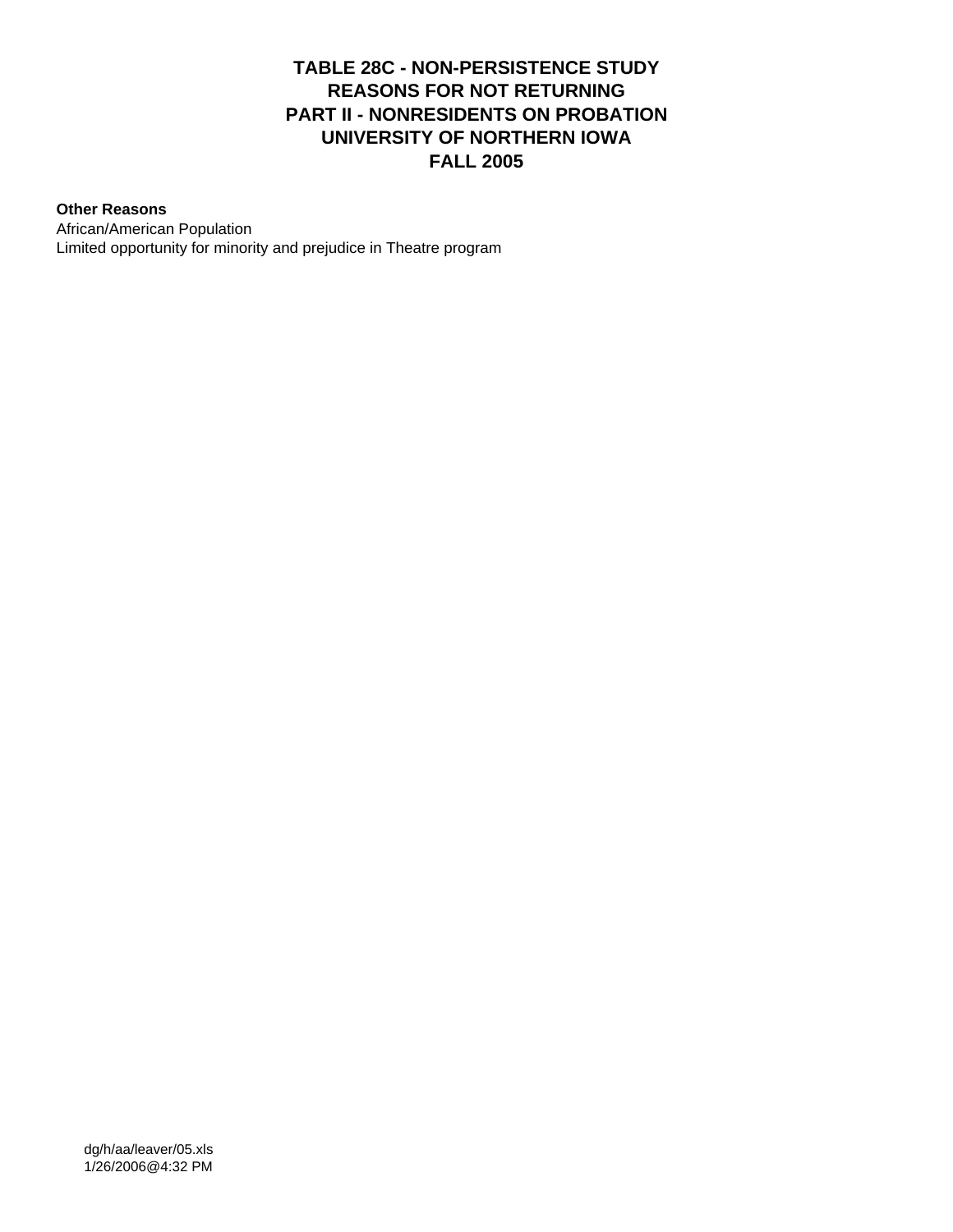### **TABLE 29 - NPS REASONS FOR NOT RETURNING PART II - ALL RESPONDENTS REGENT TOTAL FALL 2005**

| <b>NUMBER OF RESPONDENTS</b>                            | 402             |              |                 |              |        |                |
|---------------------------------------------------------|-----------------|--------------|-----------------|--------------|--------|----------------|
|                                                         |                 |              |                 |              |        | Not a Reason   |
|                                                         |                 | Major Reason |                 | Minor Reason |        | or No Response |
|                                                         | Number          | Percent      | Number          | Percent      | Number | Percent        |
| <b>Academic Reasons - Student</b>                       |                 |              |                 |              |        |                |
| 5. Academically unprepared for course(s)                | 18              | 4.5%         | 50              | 12.4%        | 334    | 83.1%          |
| 6. Poor academic performance                            | $\overline{31}$ | 7.7%         | 72              | 17.9%        | 299    | 74.4%          |
| 7. Inadequate study techniques or habits                | 36              | 9.0%         | 50              | 12.4%        | 316    | 78.6%          |
| 8. Undecided about my major or vocation                 | 72              | 17.9%        | $\overline{74}$ | 18.4%        | 256    | 63.7%          |
|                                                         |                 |              |                 |              |        |                |
| <b>Academic Reasons - Institutional</b>                 |                 |              |                 |              |        |                |
| 9. Courses were not interesting                         | 29              | 7.2%         | 67              | 16.7%        | 306    | 76.1%          |
| 10. Desired program was not available                   | 73              | 18.2%        | 47              | 11.7%        | 282    | 70.1%          |
| 11. Quality of instruction did not meet my expectations | 56              | 13.9%        | 72              | 17.9%        | 274    | 68.2%          |
| 12. Needed courses not available                        | 49              | 12.2%        | $\overline{39}$ | 9.7%         | 314    | 78.1%          |
| 13. Classes too large                                   | 84              | 20.9%        | 67              | 16.7%        | 251    | 62.4%          |
|                                                         |                 |              |                 |              |        |                |
|                                                         |                 |              |                 |              |        |                |
| <b>Financial Reasons</b>                                |                 |              |                 |              |        |                |
| 14. Did not have enough money to continue               | 62              | 15.4%        | 54              | 13.4%        | 286    | 71.1%          |
| 15. Change in family financial circumstances            | $\overline{27}$ | 6.7%         | 46              | 11.4%        | 329    | 81.8%          |
| 16. Incurred too much debt                              | 36              | 9.0%         | 48              | 11.9%        | 318    | 79.1%          |
| 17. Scholarship/grant was not renewed                   | 14              | 3.5%         | 13              | 3.2%         | 375    | 93.3%          |
| 18. Financial aid was not sufficient                    | 57              | 14.2%        | 61              | 15.2%        | 284    | 70.6%          |
| 19. Transferred to a lower cost institution             | 116             | 28.9%        | $\overline{72}$ | 17.9%        | 214    | 53.2%          |
| 20. Increases in tuition and fees                       | 60              | 14.9%        | 82              | 20.4%        | 260    | 64.7%          |
|                                                         |                 |              |                 |              |        |                |
|                                                         |                 |              |                 |              |        |                |
| <b>Personal Reasons</b>                                 |                 |              |                 |              |        |                |
| 21. Medical (physical)                                  | 12              | 3.0%         | 9               | 2.2%         | 381    | 94.8%          |
| 22. Emotional (depression/anxiety)                      | 60              | 14.9%        | 80              | 19.9%        | 262    | 65.2%          |
| 23. Addiction (alcohol/drugs)                           | 3               | 0.7%         | $\overline{12}$ | 3.0%         | 387    | 96.3%          |
| 24. Family illness/responsibility                       | 16              | 4.0%         | 22              | 5.5%         | 364    | 90.5%          |
| 25. Housing was unsatisfactory                          | 42              | 10.4%        | 41              | 10.2%        | 319    | 79.4%          |
| 26. Homesick                                            | 25              | 6.2%         | 72              | 17.9%        | 305    | 75.9%          |
| 27. Unmotivated or tired of school                      | 30              | 7.5%         | 60              | 14.9%        | 312    | 77.6%          |
| 28. Too much social life                                | 16              | 4.0%         | 36              | 9.0%         | 350    | 87.1%          |
| 29. Military obligations                                | 8               | 2.0%         | 3               | 0.7%         | 391    | 97.3%          |
| 30. Issues with roommate or other students              | 37              | 9.2%         | 39              | 9.7%         | 326    | 81.1%          |
| 31. Moved out of the area                               | $\overline{26}$ | 6.5%         | $\overline{15}$ | 3.7%         | 361    | 89.8%          |
| 32. Insufficient time for both job and studies          | 14              | 3.5%         | $\overline{21}$ | 5.2%         | 367    | 91.3%          |
| 33. Did not achieve a feeling of belonging              | $\overline{71}$ | 17.7%        | 78              | 19.4%        | 253    | 62.9%          |
| 34. Afraid for personal safety                          | 11              | 2.7%         | 23              | 5.7%         | 368    | 91.5%          |
|                                                         |                 |              |                 |              |        |                |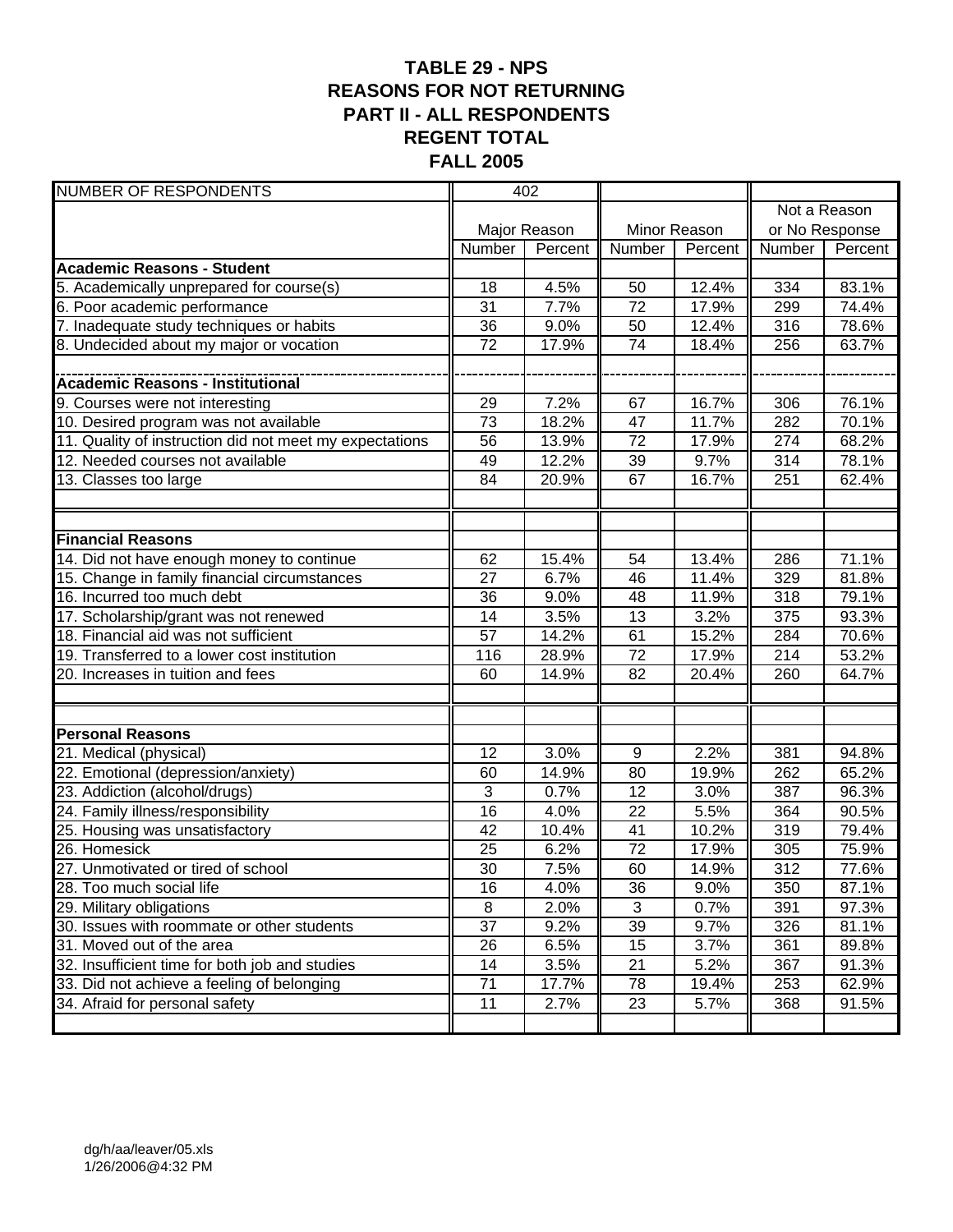#### **TABLE 29A - NON-PERSISTENCE STUDY REASONS FOR NOT RETURNING PART II - ALL RESPONDENTS UNIVERSITY OF IOWA FALL 2005**

| <b>NUMBER OF RESPONDENTS</b>                            | 185            |              |                 |              |                |              |
|---------------------------------------------------------|----------------|--------------|-----------------|--------------|----------------|--------------|
|                                                         |                |              |                 |              |                | Not a Reason |
|                                                         |                | Major Reason |                 | Minor Reason | or No Response |              |
|                                                         | Number         | Percent      | Number          | Percent      | Number         | Percent      |
| <b>Academic Reasons - Student</b>                       |                |              |                 |              |                |              |
| 5. Academically unprepared for course(s)                | 7              | 3.8%         | 21              | 11.4%        | 157            | 84.9%        |
| 6. Poor academic performance                            | 16             | 8.6%         | 35              | 18.9%        | 134            | 72.4%        |
| 7. Inadequate study techniques or habits                | 12             | 6.5%         | 23              | 12.4%        | 150            | 81.1%        |
| 8. Undecided about my major or vocation                 | 23             | 12.4%        | 31              | 16.8%        | 131            | 70.8%        |
|                                                         |                |              |                 |              |                |              |
| <b>Academic Reasons - Institutional</b>                 |                |              |                 |              |                |              |
| 9. Courses were not interesting                         | $\overline{7}$ | 3.8%         | 31              | 16.8%        | 147            | 79.5%        |
| 10. Desired program was not available                   | 26             | 14.1%        | 19              | 10.3%        | 140            | 75.7%        |
| 11. Quality of instruction did not meet my expectations | 33             | 17.8%        | $\overline{37}$ | 20.0%        | 115            | 62.2%        |
| 12. Needed courses not available                        | 15             | 8.1%         | 18              | 9.7%         | 152            | 82.2%        |
| 13. Classes too large                                   | 42             | 22.7%        | 35              | 18.9%        | 108            | 58.4%        |
|                                                         |                |              |                 |              |                |              |
|                                                         |                |              |                 |              |                |              |
| <b>Financial Reasons</b>                                |                |              |                 |              |                |              |
| 14. Did not have enough money to continue               | 28             | 15.1%        | 29              | 15.7%        | 128            | 69.2%        |
| 15. Change in family financial circumstances            | 14             | 7.6%         | $\overline{24}$ | 13.0%        | 147            | 79.5%        |
| 16. Incurred too much debt                              | 16             | 8.6%         | 21              | 11.4%        | 148            | 80.0%        |
| 17. Scholarship/grant was not renewed                   | $\overline{7}$ | 3.8%         | $\overline{6}$  | 3.2%         | 172            | 93.0%        |
| 18. Financial aid was not sufficient                    | 25             | 13.5%        | 29              | 15.7%        | 131            | 70.8%        |
| 19. Transferred to a lower cost institution             | 50             | 27.0%        | $\overline{36}$ | 19.5%        | 99             | 53.5%        |
| 20. Increases in tuition and fees                       | 25             | 13.5%        | $\overline{31}$ | 16.8%        | 129            | 69.7%        |
|                                                         |                |              |                 |              |                |              |
|                                                         |                |              |                 |              |                |              |
| <b>Personal Reasons</b>                                 |                |              |                 |              |                |              |
| 21. Medical (physical)                                  | 4              | 2.2%         | 5               | 2.7%         | 176            | 95.1%        |
| 22. Emotional (depression/anxiety)                      | 33             | 17.8%        | 38              | 20.5%        | 114            | 61.6%        |
| 23. Addiction (alcohol/drugs)                           | $\overline{2}$ | 1.1%         | 5               | 2.7%         | 178            | 96.2%        |
| 24. Family illness/responsibility                       | 11             | 5.9%         | 10              | 5.4%         | 164            | 88.6%        |
| 25. Housing was unsatisfactory                          | 21             | 11.4%        | 20              | 10.8%        | 144            | 77.8%        |
| 26. Homesick                                            | 8              | 4.3%         | 40              | 21.6%        | 137            | 74.1%        |
| 27. Unmotivated or tired of school                      | $\overline{7}$ | 3.8%         | 29              | 15.7%        | 149            | 80.5%        |
| 28. Too much social life                                | $\overline{7}$ | 3.8%         | 18              | 9.7%         | 160            | 86.5%        |
| 29. Military obligations                                | 1              | 0.5%         | $\mathsf 0$     | 0.0%         | 184            | 99.5%        |
| 30. Issues with roommate or other students              | 23             | 12.4%        | $\overline{24}$ | 13.0%        | 138            | 74.6%        |
| 31. Moved out of the area                               | 10             | 5.4%         | 8               | 4.3%         | 167            | 90.3%        |
| 32. Insufficient time for both job and studies          | 8              | 4.3%         | 11              | 5.9%         | 166            | 89.7%        |
| 33. Did not achieve a feeling of belonging              | 44             | 23.8%        | 39              | 21.1%        | 102            | 55.1%        |
| 34. Afraid for personal safety                          | $\,6\,$        | 3.2%         | 12              | 6.5%         | 167            | 90.3%        |
|                                                         |                |              |                 |              |                |              |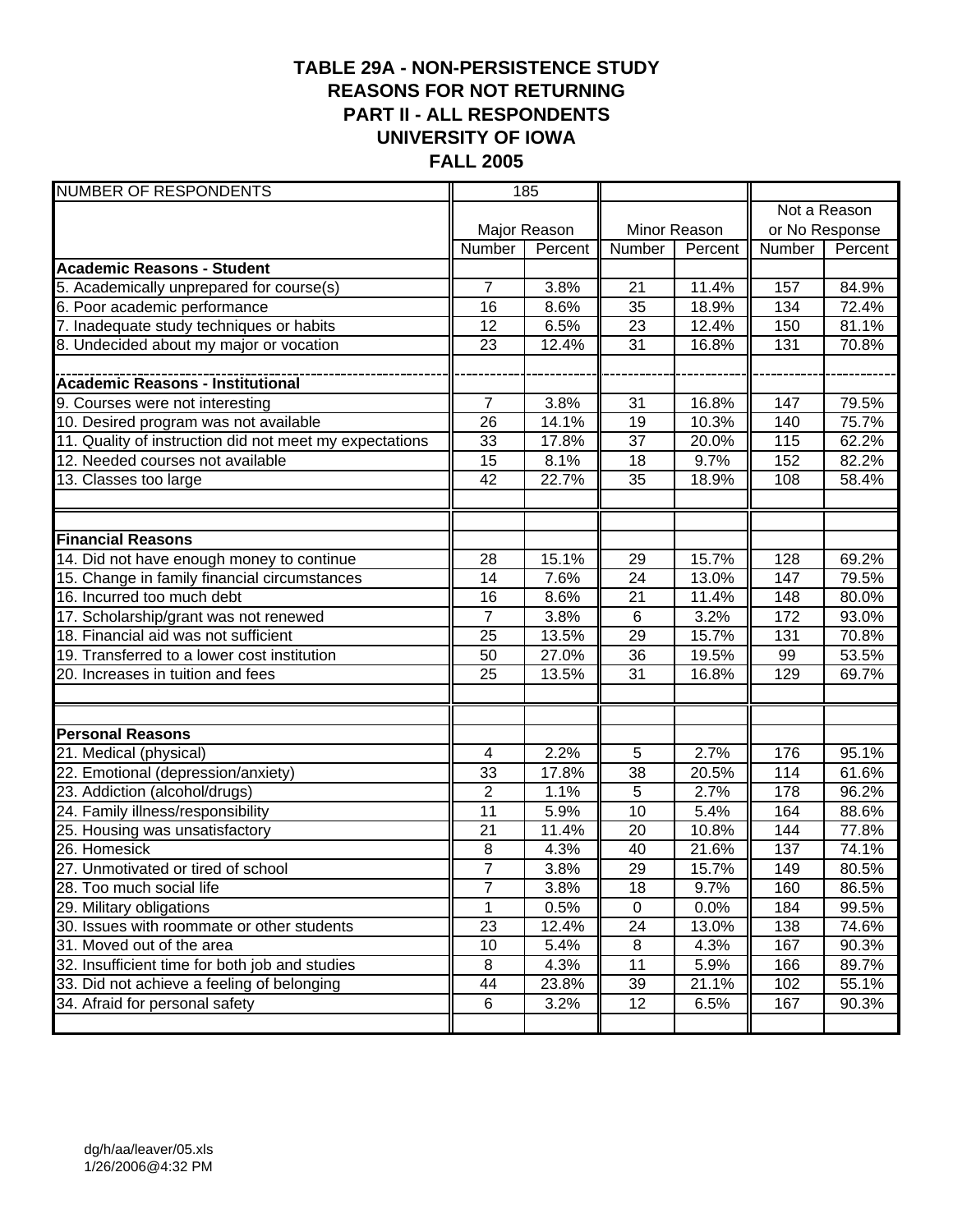#### **TABLE 29B - NON-PERSISTENCE STUDY REASONS FOR NOT RETURNING PART II - ALL RESPONDENTS IOWA STATE UNIVERSITY FALL 2005**

| <b>NUMBER OF RESPONDENTS</b>                            | 165             |         |                 |              |                  |              |
|---------------------------------------------------------|-----------------|---------|-----------------|--------------|------------------|--------------|
|                                                         |                 |         |                 |              |                  | Not a Reason |
|                                                         | Major Reason    |         |                 | Minor Reason | or No Response   |              |
|                                                         | Number          | Percent | Number          | Percent      | Number           | Percent      |
| <b>Academic Reasons - Student</b>                       |                 |         |                 |              |                  |              |
| 5. Academically unprepared for course(s)                | 10              | 6.1%    | 22              | 13.3%        | 133              | 80.6%        |
| 6. Poor academic performance                            | 14              | 8.5%    | 27              | 16.4%        | 124              | 75.2%        |
| 7. Inadequate study techniques or habits                | 20              | 12.1%   | 18              | 10.9%        | 127              | 77.0%        |
| 8. Undecided about my major or vocation                 | 40              | 24.2%   | 33              | 20.0%        | 92               | 55.8%        |
|                                                         |                 |         |                 |              |                  |              |
| Academic Reasons - Institutional                        |                 |         |                 |              |                  |              |
| 9. Courses were not interesting                         | 16              | 9.7%    | 25              | 15.2%        | 124              | 75.2%        |
| 10. Desired program was not available                   | 33              | 20.0%   | $\overline{19}$ | 11.5%        | 113              | 68.5%        |
| 11. Quality of instruction did not meet my expectations | 18              | 10.9%   | 29              | 17.6%        | 118              | 71.5%        |
| 12. Needed courses not available                        | 24              | 14.5%   | 17              | 10.3%        | 124              | 75.2%        |
| 13. Classes too large                                   | 32              | 19.4%   | 25              | 15.2%        | 108              | 65.5%        |
|                                                         |                 |         |                 |              |                  |              |
|                                                         |                 |         |                 |              |                  |              |
| <b>Financial Reasons</b>                                |                 |         |                 |              |                  |              |
| 14. Did not have enough money to continue               | 29              | 17.6%   | 21              | 12.7%        | 115              | 69.7%        |
| 15. Change in family financial circumstances            | 10              | 6.1%    | $\overline{20}$ | 12.1%        | $\overline{135}$ | 81.8%        |
| 16. Incurred too much debt                              | 19              | 11.5%   | 21              | 12.7%        | 125              | 75.8%        |
| 17. Scholarship/grant was not renewed                   | 5               | 3.0%    | $\overline{6}$  | 3.6%         | 154              | 93.3%        |
| 18. Financial aid was not sufficient                    | 29              | 17.6%   | 26              | 15.8%        | 110              | 66.7%        |
| 19. Transferred to a lower cost institution             | 52              | 31.5%   | 32              | 19.4%        | 81               | 49.1%        |
| 20. Increases in tuition and fees                       | 30              | 18.2%   | 42              | 25.5%        | 93               | 56.4%        |
|                                                         |                 |         |                 |              |                  |              |
|                                                         |                 |         |                 |              |                  |              |
| <b>Personal Reasons</b>                                 |                 |         |                 |              |                  |              |
| 21. Medical (physical)                                  | 5               | 3.0%    | 4               | 2.4%         | 156              | 94.5%        |
| 22. Emotional (depression/anxiety)                      | 22              | 13.3%   | 33              | 20.0%        | 110              | 66.7%        |
| 23. Addiction (alcohol/drugs)                           | 1               | 0.6%    | $\overline{7}$  | 4.2%         | 157              | 95.2%        |
| 24. Family illness/responsibility                       | 4               | 2.4%    | 10              | 6.1%         | 151              | 91.5%        |
| 25. Housing was unsatisfactory                          | 19              | 11.5%   | 13              | 7.9%         | 133              | 80.6%        |
| 26. Homesick                                            | 13              | 7.9%    | 26              | 15.8%        | 126              | 76.4%        |
| 27. Unmotivated or tired of school                      | 18              | 10.9%   | 26              | 15.8%        | 121              | 73.3%        |
| 28. Too much social life                                | 8               | 4.8%    | 12              | 7.3%         | 145              | 87.9%        |
| 29. Military obligations                                | $\overline{6}$  | 3.6%    | $\overline{2}$  | 1.2%         | 157              | $95.2\%$     |
| 30. Issues with roommate or other students              | $\overline{11}$ | 6.7%    | 11              | 6.7%         | 143              | 86.7%        |
| 31. Moved out of the area                               | 13              | 7.9%    | 4               | 2.4%         | 148              | 89.7%        |
| 32. Insufficient time for both job and studies          | 5               | 3.0%    | 8               | 4.8%         | 152              | 92.1%        |
| 33. Did not achieve a feeling of belonging              | 18              | 10.9%   | 34              | 20.6%        | 113              | 68.5%        |
| 34. Afraid for personal safety                          | 1               | 0.6%    | 8               | 4.8%         | 156              | 94.5%        |
|                                                         |                 |         |                 |              |                  |              |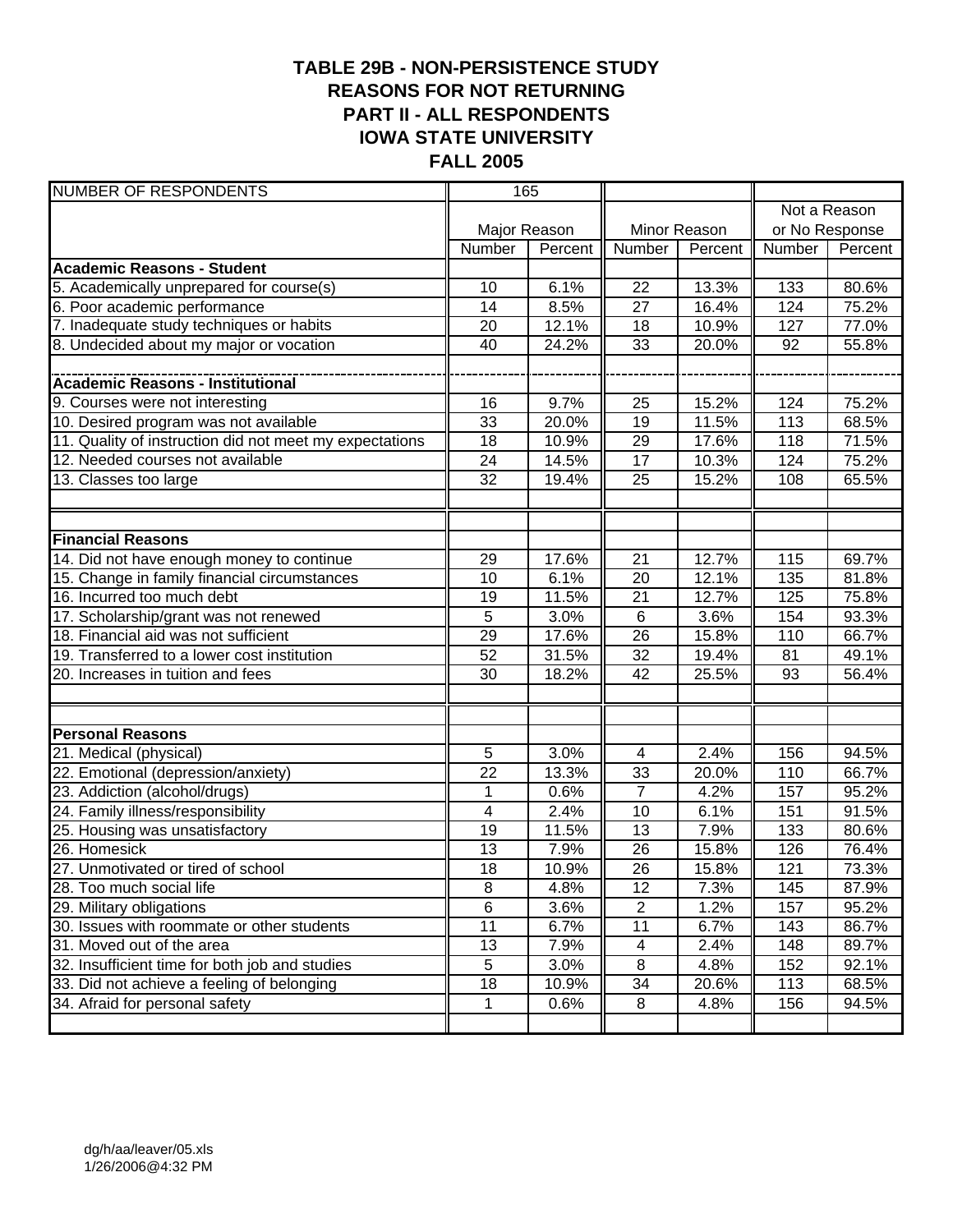#### **TABLE 29B - NON-PERSISTENCE STUDY REASONS FOR NOT RETURNING PART II - ALL RESPONDENTS IOWA STATE UNIVERSITY FALL 2005**

#### **Explanatory comments regarding reasons for leaving**

| Resident students (includes on probation and not on probation): |                  |  |  |  |
|-----------------------------------------------------------------|------------------|--|--|--|
| <b>REASON</b>                                                   | <b>Frequency</b> |  |  |  |
| Academically unprepared                                         | 2                |  |  |  |
| Academically unsatisfied                                        | 5                |  |  |  |
| Advising issues                                                 | $\overline{2}$   |  |  |  |
| Athletics (opportunity elsewhere)                               | 5                |  |  |  |
| Classes/university too large                                    | 4                |  |  |  |
| Didn't like ISU                                                 | 6                |  |  |  |
| Disliked city/location                                          | 4                |  |  |  |
| Employment                                                      | $\overline{2}$   |  |  |  |
| Family/significant other                                        | 9                |  |  |  |
| Issues with services/offices                                    | $\overline{2}$   |  |  |  |
| Major discontinued                                              | 1                |  |  |  |
| Major/career goals changed                                      | 10               |  |  |  |
| Medical reasons                                                 | 2                |  |  |  |
| Military duty                                                   | 3                |  |  |  |
| Mission/religious calling or school                             | 3                |  |  |  |
| Not accepted into program                                       | 0                |  |  |  |
| Pursued extracurricular activity elsewhere                      | $\overline{2}$   |  |  |  |
| Residence Halls (roommate or other issues)                      | 3                |  |  |  |
| Tuition/money issues                                            | $\overline{7}$   |  |  |  |
| Instructor/TA issues                                            | 8                |  |  |  |
|                                                                 | 80               |  |  |  |

**Non-resident students** (includes on probation and not on probation):

| <b>REASON</b>                              | <b>Frequency</b> |
|--------------------------------------------|------------------|
| Academically unsatisfied                   |                  |
| Athletics (opportunity elsewhere)          | 5                |
| Classes/university too large               |                  |
| Didn't like ISU                            | O                |
| Disliked city/location                     | 2                |
| Employment                                 | $\overline{2}$   |
| Family/significant other                   | 5                |
| Instructor/TA issues                       | 1                |
| Issues with services/offices               | 2                |
| Major discontinued                         | 2                |
| Major/career goals changed                 | 4                |
| Mission/religious calling or school        |                  |
| Not accepted into program                  |                  |
| Residence Halls (roommate or other issues) | 2                |
| Tuition/money issues                       | 11               |
|                                            | 39               |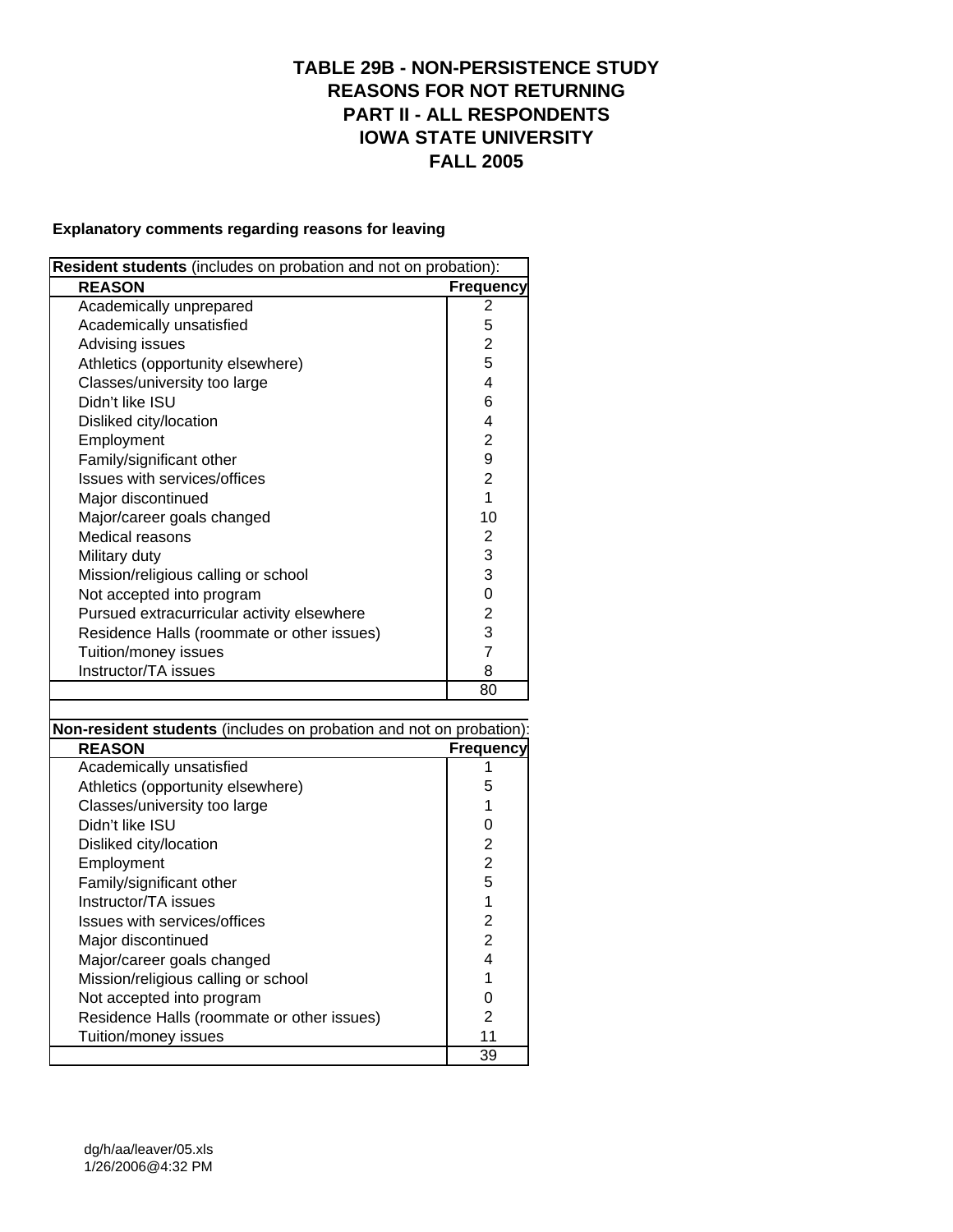#### **TABLE 29C - NON-PERSISTENCE STUDY REASONS FOR NOT RETURNING PART II - ALL RESPONDENTS UNIVERSITY OF NORTHERN IOWA FALL 2005**

| <b>NUMBER OF RESPONDENTS</b>                            | 52                      |         |                         |         |                 |         |
|---------------------------------------------------------|-------------------------|---------|-------------------------|---------|-----------------|---------|
|                                                         |                         |         |                         |         | Not a Reason    |         |
|                                                         | Major Reason            |         | Minor Reason            |         | or No Response  |         |
|                                                         | Number                  | Percent | Number                  | Percent | Number          | Percent |
| <b>Academic Reasons - Student</b>                       |                         |         |                         |         |                 |         |
| 5. Academically unprepared for course(s)                | 1                       | 1.9%    | $\overline{7}$          | 13.5%   | 44              | 84.6%   |
| 6. Poor academic performance                            | 1                       | 1.9%    | 10                      | 19.2%   | 41              | 78.8%   |
| 8. Inadequate study techniques or habits                | 4                       | 7.7%    | $9\,$                   | 17.3%   | 39              | 75.0%   |
| 13. Undecided about my major or vocation                | 9                       | 17.3%   | 10                      | 19.2%   | 33              | 63.5%   |
|                                                         |                         |         |                         |         |                 |         |
|                                                         |                         |         |                         |         |                 |         |
| 7. Courses were not interesting                         | 6                       | 11.5%   | 11                      | 21.2%   | 35              | 67.3%   |
| 9. Desired program was not available                    | 14                      | 26.9%   | 9                       | 17.3%   | 29              | 55.8%   |
| 10. Quality of instruction did not meet my expectations | 5                       | 9.6%    | $\overline{6}$          | 11.5%   | 41              | 78.8%   |
| 11. Needed courses not available                        | 10                      | 19.2%   | 4                       | 7.7%    | 38              | 73.1%   |
| $\overline{12}$ . Classes too large                     | 10                      | 19.2%   | $\overline{7}$          | 13.5%   | 35              | 67.3%   |
|                                                         |                         |         |                         |         |                 |         |
|                                                         |                         |         |                         |         |                 |         |
| <b>Financial Reasons</b>                                |                         |         |                         |         |                 |         |
| 14. Did not have enough money to continue               | 5                       | 9.6%    | 4                       | 7.7%    | 43              | 82.7%   |
| 15. Change in family financial circumstances            | 3                       | 5.8%    | $\overline{2}$          | 3.8%    | 47              | 90.4%   |
| 16. Incurred too much debt                              | 1                       | 1.9%    | 6                       | 11.5%   | 45              | 86.5%   |
| 17. Scholarship/grant was not renewed                   | $\overline{2}$          | 3.8%    | $\overline{1}$          | 1.9%    | 49              | 94.2%   |
| 18. Financial aid was not sufficient                    | 3                       | 5.8%    | 6                       | 11.5%   | 43              | 82.7%   |
| 19. Transferred to a lower cost institution             | 14                      | 26.9%   | $\overline{\mathbf{4}}$ | 7.7%    | 34              | 65.4%   |
| 20. Increases in tuition and fees                       | 5                       | 9.6%    | 9                       | 17.3%   | 38              | 73.1%   |
|                                                         |                         |         |                         |         |                 |         |
|                                                         |                         |         |                         |         |                 |         |
| <b>Personal Reasons</b>                                 |                         |         |                         |         |                 |         |
| 21. Medical (physical)                                  | 3                       | 5.8%    | 0                       | 0.0%    | 49              | 94.2%   |
| 22. Emotional (depression/anxiety)                      | 5                       | 9.6%    | 9                       | 17.3%   | 38              | 73.1%   |
| 23. Addiction (alcohol/drugs)                           | 0                       | 0.0%    | 0                       | 0.0%    | 52              | 100.0%  |
| 24. Family illness/responsibility                       | 1                       | 1.9%    | $\overline{2}$          | 3.8%    | 49              | 94.2%   |
| 25. Housing was unsatisfactory                          | $\overline{2}$          | 3.8%    | 8                       | 15.4%   | 42              | 80.8%   |
| 26. Homesick                                            | $\overline{\mathbf{4}}$ | 7.7%    | $\overline{6}$          | 11.5%   | 42              | 80.8%   |
| 27. Unmotivated or tired of school                      | 5                       | 9.6%    | $\overline{5}$          | 9.6%    | $\overline{42}$ | 80.8%   |
| 28. Too much social life                                | 1                       | 1.9%    | 6                       | 11.5%   | 45              | 86.5%   |
| 29. Military obligations                                | 1                       | 1.9%    | 1                       | 1.9%    | 50              | 96.2%   |
| 30. Issues with roommate or other students              | 3                       | 5.8%    | 4                       | 7.7%    | 45              | 86.5%   |
| 31. Moved out of the area                               | 3                       | 5.8%    | 3                       | 5.8%    | 46              | 88.5%   |
| 32. Insufficient time for both job and studies          | 1                       | 1.9%    | $\overline{2}$          | 3.8%    | 49              | 94.2%   |
| 33. Did not achieve a feeling of belonging              | 9                       | 17.3%   | 5                       | 9.6%    | 38              | 73.1%   |
| 34. Afraid for personal safety                          | 4                       | 7.7%    | 3                       | 5.8%    | 45              | 86.5%   |
|                                                         |                         |         |                         |         |                 |         |